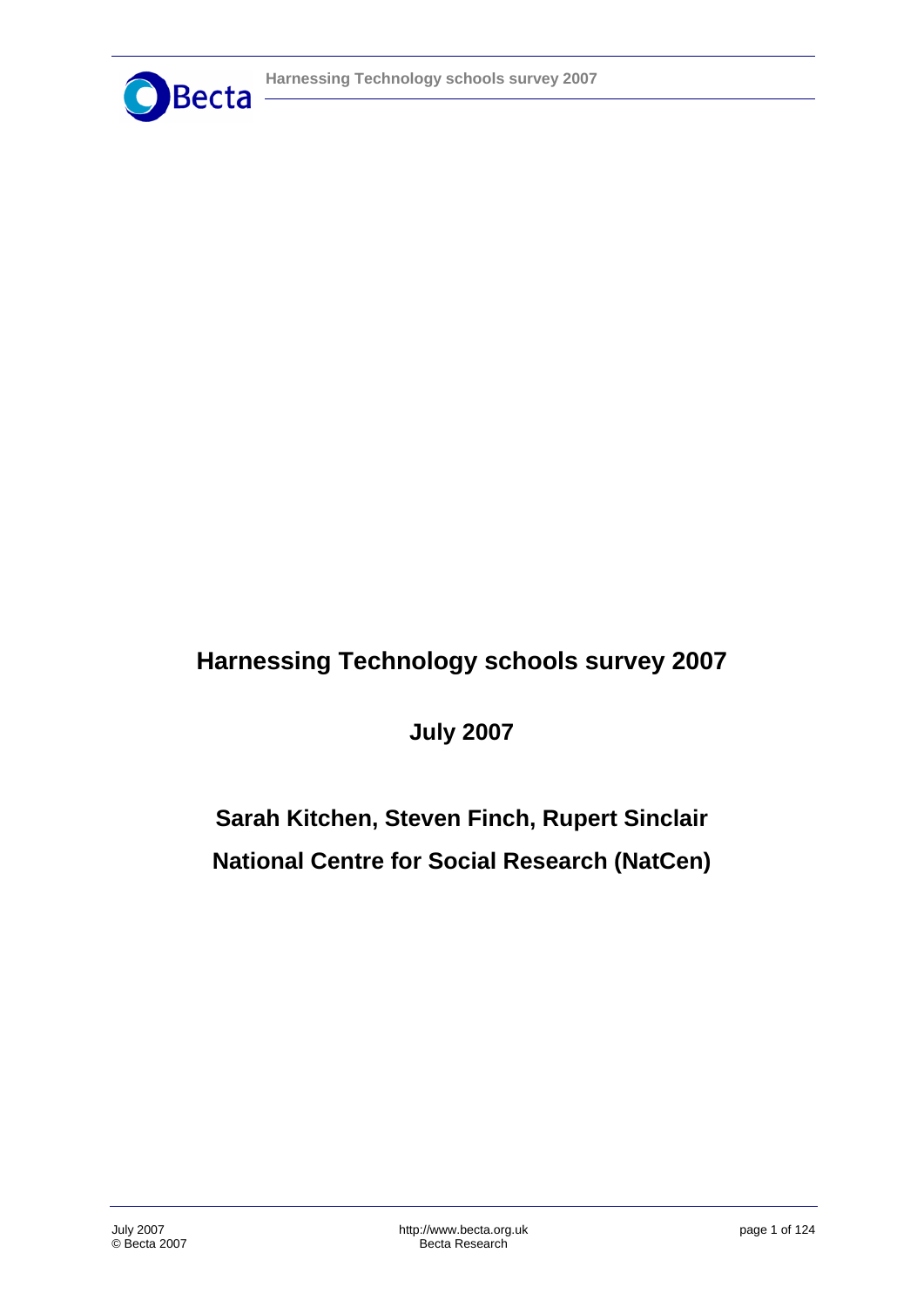# **Table of contents**

| 1.1              |  |
|------------------|--|
| 1.2              |  |
| 1.3              |  |
| 1.3.1            |  |
| 1.3.2            |  |
| 1.3.3            |  |
| 1.4              |  |
| 1.5              |  |
|                  |  |
| 2.1              |  |
| $2.2\phantom{0}$ |  |
| 2.2.1            |  |
| 2.2.2            |  |
| 2.2.3            |  |
| 2.2.4            |  |
| 2.3              |  |
| 2.3.1            |  |
| 2.3.2            |  |
| 2.3.3            |  |
| 2.4              |  |
| 2.5              |  |
| 2.5.1            |  |
| 2.5.2            |  |
| 2.5.3            |  |
| 2.6              |  |
|                  |  |
| 3.1              |  |
|                  |  |
| 3.1.2            |  |
| 3.1.3            |  |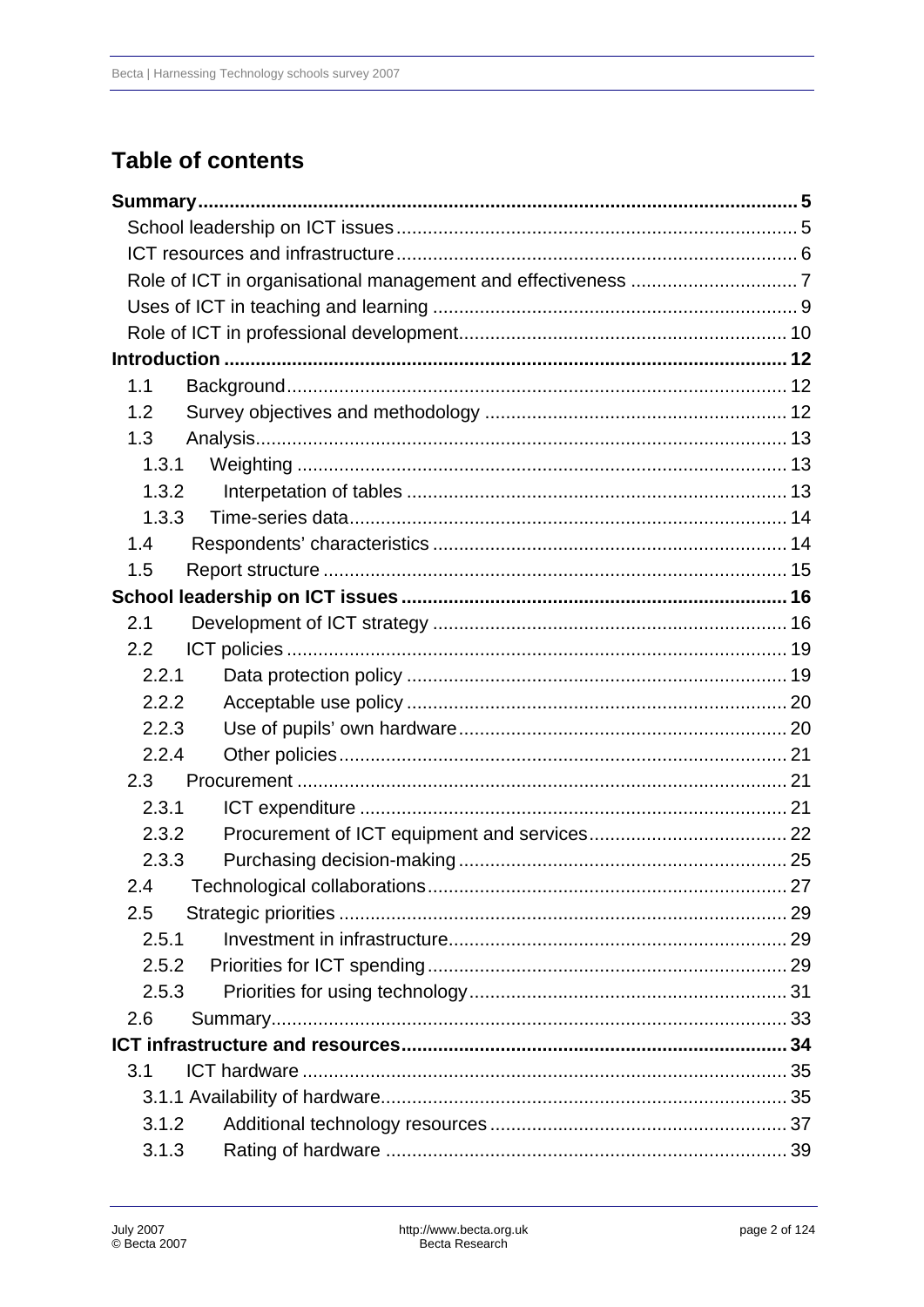| 3.2   |                                                                      |  |
|-------|----------------------------------------------------------------------|--|
| 3.2.1 |                                                                      |  |
| 3.2.2 |                                                                      |  |
| 3.3   |                                                                      |  |
| 3.3.1 | Prevalence of networking and type of network  43                     |  |
| 3.3.2 |                                                                      |  |
| 3.3.3 |                                                                      |  |
| 3.3.4 |                                                                      |  |
| 3.4   |                                                                      |  |
| 3.4.1 |                                                                      |  |
| 3.4.2 |                                                                      |  |
| 3.4.3 |                                                                      |  |
| 3.5   | ICT security (virus protection, firewalls and content filtering)  49 |  |
| 3.5.1 |                                                                      |  |
| 3.5.2 |                                                                      |  |
| 3.6   |                                                                      |  |
| 3.6.1 |                                                                      |  |
| 3.6.2 |                                                                      |  |
| 3.6.3 |                                                                      |  |
|       |                                                                      |  |
| 3.7   |                                                                      |  |
|       |                                                                      |  |
| 4.1   |                                                                      |  |
| 4.1.1 |                                                                      |  |
| 4.1.2 |                                                                      |  |
| 4.1.3 |                                                                      |  |
| 4.2   |                                                                      |  |
|       |                                                                      |  |
| 4.2.2 |                                                                      |  |
| 4.2.3 |                                                                      |  |
| 4.2.4 |                                                                      |  |
| 4.2.5 |                                                                      |  |
| 4.2.6 |                                                                      |  |
| 4.2.7 |                                                                      |  |
| 4.2.8 | Personal secure areas in which pupils can store their work 71        |  |
| 4.2.9 |                                                                      |  |
| 4.3   |                                                                      |  |
| 4.4   |                                                                      |  |
| 4.5   |                                                                      |  |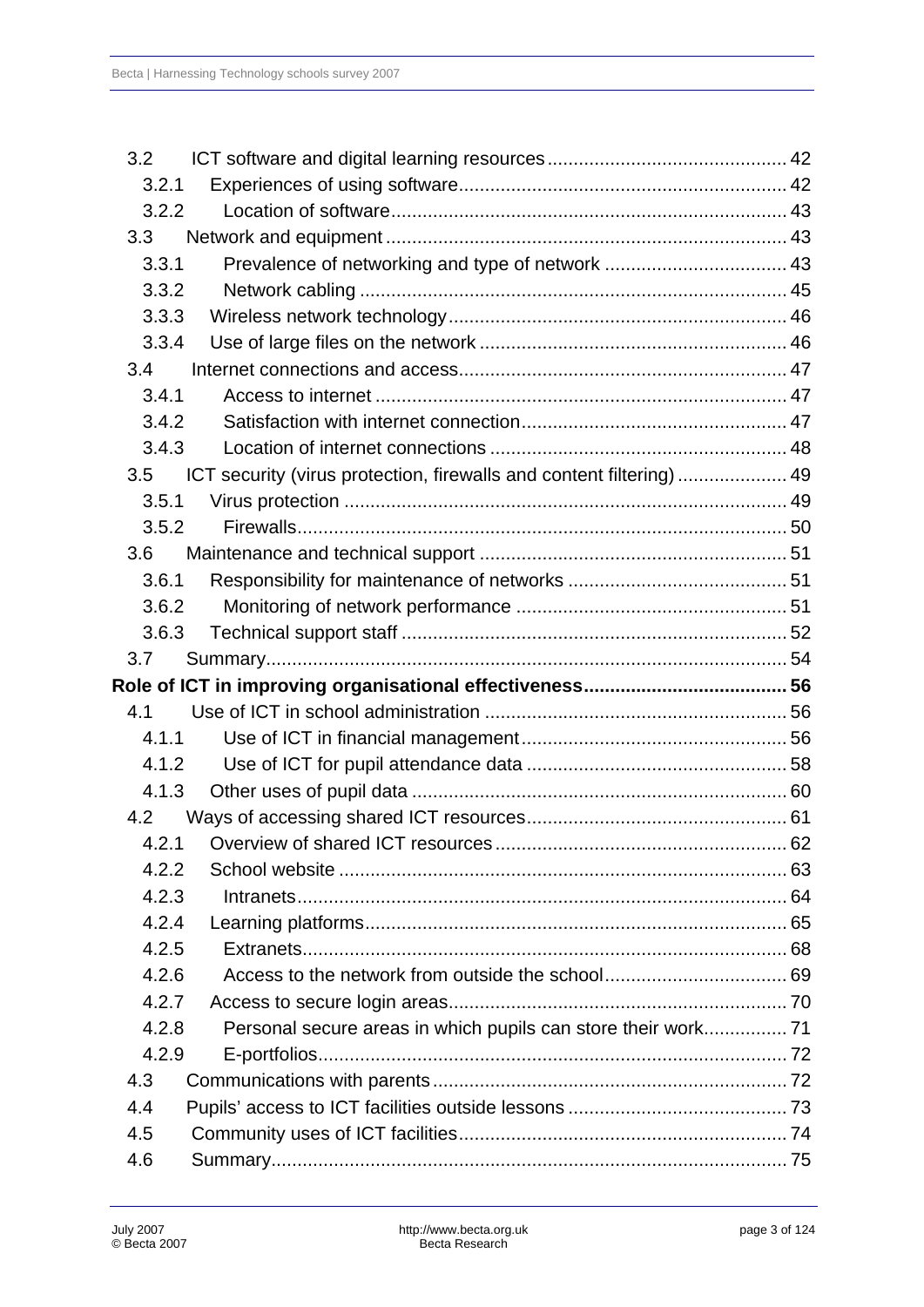| 5.1   |                                                          |  |
|-------|----------------------------------------------------------|--|
| 5.1.1 |                                                          |  |
| 5.1.2 | Use of digital resources created by self and others  79  |  |
| 5.2   |                                                          |  |
| 5.2.1 |                                                          |  |
| 5.2.2 |                                                          |  |
| 5.2.3 | Frequency of using ICT for different ways of learning 85 |  |
| 5.3   |                                                          |  |
| 5.4   |                                                          |  |
| 5.4.1 |                                                          |  |
| 5.4.2 |                                                          |  |
|       |                                                          |  |
| 5.5   |                                                          |  |
| 5.6   |                                                          |  |
| 5.6.1 |                                                          |  |
| 5.6.2 |                                                          |  |
| 5.6.3 |                                                          |  |
| 5.7   |                                                          |  |
|       |                                                          |  |
| 5.8.1 |                                                          |  |
| 5.8.2 |                                                          |  |
| 5.8.3 |                                                          |  |
| 5.9   |                                                          |  |
|       |                                                          |  |
| 6.1   |                                                          |  |
|       |                                                          |  |
| 6.1.2 |                                                          |  |
| 6.1.3 |                                                          |  |
| 6.1.4 |                                                          |  |
| 6.2   |                                                          |  |
| 6.3   |                                                          |  |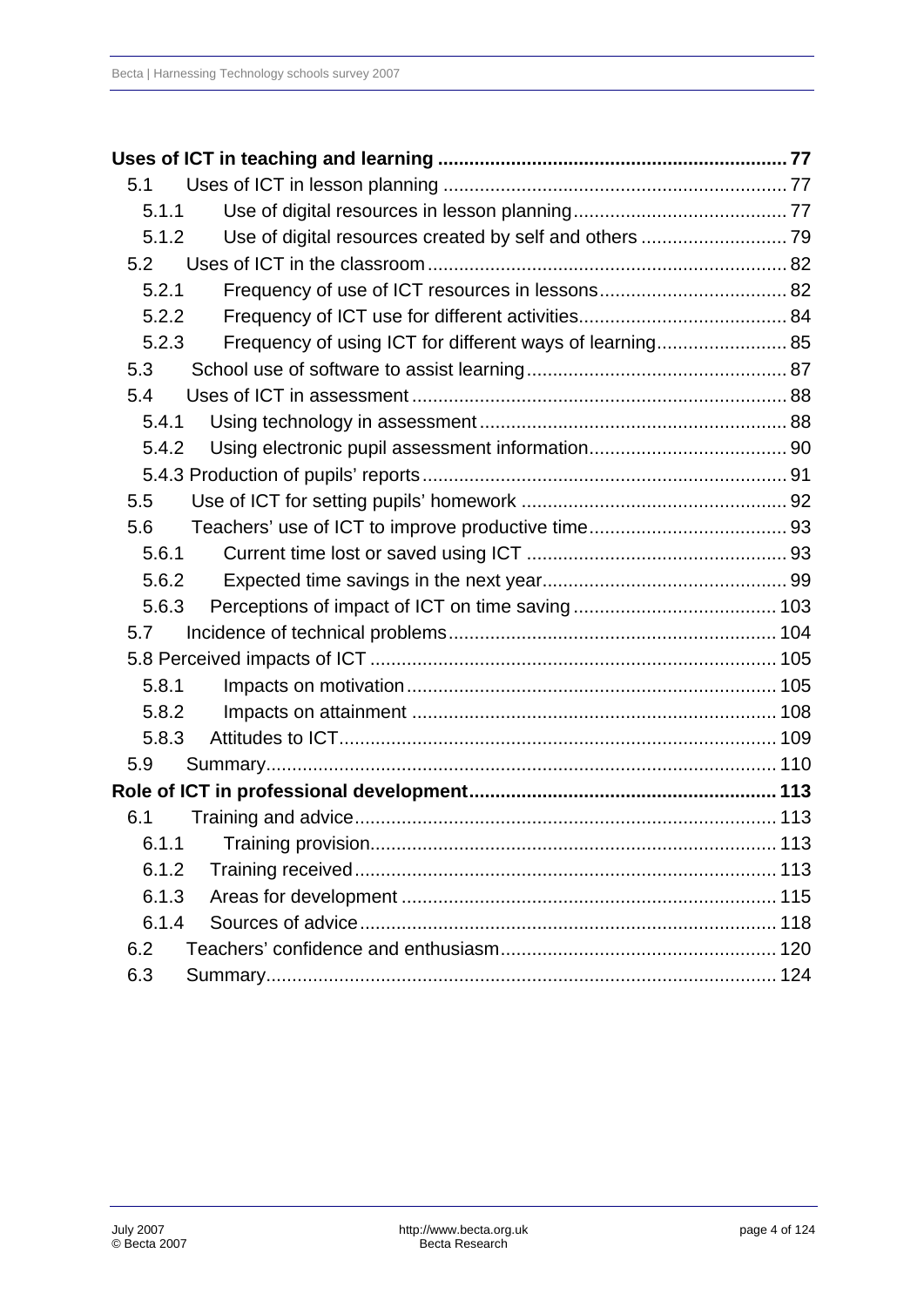# <span id="page-4-0"></span>**Summary**

This report presents findings from the Harnessing Technology Schools Survey conducted among primary and secondary schools in England by the National Centre for Social Research (NatCen) on behalf of Becta.

# **School leadership on ICT issues**

- Nearly all schools had a written strategy for ICT. The ICT strategy was embedded within the whole-school development or improvement plan in around two-thirds of primary and secondary schools.
- Most schools involved the headteacher, ICT co-ordinator and the school leadership team in the development of the ICT strategy. Nearly all schools reviewed the ICT strategy at least annually.
- The most common source of information and advice when developing the ICT strategy was the local authority (used by 94 per cent of primary schools and 83 per cent of secondary schools). Becta had been a source of information and advice for 45 per cent of primary schools and 63 per cent of secondary schools, while around three-fifths of primary and secondary schools used information or advice from the Department for Education and Skills (DfES).
- Most schools had an acceptable use policy for pupils, and the majority had such a policy for staff. Most schools also had a data protection policy.
- The median percentage of the school budget spent on ICT in the 2006-07 financial year was three per cent in both primary and secondary schools.
- Rises in expenditure on technology in future years were expected by 47 per cent of primary schools and 56 per cent of secondary schools. Fewer than one-tenth of schools expected expenditure on technology to fall.
- Primary schools purchased ICT hardware and network equipment through the local authority, their ICT suppliers or other independent sources. Secondary schools purchased equipment either from their ICT suppliers or other independent sources. Primary schools were most likely to obtain ICT support and advice from the local authority; some obtained advice from their ICT supplier and from other sources. Secondary schools obtained support and advice from the local authority, ICT suppliers or other sources.
- The headteacher was involved in purchasing decisions for ICT in nearly all primary schools, while the ICT co-ordinator was involved in at least threequarters of primary schools. Purchasing decisions in secondary schools most often involved the ICT co-ordinator, while the headteacher was involved in decisions in around three-fifths of schools.
- Collaborations were most common for joint curriculum and resource development. A third (34 per cent) of primary schools and nearly half (46 per cent) of secondary schools had collaborated in this way with other schools.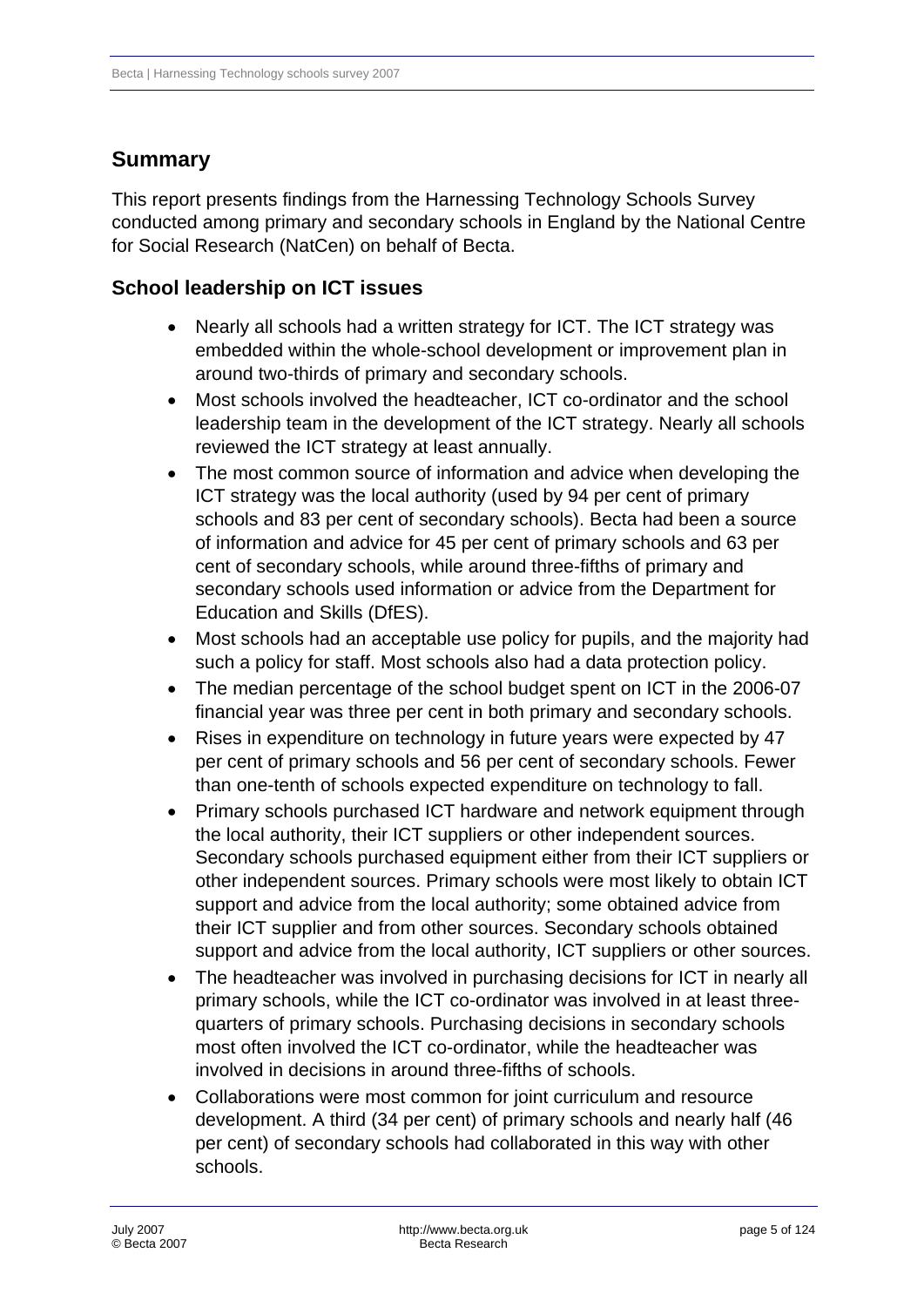- <span id="page-5-0"></span>• The majority of schools (60 per cent of primary and 85 per cent of secondary schools) were planning to invest in the network's current infrastructure in the next 12 months.
- The most common priority for ICT spending in the next three years in primary schools was technical support. Laptops were more likely than other form of hardware to be a priority for spending in primary schools. The most common high priorities for ICT spending in secondary schools were technical support, display technologies and learning platforms.
- The most common priorities for using technology in the next three years in both primary and secondary schools were recording learners' progress, promoting independent learning and supporting personalised learning, although secondary schools were more likely than primary schools to say that these were high priorities.

### **ICT resources and infrastructure**

- Nearly all primary and secondary schools reported having access to desktop computers, laptops and interactive whiteboards. The average numbers of interactive whiteboards had risen since the third Curriculum Online study in 2005 among both primary schools (8 interactive whiteboards compared with 6.1 in 2005) and secondary schools (22 compared with 18).
- Primary schools had an average pupil-to-computer ratio of 6.6:1, while the average ratio in secondary schools was 3.6:1. These ratios were similar to those seen in the third Curriculum Online study in 2005.
- Forty per cent of primary schools and around half (47 per cent) of secondary schools reported the availability of assistive technology devices to help pupils with special educational needs.
- Across both primary and secondary schools, ratings for fitness for purpose of resources were high and similar to figures recorded for the 2005 Curriculum Online survey.
- Levels of satisfaction with the quantities of resources available were generally high among primary ICT respondents. Among secondary ICT respondents, levels of satisfaction were more varied with around half saying they had fewer desktops (48 per cent of respondents), interactive whiteboards (49 per cent), data loggers (57 per cent) and tablet PCs (52 per cent) than needed.
- Across both primary and secondary schools, ICT respondents had few problems finding relevant software for school curriculum use and rated it highly for fitness for purpose. Primary and secondary teachers expressed a high level of satisfaction with curriculum-related software for fitness for purpose and technical quality.
- Approximately two-thirds (69 per cent) of primary schools and nine-tenths (90 per cent) of secondary schools reported that all school computers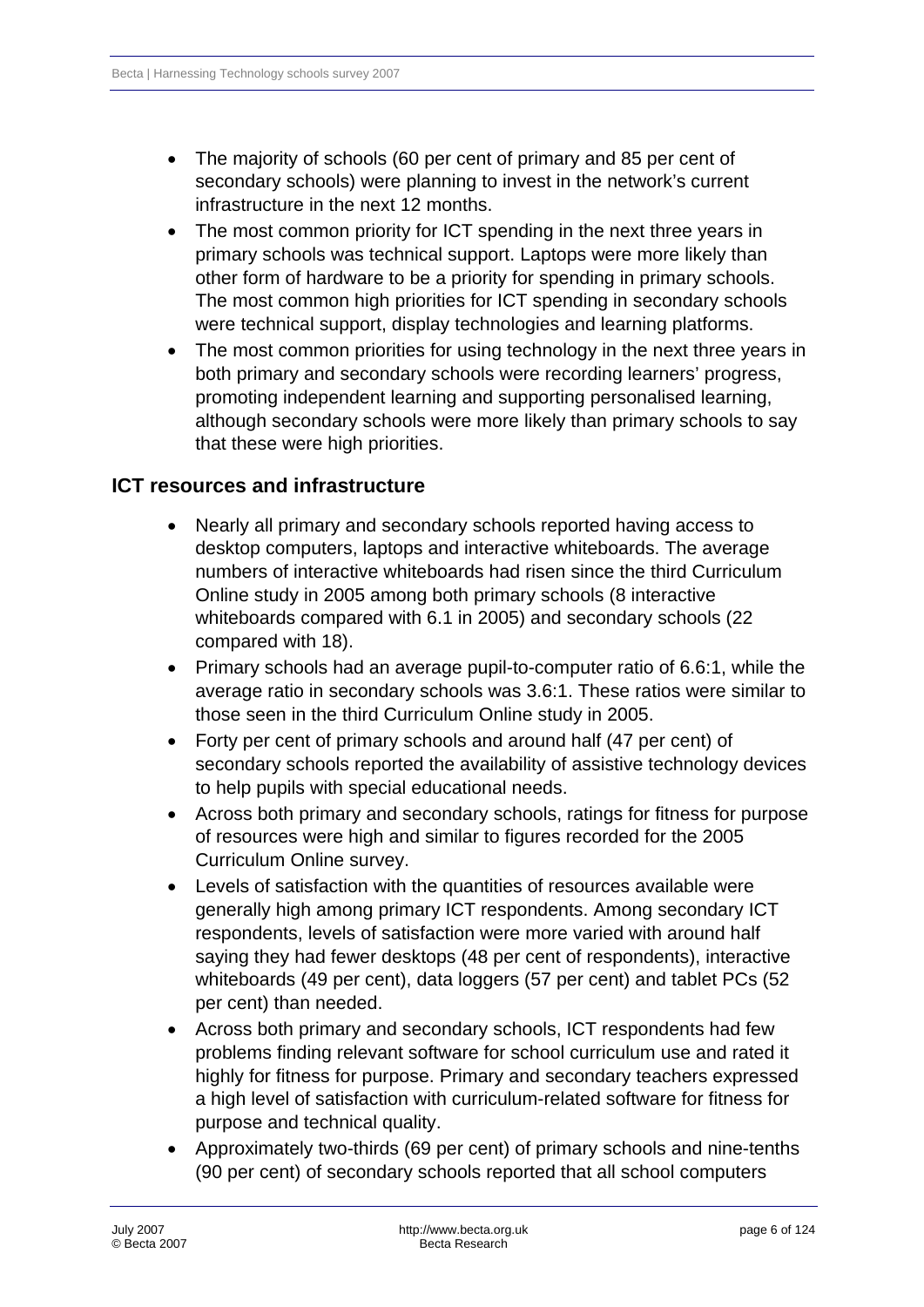<span id="page-6-0"></span>could access a network. The proportion of primary schools with all computers networked had increased from 51 per cent in the third Curriculum Online study in 2005.

- Forty-three per cent of primary schools and around a fifth (19 per cent) of secondary schools reported that they had replaced all network cabling in the past five years. Around three-fifths (62 per cent) of primary schools and four-fifths (82 per cent) of secondary schools reported that the majority or all of their network cabling was Cat 5(e).
- Half (50 per cent) of primary schools and more than four-fifths (82 per cent) of secondary schools made at least some use of wireless network technology. The proportions of primary and secondary schools using wireless technology had increased since the third Curriculum Online study in 2005.
- Around two-thirds of primary ICT respondents (65 per cent) and secondary ICT respondents (67 per cent) reported that the internet connections at their schools were fast enough for most or all of their requirements.
- Updating of virus protection software was done automatically online in around three-quarters (74 per cent) of primary schools and 90 per cent of secondary schools.
- Local authority managed firewalls were the type of firewall most commonly used in both primary and secondary schools.
- Around four-fifths (79 per cent) of primary schools and 72 per cent of secondary schools monitored the performance of their networks on an ad hoc basis according to need.
- Primary schools employed an average of 0.8 members of technical support staff, while secondary schools employed 3.0. Six per cent of primary schools and nearly a quarter (23 per cent) of secondary schools provided technicians to other educational institutions.

# **Role of ICT in organisational management and effectiveness**

- Nearly all primary and secondary schools used electronic systems for their financial management. Systems developed outside the school were used much more commonly than those developed within the school.
- Electronic systems of recording pupil attendance had been implemented in 51 per cent of primary schools and 84 per cent of secondary schools (including 15 per cent and 48 per cent respectively which were integrated electronic registration systems). Most headteachers reported that electronic systems improved the effectiveness of attendance monitoring.
- Nearly all primary and secondary schools used pupil data (whether electronic or paper) in setting performance targets and measuring progress.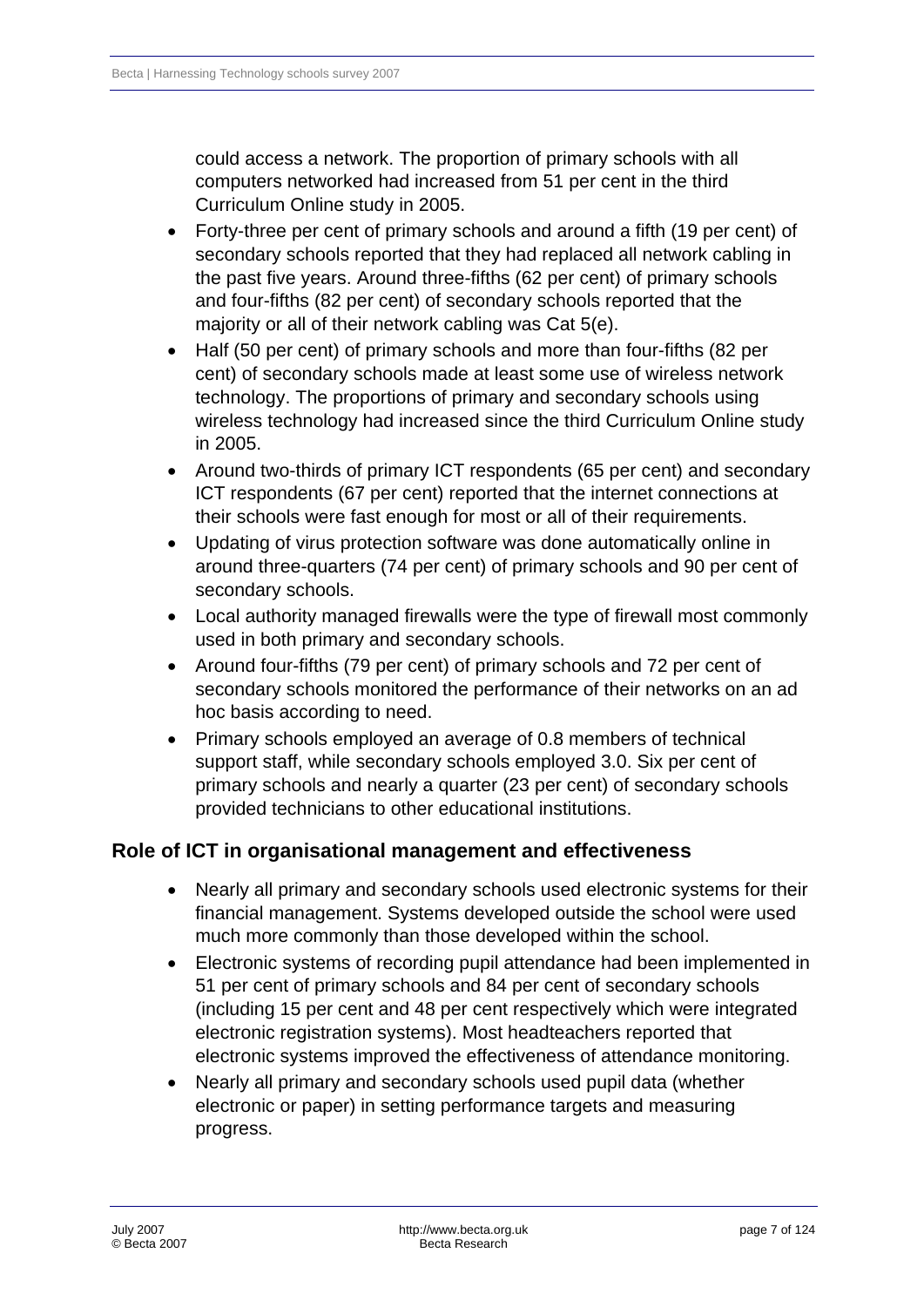- Seventy-two per cent of primary schools and 92 per cent of secondary schools had a website. Websites were used for a variety of purposes of which the most common were communicating school news, enabling document access and providing resources for parents. In secondary schools, websites were also commonly used for providing lesson resources, communicating performance information and uploading or downloading homework.
- A quarter (25 per cent) of primary schools and about two-thirds (65 per cent) of secondary schools had an intranet. Intranets were generally used by both teachers and parents.
- Eleven per cent of primary schools and 46 per cent of secondary schools had a learning platform. These were used by teachers for a wide variety of purposes. However, few learning platforms were linked with school management systems.
- Three per cent of primary schools and 18 per cent of secondary schools had an extranet. Among secondary schools which had an extranet, about half restricted access to staff and pupils, while about half extended use to groups such as governors and parents.
- Ten per cent of primary schools and 41 per cent of secondary schools allowed remote access to their networks. More than a quarter (27 per cent) of secondary schools allowed pupils remote access.
- Staff were allowed remote access to any of the school's ICT resources through secure login areas in 52 per cent of primary schools and 66 per cent of secondary schools. Pupils were allowed this access in 38 per cent of primary schools and 53 per cent of secondary schools.
- Sixty per cent of primary schools and 100 per cent of secondary schools provided pupils with personal secure areas where they could electronically store their work. This facility was generally hosted by the school.
- About four-fifths (79 per cent) of ICT respondents in secondary schools said that their schools encouraged the use of e-portfolios.
- Although paper messages remained the predominant mode of communication with parents, electronic methods were also commonly used. Seventy per cent of primary schools and 86 per cent of secondary schools made some use of email, and nine per cent of primary schools and 36 per cent of secondary schools made some use of text messages.
- Nearly all secondary schools and three quarters of primary schools provided access to ICT facilities for pupils outside lessons, most commonly through after-school and lunchtime clubs.
- Twenty-eight per cent of primary schools and 60 per cent of secondary schools allowed some use of their ICT facilities by the local community. Adult learning and evening classes were the most common forms of community use. Around one-fifth of secondary schools provided daytime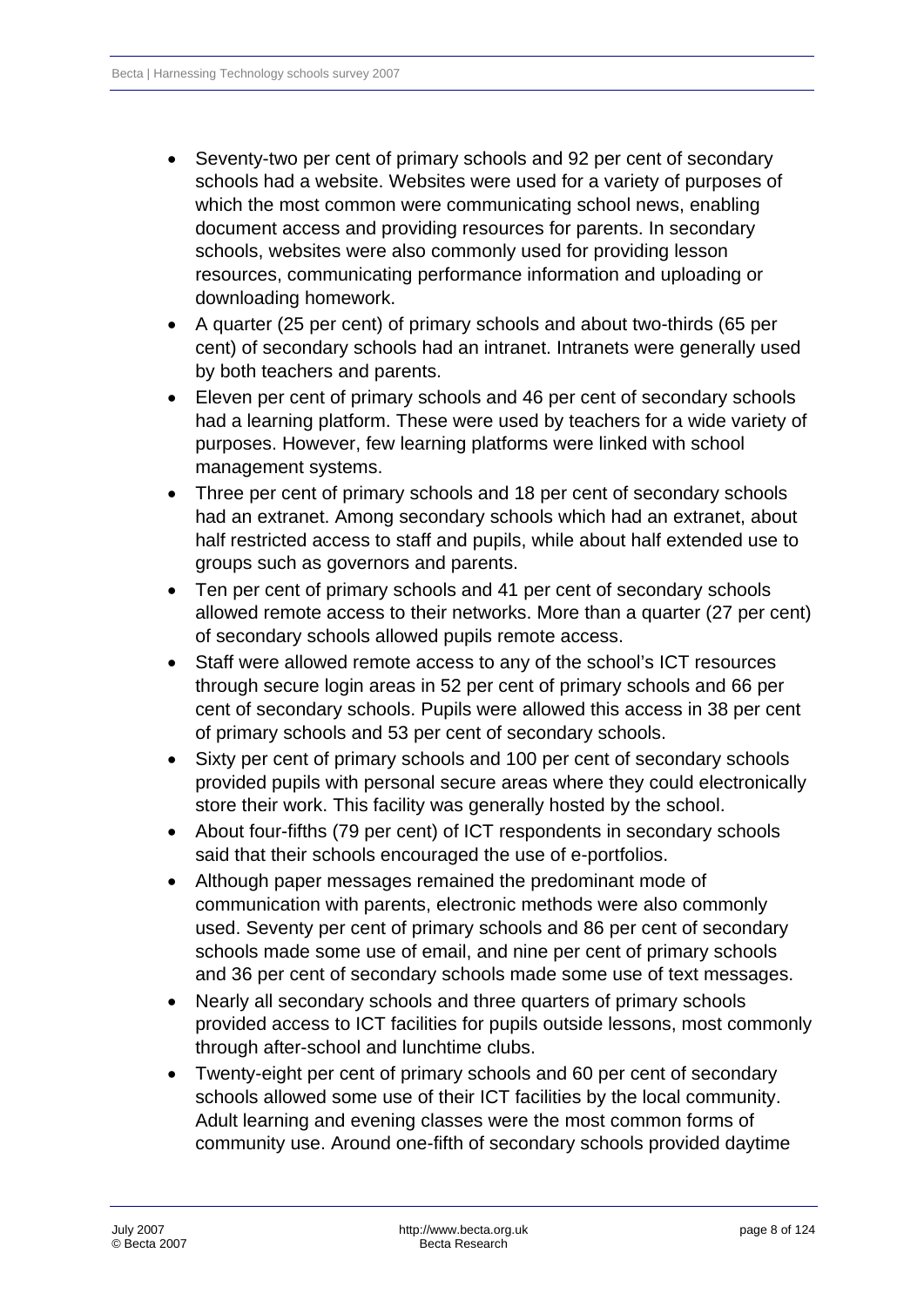drop-in access to their internet or other ICT facilities, while this was much less common in primary schools.

# <span id="page-8-0"></span> **Uses of ICT in teaching and learning**

- Digital resources were widely used in teachers' lesson planning. Fifty-six per cent of primary teachers used websites to plan at least half of lessons, while 35 per cent used other websites, and 40 per cent used software on CD-ROM or DVD. Among secondary teachers, the resources most commonly used to plan at least half of lessons were software on CD-ROM/DVD (36 per cent), websites for teachers (34 per cent) and other websites (30 per cent).
- Digital resources were used on average for 43 per cent of primary teachers' lesson planning and 34 per cent of secondary teachers' lesson planning. The average proportion of lesson planning using digital resources had increased since 2005, continuing an upward trend seen since 2002.
- The majority of teachers (58 per cent of primary and 65 per cent of secondary teachers) created their own digital learning resources. Most teachers who created resources did so at least every two to three weeks.
- Digital learning resources created by other teachers were used at least once a week by 44 per cent of primary teachers and 34 per cent of secondary teachers. Most teachers adapted digital learning resources created by other teachers to suit their needs. Primary teachers tended to make frequent use of ICT resources in lessons, with most (86 per cent) using display technologies in at least half of lessons, and a majority using computer packages (56 per cent) and internet-based resources (54 per cent) in at least half of lessons.
- Display technologies were used in at least half of lessons by nearly twothirds (64 per cent) of secondary teachers, while about one-third used computer packages (36 per cent) and internet-based resources (33 per cent). Two-fifths (41 per cent) of secondary teachers made use of subjectspecific software applications in at least half of lessons.
- In lessons, teachers were more likely to use ICT for whole-class activities than for small-group or independent activities. Most primary teachers (80 per cent) and more than half (53 per cent) of secondary teachers used ICT for whole-class activities in at least half of lessons. About two-fifths (43 per cent) of primary teachers and a fifth (21 per cent) of secondary teachers used ICT for small-group activities in at least half of lessons.
- The most common way in which teachers used ICT to help pupils learn was for gathering information. More than half of primary teachers used ICT with pupils in at least some lessons for analysing information, being creative and problem solving, while fewer than half of secondary teachers used ICT in lessons in these ways.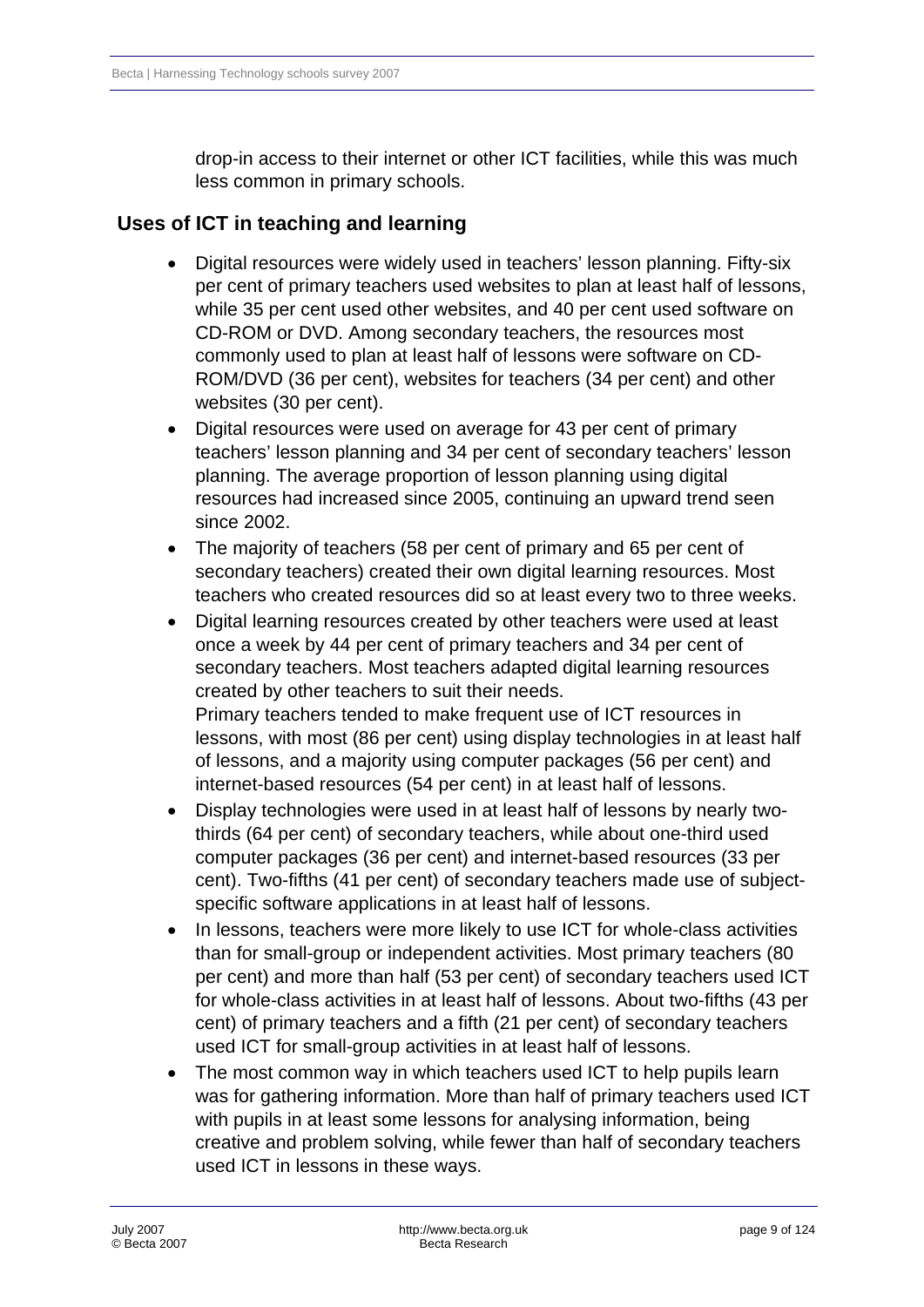- <span id="page-9-0"></span>• For assessment, teachers most commonly used ICT to enable pupils to demonstrate their learning, with nearly half of primary and secondary teachers doing this at least once a term. Electronically held pupilassessment information was most commonly used by teachers to share information with other staff, with three-fifths (59 per cent) of primary teachers and four-fifths (79 per cent) of secondary teachers using electronic information in this way at least once a term.
- Teachers were generally positive about the impact of ICT on productive time. More than half of primary teachers and just under half of secondary teachers reported that they saved time by using interactive whiteboards and online resources. Three-quarters (74 per cent) of primary teachers thought that using ICT in lesson planning saved them time, while 54 per cent reported time savings in lesson delivery. Around half of secondary teachers reported time savings from using ICT for lesson planning and lesson delivery (47 per cent and 50 per cent respectively).
- Expectations of future impacts on productive time were also positive. Three-fifths (62 per cent) of primary teachers and two-fifths (41 per cent) of secondary teachers expected to save time over the next year by using interactive whiteboards, while 64 per cent of primary teachers and 53 per cent of secondary teachers expected to save time using online resources.
- Most teachers occasionally experienced technical problems which prevented the delivery of their lessons, but the majority did not experience such problems frequently. The problems experienced by primary teachers were most likely to be with printers and computers used by pupils, with just over half (53 per cent) of primary teachers encountering such problems at least once a month. The technical problems experienced by secondary teachers were most likely to be with computers used by pupils, with nearly half (46 per cent) of secondary teachers experiencing problems at least once a month.
- Teachers generally thought that ICT had positive impacts on pupils' motivation. Primary and secondary teachers were more likely to agree strongly that ICT had a more positive impact on the motivation of boys than girls. Most teachers also thought that ICT could have positive impacts on attainment, although they were less likely to agree strongly with this than agree strongly that ICT had a positive impact on motivation.

# **Role of ICT in professional development**

- Teachers at 85 per cent of primary schools and 86 per cent of secondary schools were able to attend training courses at the school in the use of technology. Eighty-seven per cent of primary schools and 77 per cent of secondary schools made training courses held at other venues available.
- Almost all primary teachers (98 per cent) and more than half (55 per cent) of secondary teachers indicated they had received some form of training in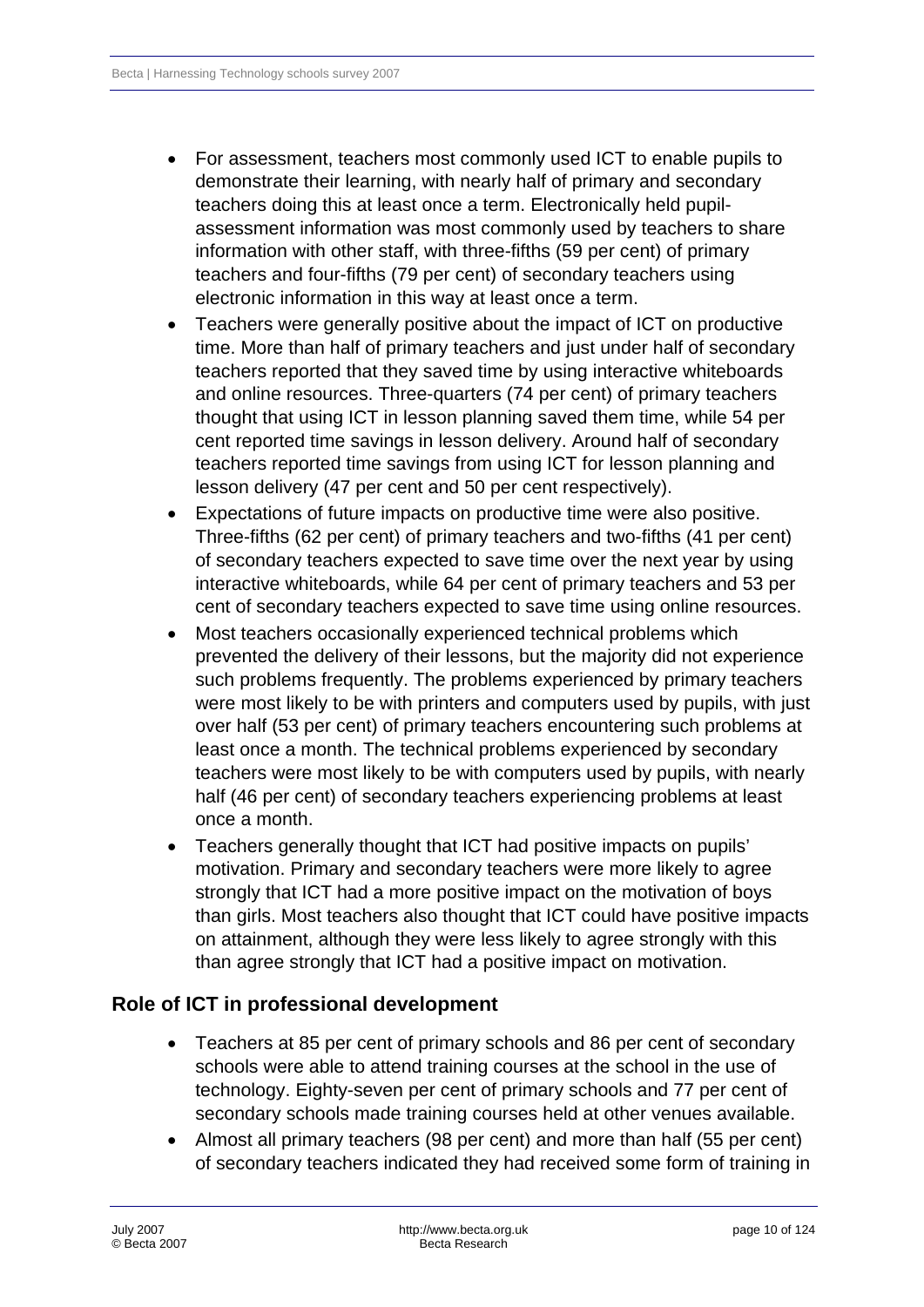ICT. The most common forms of training were formal training courses delivered in person and informal training in person.

- Primary teachers were more likely than secondary teachers to have positive views of ICT training. Two-thirds (66 per cent) of primary teachers and nearly half (47 per cent) of secondary teachers thought that the amount of ICT training available was very good or quite good. Threequarters (75 per cent) of primary teachers and 56 per cent of secondary teachers rated the quality of internal training as very good or quite good, while 67 per cent of primary teachers and 39 per cent of secondary teachers gave the same ratings for the quality of external training.
- Most teachers thought they needed some development in using technology. The areas in which primary teachers were most likely to think they needed development were creating digital materials, using digital video and camera equipment, and supporting pupils' use of technology. Most secondary teachers also thought they needed development in supporting pupils' use of technology and creating digital materials, and similar proportions thought they needed development in using technology with pupils and using particular software packages.
- Most headteachers and ICT respondents thought that teachers in their schools were quite confident in using ICT to deliver the curriculum. The majority of teachers rated themselves as quite effective or very effective in using ICT to support learning and teaching in the classroom, with primary teachers more likely than secondary teachers to see themselves as very effective.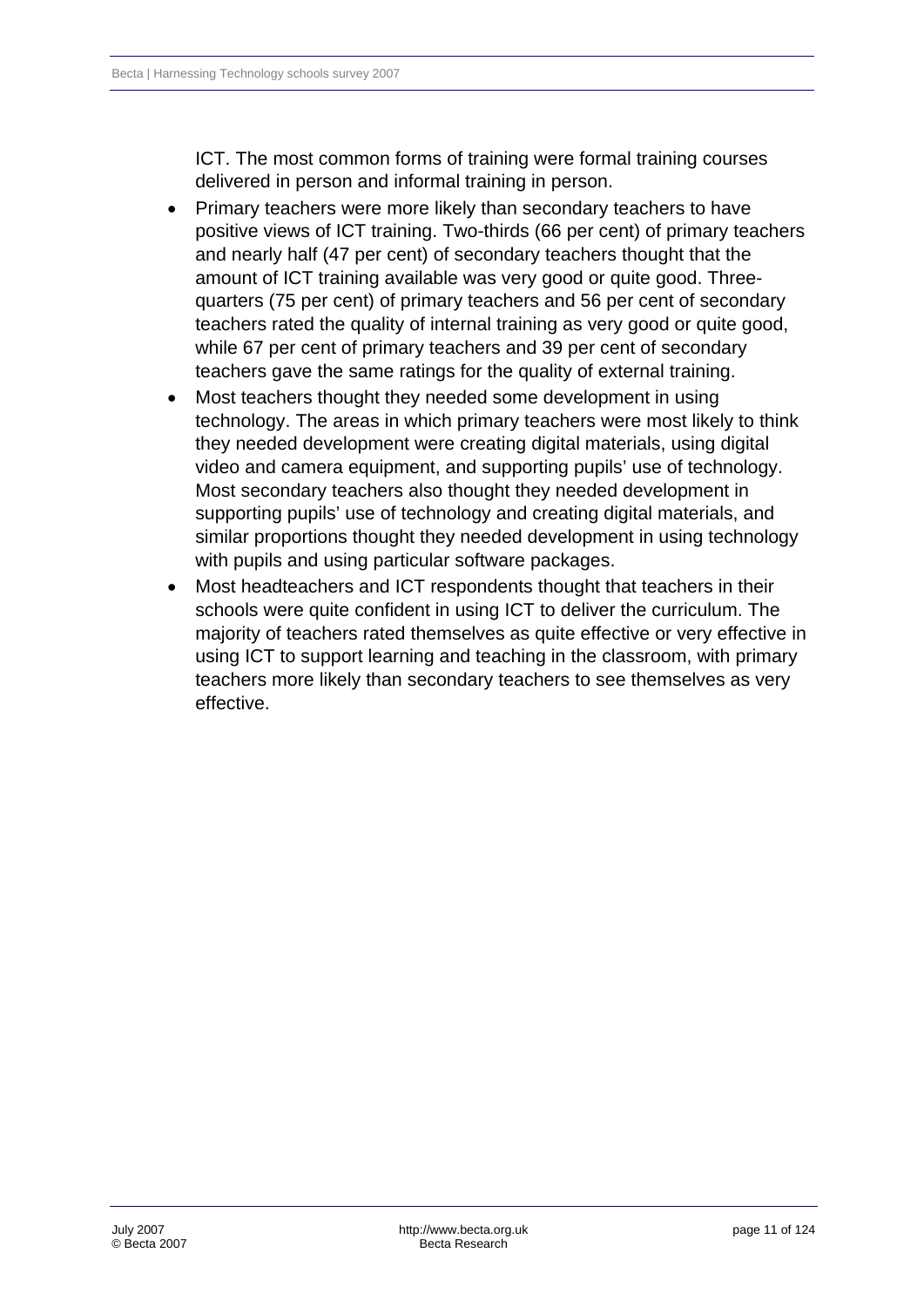# <span id="page-11-0"></span>**Introduction**

# **1.1 Background**

This report presents the findings of the Harnessing Technology Schools Survey conducted by the National Centre for Social Research (NatCen) on behalf of Becta.

The purpose of this study was to gather data on key indicators of e-maturity and ICT usage in schools. The DfES strategy document Harnessing Technology sets out the need for a more strategic approach to the future development of ICT in education, skills and children's services. This approach is intended to:

- transform teaching and learning and help to improve outcomes for children, young people and adults through shared ideas, more exciting lessons and online help for professionals
- engage hard-to-reach learners with special needs support, more motivating ways of learning and more choice about how and where to learn
- build an open, accessible system with more information and services online for parents and carers, children, young people, adult learners and employers, and more cross-organisation collaboration to improve personalised support and choice
- achieve greater efficiency and effectiveness with online research, access to shared ideas and lesson plans, improved systems and processes in children's services, shared procurement and easier administration.

# **1.2 Survey objectives and methodology**

The Harnessing Technology Schools Survey had the following objectives:

- To provide indicators of progress across the transformational themes of the Harnessing Technology strategy
- To identify progression towards institutional and practitioner e-maturity
- To provide measures of teachers' use of ICT to improve productive time.

The survey was conducted in maintained primary and secondary schools in England between October 2006 and January 2007. Data was collected using paper selfcompletion questionnaires distributed and collected by NatCen interviewers. The survey included three different instruments:

#### 1)Leadership questionnaire

This questionnaire was aimed at headteachers and collected data on school strategies relating to e-learning and the use of ICT in school management.

2) ICT infrastructure questionnaire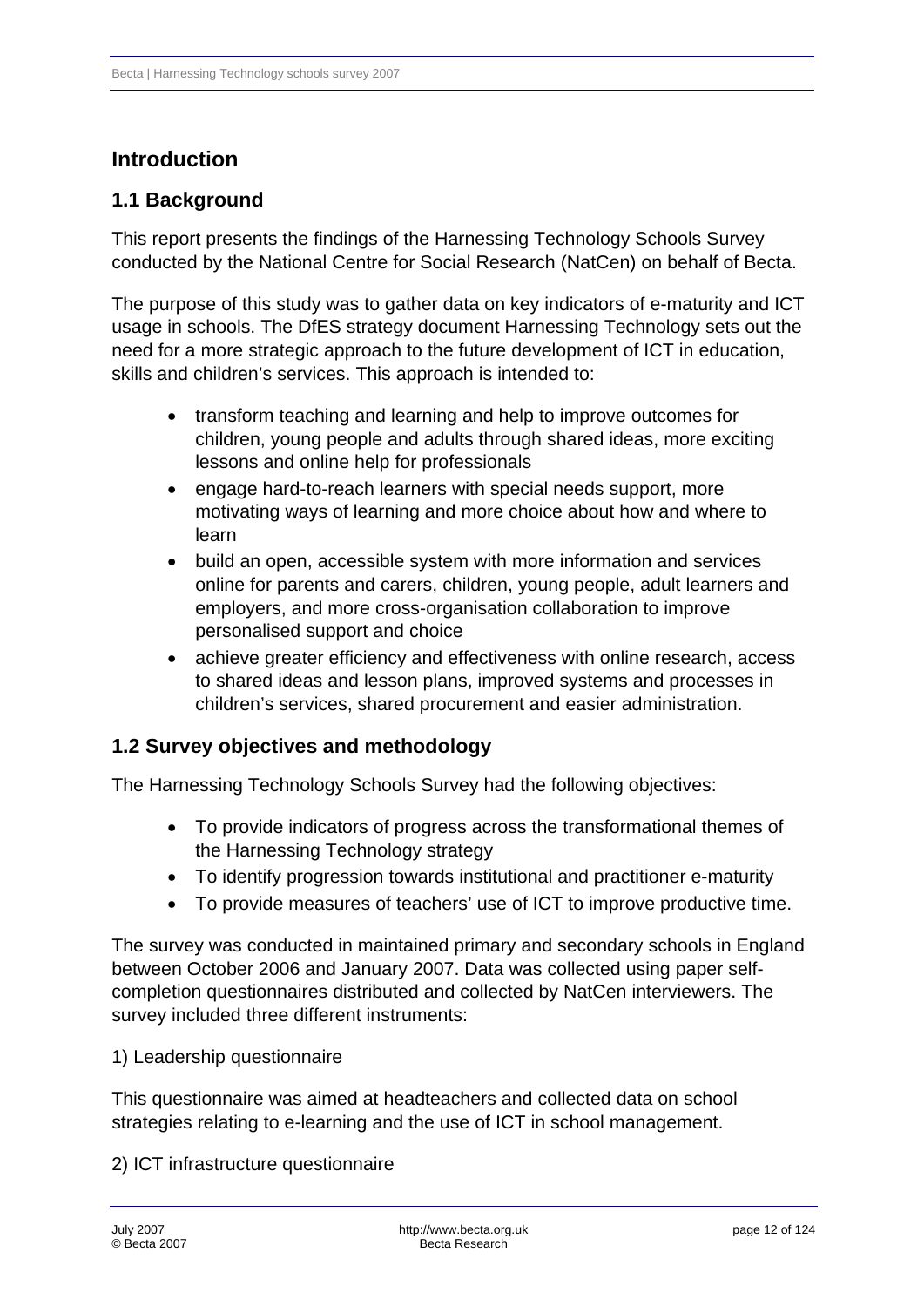<span id="page-12-0"></span>This questionnaire was aimed at ICT co-ordinators (or equivalents) and collected data on the school's ICT resources, network, technical support and other infrastructure issues.

#### 3) Teacher questionnaire

At primary schools, three teacher questionnaires were placed for subject coordinators in maths, English and science. At secondary schools, six questionnaires were placed for heads of department in maths, English, science, modern languages, geography and music. The teacher questionnaires collected data on how ICT resources were used in lesson planning and delivery and pupil assessment, and on training and development needs and the perceived impacts of ICT.

# **1.3 Analysis**

### **1.3.1Weighting**

The sample of schools was weighted, firstly to correct for unequal selection probabilities. Non-response analysis was then carried out to compare the profile of the achieved sample of schools to the profile of the population of schools in England, and this revealed some differences in response by school size and region. Response weights were therefore applied to the sample so that the profile of the schools in the survey matched the profile of the population of schools. The final weighted sample of schools can therefore be said to be representative of schools in England.

A more detailed account of the weighting procedures used for this survey is provided in the accompanying technical report.

### **1.3.2 Interpetation of tables**

Tables and figures in this report show weighted percentages and means and unweighted sample sizes.

Percentages in tables have been rounded. Therefore percentages may not sum to 100 per cent exactly.

It is important to note the unweighted bases at the foot of tables and figures when drawing comparisons. The table below gives an indication of the confidence intervals to apply to different percentage results for different sample sizes within this report. These 95 per cent confidence levels are the levels within which one can be 95 per cent confident that the true answer will lie (in other words there is only a one in 20 chance that the true answer will lie outside this range).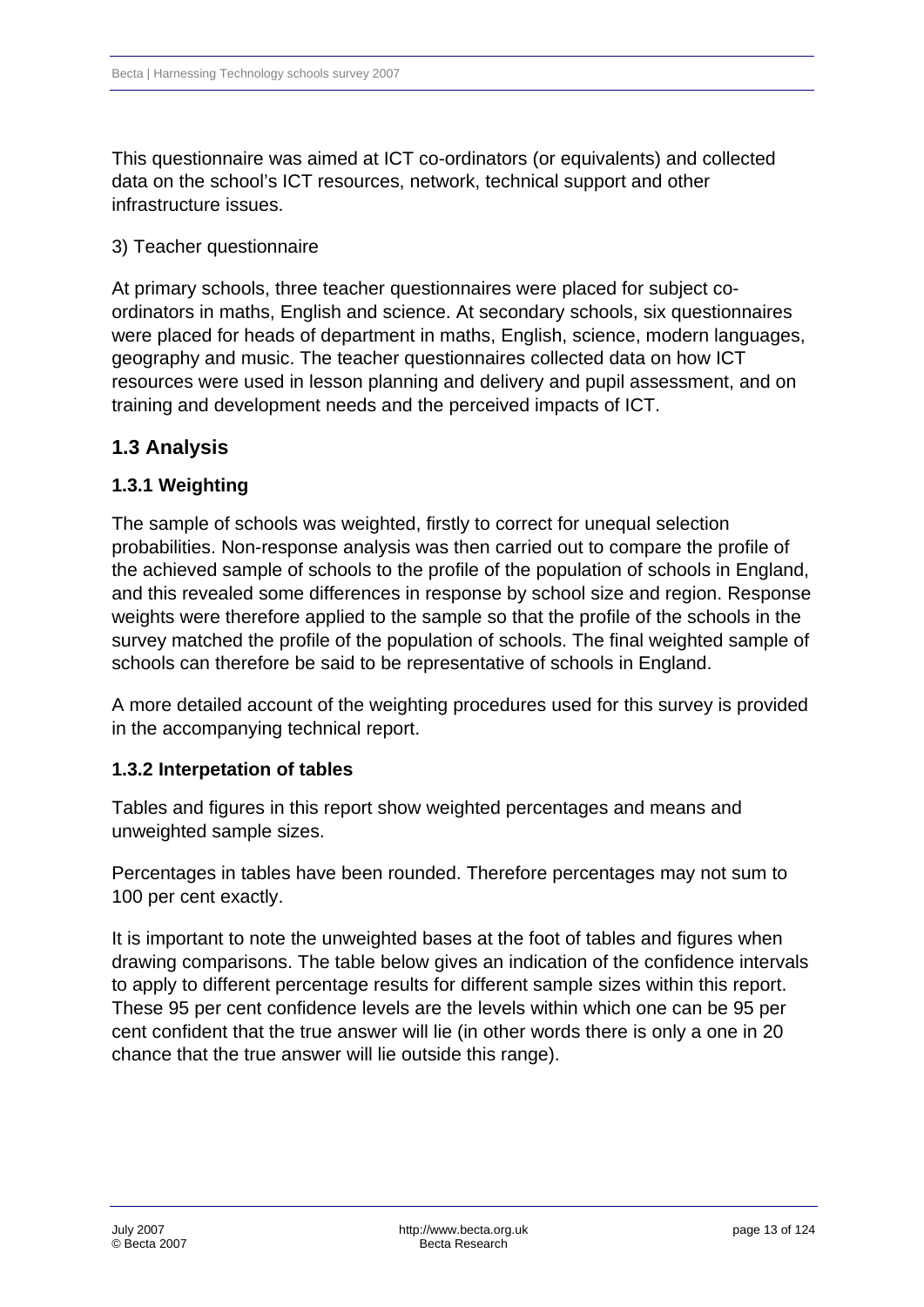<span id="page-13-0"></span>

|             | Approximate 95% confidence limits for percentage result of: |    |  |  |  |  |
|-------------|-------------------------------------------------------------|----|--|--|--|--|
| Sample size | 30% or 70%<br>50%<br>10% or 90%                             |    |  |  |  |  |
|             |                                                             |    |  |  |  |  |
| 50          |                                                             | 13 |  |  |  |  |
| 100         | 6                                                           |    |  |  |  |  |
| 250         | 4                                                           |    |  |  |  |  |
| 500         | 3                                                           |    |  |  |  |  |
| .000        |                                                             |    |  |  |  |  |

To take an example from the table, for a percentage result of 50 per cent on a sample of 500, there is a 95 per cent chance that the true result will lie within four per cent; that is, between 46 per cent and 54 per cent. (These confidence limits assume a simple random sample, and no adjustment has been made for the effects of clustering. Such an adjustment would increase the confidence limits slightly.)

The following symbols have been used in tables in this report:

- [] to indicate a percentage or mean based on fewer than 50 respondents
- to indicate a percentage value of less than 0.5 per cent
- to indicate a percentage value of 0.

### **1.3.3Time-series data**

Throughout this report, comparisons are made with data from the three school surveys conducted as part of the Curriculum Online evaluation with a panel of schools in 2002, 2003 and 2005. The Harnessing Technology Schools Survey closely followed the methodology used for the Curriculum Online surveys, so comparisons of the data provide a useful indication of trends over time. Although the two studies used different samples of schools, both samples were designed to represent the population of schools in England, and so comparisons between the results of the studies will be valid.

### **1.4Respondents' characteristics**

In most participating schools, the leadership questionnaire was completed by the headteacher (97 per cent of primary schools and 83 per cent of secondary schools). In three per cent of primary schools and 14 per cent of secondary schools, a deputy headteacher completed the leadership questionnaire.

In the majority (69 per cent) of primary schools, the ICT infrastructure questionnaire was completed by the ICT co-ordinator (Table 1.1). In 14 per cent of primary schools, the role of the individual completing the infrastructure questionnaire was ICT subject leader. The ICT infrastructure questionnaire was completed by the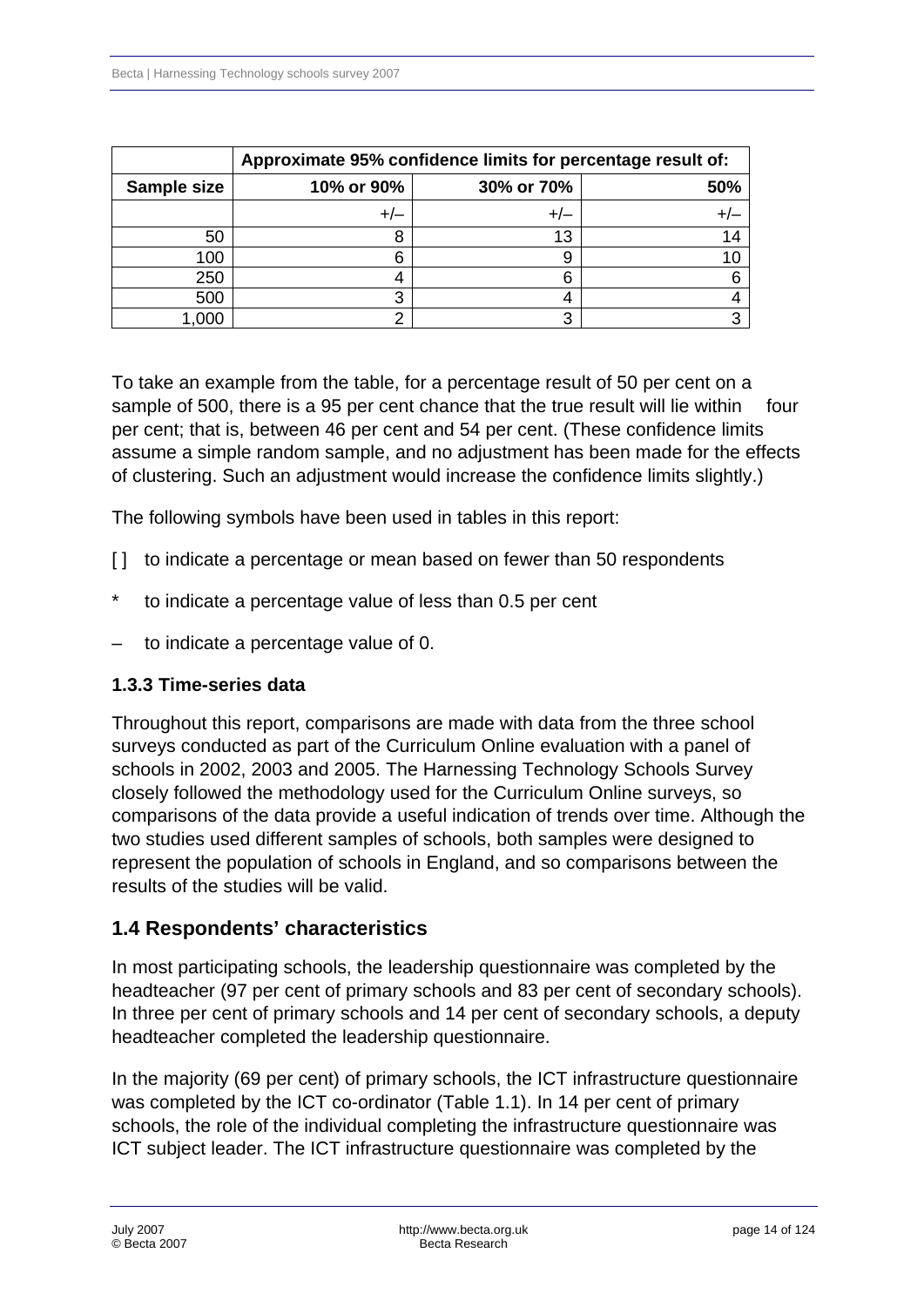<span id="page-14-0"></span>headteacher in five per cent of primary schools and by a deputy head in six per cent of primary schools.

In secondary schools, the ICT infrastructure questionnaire was most often completed by the ICT co-ordinator (29 per cent) or the head of ICT (33 per cent). The infrastructure questionnaire was completed by the ICT manager in 15 per cent of secondary schools and by the ICT subject leader in 13 per cent.

| <b>Role</b>               | <b>Primary school</b><br>$(\%)$ | <b>Secondary school</b><br>(%) |
|---------------------------|---------------------------------|--------------------------------|
| ICT co-ordinator          | 69                              | 29                             |
| ICT subject leader        | 14                              | 13                             |
| Head of ICT               |                                 | 33                             |
| ICT manager               | 3                               | 15                             |
| <b>ICT</b> teacher        | 2                               |                                |
| Headteacher               | 5                               |                                |
| Deputy/assistant head     | 6                               | 6                              |
| Other                     | 4                               | $\overline{2}$                 |
| Not answered              | $\star$                         | $\overline{2}$                 |
| Base: all ICT respondents | 234                             | 258                            |

Table 1.1 Roles of ICT respondents

The majority of respondents for the subject teacher questionnaires in primary schools were subject co-ordinators (63 per cent), while in secondary schools most subject respondents were heads of department (79 per cent) (Table 1.2). A quarter (25 per cent) of subject respondents in primary schools and seven per cent in secondary schools described themselves as class or subject teachers.

Table 1.2 Roles of subject respondents

| <b>Role</b>                   | <b>Primary school</b><br>(%) | <b>Secondary school</b><br>(%) |
|-------------------------------|------------------------------|--------------------------------|
| Department head               | 3                            | 79                             |
| Subject co-ordinator          | 63                           | 10                             |
| Class teacher                 | 25                           |                                |
| Headteacher                   |                              |                                |
| Deputy/assistant head         | 5                            |                                |
| Key stage co-ordinator        |                              |                                |
| Not answered                  | ÷                            | 2                              |
| Base: all subject respondents | 621                          |                                |

# **1.5 Report structure**

Chapter 2 presents findings on school leadership and policies on ICT issues, including procurement and priorities for future expenditure. Chapter 3 describes the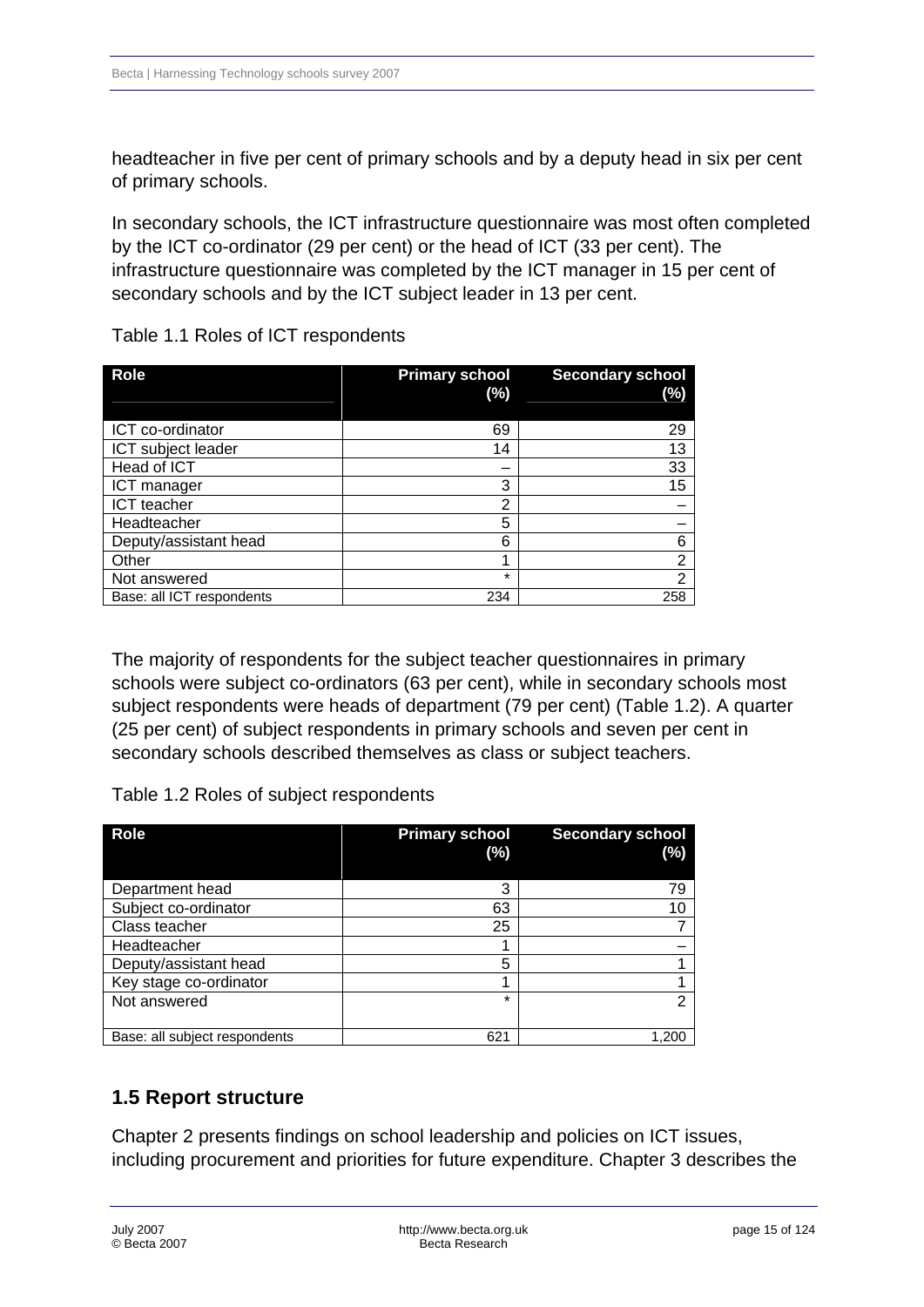<span id="page-15-0"></span>ICT infrastructure in schools, including quantities of resources, networking and internet connections. Chapter 4 examines how ICT is being used at the school level to improve operational effectiveness – that is, to improve efficiency, communication and exploitation of school resources. Teachers' use of technology for lesson planning and delivery is examined in Chapter 5, while Chapter 6 looks at professional development issues relating to technology – for example, access to training.

# **School leadership on ICT issues**

This chapter presents findings about school leadership and policy on ICT issues which relate to the Government's priority to 'provide a leadership and development package for organisational capability in ICT'.

The chapter begins by examining school ICT strategies and how these are developed. It then describes the kinds of policies that schools have around the use of ICT. The chapter goes on to look at procurement issues, including spending on ICT and purchasing decisions. The chapter also describes the technological collaborations schools have and concludes by examining strategic priorities for future spending on ICT and the development of e-learning.

# **2.1Development of ICT strategy**

Most schools had a written strategy for ICT. For the majority of schools (71 per cent primary and 65 per cent secondary) this strategy was embedded within the wholeschool development or improvement plan, while just over a quarter (26 per cent primary and secondary) had a separate ICT strategy (Figure 2.1). A minority of schools (two per cent primary and nine per cent secondary) did not have a written ICT strategy.

It appeared that larger secondary schools (those with 1,000 or more pupils) were more likely than smaller schools to have a separate written ICT strategy, but the difference was not statistically significant.

Figure 2.1 Whether schools had written strategy for ICT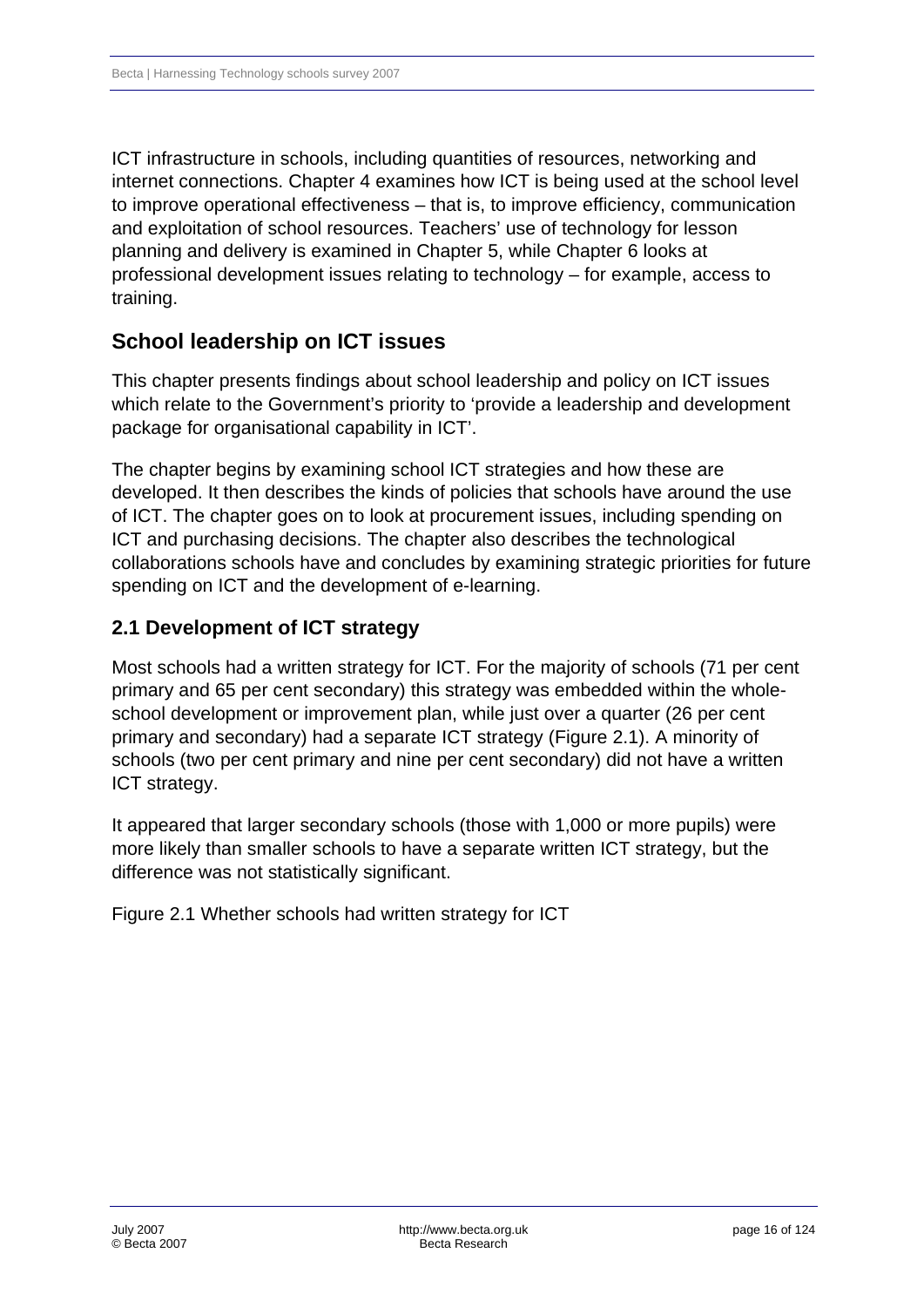

Base: all school leaders answering (primary: 209, secondary 179)

The profile of who was involved in the development of the whole-school development strategy or plan for improvement differed between primary and secondary schools. In most primary schools, the headteacher (90 per cent) and ICT co-ordinator (87 per cent) were involved in the development of the strategy (Table 2.1). The school leadership team (77 per cent) and governors (78 per cent) were also involved in the majority of primary schools. Just under half (45 per cent) of primary schools had ICT technical staff who were involved in developing the ICT strategy.

The development of whole-school strategies in secondary schools most often involved the school leadership team (91 per cent), the ICT co-ordinator (87 per cent) and the headteacher (84 per cent). Three-quarters (75 per cent) of secondary schools had ICT technical staff who were involved in developing the ICT strategy. School governors were involved in developing the ICT strategy in 61 per cent of secondary schools.

|                          | Primary<br>(%) | <b>Secondary</b><br>schools schools<br>(%) |
|--------------------------|----------------|--------------------------------------------|
| Headteacher              | 90             | 84                                         |
| ICT co-ordinator         | 87             | 87                                         |
| School leadership team   | 77             | 91                                         |
| Governors                | 78             | 61                                         |
| ICT technical staff      | 45             | 75                                         |
| Base: all school leaders | 211            | 183                                        |

Table 2.1 People involved in the development of the school's whole-school development strategy

Schools varied in the ways that decisions about the use of digital learning resources were made. Just over half (51 per cent) of primary schools said that decisions were governed by a whole-school policy and teachers and subject heads made decisions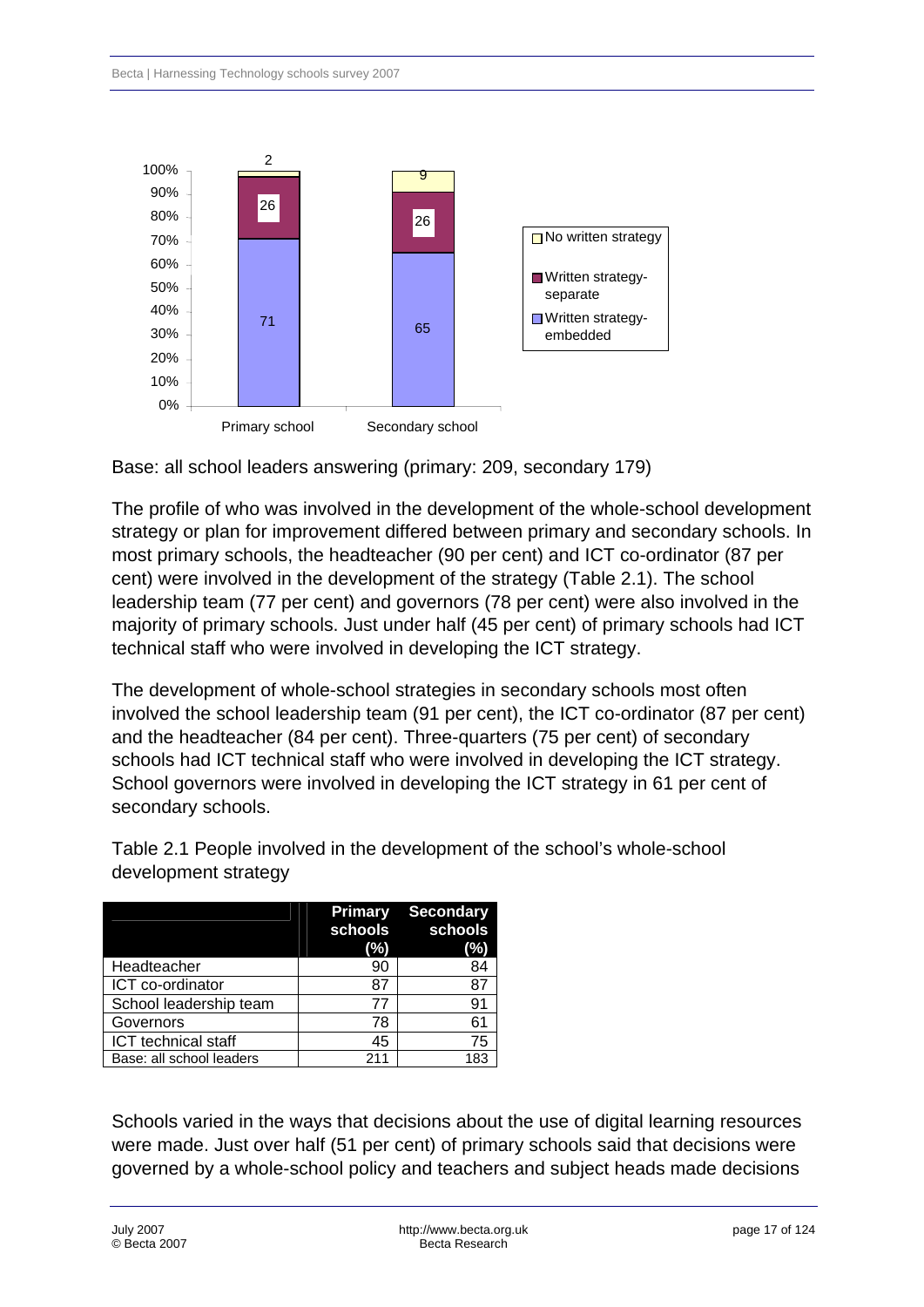within its guidelines (Figure 2.2). Nearly a third (31 per cent) of primary schools said that decisions were mainly a matter for individual teachers to decide with input from others, while 19 per cent said that decisions were mainly a matter for subject heads to decide with input from teachers.

In secondary schools, decisions about the use of digital learning resources were more likely to be made by subject heads, with 52 per cent saying this was the case, while 40 per cent of secondary schools said that decisions were governed by a whole-school policy. Just eight per cent of secondary schools said that decisions were mainly a matter for individual teachers.



Figure 2.2 How schools make decisions on the use of digital learning resources

Base: all school leaders answering (primary: 196, secondary: 180)

School leaders were asked about sources of information and advice that had influenced the school's e-learning strategy. The local authority was the most common source of information and advice, used by 94 per cent of primary schools and 83 per cent of secondary schools (Table 2.2).

Schools' e-learning strategies were also commonly influenced by government bodies. The DfES was a source of information and advice for two-fifths (60 per cent) of primary schools and 56 per cent of secondary schools, while 45 per cent of primary schools and 63 per cent of secondary schools had received information and advice from Becta.

Information and advice from the Specialist Schools and Academies Trust (SSAT) had been used by almost three-fifths (59 per cent) of secondary schools. Other sources of information and advice which had influenced schools' e-learning strategies included ICT consultants (used by 60 per cent of primary schools and 48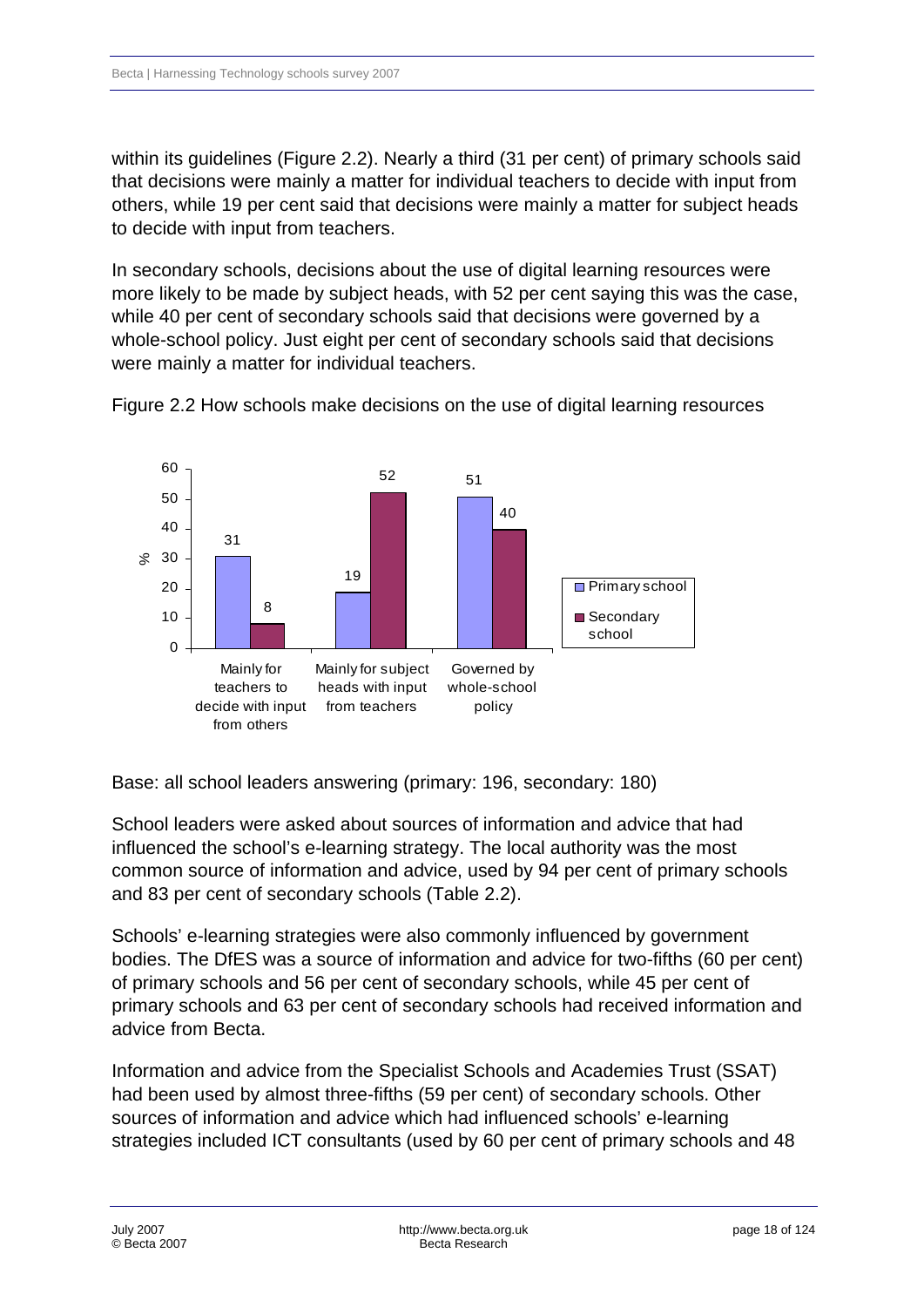<span id="page-18-0"></span>per cent of secondary schools) and teachers from other schools (used by 58 per cent of primary schools and 54 per cent of secondary schools).

Table 2.2 Sources of information and advice influencing the development of the school's e-learning strategy

|                                                     | schools<br>(%) | <b>Primary Secondary</b><br>schools<br>(%) |
|-----------------------------------------------------|----------------|--------------------------------------------|
| Local authority                                     | 94             | 83                                         |
| DfES                                                | 60             | 56                                         |
| <b>OFSTED</b>                                       | 19             | 28                                         |
| QCA                                                 | 41             | 28                                         |
| National College for<br>School Leadership<br>(NCSL) | 45             | 41                                         |
| Specialist Schools and<br>Academies Trust (SSAT)    | 5              | 59                                         |
| Becta                                               | 45             | 63                                         |
| ICT supplier                                        | 38             | 35                                         |
| Other ICT consultants                               | 60             | 48                                         |
| Governors                                           | 22             | 18                                         |
| Teachers in other schools                           | 58             | 54                                         |
| Unions                                              | 4              |                                            |
| Base: all school leaders                            | 211            | 183                                        |

Most schools with a written ICT strategy or improvement plan (85 per cent primary and 87 per cent secondary) said that this strategy allowed for the replacement of equipment.

ICT strategies or improvement plans were reviewed at least annually in most schools (88 per cent primary and 90 per cent secondary). Nine per cent of primary schools and five per cent of secondary schools said that ICT strategies were reviewed every two years, while the remaining schools (two per cent primary and six per cent secondary) said that strategies were reviewed about every three years – no schools said that strategies were reviewed less often than this.

# **2.2 ICT policies**

# **2.2.1 Data protection policy**

Most schools had some form of data protection policy. Eighty-four per cent of primary schools and 86 per cent of secondary schools had a data protection policy for pupils' personal information (Table 2.3). Slightly fewer primary schools compared with secondary schools had a data protection policy that covered the staff's personal information (71 per cent compared with 83 per cent). More than three-quarters of schools had a data protection policy which covered school management information (76 per cent primary schools and 84 per cent secondary). More than a third (36 per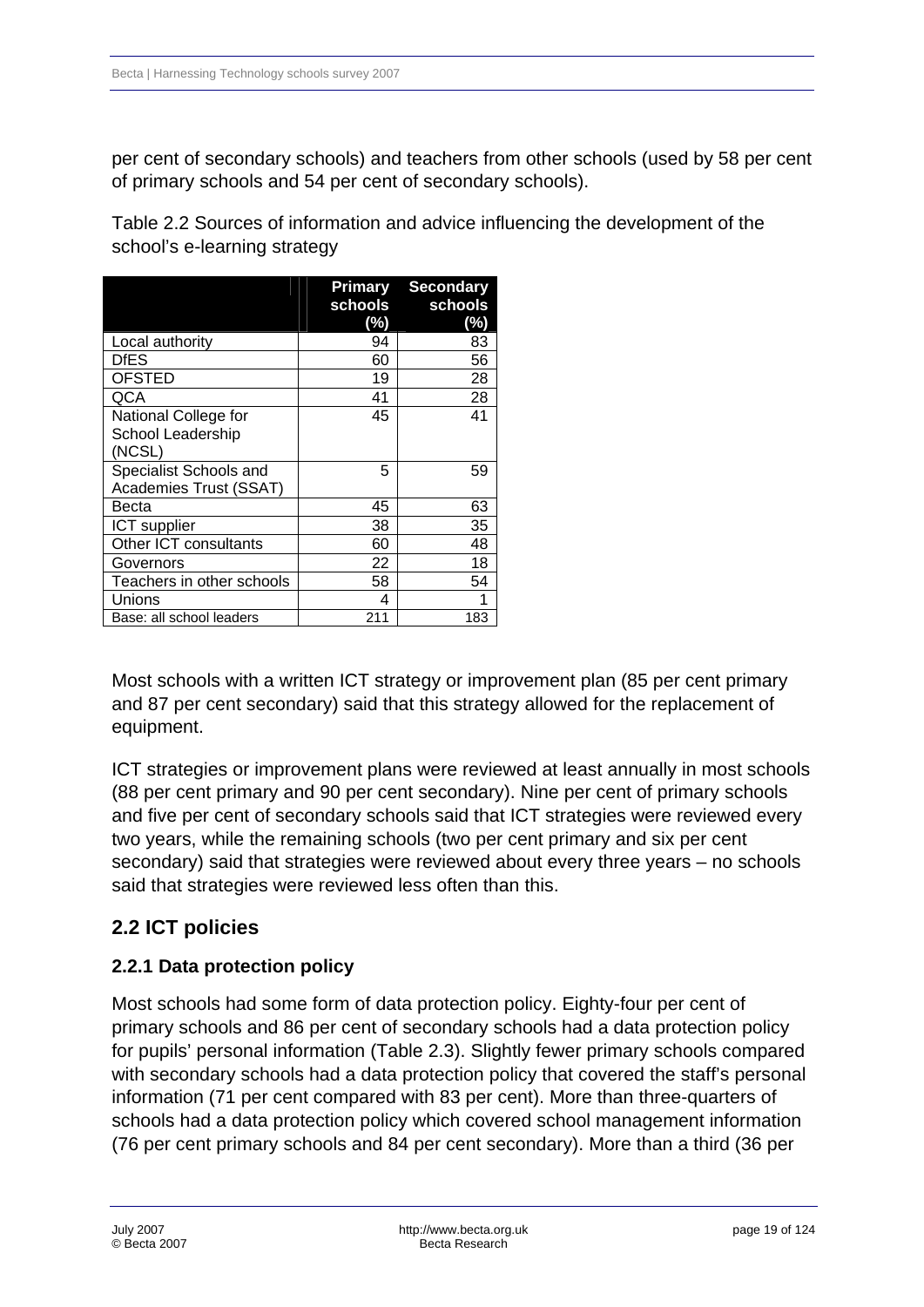<span id="page-19-0"></span>cent) of primary schools and 41 per cent of secondary schools said they had a data protection policy that covered other information.

| Table 2.3 Whether school has data protection policy |
|-----------------------------------------------------|
|-----------------------------------------------------|

|                                      | <b>Primary</b><br>schools<br>(%) | <b>Secondary</b><br>schools<br>(%) |
|--------------------------------------|----------------------------------|------------------------------------|
| For pupils' personal<br>information  | 84                               | 86                                 |
| For staff's personal<br>information  | 71                               | 83                                 |
| For school management<br>information | 76                               | 84                                 |
| For other information                | 36                               | 41                                 |
| Base: all school leaders             | 210                              | 183                                |

### **2.2.2 Acceptable use policy**

The majority of schools had an acceptable use policy (AUP) which provided guidelines on how to use ICT equipment and the internet. Secondary schools were more likely than primary schools to have an AUP for staff (75 per cent compared with 59 per cent) (Table 2.4). Four-fifths (80 per cent) of primary schools and 90 per cent of secondary schools had an AUP for pupils. Only a fifth (20 per cent) of primary schools and 29 per cent of secondary schools said they had an AUP for adult or community users.

Table 2.4 Whether school has acceptable use policy

|                          | schools<br>(%) | <b>Primary Secondary</b><br>schools<br>(%) |
|--------------------------|----------------|--------------------------------------------|
| For staff                | 59             | 75                                         |
| For pupils               | 80             | 90                                         |
| For adult or community   | 20             | 29                                         |
| users                    |                |                                            |
| Base: all school leaders | 210            | 183                                        |

# **2.2.3 Use of pupils' own hardware**

It was not common in primary schools for pupils to be able to bring their own resources into school or use them in lessons. Few primary schools allowed pupils to bring their own mobile phones (two per cent), handheld computers (five per cent) or laptops (six per cent) to school (Table 2.5). Similar proportions allowed the use of these devices in lessons. Just one per cent of primary schools said that pupils could link their laptops or handheld computers to the network.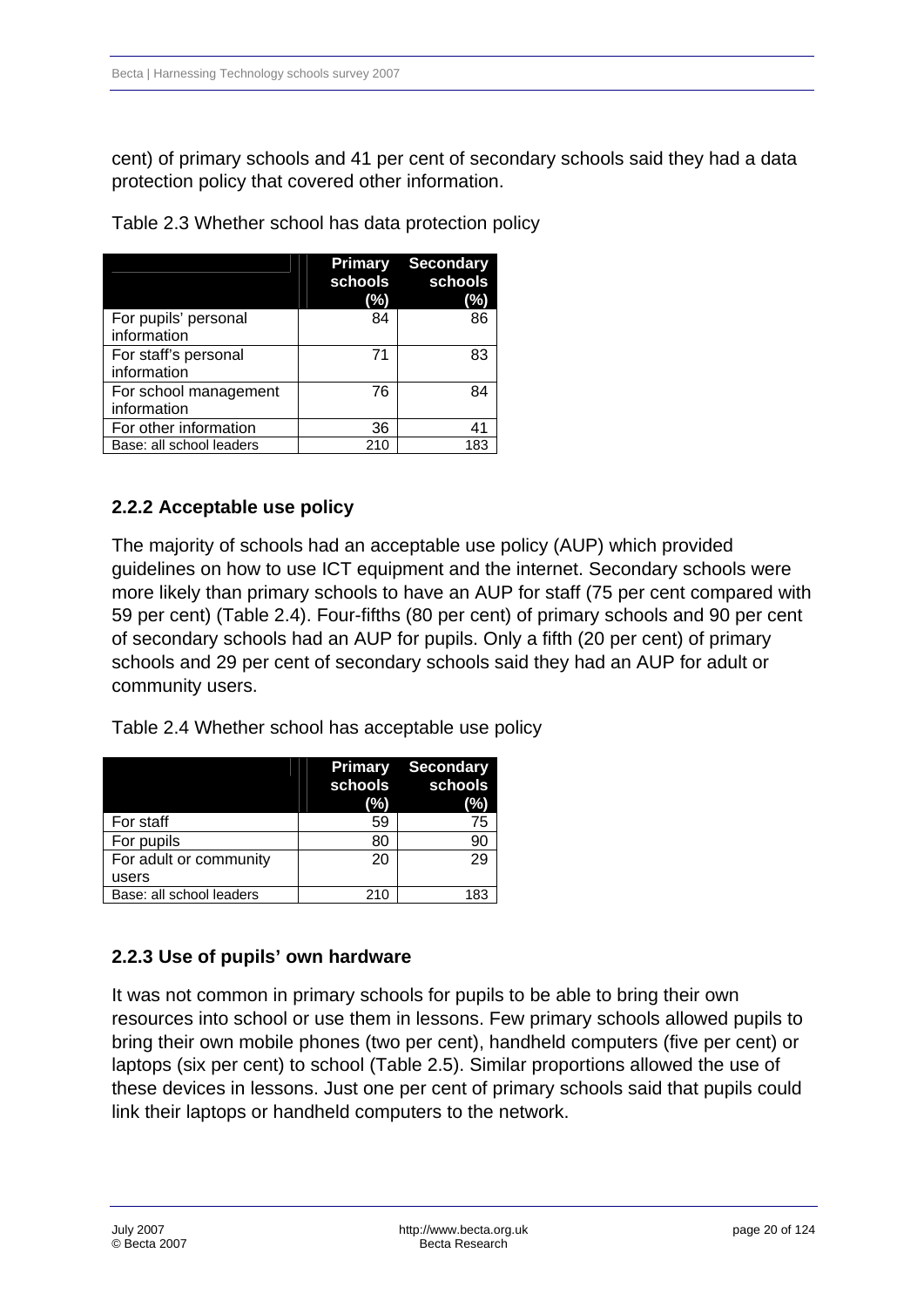<span id="page-20-0"></span>As might be expected, more secondary schools allowed pupils to bring their own hardware into school. More than two-fifths allowed mobile phones (41 per cent) and handheld computers (43 per cent) to be brought in, while almost three-fifths (59 per cent) allowed laptops to be brought in. More than half (57 per cent) of secondary schools allowed laptops to be used in lessons, although fewer schools (18 per cent) said that pupils could link their laptops to the network. Thirty-one per cent of secondary schools allowed pupils to use their own handheld devices in lessons and seven per cent said these could be linked to the network. The use of mobile phones in lessons was permitted by six per cent of secondary schools and just one per cent allowed mobile phones to be linked to the network.

|                        | <b>Mobile phones</b> |     | Laptops |                                    | <b>Handheld computers</b> |                         |
|------------------------|----------------------|-----|---------|------------------------------------|---------------------------|-------------------------|
|                        | Primary<br>$(\%)$    | (%) | $(\%)$  | Secondary Primary Secondary<br>(%) | <b>Primary</b><br>(%)     | <b>Secondary</b><br>(%) |
| Bring in to<br>school  |                      | 41  | 6       | 59                                 | 5                         | 43                      |
| Use in some<br>lessons | ÷                    | 6   |         | 57                                 | 5                         | 31                      |
| Link to<br>network     | ÷                    |     |         | 18                                 |                           |                         |

Table 2.5 Permitted use of pupils' own hardware

# **2.2.4 Other policies**

Fewer than a third of schools had a written policy on the safe disposal of ICT equipment (27 per cent of primary and 30 per cent of secondary schools). A minority of school leaders (eight per cent in primary and 17 per cent in secondary schools) did not know whether the school had a written policy on safe disposal.

Four-fifths (80 per cent) of secondary schools had a documented process for backing up data, while just over half (54 per cent) of primary schools had one. Almost a fifth (19 per cent) of ICT respondents in primary schools did not know whether their schools had a documented process.

# **2.3 Procurement**

# **2.3.1 ICT expenditure**

Schools had spent only a small proportion of their overall budget on ICT (including equipment, software, connectivity and support) in the 2006-07 financial year. The median percentage spent was three per cent in both primary and secondary schools. A third of primary schools spent two per cent or less of their budget on ICT, while a third spent five per cent or more. Among secondary schools, a third spent two per cent or less of their budget on ICT, and a third spent four per cent or more.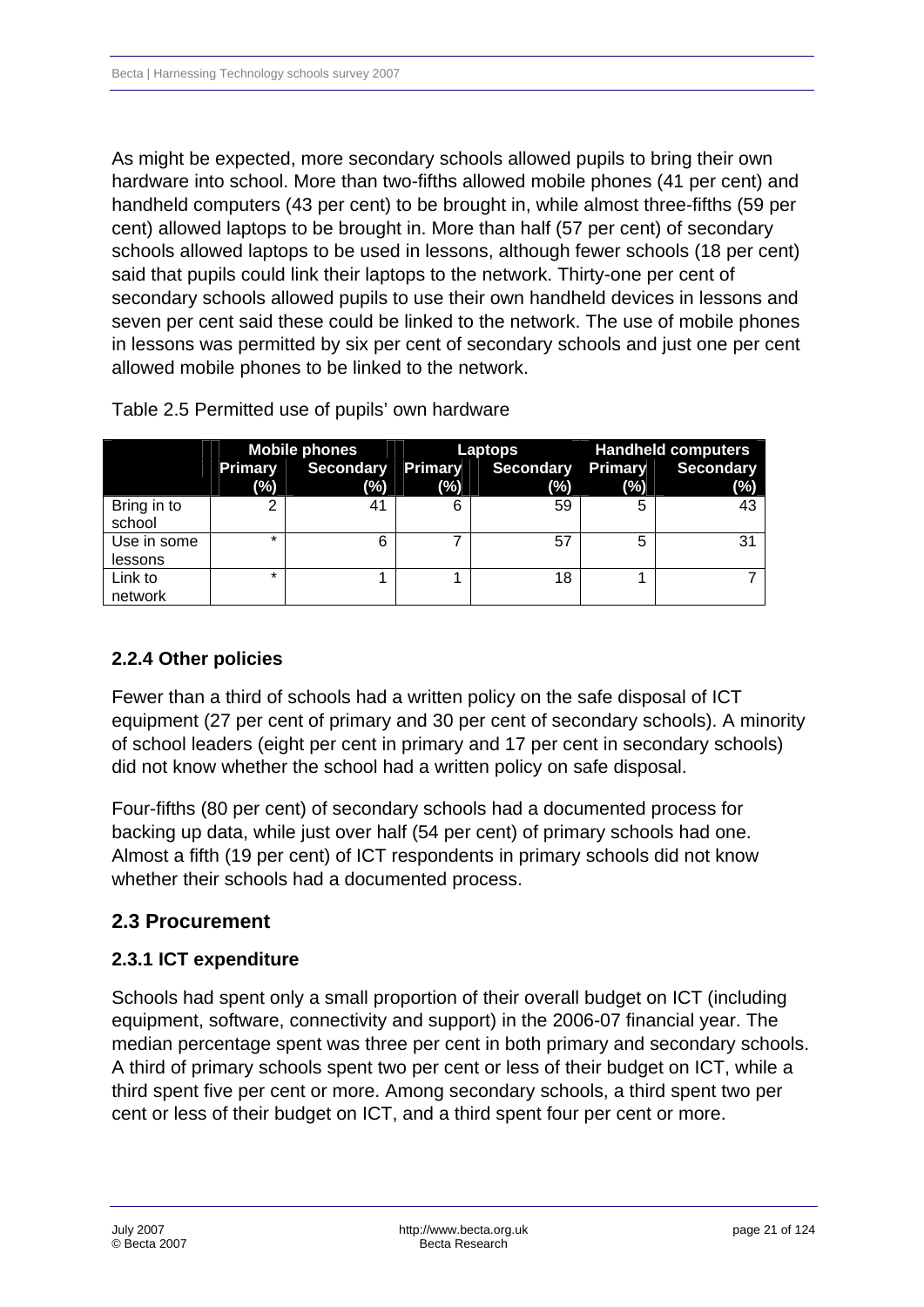<span id="page-21-0"></span>Most schools expected technology expenditure to rise or stay the same in future years, with secondary schools more likely than primary schools to anticipate increases in expenditure. Nearly three-fifths (56 per cent) of secondary schools expected expenditure to rise, compared with nearly half (47 per cent) of primary schools (Figure 2.3). Primary schools were more likely than secondary schools to expect expenditure to remain the same (41 per cent compared with 32 per cent). Fewer than one-tenth of schools (nine per cent primary and secondary) expected technology-related expenditure to fall.



Figure 2.3 School leaders' expectations of technology-related expenditure

Base: all school leaders answering (primary: 207, secondary: 182)

### **2.3.2 Procurement of ICT equipment and services**

Primary schools tended to purchase ICT equipment through their ICT suppliers, the local authority or other independent sources. Hardware was purchased through the local authority by almost a third (32 per cent) of primary schools, and just over a third (34 per cent) purchased network equipment and cabling through the local authority (Table 2.6). Thirty per cent of primary schools purchased ICT hardware from their ICT suppliers, and 29 per cent purchased network equipment and cabling from their ICT suppliers. Thirty-eight per cent of primary schools purchased hardware from other independent sources, and a similar proportion (36 per cent) purchased network cabling from other independent sources.

Most secondary schools purchased ICT equipment through their ICT suppliers or other independent sources. Just over two-fifths (41 per cent) of secondary schools purchased ICT hardware from their ICT suppliers and 37 per cent purchased network cabling and equipment from them. Hardware was purchased from other independent sources by nearly half (47 per cent) of secondary schools and more than half (54 per cent) purchased network cabling and equipment in this way. The local authority was used by only a small minority of secondary schools for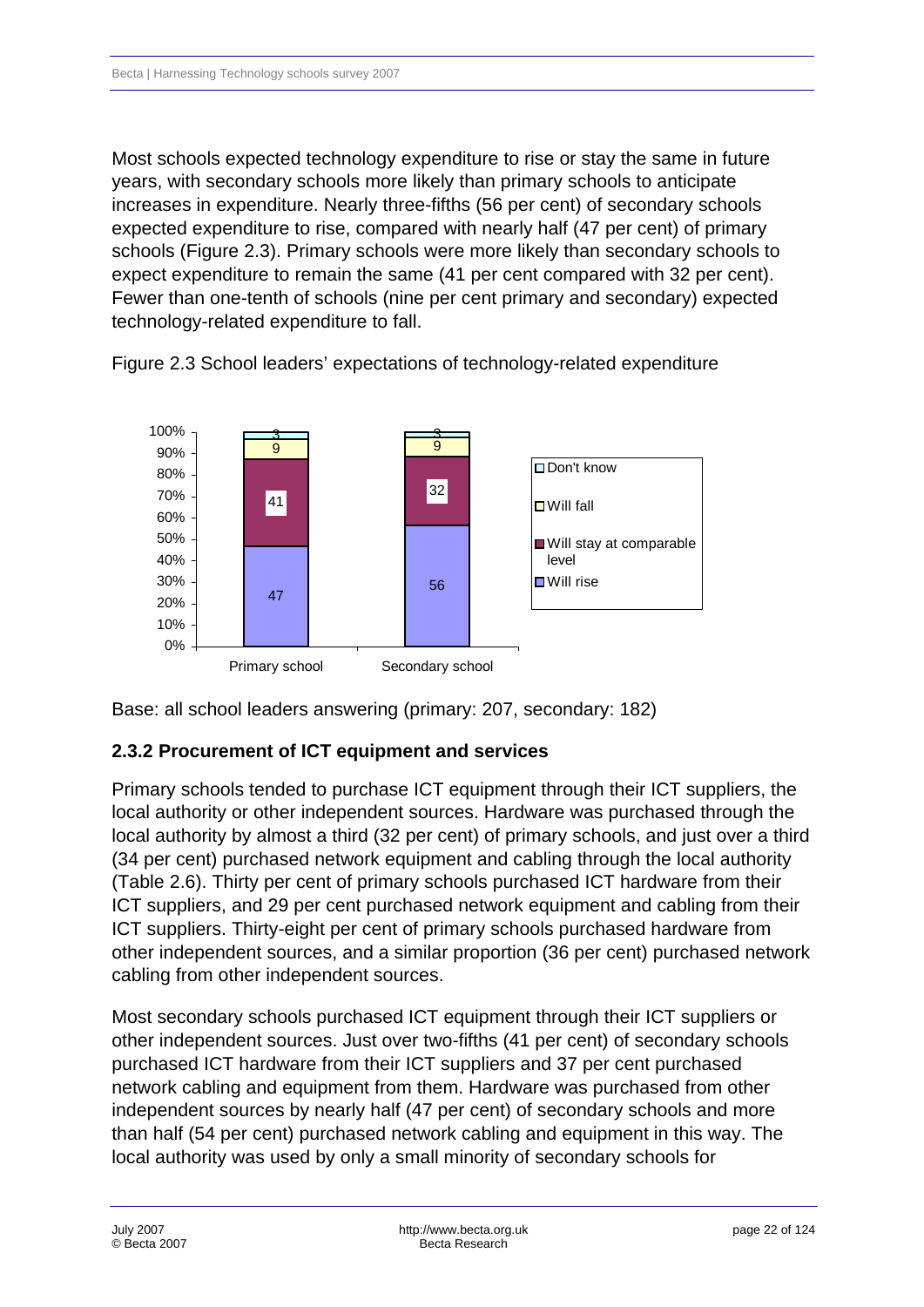purchasing equipment (11 per cent for hardware and nine per cent for network equipment).

Table 2.6 How schools purchase ICT equipment

|                                                   |             | <b>ICT hardware</b> | <b>ICT networking equipment</b><br>and cabling |               |  |
|---------------------------------------------------|-------------|---------------------|------------------------------------------------|---------------|--|
|                                                   | Primary (%) | Secondary (%)       | Primary<br>(%)                                 | Secondary (%) |  |
| Through regional<br>broadband consortium<br>(RBC) |             |                     |                                                |               |  |
| Through the local<br>authority                    | 32          | 11                  | 34                                             | 9             |  |
| Through another<br>school/group of<br>schools     |             | $\star$             | 2                                              | $\star$       |  |
| Through ICT supplier                              | 30          | 41                  | 29                                             | 37            |  |
| Through other<br>independent sources              | 38          | 47                  | 36                                             | 54            |  |
| Base: all ICT<br>respondents answering            | 218         | 258                 | 216                                            | 253           |  |

Primary schools were most likely to obtain ICT technical support and maintenance from the local authority (46 per cent), while 26 per cent obtained it from other independent sources, and 16 per cent from their ICT suppliers (Table 2.7).

Secondary schools obtained ICT technical support and advice from the local authority (28 per cent), their ICT suppliers (26 per cent) or other independent sources (23 per cent). More than a fifth (22 per cent) of secondary schools said they did not obtain this service.

More than half (55 per cent) of primary schools obtained advice about designing ICT infrastructure through the local authority. Seventeen per cent obtained this advice from other independent sources, while 13 per cent obtained it through their ICT suppliers.

Secondary schools obtained advice about designing ICT infrastructure from the local authority (26 per cent), independent sources (26 per cent) or their ICT suppliers (18 per cent). Twenty-nine per cent of secondary schools did not obtain this service.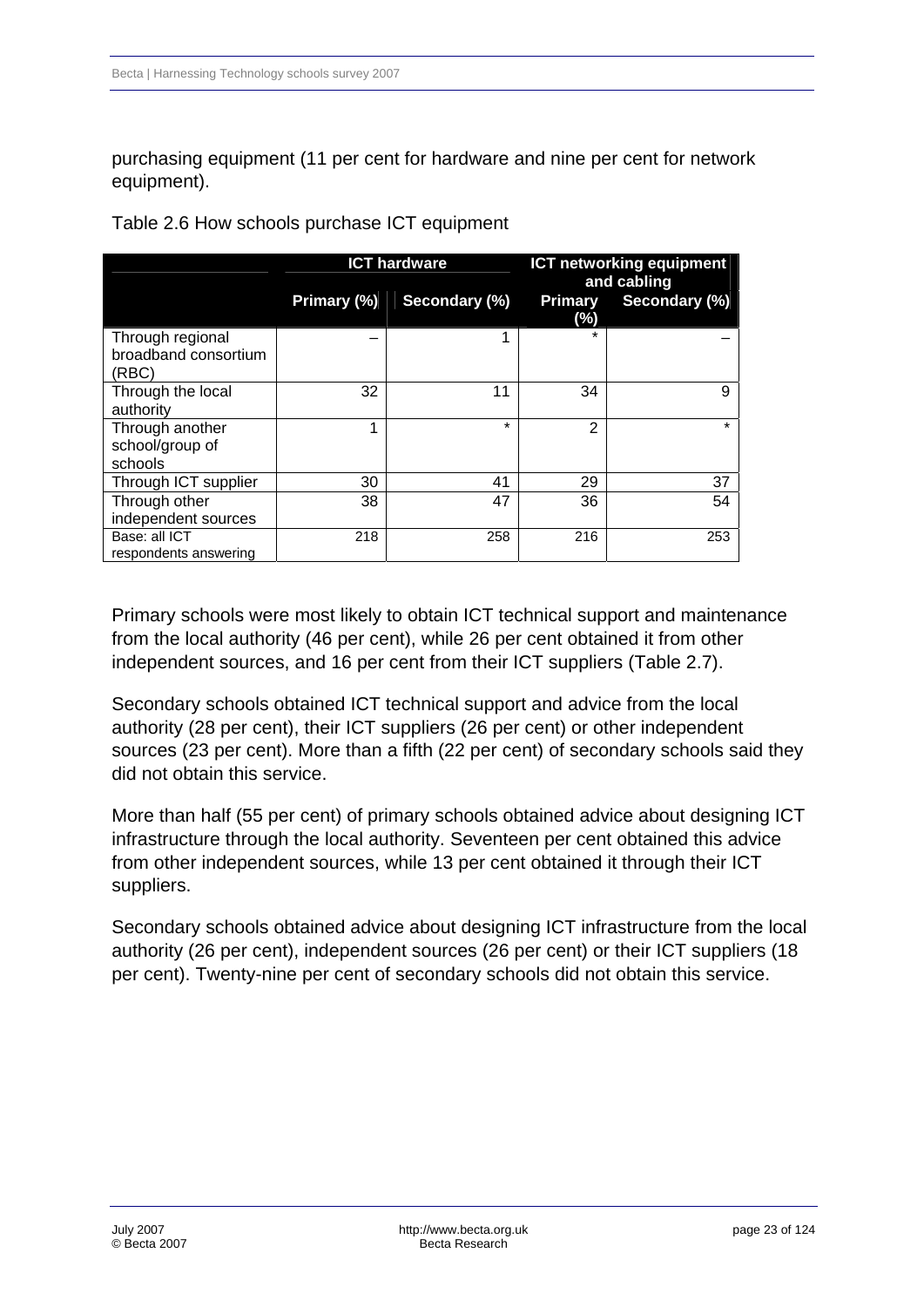|                                                   |             | <b>ICT technical support and</b><br>maintenance services | <b>Advice about designing</b><br>school's ICT infrastructure |                           |  |
|---------------------------------------------------|-------------|----------------------------------------------------------|--------------------------------------------------------------|---------------------------|--|
|                                                   | Primary (%) | <b>Secondary</b><br>(%)                                  |                                                              | Primary (%) Secondary (%) |  |
| Through regional<br>broadband consortium<br>(RBC) |             | 2                                                        |                                                              | $\star$                   |  |
| Through the local<br>authority                    | 46          | 28                                                       | 55                                                           | 26                        |  |
| Through another<br>school/group of<br>schools     | 11          |                                                          | 7                                                            |                           |  |
| Through ICT supplier                              | 16          | 26                                                       | 13                                                           | 18                        |  |
| Through other<br>independent sources              | 26          | 23                                                       | 17                                                           | 26                        |  |
| Do not obtain                                     |             | 22                                                       | 6                                                            | 29                        |  |
| Base: all ICT<br>respondents answering            | 223         | 256                                                      | 217                                                          | 248                       |  |

#### Table 2.7 How schools obtain ICT support and advice

Primary schools were most likely to purchase internet access through the local authority, with three-quarters (76 per cent) purchasing in this way (Table 2.8). The majority of primary schools also used the local authority to purchase content filtering for the internet (75 per cent) and content filtering for email (72 per cent). Nearly a fifth (17 per cent) of primary schools purchased internet access through the regional broadband consortium (RBC), and similar proportions used the RBC to purchase content filtering for the internet (18 per cent) and content filtering for email (15 per cent).

While more than half (52 per cent) of secondary schools purchased internet access through the local authority, a substantial proportion (39 per cent) purchased it through the RBC. The local authority was used to purchase content filtering for the internet by nearly half (49 per cent) of secondary schools and to purchase content filtering for email by 42 per cent. More than a third (36 per cent) of secondary schools purchased content filtering for the internet through the RBC and 26 per cent purchased content filtering for email through the RBC.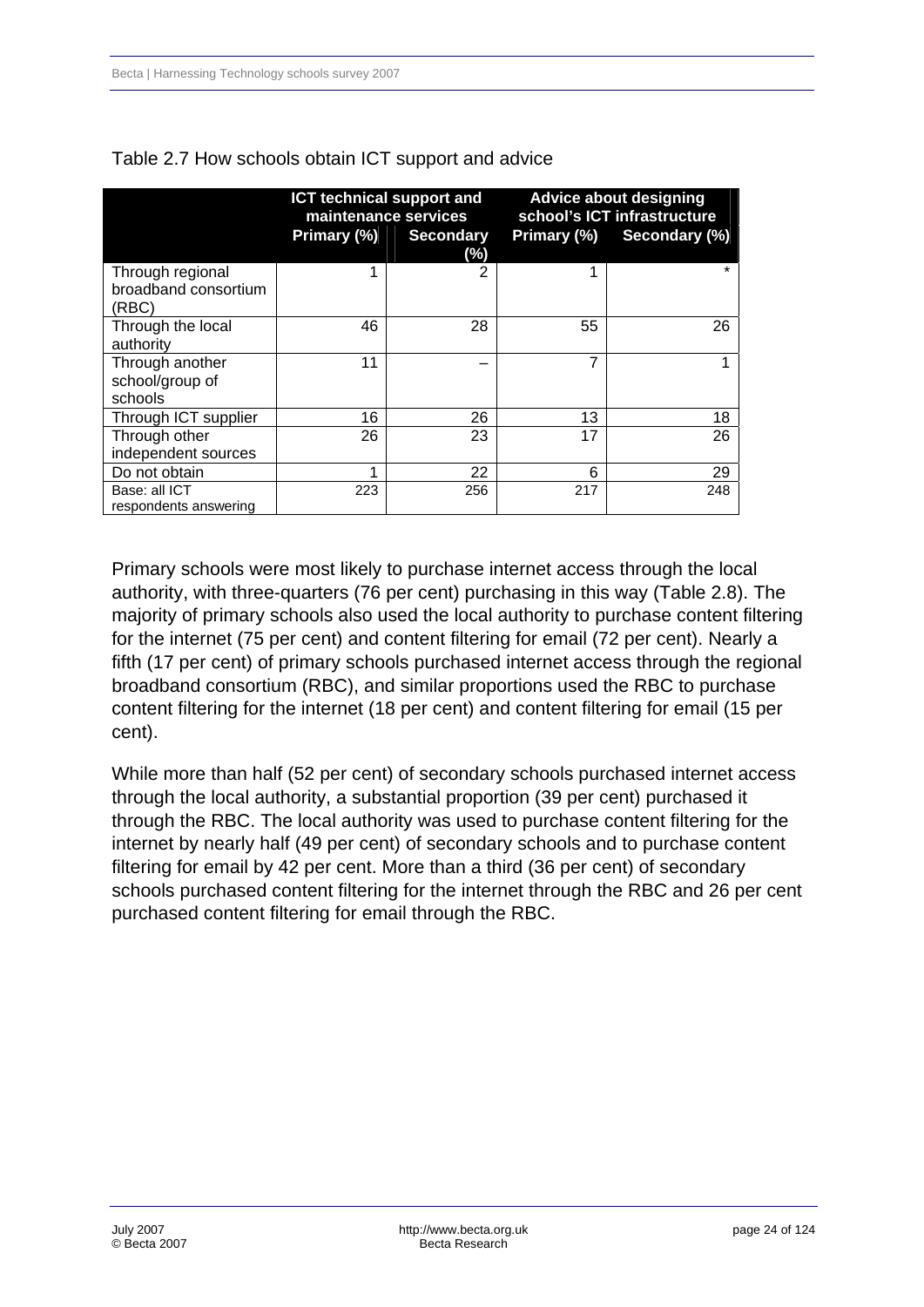|                                               | Internet access       |                         |                          | <b>Content filtering for</b><br>internet | <b>Content filtering for</b><br>email |                         |
|-----------------------------------------------|-----------------------|-------------------------|--------------------------|------------------------------------------|---------------------------------------|-------------------------|
|                                               | <b>Primary</b><br>(%) | <b>Secondary</b><br>(%) | <b>Primary</b><br>$(\%)$ | <b>Secondary</b><br>(%)                  | <b>Primary</b><br>(%)                 | <b>Secondary</b><br>(%) |
| Through RBC                                   | 17                    | 39                      | 18                       | 36                                       | 15                                    | 26                      |
| Through the local<br>authority                | 76                    | 52                      | 75                       | 49                                       | 72                                    | 42                      |
| Through another<br>school/group of<br>schools |                       | $\star$                 | ۰                        |                                          | $\star$                               |                         |
| Through ICT supplier                          | 5                     | 3                       | 6                        | 6                                        | 4                                     | 6                       |
| Through other<br>independent sources          | и                     | 5                       |                          | 8                                        | 2                                     | 15                      |
| Do not obtain                                 | ٠                     |                         |                          | 4                                        | 7                                     | 11                      |
| Base: all ICT<br>respondents answering        | 218                   | 253                     | 208                      | 253                                      | 204                                   | 248                     |

<span id="page-24-0"></span>

|  | Table 2.8 How schools purchase internet services |
|--|--------------------------------------------------|
|--|--------------------------------------------------|

### **2.3.3 Purchasing decision-making**

Purchasing decisions for ICT in primary schools usually involved the headteacher and the ICT co-ordinator. Ninety-three per cent of primary schools said the headteacher was involved in making purchasing decisions about ICT hardware, and similar proportions said the headteacher was involved in decisions about network equipment and cabling (91 per cent) and technical support and maintenance services (94 per cent) (Table 2.9). The ICT co-ordinator was involved in purchasing decisions in the majority of primary schools for ICT hardware (86 per cent), network equipment (79 per cent) and technical support (75 per cent). School governors were involved in purchasing decisions about hardware in nearly two-fifths (38 per cent) of primary schools and involved in decisions about network equipment in 36 per cent of primary schools.

In secondary schools, purchasing decisions about ICT most often involved the ICT co-ordinator, and the headteacher was involved in the majority of schools. More than three-quarters (77 per cent) of secondary schools said the ICT co-ordinator was involved in purchasing decisions about ICT hardware, while 64 per cent said the headteacher was involved. ICT co-ordinators were involved in purchasing decisions about network equipment and cabling in nearly three-quarters (74 per cent) of secondary schools, while 57 per cent said the headteacher was involved. Similarly, 68 per cent of secondary schools said that ICT co-ordinators were involved in purchasing decisions about technical support, and 60 per cent that headteachers were involved. Bursars were involved in purchasing decisions in some secondary schools, with around a third saying that bursars were involved in decisions about ICT hardware (35 per cent) and technical support (32 per cent). Department heads were involved in purchasing decisions about hardware in 29 per cent of secondary schools, but only eight per cent involved department heads in decisions about purchasing network equipment and cabling or technical support and maintenance.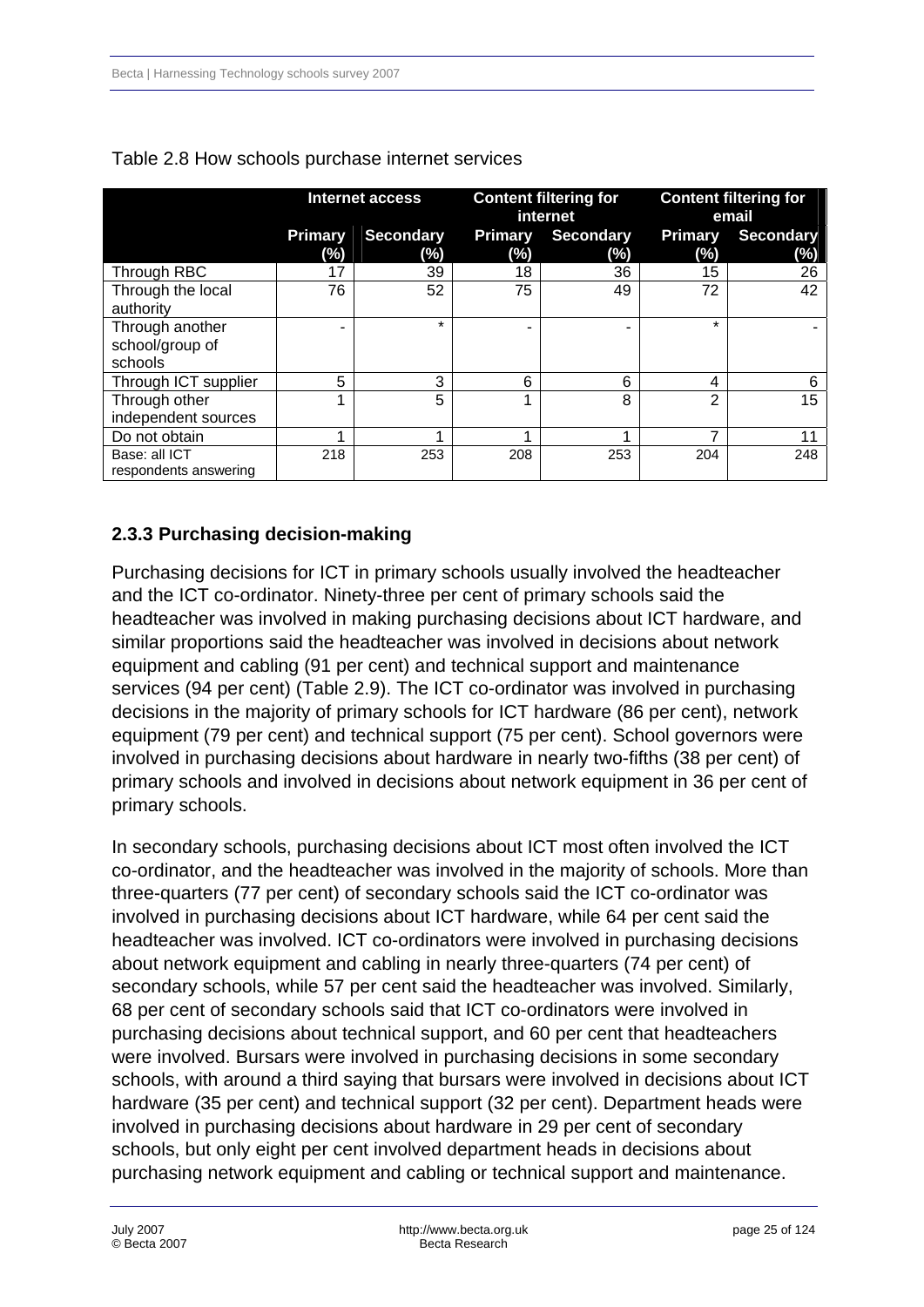|                  | <b>ICT hardware</b>   |                  |                       | <b>ICT networking</b><br>equipment and cabling | <b>ICT technical support</b><br>and maintenance |                         |
|------------------|-----------------------|------------------|-----------------------|------------------------------------------------|-------------------------------------------------|-------------------------|
|                  | <b>Primary</b><br>(%) | Secondary<br>(%) | <b>Primary</b><br>(%) | Secondary<br>(%)                               | <b>Primary</b><br>(%)                           | <b>Secondary</b><br>(%) |
| Headteacher      | 93                    | 64               | 91                    | 57                                             | 94                                              | 60                      |
| ICT co-ordinator | 86                    | 77               | 79                    | 74                                             | 75                                              | 68                      |
| Department heads | 11                    | 29               | 4                     | 8                                              | 4                                               | 8                       |
| <b>Bursar</b>    | 10                    | 35               | 10                    | 28                                             | 10                                              | 32                      |
| Governors        | 38                    | 18               | 36                    | 10                                             | 27                                              | 9                       |
| Base: all ICT    | 230                   | 246              | 225                   | 237                                            | 227                                             | 239                     |
| respondents      |                       |                  |                       |                                                |                                                 |                         |
| answering        |                       |                  |                       |                                                |                                                 |                         |

Table 2.9 Who was involved in making purchasing decisions about ICT equipment and services

Purchasing decisions for curriculum-related software in primary schools were most often made by teachers submitting requests, and a senior staff member such as the headteacher or ICT co-ordinator making a decision (72 per cent of primary schools said decisions were made in this way) (Figure 2.4). In nearly a fifth (18 per cent) of primary schools, all software was selected centrally by the headteacher, ICT coordinator or other senior staff member. These proportions were similar to those found in the third Curriculum Online survey in 2005, in which 71 per cent of primary schools said that teachers submitted requests and 16 per cent that a senior member of staff made decisions.

The majority (61 per cent) of secondary schools also said that software purchasing decisions were made by teachers submitting requests, while 30 per cent said that departments selected software independently. Again, these proportions were similar to those found in the third Curriculum Online survey (68 per cent said teachers submitted requests and 26 per cent that departments submitted independently). This indicates that the shift towards more centralised procedures for purchasing software seen between 2002 and 2005 in the Curriculum Online evaluation has been maintained.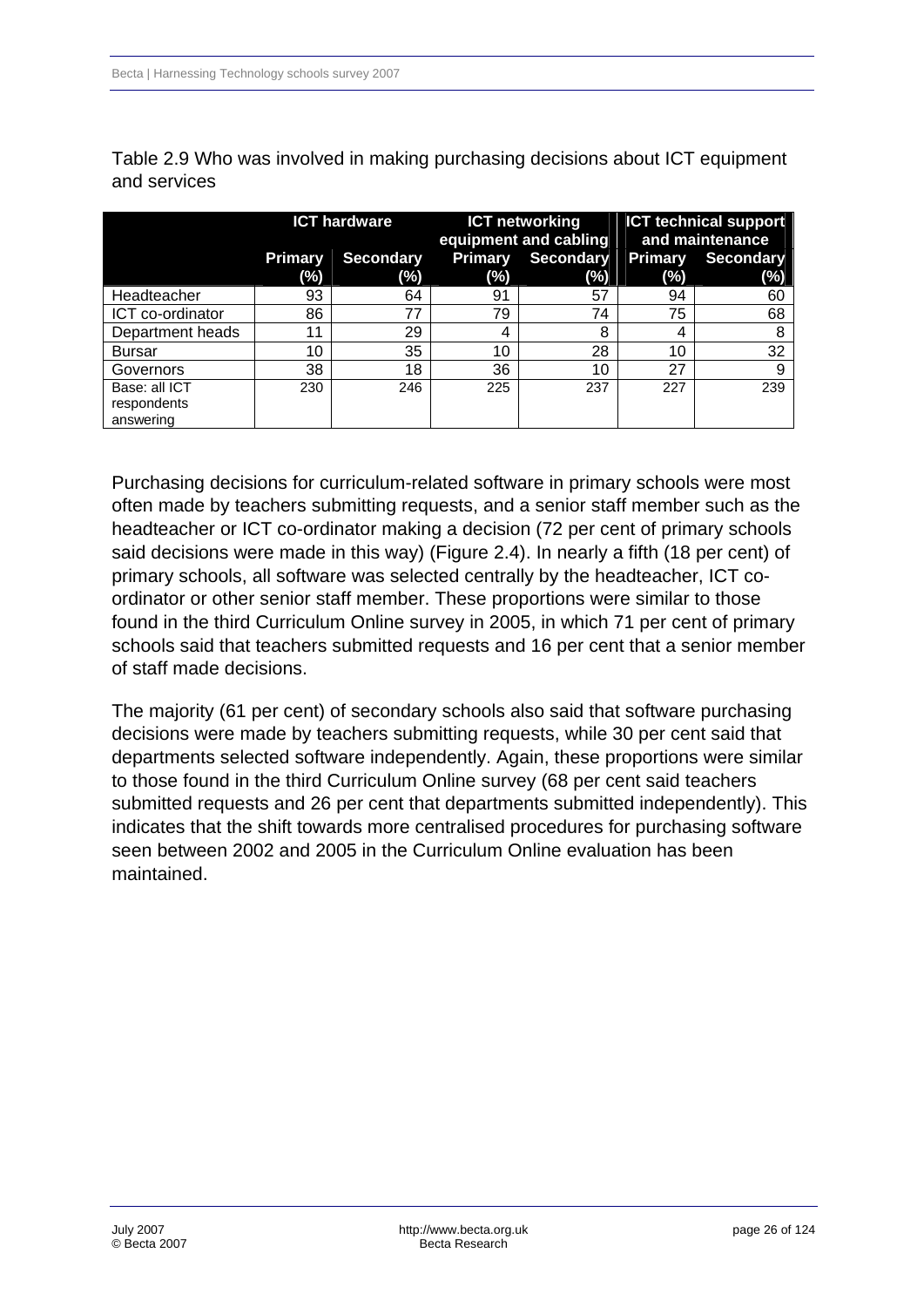

<span id="page-26-0"></span>Figure 2.4 Procedures for purchasing software in schools

Base: all ICT respondents answering (primary: 232, secondary 255)

# **2.4Technological collaborations**

School leaders were asked whether their schools used technology to collaborate with other organisations for joint curriculum and resource development, joint learning and teaching activities, and continuing professional development.

Half (50 per cent) of primary schools indicated they used some form of collaboration for joint curriculum and resource development. More than a third (34 per cent) collaborated in this way with the local authority or RBC, while the same proportion (34 per cent) collaborated with other schools (Table 2.10). Thirteen per cent of primary schools used technology to collaborate with professional associations for joint curriculum and resource development.

Primary schools were less likely to have used technology to collaborate for joint learning and teaching activities than for other forms of collaboration. Three-tenths (30 per cent) primary schools indicated they had used technology for collaboration in joint learning and teaching activities. These collaborations tended to be with other schools (20 per cent) with fewer primary schools saying they collaborated in this way with the local authority or RBC (12 per cent) or professional associations (six per cent).

Just over two-fifths (41 per cent) of primary schools indicated that they used technology to collaborate with other organisations on continuing professional development. One- fifth (20 per cent) of primary schools had used technology to collaborate with other schools on continuing professional development, and similar proportions had collaborated in this way with the local authority/RBC (22 per cent) and professional associations (23 per cent).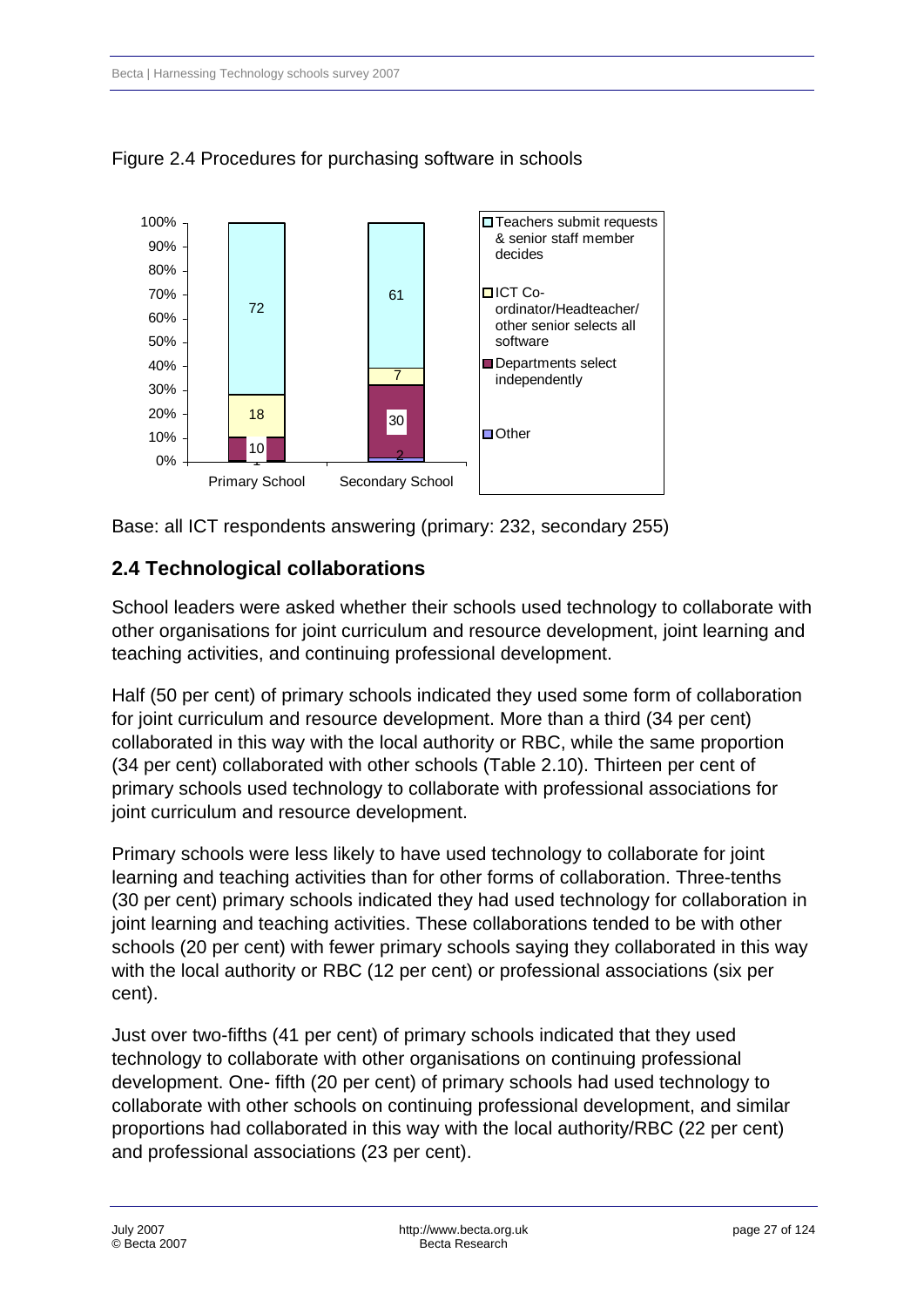|                                    | Joint curriculum Joint learning<br>development<br>(%) | and resource and teaching<br>activities<br>(%) | <b>Continuing</b><br>professional<br>development<br>(%) |
|------------------------------------|-------------------------------------------------------|------------------------------------------------|---------------------------------------------------------|
| With schools                       | 34                                                    | 20                                             | 20                                                      |
| With local<br>authority/RBC        | 34                                                    | 12                                             | 22                                                      |
| With professional<br>organisations | 13                                                    | 6                                              | 23                                                      |

Table 2.10 Primary schools' use of technology for collaborations

For secondary schools, using technology to collaborate with other organisations was more common for curriculum and resource development than for joint learning and teaching activities or for continuing professional development. Nearly three-fifths (58 per cent) of secondary schools used technology for some form of collaboration on joint curriculum or resource development. The majority of these collaborations were with other schools, with nearly half (46 per cent) of secondary schools saying they used technology to collaborate in this way (Table 2.11). Twenty-nine per cent of secondary schools used technology for joint curriculum or resource development with the local authority or RBC, while smaller proportions collaborated with professional associations (10 per cent) and further education colleges (eight per cent).

Nearly two-fifths (38 per cent) of secondary schools used technology for some form of collaboration on teaching and learning activities. Again, these collaborations were in most cases with other schools, with 34 per cent of secondary schools saying they used technology for joint learning and teaching with other schools. A minority of secondary schools used technology to collaborate on joint learning and teaching with the local authority or RBC (10 per cent) and further education colleges (five per cent).

Half (50 per cent) of secondary schools used technology to collaborate with other organisations on continuing professional development. Thirty-one per cent of secondary schools used technology to collaborate with other schools on continuing professional development, while a quarter (25 per cent) used technology for collaborations with the local authority or RBC, and a fifth (20 per cent) did so with professional associations. Using technology to collaborate with further education colleges on continuing professional development was less common, with just nine per cent of schools doing this.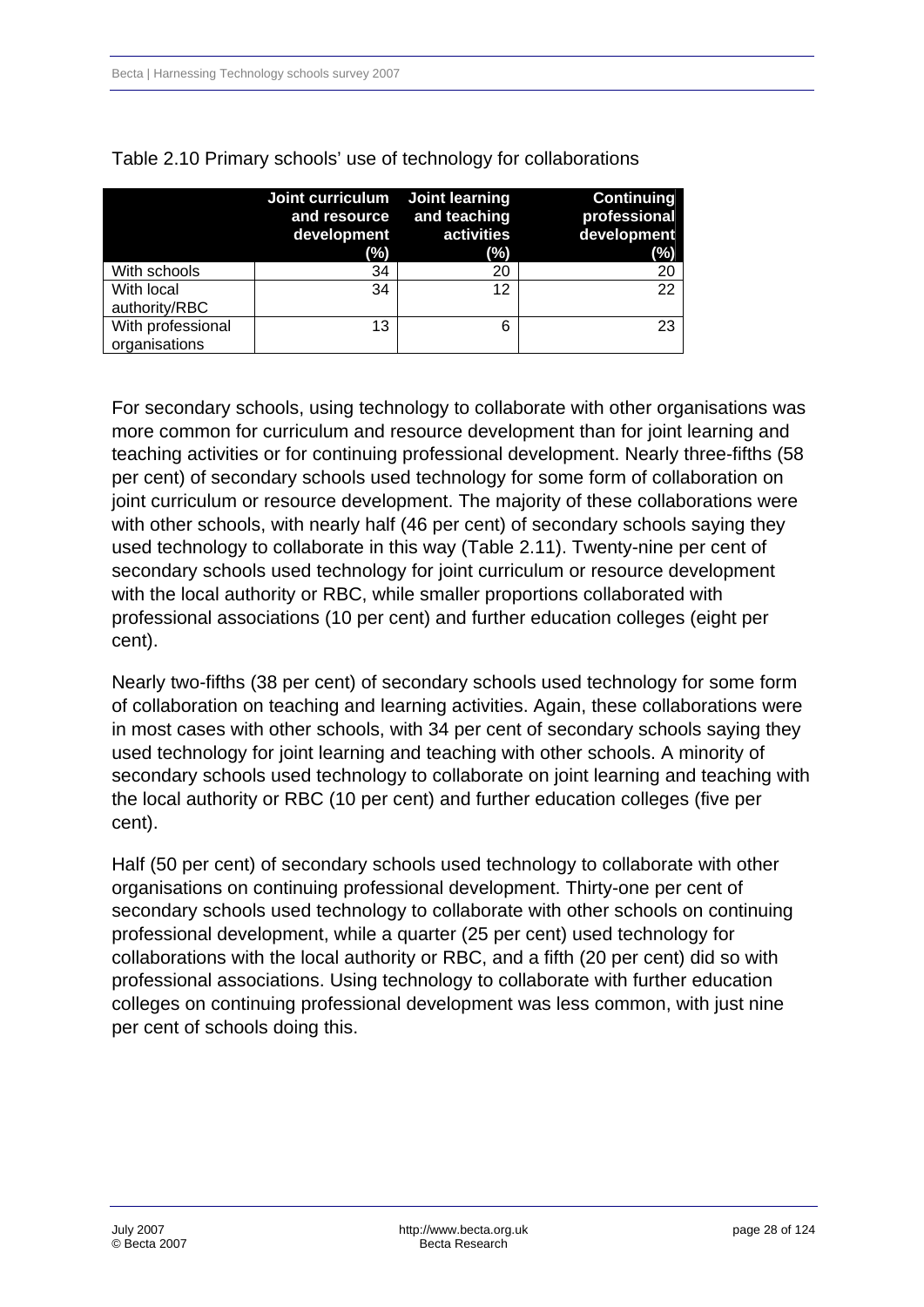|                                    | Joint curriculum Joint learning<br>and resource<br>development<br>(%) | and teaching<br>activities<br>(%) | <b>Continuing</b><br>professional<br>development<br>(%) |
|------------------------------------|-----------------------------------------------------------------------|-----------------------------------|---------------------------------------------------------|
| With schools                       | 46                                                                    | 34                                | 31                                                      |
| With FE colleges                   | 8                                                                     | 5                                 | 9                                                       |
| With local<br>authority/RBC        | 29                                                                    | 10                                | 25                                                      |
| With professional<br>organisations | 10                                                                    | 3                                 | 20                                                      |

<span id="page-28-0"></span>Table 2.11 Secondary schools' use of technology for collaborations

Secondary schools were thus more likely than primary schools to use technology to collaborate with schools, but not more likely than primary schools to use technology to collaborate with other organisations.

### **2.5 Strategic priorities**

#### **2.5.1 Investment in infrastructure**

The majority of schools were planning to invest in the network's current infrastructure in the next 12 months. Secondary schools were more likely than primary schools to be planning this kind of investment (85 per cent of secondary schools compared with 60 per cent of primary schools).

#### **2.5.2 Priorities for ICT spending**

School leaders were asked to indicate their schools' levels of priority for investment for different kinds of ICT spending over the next three years.

In primary schools, the most common high priority was investment in technical support, identified as a high priority by more than half (55 per cent) of primary school leaders, and as a medium priority by two-fifths (40 per cent) (Table 2.12). Most primary school leaders thought that technology-related training was a priority for investment, with 35 per cent rating it as a high priority and more than half (54 per cent) rating it as a medium priority. Spending on software to support teaching and learning was rated as a high priority by 32 per cent of primary schools and as a medium priority by almost three-fifths (59 per cent).

Laptops were more likely than other forms of hardware to be rated as a high priority for investment by primary schools, with 37 per cent saying they were a high priority, and 40 per cent a medium priority. Desktop computers were rated as a high priority for spending by more than a fifth (21 per cent) of primary schools, while nearly a quarter (24 per cent) rated display technologies a high priority.

Primary schools were divided in the priority ratings given to spending on network infrastructure. A third (33 per cent) of primary schools rated the network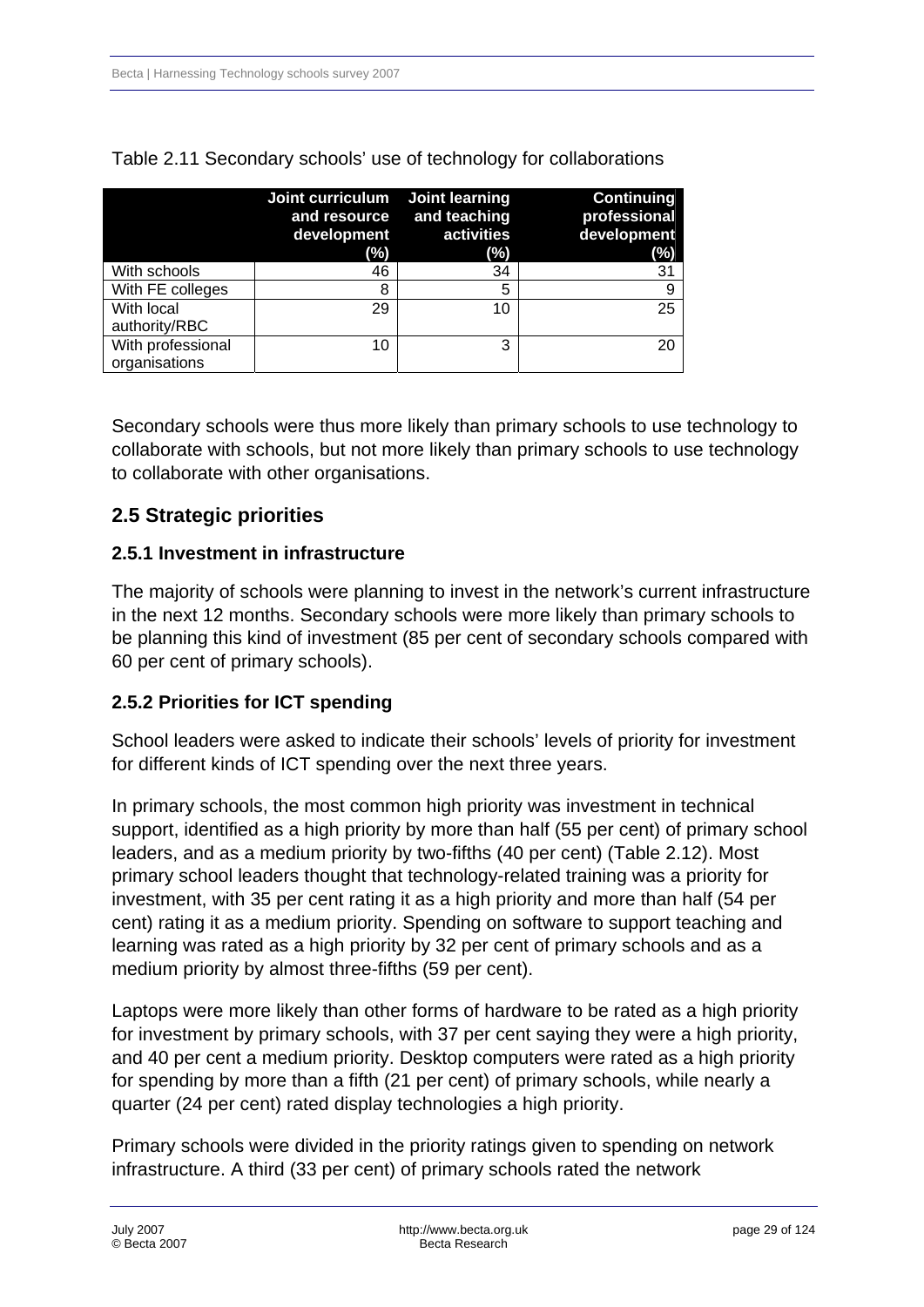infrastructure as a high priority, while more than a quarter (26 per cent) rated it a medium priority, and 38 per cent a low priority. More than a quarter (26 per cent) of primary schools rated learning platforms as a high priority for investment.

|                    | Low<br>priority<br>$(\%)$ | <b>Medium</b><br>priority<br>(%) | <b>High</b><br>priority<br>(%) | Don't<br>know<br>$(\%)$ | Base: all<br>primary<br>school<br>leaders |
|--------------------|---------------------------|----------------------------------|--------------------------------|-------------------------|-------------------------------------------|
|                    |                           |                                  |                                |                         | answering                                 |
| Desktop computers  | 36                        | 44                               | 21                             |                         | 196                                       |
| Laptops            | 20                        | 40                               | 37                             | 3                       | 204                                       |
| Display            | 57                        | 19                               | 24                             |                         | 200                                       |
| technologies       |                           |                                  |                                |                         |                                           |
| Handheld           | 64                        | 15                               | 6                              | 15                      | 197                                       |
| computers          |                           |                                  |                                |                         |                                           |
| Learning platforms | 33                        | 28                               | 26                             | 13                      | 195                                       |
| <b>Network</b>     | 38                        | 26                               | 33                             | 3                       | 198                                       |
| infrastructure     |                           |                                  |                                |                         |                                           |
| Technical support  | 4                         | 40                               | 55                             | 1                       | 206                                       |
| Technology-related | 11                        | 54                               | 35                             | $\star$                 | 199                                       |
| training           |                           |                                  |                                |                         |                                           |
| Software for       | 9                         | 59                               | 32                             |                         | 203                                       |
| teaching and       |                           |                                  |                                |                         |                                           |
| learning           |                           |                                  |                                |                         |                                           |

Table 2.12 Primary schools' priorities for ICT spending in next three years

Among secondary schools, learning platforms and display technologies were high priorities for the majority of school leaders, with three-fifths (60 per cent) rating display technologies as a high priority and 57 per cent rating learning platforms a high priority (Table 2.13). Technical support was also a common priority for investment with 61 per cent of secondary school leaders saying this was a high priority. Half (50 per cent) of secondary school leaders rated network infrastructure a high priority. Software to support teaching and learning was seen as a high priority for investment by nearly half (46 per cent) of secondary school leaders. Similar proportions of secondary school leaders rated laptops (46 per cent) and desktop computers (38 per cent) as high priorities.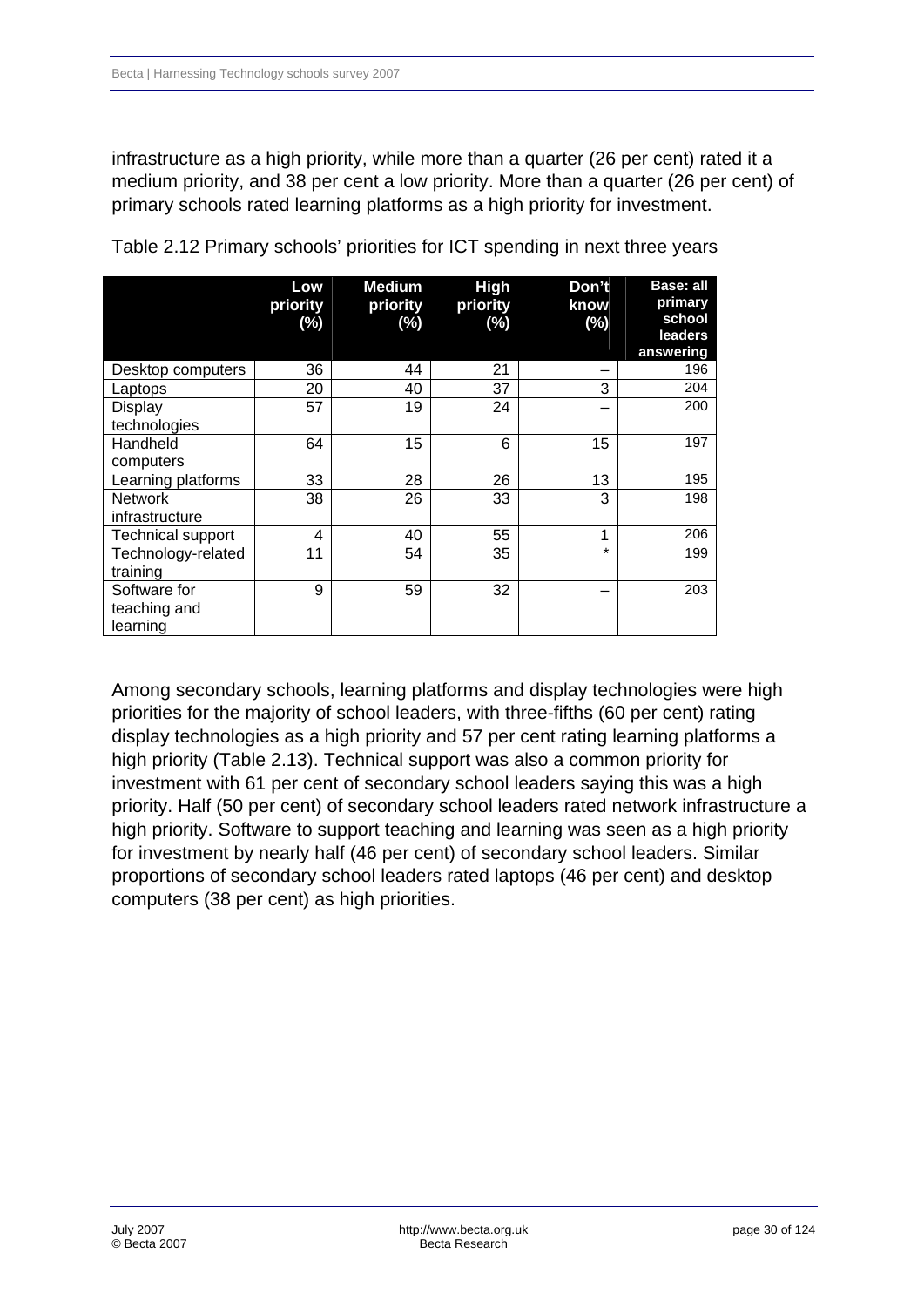|                                          | Low<br>priority<br>$(\%)$ | <b>Medium</b><br>priority<br>(%) | <b>High</b><br>priority<br>$(\%)$ | Don't<br>know<br>(%) | Base: all<br>secondary<br>school<br><b>leaders</b><br>answering |
|------------------------------------------|---------------------------|----------------------------------|-----------------------------------|----------------------|-----------------------------------------------------------------|
| Desktop computers                        | 12                        | 49                               | 38                                | 1                    | 175                                                             |
| Laptops                                  | 15                        | 39                               | 46                                | 1                    | 180                                                             |
| Display<br>technologies                  | 16                        | 24                               | 60                                | $\star$              | 180                                                             |
| Handheld<br>computers                    | 71                        | 19                               | $\overline{7}$                    | 3                    | 174                                                             |
| Learning platforms                       | 9                         | 33                               | 57                                | 1                    | 180                                                             |
| <b>Network</b><br>infrastructure         | 8                         | 41                               | 50                                | 1                    | 180                                                             |
| <b>Technical support</b>                 | 5                         | 32                               | 61                                | 1                    | 180                                                             |
| Technology-related<br>training           | 6                         | 49                               | 44                                | 1                    | 181                                                             |
| Software for<br>teaching and<br>learning | 5                         | 48                               | 46                                | 1                    | 180                                                             |

<span id="page-30-0"></span>

| Table 2.13 Secondary schools' priorities for ICT spending in next three years |  |  |  |  |  |  |
|-------------------------------------------------------------------------------|--|--|--|--|--|--|
|-------------------------------------------------------------------------------|--|--|--|--|--|--|

# **2.5.3 Priorities for using technology**

School leaders were also asked to rate the level of priority of different ways of using technology to support learning in their schools over the next three years.

More than half of primary school leaders (55 per cent) rated recording learners' progress as a high priority for using technology, while a third (34 per cent) thought it was a medium priority (Table 2.14). However, significantly fewer primary school leaders (34 per cent) thought that assessing learner progress was a high priority for using technology, and more than a quarter (27 per cent) said that it was a low priority.

Using technology in relation to independent learning was a priority for most primary school leaders. Fifty-three per cent said using technology for promoting independent learning was a high priority, and 44 per cent said it was a medium priority. Nearly half (48 per cent) of primary school leaders rated using technology to support personalised learning as a high priority, and 43 per cent thought this was a medium priority. Using technology to extend learning beyond the classroom was a high priority for 43 per cent of primary school leaders.

Improving communication with parents was not a high priority for technology for the majority of primary school leaders, with 34 per cent rating it as a high priority and 17 per cent saying it was a low priority.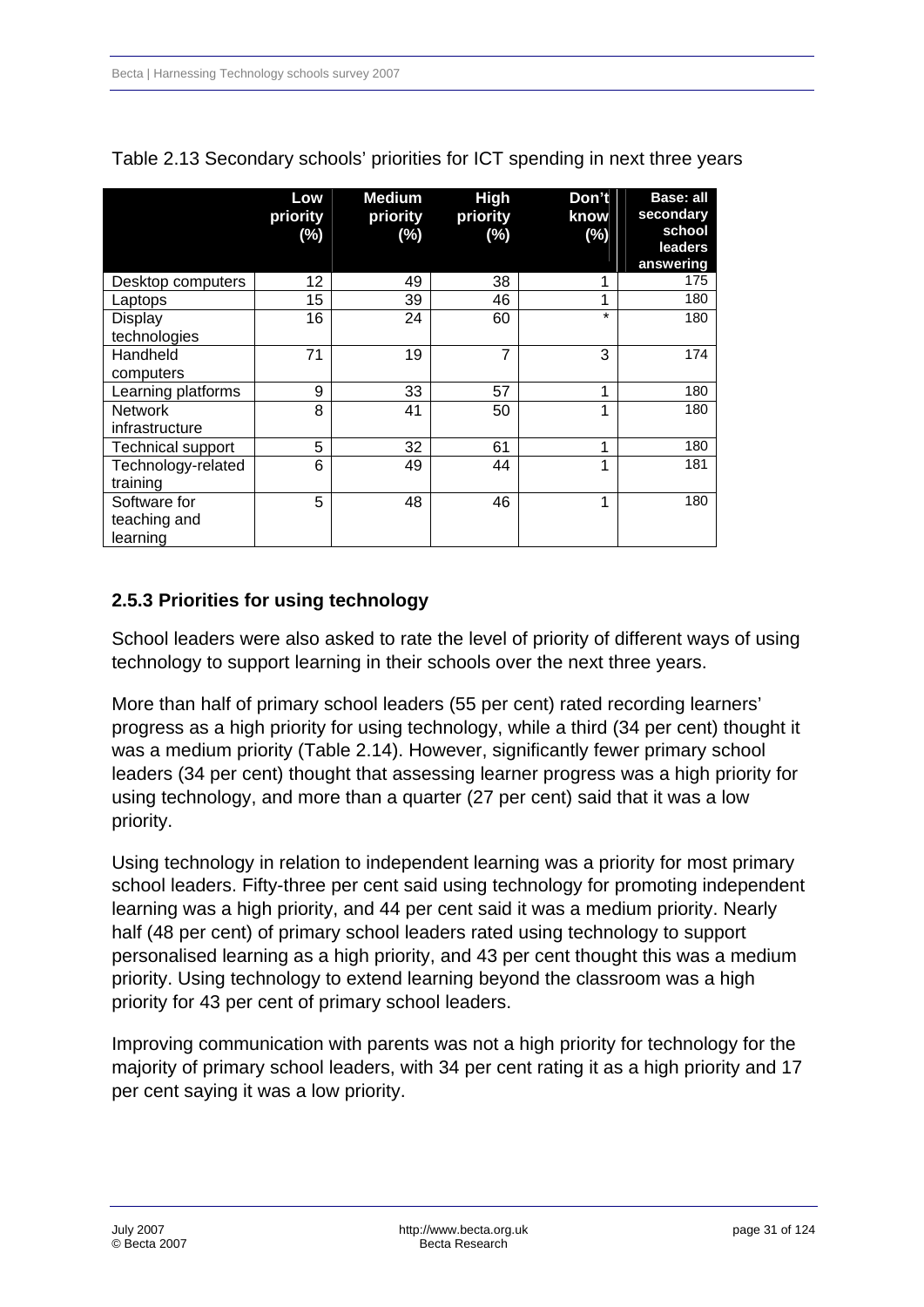|                     |               | Low<br>priority | <b>Medium</b><br>priority | <b>High</b><br>priority | Don't<br>know  | Base: all<br>primary<br>school<br>leaders |
|---------------------|---------------|-----------------|---------------------------|-------------------------|----------------|-------------------------------------------|
|                     |               |                 |                           |                         |                | answering                                 |
| To assess           | %             | 27              | 39                        | 34                      |                | 207                                       |
| learners' progress  |               |                 |                           |                         |                |                                           |
| To record learners' | %             | 10              | 34                        | 55                      |                | 209                                       |
| progress            |               |                 |                           |                         |                |                                           |
| To support          | %             | 8               | 43                        | 48                      | $\overline{2}$ | 209                                       |
| personalised        |               |                 |                           |                         |                |                                           |
| learning            |               |                 |                           |                         |                |                                           |
| To promote          | %             | 4               | 44                        | 53                      |                | 208                                       |
| independent         |               |                 |                           |                         |                |                                           |
| learning            |               |                 |                           |                         |                |                                           |
| To extend learning  | $\frac{0}{0}$ | 18              | 33                        | 43                      | 6              | 206                                       |
| beyond the          |               |                 |                           |                         |                |                                           |
| classroom           |               |                 |                           |                         |                |                                           |
| To improve          | %             | 17              | 49                        | 34                      |                | 207                                       |
| communication       |               |                 |                           |                         |                |                                           |
| with parents        |               |                 |                           |                         |                |                                           |

| Table 2.14 Primary schools' priorities for using technology in next three years |  |  |  |
|---------------------------------------------------------------------------------|--|--|--|
|---------------------------------------------------------------------------------|--|--|--|

Secondary school leaders were more likely than primary school leaders overall to say that the different ways of using technology were a high priority for the school in the next three years. More than three-quarters (77 per cent) of secondary school leaders rated using technology to record learners' progress as a high priority (Table 2.15). Using technology to assess learners' progress was rated as a high priority by the majority of secondary school leaders (63 per cent).

Almost three-quarters of secondary school leaders rated promoting independent learning (74 per cent) and supporting personalised learning (73 per cent) as high priorities for using technology. More than three-fifths (62 per cent) of secondary school leaders rated extending learning beyond the classroom as a high priority for using technology.

Improving communication with parents was less likely than other ways of using technology to be rated as a high priority, with under half (45 per cent) of secondary school leaders saying it was a high priority.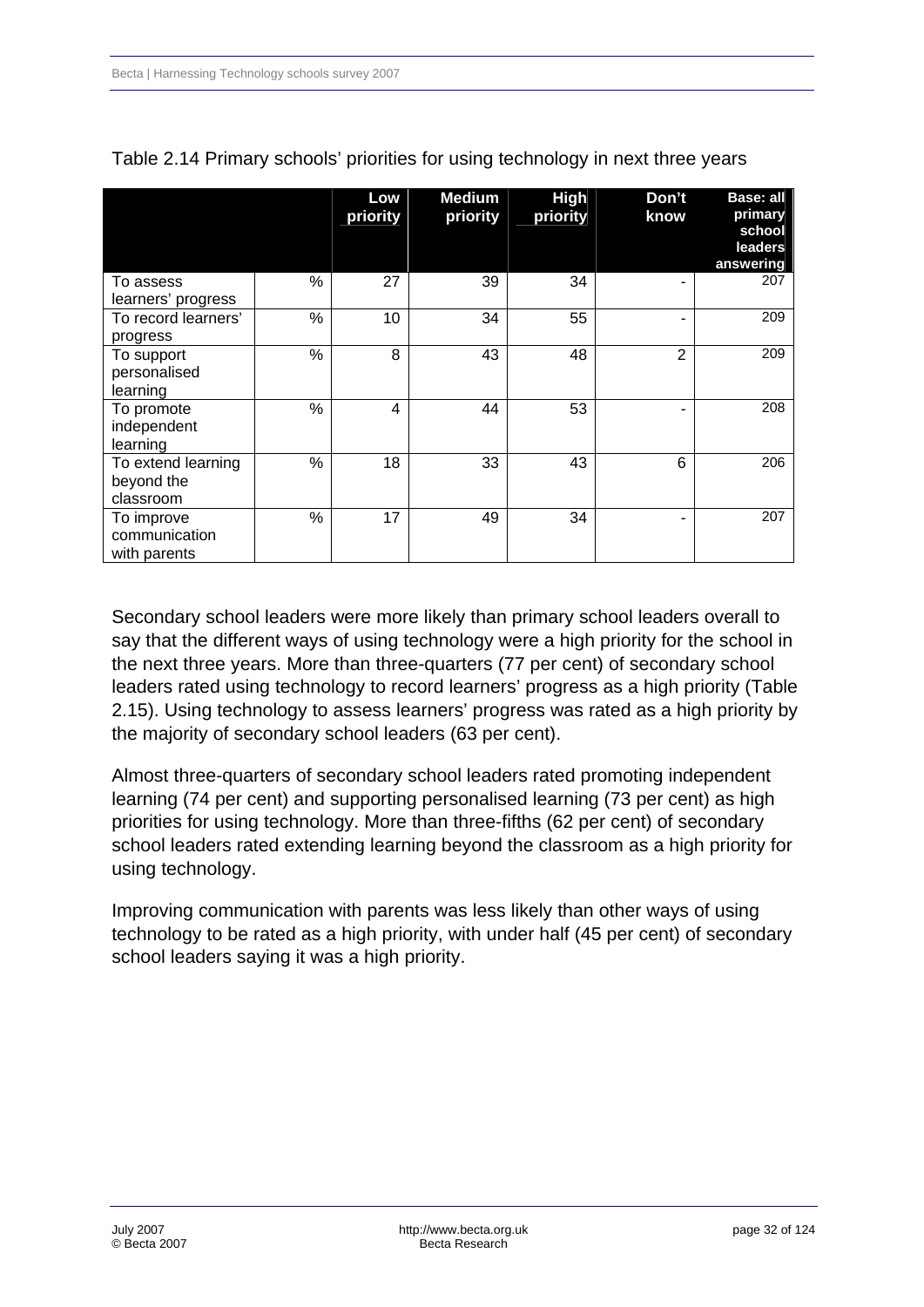|                                               |      | Low<br>priority | <b>Medium</b><br>priority | <b>High</b><br>priority | Don't<br>know | <b>Base: all</b><br>secondary<br>school<br>leaders<br>answering |
|-----------------------------------------------|------|-----------------|---------------------------|-------------------------|---------------|-----------------------------------------------------------------|
| To assess<br>learners' progress               | %    | 5               | 31                        | 63                      |               | 180                                                             |
| To record learners'<br>progress               | %    | $\overline{2}$  | 20                        | 77                      |               | 182                                                             |
| To support<br>personalised<br>learning        | %    | $\overline{2}$  | 25                        | 73                      | 1             | 183                                                             |
| To promote<br>independent<br>learning         | %    | $\star$         | 26                        | 74                      |               | 182                                                             |
| To extend learning<br>beyond the<br>classroom | %    | $\overline{2}$  | 34                        | 62                      | 2             | 182                                                             |
| To improve<br>communication<br>with parents   | $\%$ | 9               | 46                        | 45                      |               | 182                                                             |

<span id="page-32-0"></span>

| Table 2.15 Secondary schools' priorities for using technology in next three years |  |  |  |
|-----------------------------------------------------------------------------------|--|--|--|
|                                                                                   |  |  |  |

# **2.6 Summary**

- Nearly all schools had a written strategy for ICT. The ICT strategy was embedded within the whole-school development or improvement plan in around two-thirds of primary and secondary schools.
- Most schools involved the headteacher, ICT co-ordinator and the school leadership team in the development of the ICT strategy.
- Nearly all schools reviewed the ICT strategy at least annually.
- The most common source of information and advice when developing the ICT strategy was the local authority (used by 94 per cent of primary schools and 83 per cent of secondary schools). Becta had been a source of information and advice for 45 per cent of primary schools and 63 per cent of secondary schools, while around three-fifths of primary and secondary schools used information or advice from the DfES.
- Most schools had an acceptable use policy for pupils, and the majority had such a policy for staff. Most schools also had a data protection policy.
- The median percentage of the school budget spent on ICT in the research period was three per cent in both primary and secondary schools.
- Rises in expenditure on technology in future years were expected by 47 per cent of primary schools and 56 per cent of secondary schools. Fewer than one-tenth of schools expected expenditure on technology to fall.
- Primary schools purchased ICT hardware and network equipment through the local authority, their ICT suppliers or other independent sources. Secondary schools purchased equipment either from their ICT suppliers or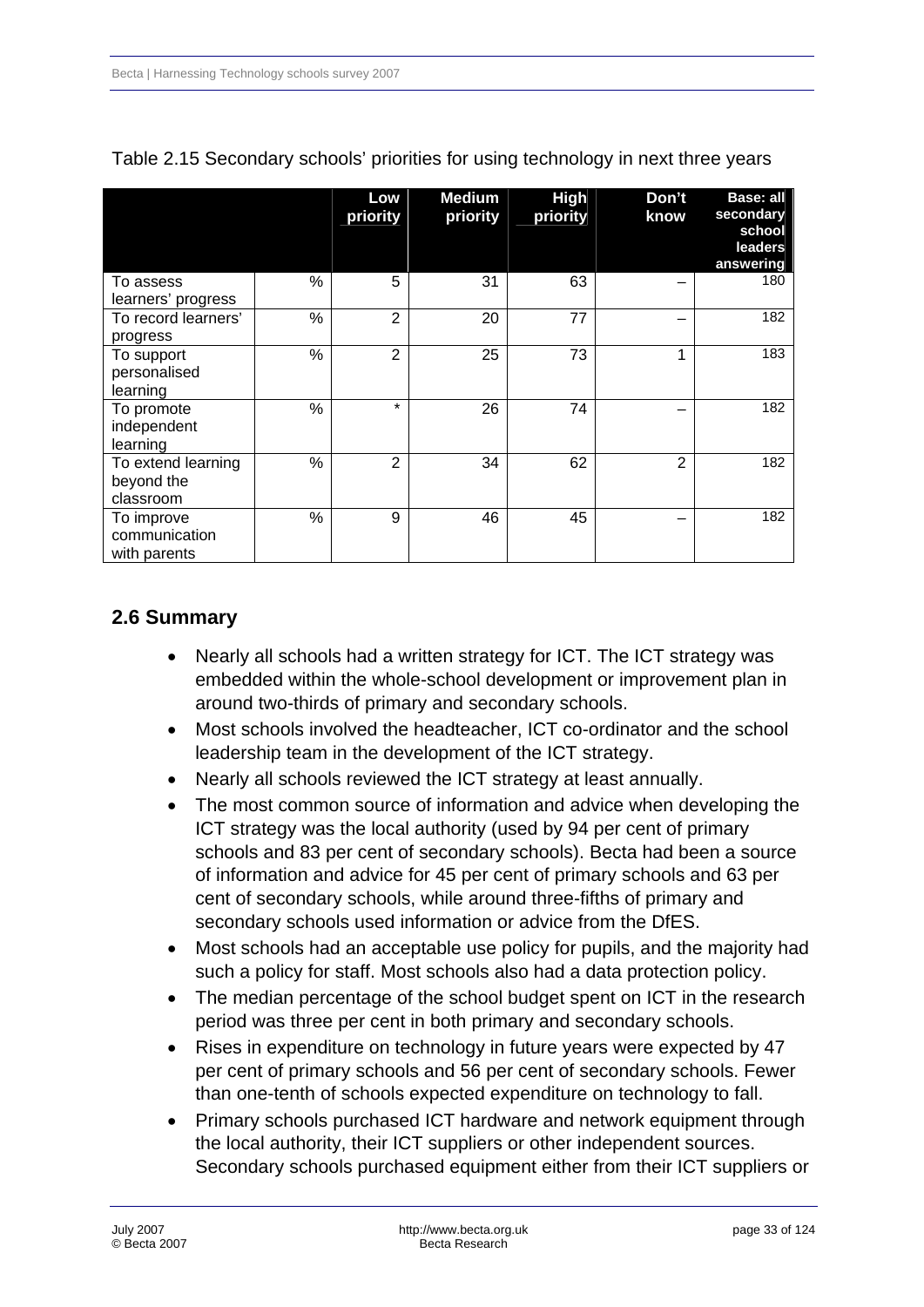<span id="page-33-0"></span>other independent sources. Primary schools were most likely to obtain ICT support and advice from the local authority; some obtained advice from their ICT supplier and other sources. Secondary schools obtained support and advice from the local authority, ICT suppliers or other sources.

- The headteacher was involved in purchasing decisions for ICT in nearly all primary schools, while the ICT co-ordinator was involved in at least threequarters of primary schools. Purchasing decisions in secondary schools most often involved the ICT co-ordinator, while the headteacher was involved in decisions in around three-fifths of schools.
- Collaborations were most common for joint curriculum and resource development. A third (34 per cent) of primary schools and nearly half (46 per cent) of secondary schools had collaborated in this way with other schools.
- The majority of schools (60 per cent of primary and 85 per cent of secondary schools) were planning to invest in the network's current infrastructure in the next 12 months.
- The most common priority for ICT spending in the next three years in primary schools was technical support. Laptops were more likely than other forms of hardware to be a priority for spending in primary schools. The most common high priorities for ICT spending in secondary schools were technical support, display technologies and learning platforms.
- The most common priorities for using technology in the next three years in both primary and secondary schools were recording learners' progress, promoting independent learning and supporting personalised learning, although secondary schools were more likely than primary schools to say that these were high priorities.

# **ICT infrastructure and resources**

This chapter examines ICT infrastructure and resources in schools. The majority of data was collected from ICT coordinators. Firstly, this chapter looks at levels of resources, how resources are made available within the school, and satisfaction with these resources. The chapter goes on to look at the types of network used as well as internet access and internet security. Finally the chapter reports on maintenance of networks and responsibility for technical support.

Comparisons are made where possible with findings from the surveys of schools conducted for the Curriculum Online evaluations in 2002, 2003 and, most recently, in 2005.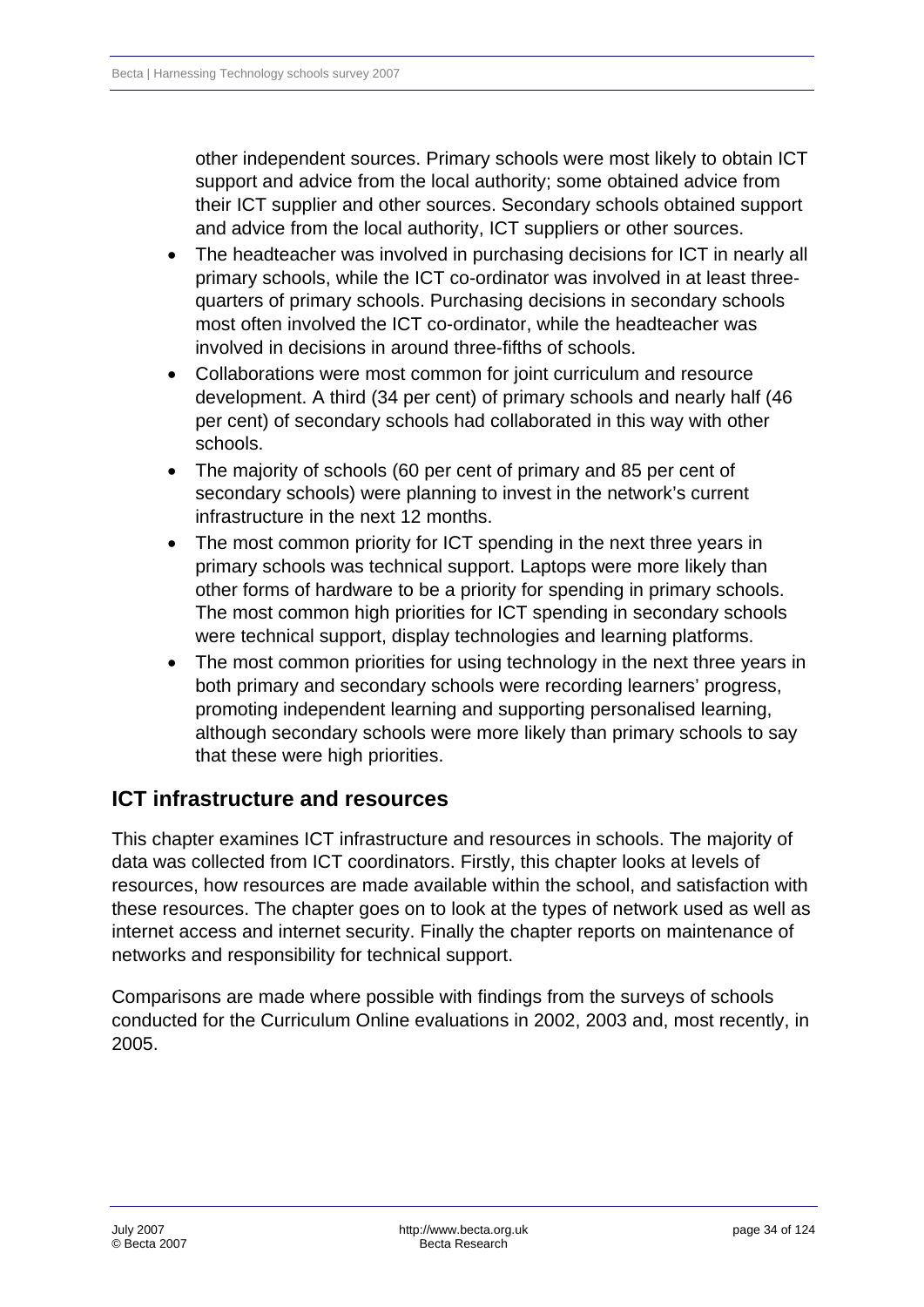# <span id="page-34-0"></span>**3.1 ICT hardware**

### **3.1.1 Availability of hardware**

Almost all primary schools that provided details of resources had desktop computers (98 per cent), while 100 per cent had interactive whiteboards, with an average of 28 desktop computers and eight interactive whiteboards per school (Table 3.1). Laptops were available in nine-tenths (92 per cent) of primary schools, with an average of 14 per school.

Forty-six per cent of primary schools had access to data loggers, while fewer than one-tenth had access to handheld computers (six per cent) and tablet PCs (six per cent).

There had been a steady increase in the proportion of primary schools with interactive whiteboards since the Curriculum Online baseline study in 2002. Ninetyeight per cent of primary schools reported having interactive whiteboards for the Elearning in Schools study compared with 39 per cent for the first Curriculum Online survey in 2002, and 91 per cent for the third Curriculum Online survey in 2005. The average number of interactive whiteboards in primary schools had risen from 6.1 in 2005 to 8.0 in 2007 (Figure 3.1).

|                         | 2002 | 2003 | 2005 | 2007 |
|-------------------------|------|------|------|------|
|                         | (n)  | (n)  | (n)  | (n)  |
| Desktop computers       | 24.1 | 25.3 | 28.4 | 27.6 |
| Laptops                 | 3.9  | 6.7  | 11.6 | 13.8 |
| Interactive whiteboards | 0.7  | 1.5  | 6.1  | 8.0  |
| Handheld computers      | 0.6  | 0.9  | 0.8  | 0.3  |
| Data loggers            | 0.8  | 0.8  | 1.4  |      |
| <b>Tablet PCs</b>       | n/a  | n/a  | n/a  | 0.3  |
| Base: all schools       | 236  | 236  | 236  | 234  |

Table 3.1 Mean levels of resources available in primary schools

All secondary schools that provided details of their resources had desktop computers, while most had laptops (99 per cent) and interactive whiteboards (98 per cent), with an average of 261 desktop computers, 77 laptops and 22 whiteboards per school (Table 3.2).

Fewer than half of secondary schools who provided numbers of resources had handheld computers (29 per cent) and tablet PCs (40 per cent) with an average of four handheld computers and four tablet PCs per school. Data loggers were available in 60 per cent of secondary schools, with an average of six devices per school.

There had been a significant increase in the average numbers of interactive whiteboards available in secondary schools since the 2005 Curriculum Online survey (22 compared with 18). The average numbers of other devices had not changed significantly.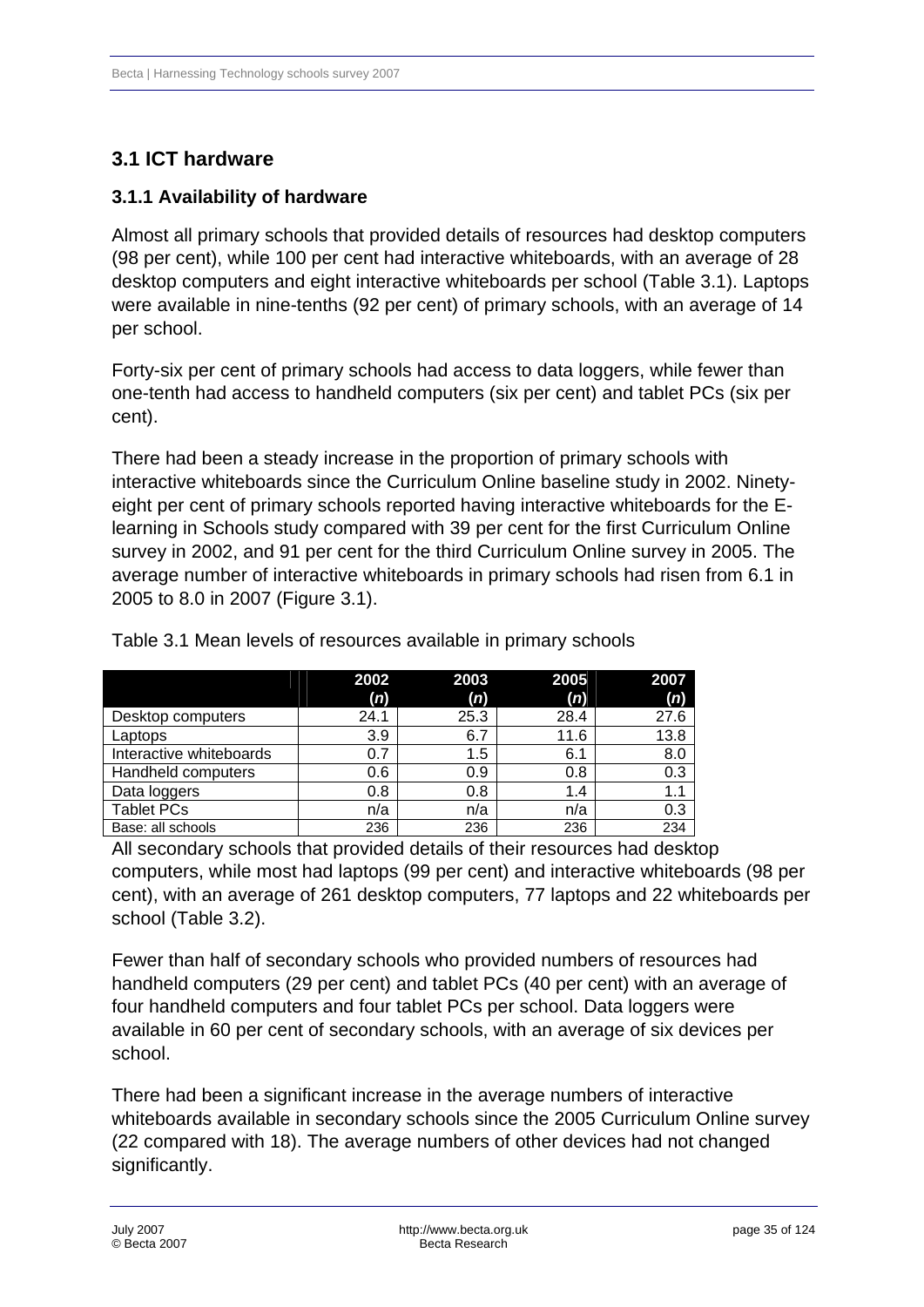



Base: all schools (primary: 234, secondary: 258)

|                         | 2002  | 2003  | 2005  | 2007  |
|-------------------------|-------|-------|-------|-------|
|                         | (n)   | (n)   | (n)   | (n)   |
| Desktop computers       | 174.4 | 198.6 | 242.4 | 260.6 |
| Laptops                 | 22.8  | 34.4  | 75    | 76.9  |
| Interactive whiteboards | 3.5   | 5.4   | 18    | 22.3  |
| Handheld computers      | 1.5   | 2.2   | 4.3   | 4.3   |
| Data loggers            | 7.2   | 7.1   | 7.5   | 6.3   |
| <b>Tablet PCs</b>       | n/a   | n/a   | n/a   | 4.0   |
|                         |       |       |       |       |
| Base: all schools       | 195   | 195   | 195   | 258   |

Table 3.2 Mean levels of resources available in secondary schools

Primary schools had an average pupil-to-computer ratio of 6.6:1, while the average ratio in secondary schools was 3.6:1 (Figure 3.2). These ratios were similar to those found in the third Curriculum Online survey in 2005, although there had been a slight increase in the average number of pupils to each computer in primary schools (from 6.0:1 to 6.6:1).

Figure 3.2 Mean number of pupils per computer in schools, 2002–07

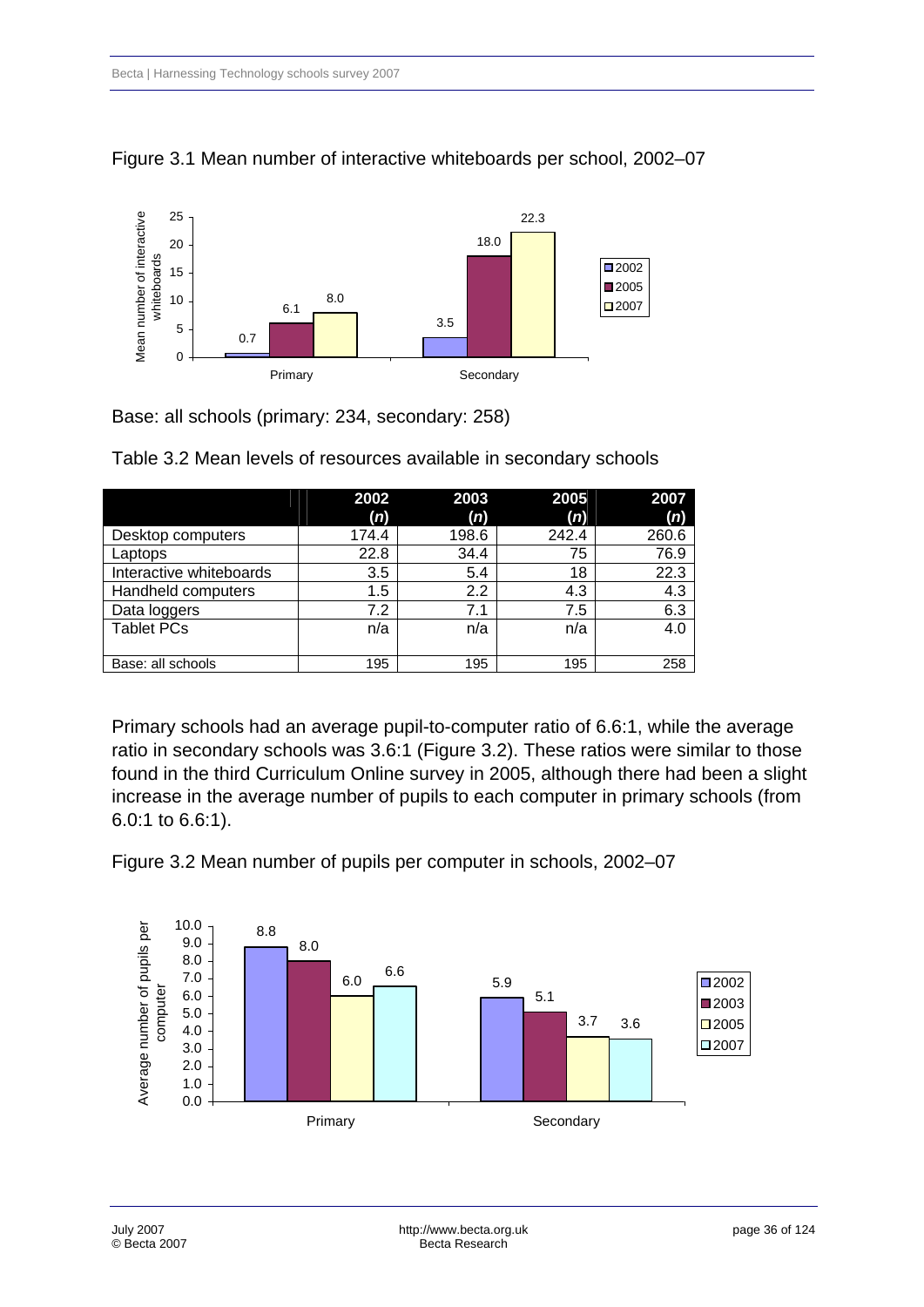Base: all schools (primary: 234, secondary: 258)

Primary schools varied in the ways in which they made desktop computers available. In around half (51 per cent) of schools, desktops were located mainly in ICT rooms with some in classrooms (Table 3.3). The reverse was true in approximately a fifth (18 per cent) of primary schools, with desktops mainly located in classrooms and some in dedicated ICT rooms. Desktops were located only in classrooms in around a quarter (26 per cent) of primary schools.

There was far less variation in the way that laptops were made available, with the majority of primary schools keeping these either mainly or wholly in the classroom (96 per cent). In the remaining four per cent of primary schools, laptops were made available mainly or wholly in dedicated ICT rooms.

|                 |   | Only in<br>dedicated ICT<br>room | Mainly in<br>dedicated <b>ICT</b><br>class | Mainly in<br>class also<br>room some dedicated ICT<br>room | In class not in<br>dedicated ICT<br>room | Base: all<br>primary<br>schools<br>answering |
|-----------------|---|----------------------------------|--------------------------------------------|------------------------------------------------------------|------------------------------------------|----------------------------------------------|
| <b>Desktops</b> | % | 5                                | 51                                         | 18                                                         | 26                                       | 228                                          |
| Laptops         | % |                                  | 3                                          | 19                                                         | 77                                       | 212                                          |

Table 3.3 Location of computers in primary schools

Secondary schools tended to make desktops available in dedicated ICT rooms and laptops available in classrooms. In 86 per cent of secondary schools, desktops were available either mainly or wholly in dedicated ICT rooms (Table 3.4). The reverse was true of laptops, with a similar proportion (88 per cent) available either mainly or wholly in the classroom.

Table 3.4 Location of computers in secondary schools

|                 |      | Only in<br><b>ICT</b> room | Mainly in<br>dedicated dedicated ICT<br>class | <b>Mainly in</b><br>room some dedicated ICT<br>room | In class not<br>class also in dedicated<br><b>ICT room</b> | Base: all<br>secondary<br>schools<br>answering |
|-----------------|------|----------------------------|-----------------------------------------------|-----------------------------------------------------|------------------------------------------------------------|------------------------------------------------|
| <b>Desktops</b> | $\%$ | 9                          | 77                                            | 13                                                  | $\star$                                                    | 254                                            |
| Laptops         | %    | 4                          | 9                                             | 18                                                  | 70                                                         | 227                                            |

### **3.1.2 Additional technology resources**

Nearly all primary schools reported having access to digital cameras (97 per cent), while just under three-quarters had digital multimedia microscopes (73 per cent) and digital video cameras (70 per cent). Projectors (not including those used with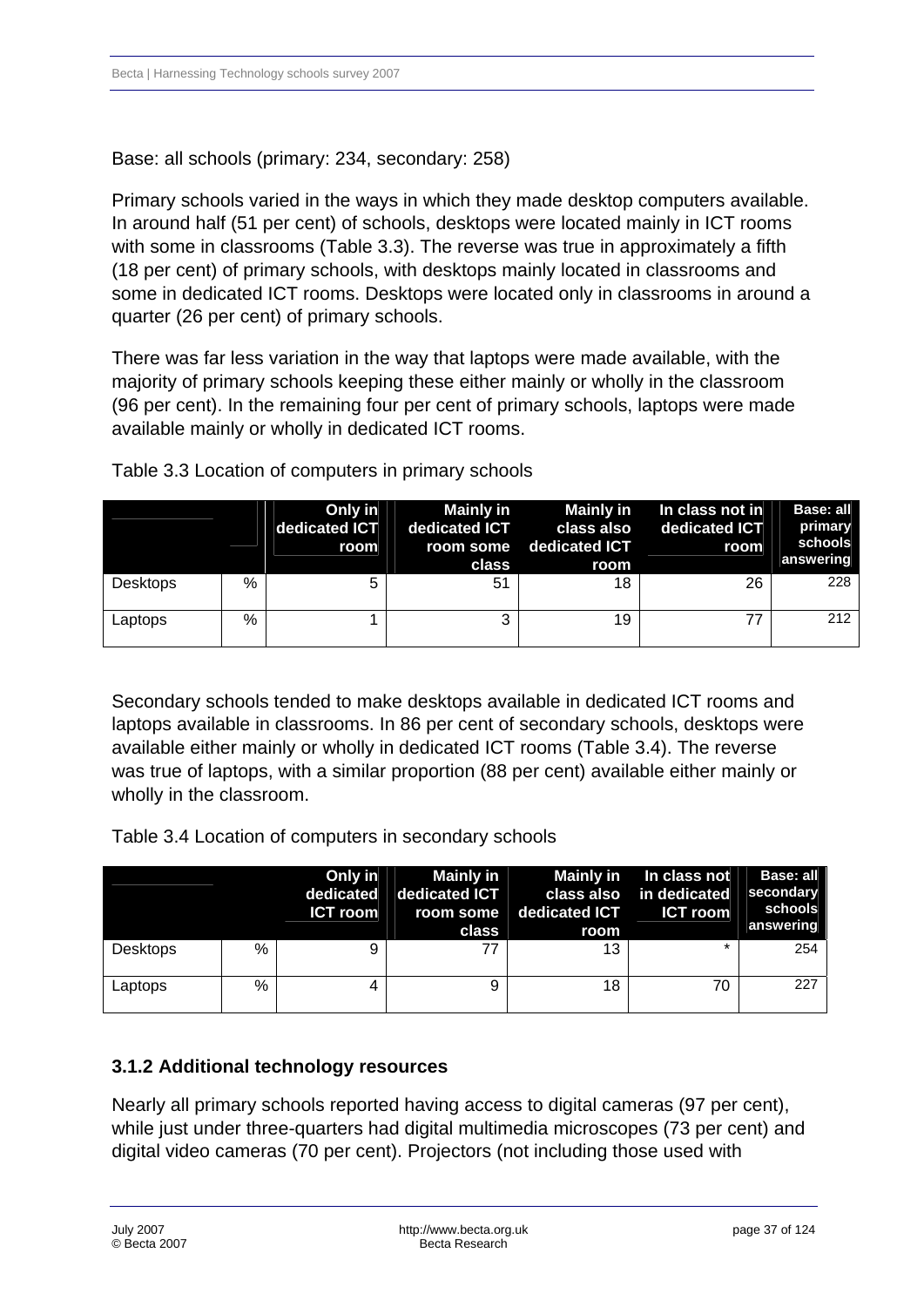interactive whiteboards) were available in around half (53 per cent) of primary schools, and video-conferencing equipment in around one-tenth (12 per cent).

Fewer than one in 20 primary schools reported having graphics tablets (four per cent), voting pads (four per cent) or iPods or MP3 players (three per cent). Fewer than one per cent reported having location devices, and none of the primary schools in the survey reported having smartphones.

Primary schools had access to an average of five digital cameras, two voting pads, three digital video cameras, two projectors<sup>[1](#page-37-0)</sup>, and two digital multimedia microscopes (Table 3.5).

The majority of secondary schools reported having access to digital cameras (90 per cent), projectors (86 per cent) and digital video cameras (83 per cent). Around twofifths had multimedia microscopes (42 per cent) and video conferencing equipment (43 per cent), while a third had graphics tablets (32 per cent) and voting pads (30 per cent).

Fewer than one-tenth of secondary schools had location devices (two per cent) or iPods and MP3 players (six per cent). None of the secondary schools in the survey had smartphones.

Secondary schools had access to an average of 23 projectors, 13 voting pads, 12 digital cameras, five digital video cameras, two graphics tablets and two digital multimedia microscopes.

|                                | <b>Primary</b><br>(%) | <b>Secondary</b><br>(%) |
|--------------------------------|-----------------------|-------------------------|
| Digital cameras                | 4.8                   | 11.6                    |
| Digital video cameras          | 2.5                   | 5.2                     |
| Projectors                     | 2.4                   | 23.1                    |
| Voting pads                    | 2.0                   | 12.9                    |
| Digital multimedia microscopes | 1.6                   | 1.8                     |
| Graphics tablets               | 0.2                   | 2.4                     |
| Base: all schools              | 234                   | 258                     |

Table 3.5 Mean levels of additional resources available in schools

The availability of assistive technology devices to support pupils with special educational needs varied between primary schools. Forty per cent of primary schools reported owning at least one such device (Table 3.6). Around a fifth had devices designed to support physical access (21 per cent) and sensory access (21 per cent), while one-tenth had devices to support cognitive access (nine per cent).

-

<span id="page-37-0"></span> $1$  Numbers of projectors did not include projectors used with interactive whiteboards.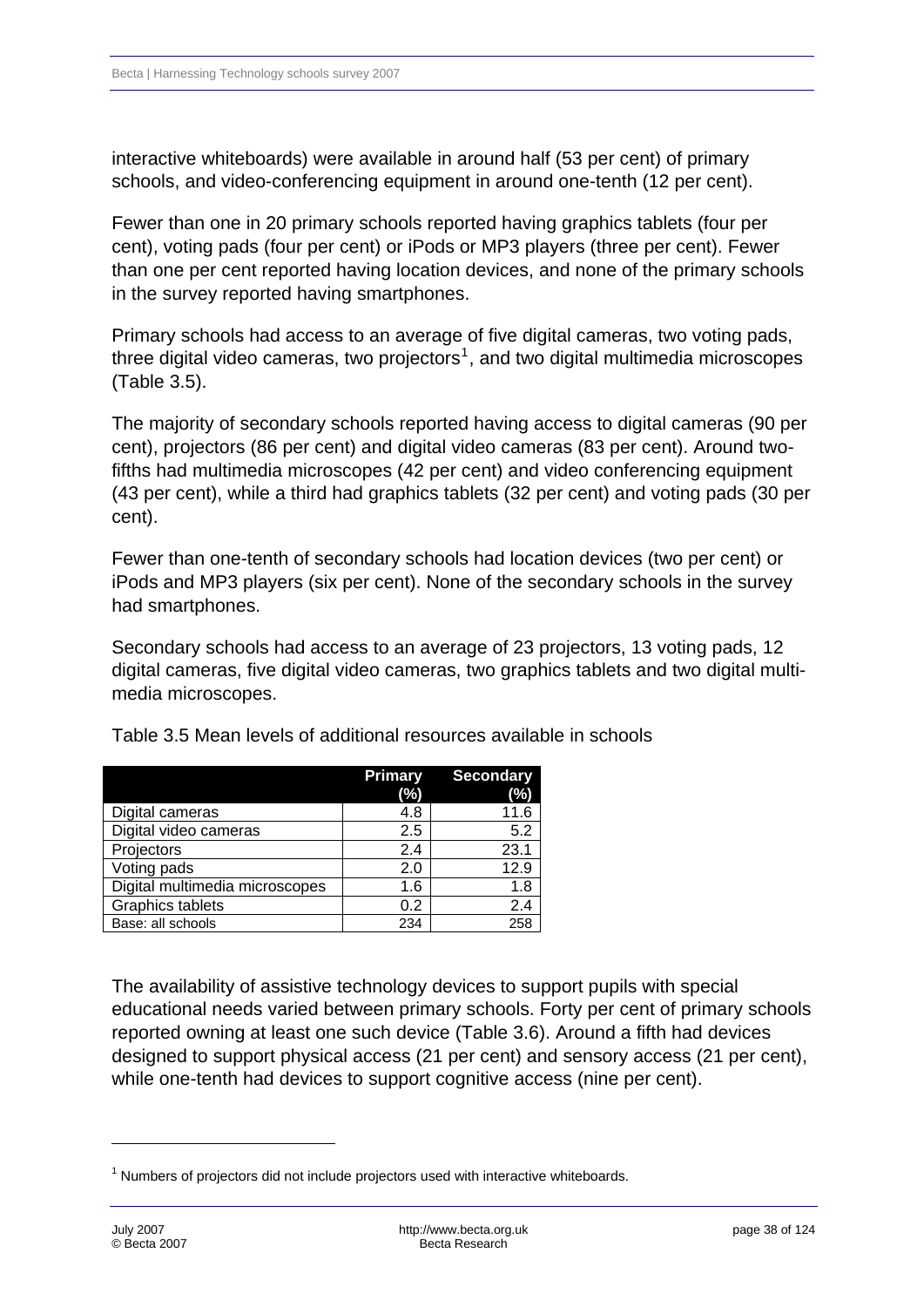Among secondary schools, the availability of technology to help pupils with special educational needs also varied. Approximately half of secondary schools said they had at least one such device (47 per cent). Around a third had devices to support sensory access (32 per cent), a quarter had devices to support physical access (26 per cent), and a fifth had devices to support cognitive access (18 per cent).

|                    | <b>Primary</b><br>(%) | <b>Secondary</b><br>(% |
|--------------------|-----------------------|------------------------|
| Devices to support | 21                    | 26                     |
| physical access    |                       |                        |
| Devices to support | 21                    | 32                     |
| sensory access     |                       |                        |
| Devices to support | g                     | 18                     |
| cognitive access   |                       |                        |
| Any device         | 40                    | 47                     |
| Base: all schools  | 234                   | 258                    |

Table 3.6 Availability of special needs resources in schools

### **3.1.3 Rating of hardware**

Across both primary and secondary schools, ratings for fitness for purpose of resources were high and similar to figures recorded for the 2005 Curriculum Online survey.

Among primary ICT respondents, satisfaction with interactive whiteboards was particularly high, with almost all schools rating them quite good or very good in terms of fitness for purpose (99 per cent), while 94 per cent rated laptops as quite good or very good (Table 3.7). The fitness for purpose of desktop computers was thought to be quite good or very good by more than four-fifths (82 per cent) of primary ICT respondents. There had been no significant changes in levels of satisfaction since the third Curriculum Online survey in 2005.

Table 3.7 Rating of fitness for purpose of resources in primary schools (percentages rating resources as quite/very good)

|                             | 2002<br>(%) | 2005<br>(%) | 2007<br>(%) |
|-----------------------------|-------------|-------------|-------------|
| Desktop computers           | 96          | 88          | 82          |
| Laptops                     | 95          | 91          | 94          |
| Interactive whiteboards     | 93          | 97          | 99          |
| Data loggers                | 85          | 84          | 78          |
| Base: all with each type of | 92-230      | 111-223     | 104-232     |
| resource answering          |             |             |             |

Among secondary ICT respondents, ratings were particularly high for desktop computers and interactive whiteboards, with 97 per cent and 95 per cent respectively saying these resources were either quite good or very good (Table 3.8). The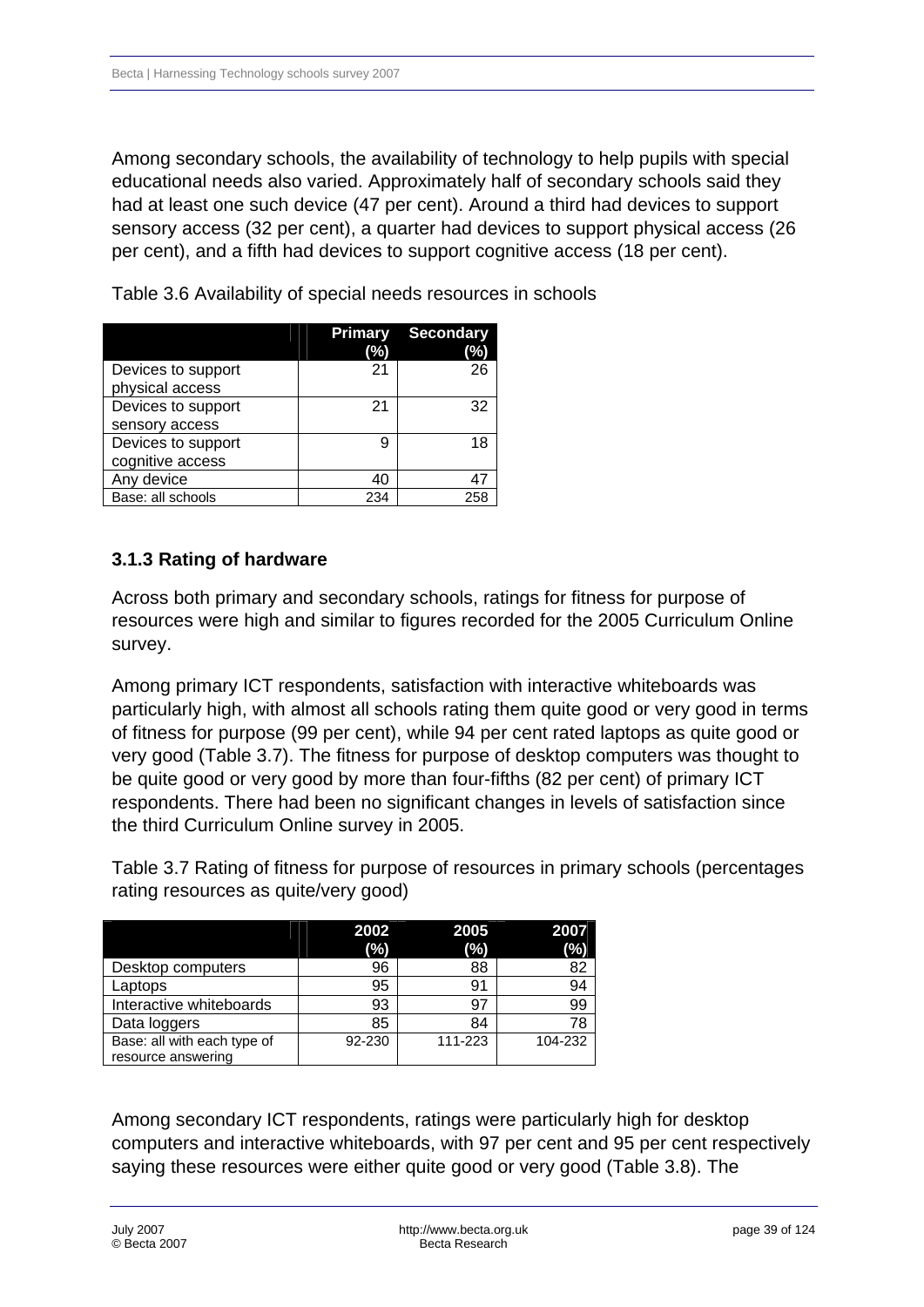proportion of secondary ICT respondents rating the fitness for purpose of laptops as quite good or very good was high (86 per cent), although it was slightly lower than in the third Curriculum Online survey when 92 per cent gave these ratings.

Table 3.8 Rating of fitness for purpose of resources in secondary schools (percentages rating resources as quite/very good)

|                             | 2002    | 2005    | 2007   |
|-----------------------------|---------|---------|--------|
|                             | $(\%)$  | (%)     | (%)    |
| Desktop computers           | 96      | 95      | 97     |
| Laptops                     | 92      | 92      | 86     |
| Interactive whiteboards     | 94      | 98      | 95     |
| Handheld computers          | n/a     | n/a     | 63     |
| Data loggers                | 81      | 81      | 77     |
| <b>Tablet PCs</b>           | n/a     | n/a     | 61     |
| Base: all with each type of | 138-193 | 124-190 | 76-252 |
| resource answering          |         |         |        |

Levels of satisfaction with the quantities of resources available were generally high among primary ICT respondents and mixed among secondary ICT respondents.

Primary respondents tended to be satisfied with the quantities of resources available. Around a quarter (27 per cent) reported they had fewer desktops than were needed to deliver the curriculum adequately, 37 per cent thought they had fewer laptops than needed, and around a fifth (19 per cent) reported they had fewer interactive whiteboards than needed (Table 3.9). Satisfaction levels were much lower for data loggers, with more than three-fifths (63 per cent) reporting they had fewer devices than needed.

Table 3.9 Rating of quantity of resources in primary schools (percentages saying 'less than we need')

|                             | 2002       | 2003       | 2005        | 2007    |
|-----------------------------|------------|------------|-------------|---------|
|                             | (%)        | (%)        | (%)         | $(\%)$  |
| Desktop computers           | 42         | 34         | 28          | 27      |
| Laptops                     | 75         | 63         | 38          | 37      |
| Interactive whiteboard      | 67         | 72         | 33          | 19      |
| Data loggers                | 63         | 64         | 63          | 63      |
| Base: all with each type of | $92 - 230$ | $92 - 231$ | $111 - 232$ | 103-229 |
| resource answering          |            |            |             |         |

The proportion of primary schools reporting they had fewer interactive whiteboards than needed had fallen from 33 per cent in the third Curriculum Online survey in 2005 to 19 per cent, having previously fallen from 72 per cent in the 2003 survey. This reflects substantial increases in the availability of interactive whiteboards. Otherwise, satisfaction levels were in line with those found in the third Curriculum Online survey.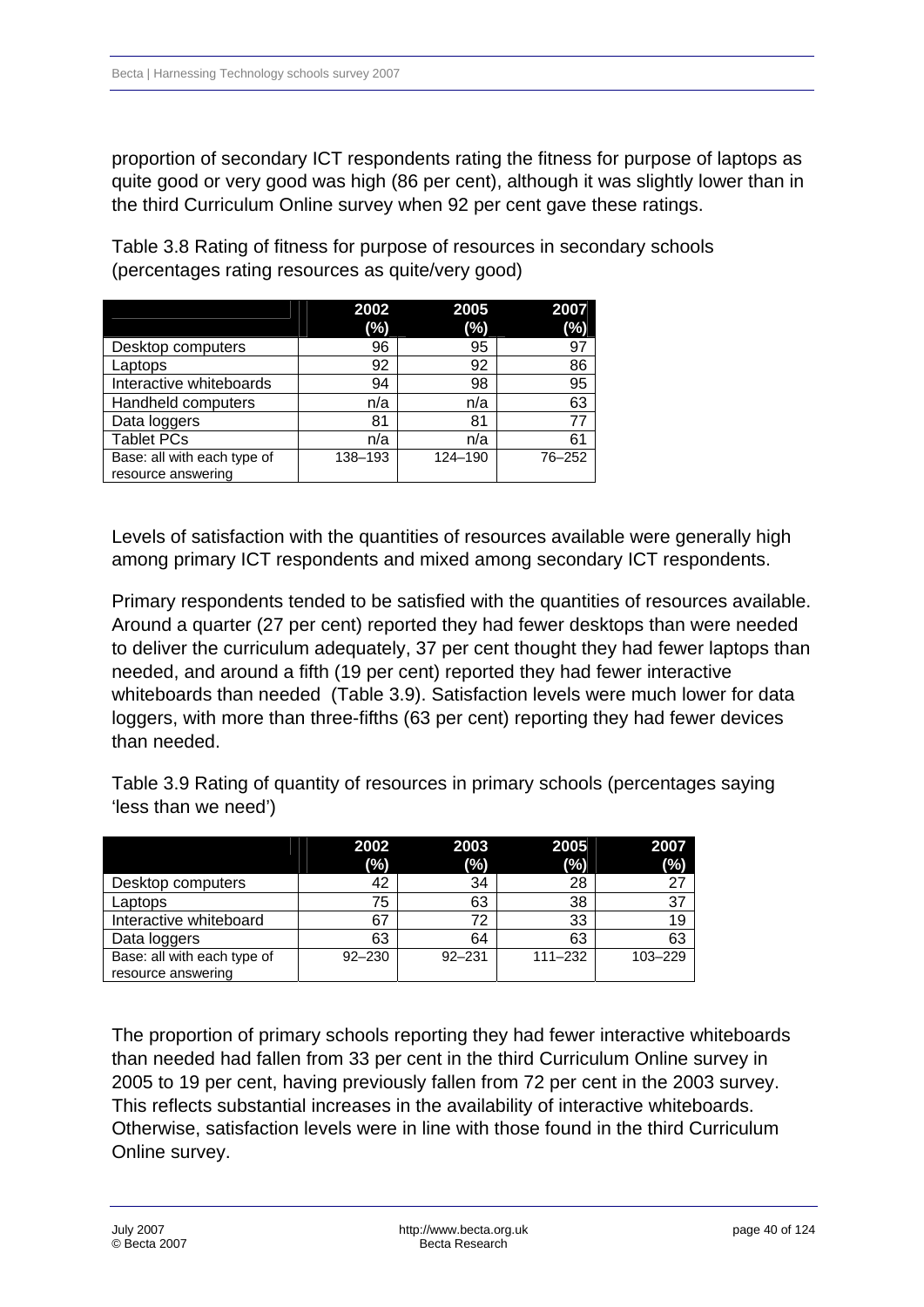Among secondary ICT respondents, satisfaction levels were mixed, with many schools reporting insufficient resources to deliver the curriculum adequately. Fiftyseven per cent of secondary ICT respondents reported having fewer data loggers, 49 per cent reported having fewer interactive whiteboards, 48 per cent reported having fewer desktop computers and 42 per cent reported having fewer laptops than were needed (Table 3.10). Among the relatively small group of schools with handheld computers and tablet PCs, levels of satisfaction were similar to those for other devices, with 43 per cent reporting fewer handheld computers and 52 per cent reporting fewer tablet PCs than needed.

In line with the findings for primary schools, the number of secondary schools reporting fewer interactive whiteboards than needed had fallen from 65 per cent in the third Curriculum Online survey in 2005 to 49 per cent, having previously fallen from 84 per cent in the 2003 survey (Figure 3.3). There was also a fall in the proportion reporting fewer laptops than needed (from 54 per cent in the third Curriculum Online survey to 42 per cent).

Table 3.10 Rating of quantity of resources in secondary schools (percentages saying 'less than we need')

|                             | 2002    | 2003    | 2005    | 2007   |
|-----------------------------|---------|---------|---------|--------|
|                             | (%)     | (%)     | (%)     | $(\%)$ |
| Desktop computers           | 63      | 54      | 46      | 48     |
| Laptops                     | 77      | 64      | 54      | 42     |
| Interactive whiteboard      | 87      | 84      | 65      | 49     |
| Handheld computers          | n/a     | n/a     | n/a     | 43     |
| Data loggers                | 71      | 73      | 65      | 57     |
| <b>Tablet PCs</b>           | n/a     | n/a     | n/a     | 52     |
| Base: all with each type of | 146-192 | 139-195 | 139-192 | 70-256 |
| resource answering          |         |         |         |        |

Figure 3.3 Rating of quantity of interactive whiteboards in secondary schools (percentages saying 'less than we need') 2002–06

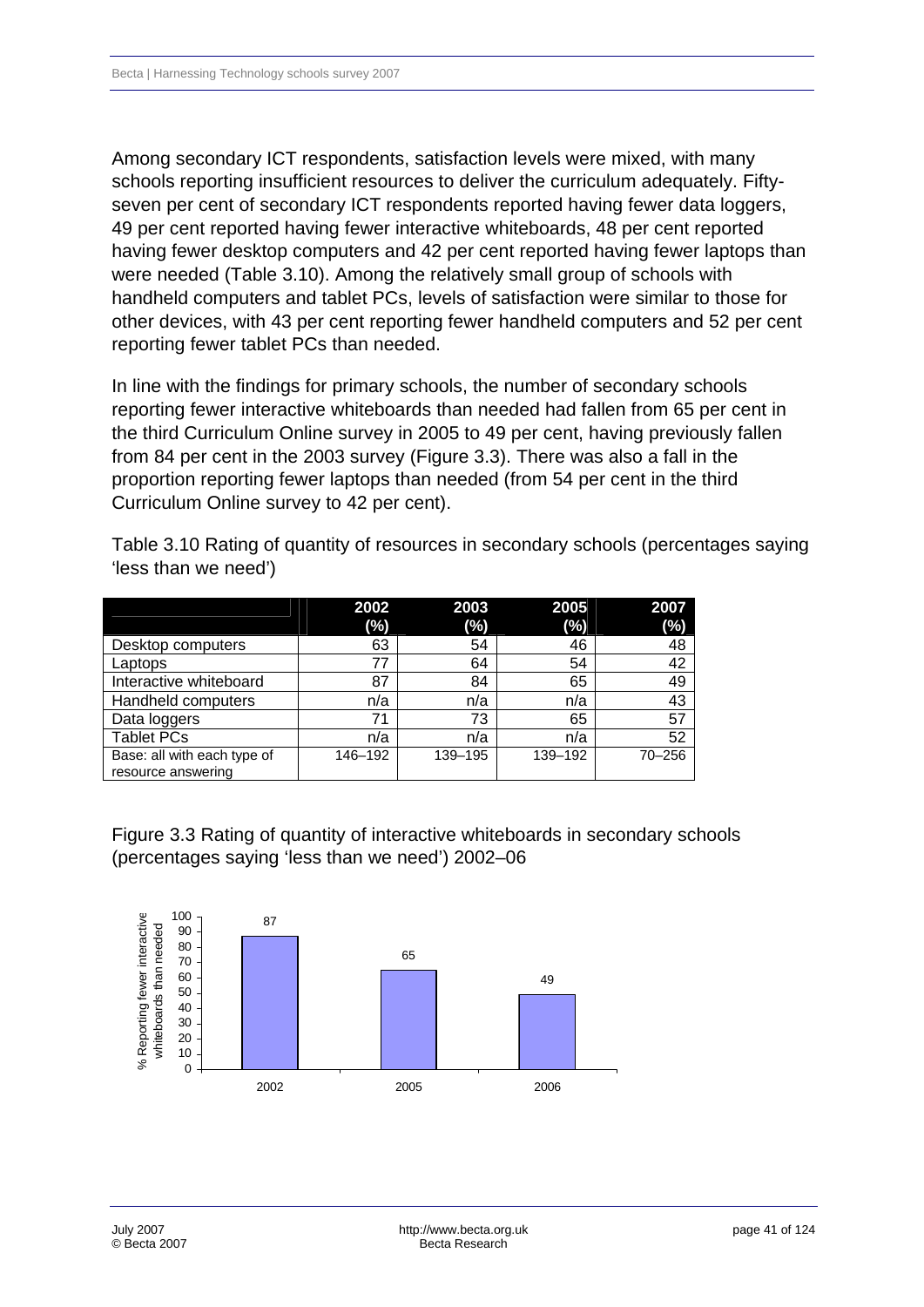# **3.2ICT software and digital learning resources**

### **3.2.1Experiences of using software**

Across both primary and secondary schools, ICT respondents had few problems finding relevant software for school curriculum use and rated it highly for fitness for purpose. Eighty-nine per cent of primary ICT respondents reported finding it quite or very easy to find such software, and 91 per cent rated the fitness for purpose of such software as quite good or very good (Table 3.11, Figure 3.4). Among secondary respondents, 91 per cent of ICT respondents said they found it quite or very easy to find such software, and 96 per cent rated the fitness for purpose of such software as quite good or very good.

|                           | <b>Primary</b><br>(%) | <b>Secondary</b><br>(%) |
|---------------------------|-----------------------|-------------------------|
| Very easy                 | 25                    | 29                      |
| Quite easy                | 64                    | 62                      |
| Not very easy             |                       |                         |
| Not at all easy           | 2                     | 2                       |
| Base: all ICT respondents | 233                   | 257                     |
| answering                 |                       |                         |

Table 3.11 Rating of how easy it is to find software for school curriculum use





Base: all schools answering (primary: 233, secondary: 257)

Teachers were asked to rate available curriculum-related software for fitness for purpose and technical quality (for example, ease of use, robustness, and quality of visual design). A high level of satisfaction was expressed with both the fitness for purpose and technical quality of software.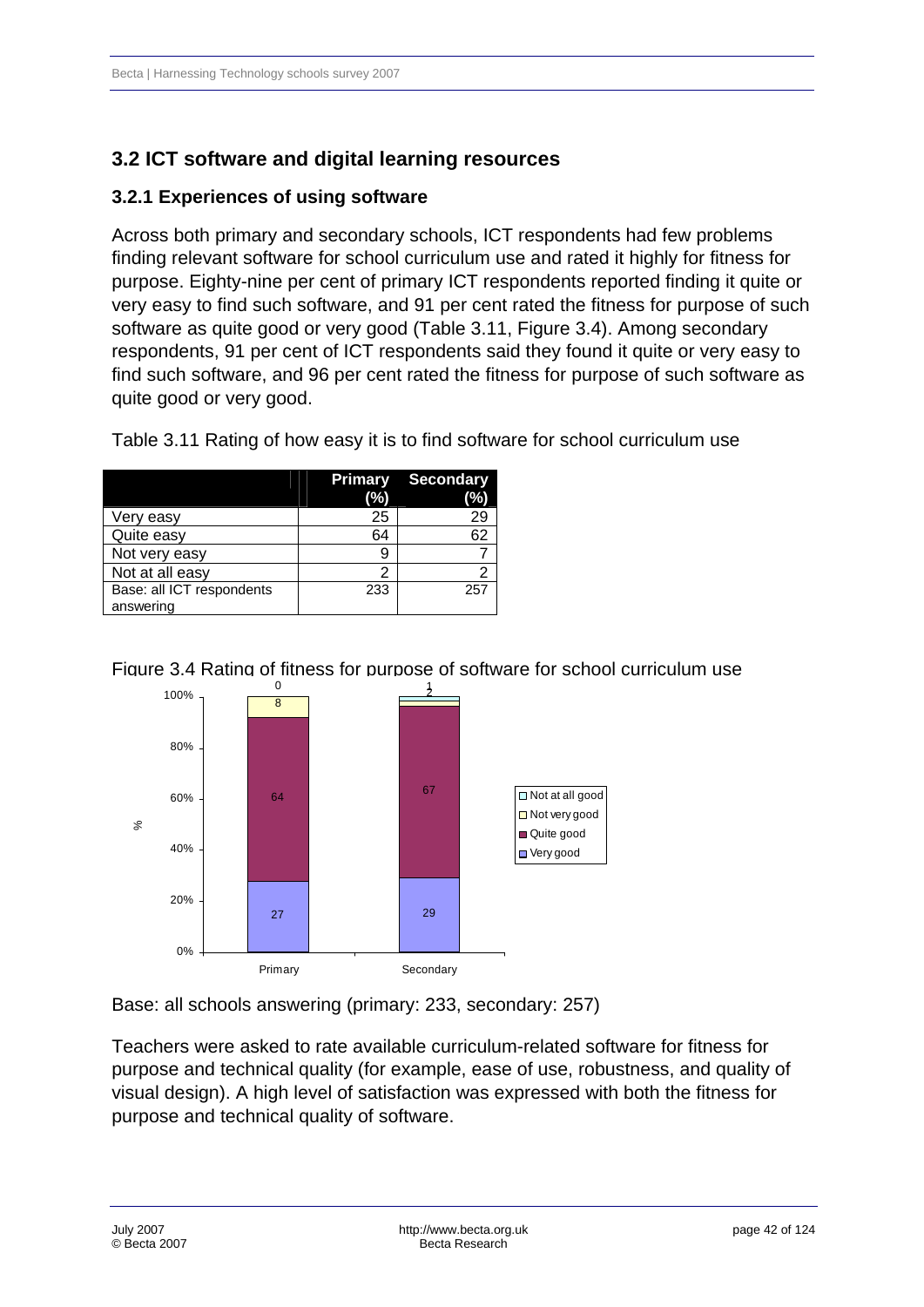Among primary teachers, 91 per cent rated the software either quite good or very good for fitness for purpose (Figure 3.4), while 87 per cent rated the technical quality quite good or very good.

While satisfaction levels were also high among secondary teachers, they were lower than those for primary teachers. Eighty-two per cent of secondary teachers rated software quite good or very good for fitness for purpose, and 81 per cent rated software quite good or very good for technical quality.

Among secondary teachers, those who taught English and music were most likely to be dissatisfied with the technical quality of the software.

### **3.2.2 Location of software**

The location of teaching software resources varied among primary schools. Fifty-six per cent of ICT respondents reported they did not use any of the listed locations to store software. Of the categories listed, it was most common for software to be stored in a school 'cluster' repository (27 per cent), followed by the local authority repository (18 per cent) (Table 3.12).

Across secondary schools there was more consistency in where teaching software resources were stored. Nearly two-thirds of secondary schools used a school cluster repository (63 per cent), while 12 per cent used a local authority repository. Approximately a quarter did not use any of the listed locations (24 per cent).

|                             | <b>Primary</b> | <b>Secondary</b> |
|-----------------------------|----------------|------------------|
|                             | (%)            | (%)              |
| School 'cluster' repository | 27             | 63               |
| LA repository               | 18             | 12               |
| Regional repository         | 2              |                  |
| Repository at private       | 6              | 8                |
| provider                    |                |                  |
| Other repository            | 13             | 9                |
| None of these               | 56             | 24               |
| Base: all answering         | 219            | 25.              |

Table 3.12 Location of teaching software resources in schools

# **3.3 Network and equipment**

### **3.3.1 Prevalence of networking and type of network**

Across both primary and secondary schools, networking of computers was widespread. Since the third Curriculum Online survey in 2005 there had been some increases in the extent of networking.

Approximately two-thirds of primary ICT respondents reported that all school computers could access a network (69 per cent), with a further 26 per cent indicating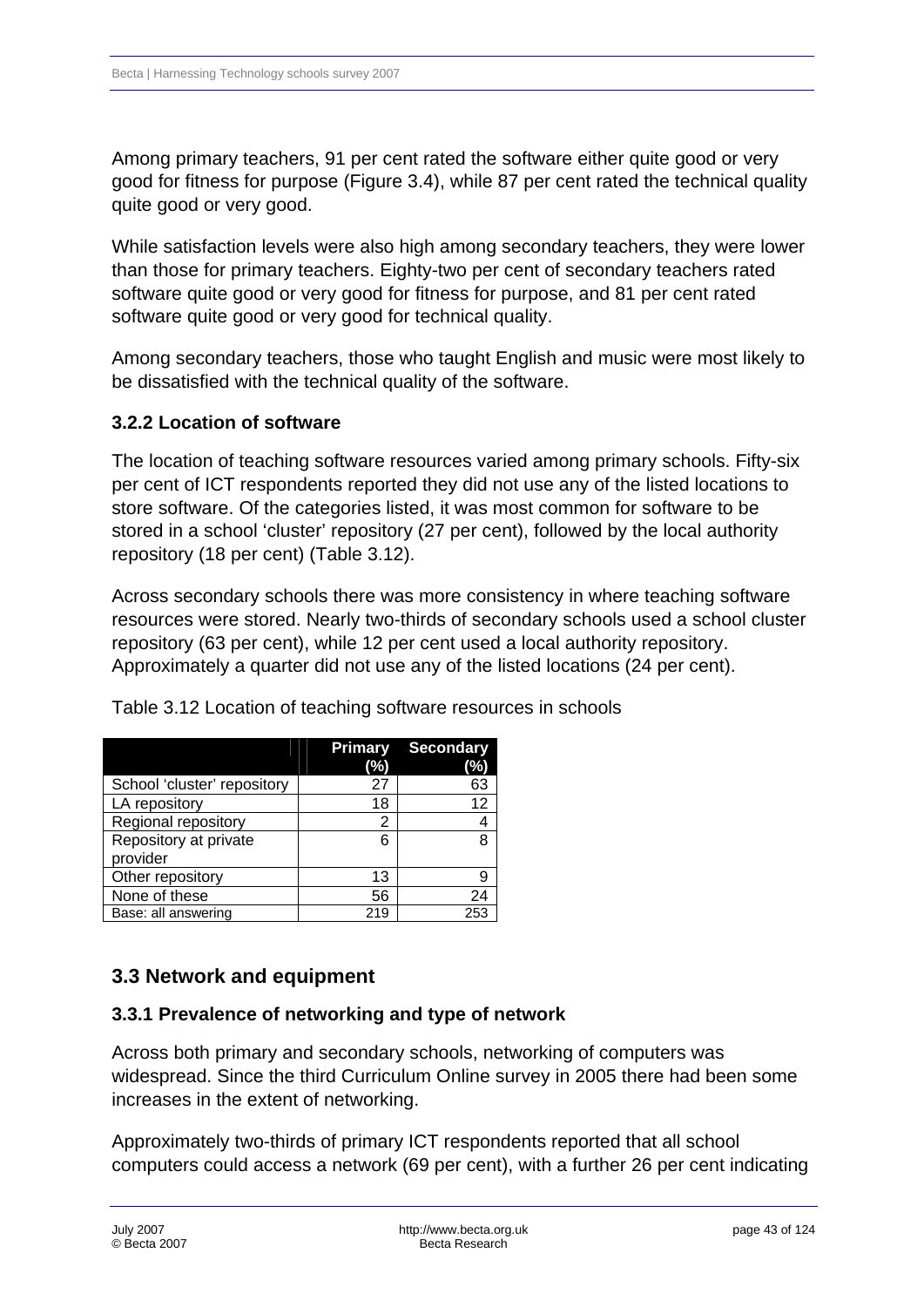that more than half (but not all) could access a network (Table 3.13). The number of primary schools with all computers networked had increased from 51 per cent in the third Curriculum Online survey in 2005 and from 32 per cent in the first survey in 2002. (Figure 3.5).

Nine-tenths (90 per cent) of secondary schools reported that all computers could access a network. The remaining 10 per cent reported that more than half (but not all) could access a network. The proportion of secondary schools with all computers networked was significantly higher than for primary schools (90 per cent compared with 69 per cent).

|                                        | <b>Primary</b><br>(%) | <b>Secondary</b><br>(%) |
|----------------------------------------|-----------------------|-------------------------|
| ΑIΙ                                    | 69                    | 90                      |
| More than half                         | 26                    | 10                      |
| About half                             |                       |                         |
| Fewer than half                        |                       | ÷                       |
| None                                   |                       |                         |
| Base: all ICT respondents<br>answering | 231                   | 258                     |

Table 3.13 Proportion of computers that can access a network in schools

### Figure 3.5 Percentages of schools with all computers networked 2002–07



Base: all schools answering (primary: 231, secondary: 258)

Both primary and secondary schools tended to use either fat client or thin client networks.

Similar proportions of primary schools reported using thin clients (36 per cent) and fat clients (42 per cent), and a further 11 per cent said they used a hybrid of the two (Table 3.14). Among secondary schools, half opted for a fat client (50 per cent), with a further 38 per cent using a thin client and 14 per cent using a hybrid of the two.

Table 3.14 Types of network in schools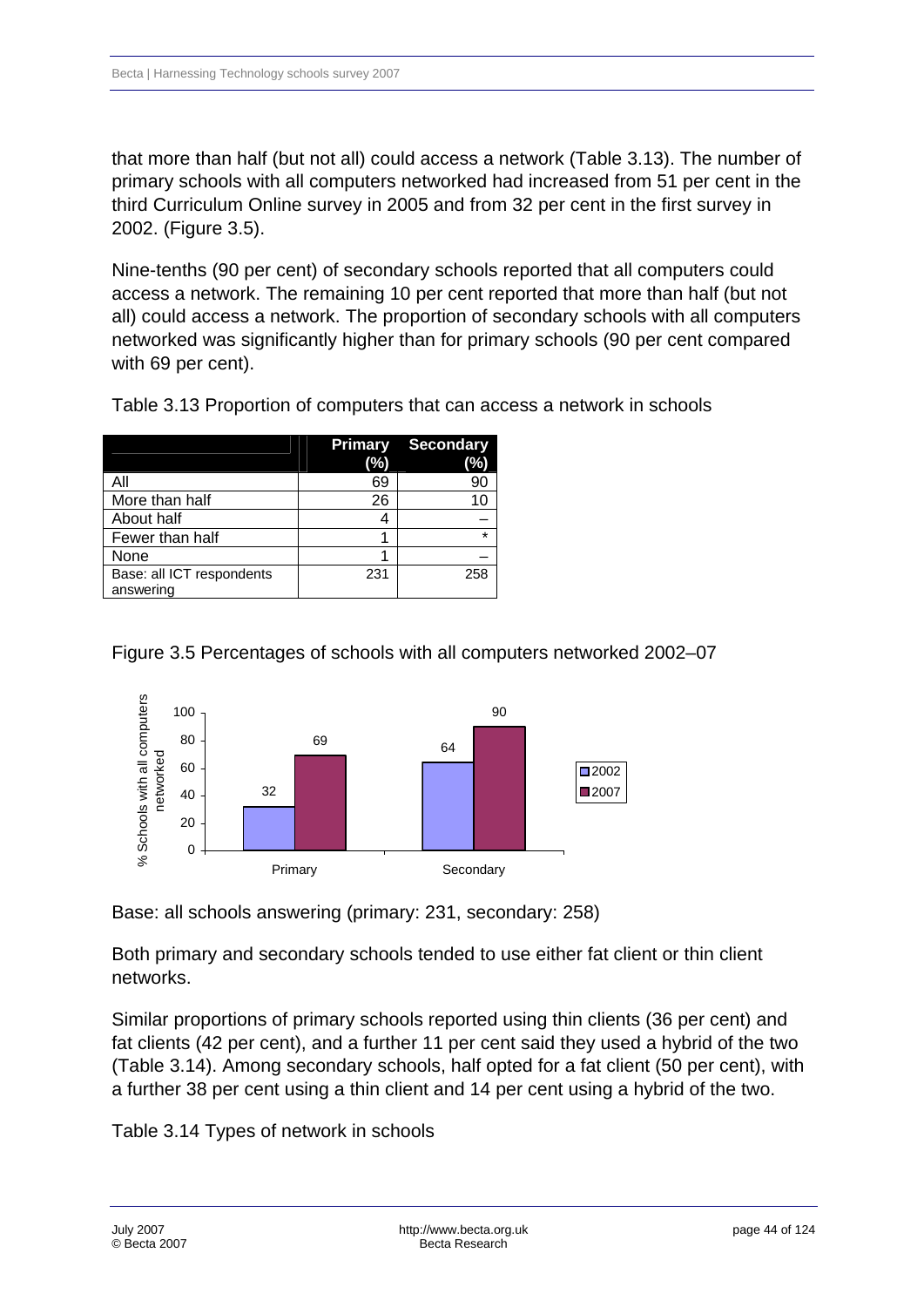|                                             | Primary<br>(%) | <b>Secondary</b><br>(%) |
|---------------------------------------------|----------------|-------------------------|
| Peer to peer                                | 14             |                         |
| Thin client                                 | 36             | 38                      |
| Fat client                                  | 42             | 50                      |
| Hybrid (mixture of fat and<br>thin clients) | 11             | 14                      |
| Other                                       |                |                         |
| No network                                  |                |                         |
| Base: all answering                         | 226            | 25,                     |

## **3.3.2 Network cabling**

Across both primary and secondary schools, the majority reported using Cat 5(e) network cabling. Around two-thirds (62 per cent) of primary ICT respondents reported that either the majority or all of their cabling was Cat 5(e), while 17 per cent said the majority or all of their cabling was Cat 6 (Table 3.15).

Among secondary ICT respondents, approximately four-fifths (82 per cent) said the majority or all of the cabling in their schools was Cat 5(e). Ten per cent said that the majority or all of their cabling was Cat 6.

|                                                  | (%) | <b>Primary Secondary</b><br>(%) |
|--------------------------------------------------|-----|---------------------------------|
| All cabling is CAT 6                             | 8   |                                 |
| Majority cabling Cat 6,<br>with some other       | 9   | 6                               |
| All cabling CAT 5(e)                             | 49  | 43                              |
| Majority cabling<br>CAT 5(e), with some<br>other | 13  | 39                              |
| Majority cabling CAT 5,<br>with some other       | 14  | 8                               |
| Majority cabling is old<br>coaxial cabling       |     |                                 |
| Other                                            |     |                                 |
| Base: all answering                              | 143 | 241                             |

Table 3.15 Types of network cabling in schools

Primary schools were more than twice as likely as secondary schools to have replaced all cabling in the past five years. Forty-three per cent of primary ICT respondents said that all their cabling had been replaced in the past five years, with a further 35 per cent reporting that more than half (but not all) of their cabling had been replaced during this period (Table 3.16). Four per cent of schools reported that none of their cabling had been replaced during the past five years.

Approximately a fifth (19 per cent) of secondary schools indicated they had replaced all cabling in the past five years, with a further 47 per cent saying they had replaced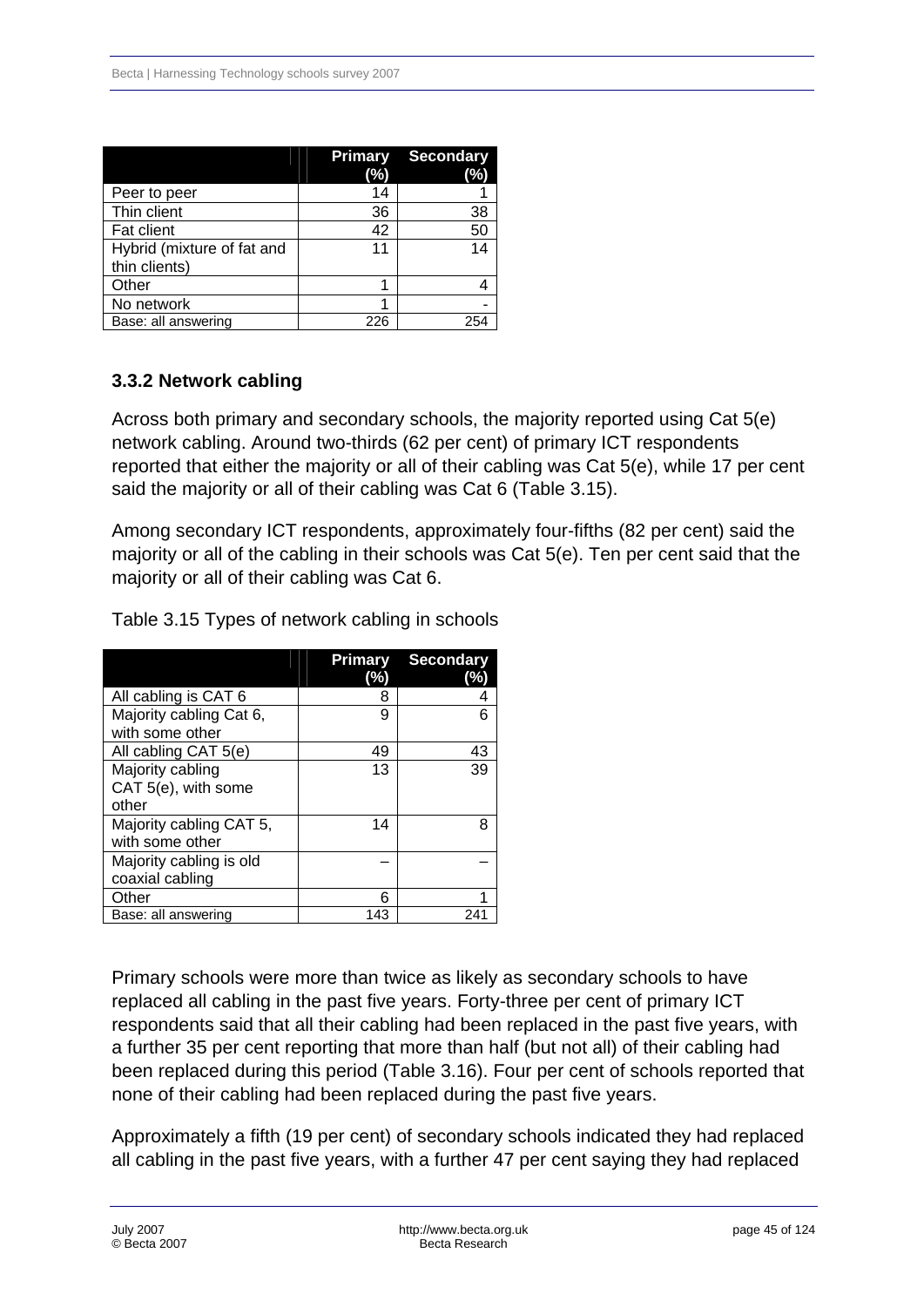more than half (but not all) during this period. All secondary schools had replaced some cabling in the past five years.

Table 3.16 Proportion of network cabling replaced in past five years in schools

|                     | <b>Primary</b><br>(%) | <b>Secondary</b><br>(%) |
|---------------------|-----------------------|-------------------------|
|                     | 43                    |                         |
| More than half      | 35                    |                         |
| Half                |                       |                         |
| Fewer than half     | 10                    |                         |
| None                |                       |                         |
| Base: all answering | 220                   | 252                     |

### **3.3.3Wireless network technology**

Half (50 per cent) of all primary schools and most secondary schools (82 per cent) reported making at least some use of wireless network technology.

Among primary schools, two per cent reported that their network was entirely wireless, around a fifth (21 per cent) reported that a substantial part of their network was wireless, and a quarter (26 per cent) reported that a small part of their network was wireless (Table 3.17). Since the third Curriculum Online survey in 2005, the number of primary schools saying they made at least some use of wireless technology had risen from 32 per cent to 50 per cent.

Among secondary schools, two per cent reported that their entire network was wireless, a fifth (20 per cent) reported that a substantial part of their network was wireless and three-fifths (60 per cent) reported that a small part of their network was wireless. Consistent with the findings for primary schools, there had been a significant increase in the numbers of secondary schools saying they made at least some use of wireless technology since the third Curriculum Online survey (82 per cent compared with 68 per cent).

|                                         | <b>Primary</b><br>(%) | <b>Secondary</b><br>(%) |
|-----------------------------------------|-----------------------|-------------------------|
| Our whole network is wireless           |                       |                         |
| Substantial part of network is wireless | 21                    | 20                      |
| Small part of network is wireless       | 26                    | 60                      |
| None of network is wireless             | 50                    | 18                      |
| Base: all answering                     | 233                   | 257                     |

Table 3.17 Use of wireless networking technology in schools

## **3.3.4Use of large files on the network**

Secondary ICT respondents were asked whether their schools' networks allowed staff or pupils to work with large multimedia files (such as sound or video files). The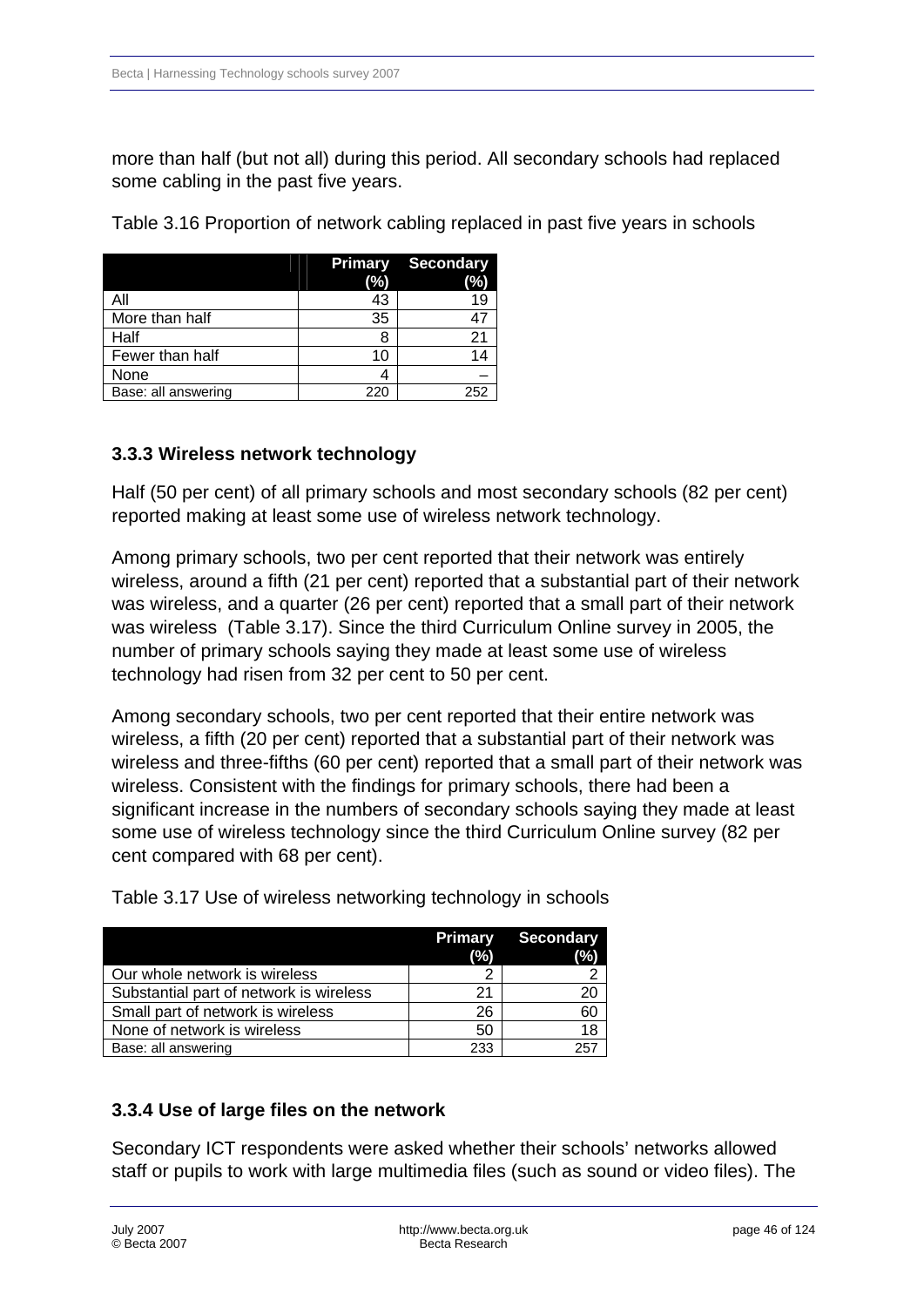majority (59 per cent) of ICT respondents chose the answer 'Large files can be handled on the network but we do not encourage this on a large scale'. Most other ICT respondents (30 per cent overall) chose the answer 'There is no problem with handling files of this kind on the network'. Only 11 per cent of ICT respondents chose the answer 'The network has problems coping with this kind of usage'. Thus respondents indicated that most secondary schools had a reasonable capacity to cope with large multimedia files when the need arose.

# **3.4Internet connections and access**

## **3.4.1 Access to internet**

When asked about internet access, primary ICT respondents most frequently reported that staff had full internet access while pupils had access only under supervision (63 per cent) (Table 3.18). In around a third (35 per cent) of schools, both staff and pupils had full access to the internet.

Secondary ICT respondents most commonly reported that both staff and pupils had full internet access (74 per cent). In a fifth (20 per cent) of secondary schools, staff had full access and pupils had access only under supervision.

| Table 3.18 Internet access in schools |  |
|---------------------------------------|--|
|---------------------------------------|--|

|                                   | Primary | <b>Secondary</b> |
|-----------------------------------|---------|------------------|
|                                   | (%)     | (%)              |
| Staff and pupils have full access | 35      | 74               |
| Staff have full access, pupils    | 63      | 20               |
| access under supervision          |         |                  |
| Staff have full access, pupils no | າ       | Բ                |
| access                            |         |                  |
| Neither staff nor pupils have     |         |                  |
| access                            |         |                  |
| Base: all answering               | 233     | 256              |

## **3.4.2 Satisfaction with internet connection**

There was a high level of satisfaction with the speed of internet connections in both primary and secondary schools. Approximately two-thirds of primary ICT respondents (65 per cent) reported that their connections were fast enough for most or all of their requirements, and a further 26 per cent said they were fast enough for some of their requirements (Table 3.19). Nine per cent reported that connections were not fast enough for their requirements. Levels of satisfaction were similar to those reported in the third Curriculum Online survey in 2005.

Around two-thirds of secondary ICT respondents (67 per cent) indicated that their internet connections were fast enough for most or all of their requirements, and a further quarter (25 per cent) said that they were fast enough for some of their requirements. Eight per cent said they were not fast enough for their requirements.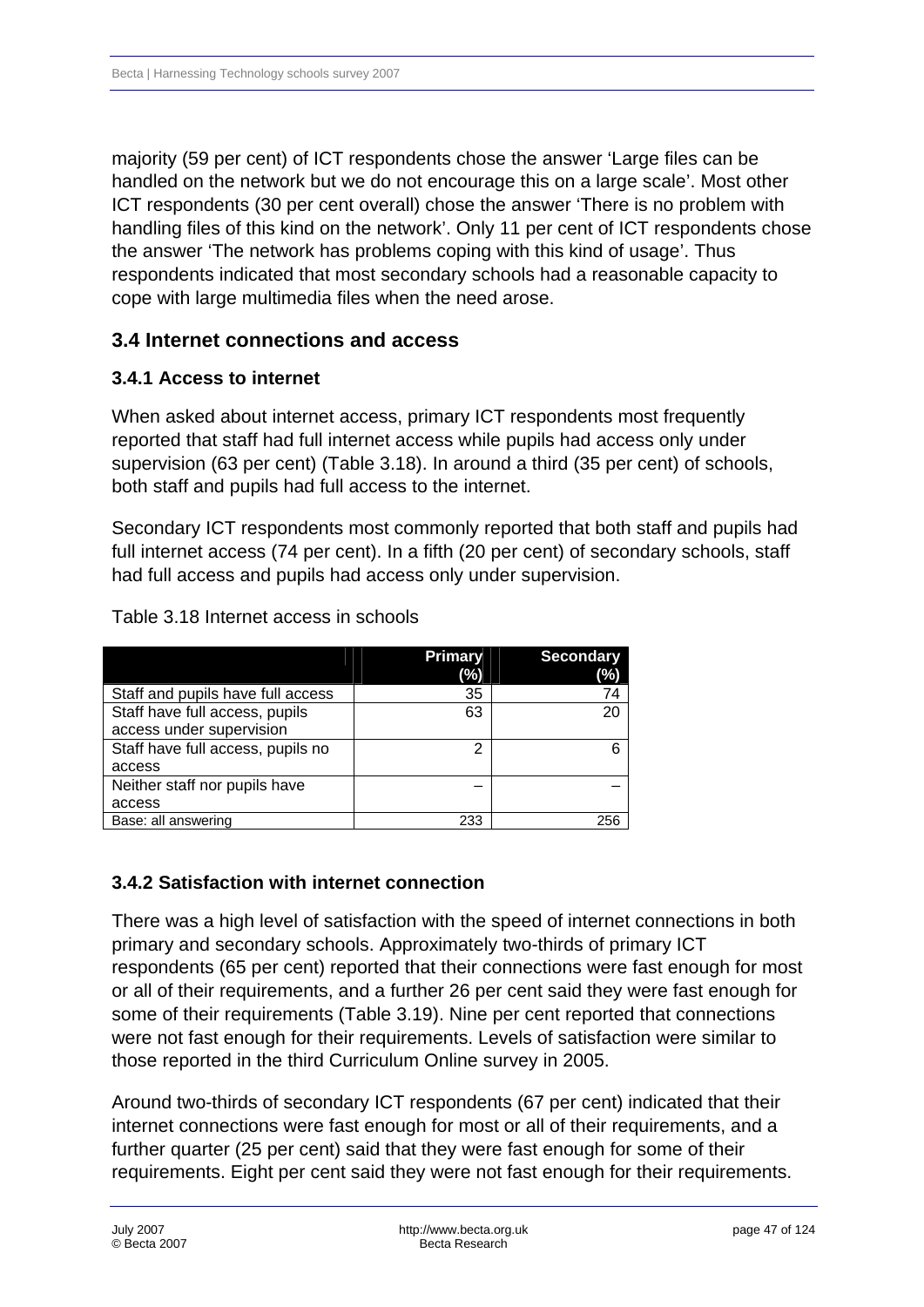Again, levels of satisfaction were similar to those found in the third Curriculum Online survey.

|  | Table 3.19 Speed of internet connections in schools |  |
|--|-----------------------------------------------------|--|
|  |                                                     |  |

|                      |             | <b>Primary</b> |             |             | <b>Secondary</b> |                |
|----------------------|-------------|----------------|-------------|-------------|------------------|----------------|
|                      | 2002<br>(%) | 2005<br>$(\%)$ | 2007<br>(%) | 2002<br>(%) | 2005<br>(%)      | 2007<br>$(\%)$ |
| Fast enough for      | 25          | 69             | 65          | 61          | 64               | 67             |
| all/most of our      |             |                |             |             |                  |                |
| requirements         |             |                |             |             |                  |                |
| Fast enough for some | 45          | 20             | 26          | 26          | 31               | 25             |
| of our requirements  |             |                |             |             |                  |                |
| Not fast enough for  | 30          | 11             | 9           | 13          | 6                | 8              |
| our requirements     |             |                |             |             |                  |                |
| Base: all answering  | 234         | 236            | 233         | 194         | 194              | 258            |

Both primary and secondary schools also tended to be satisfied with the number of available internet connections. Eighty-six per cent of primary ICT respondents thought that the number of connections was either about right or more than was needed to deliver the curriculum adequately (Table 3.20). Levels of satisfaction were similar to those reported in the third Curriculum Online survey in 2005.

Eighty-two per cent of secondary ICT respondents reported that the number of connections was about right or was more than needed. The proportion reporting they had more connections than required had increased from 15 per cent for the 2005 Curriculum Online survey to 24 per cent, while the numbers reporting they had fewer connections than needed remained unchanged.

|                     |             | <b>Primary</b> |             |                | <b>Secondary</b> |             |
|---------------------|-------------|----------------|-------------|----------------|------------------|-------------|
|                     | 2002<br>(%) | 2005<br>(%)    | 2007<br>(%) | 2002<br>$(\%)$ | 2005<br>(%)      | 2007<br>(%) |
| More than we need   | 4           | 21             |             | 12             | 15               | 24          |
| About the right     | 62          | 64             | 69          | 68             | 73               | 58          |
| amount              |             |                |             |                |                  |             |
| Fewer than we need  | 34          | 15             | 14          | 20             | 12               | 18          |
| Base: all answering | 231         | 235            | 232         | 189            | 189              | 252         |

Table 3.20 Number of internet connections in schools

### **3.4.3 Location of internet connections**

In primary schools, internet access was most commonly available in classrooms (97 per cent) and in dedicated ICT rooms (74 per cent) (Table 3.21). Forty-four per cent of primary schools had access via portable technology (for example laptops or handheld computers), and approximately a quarter (26 per cent) had access in a library or learning resource centre.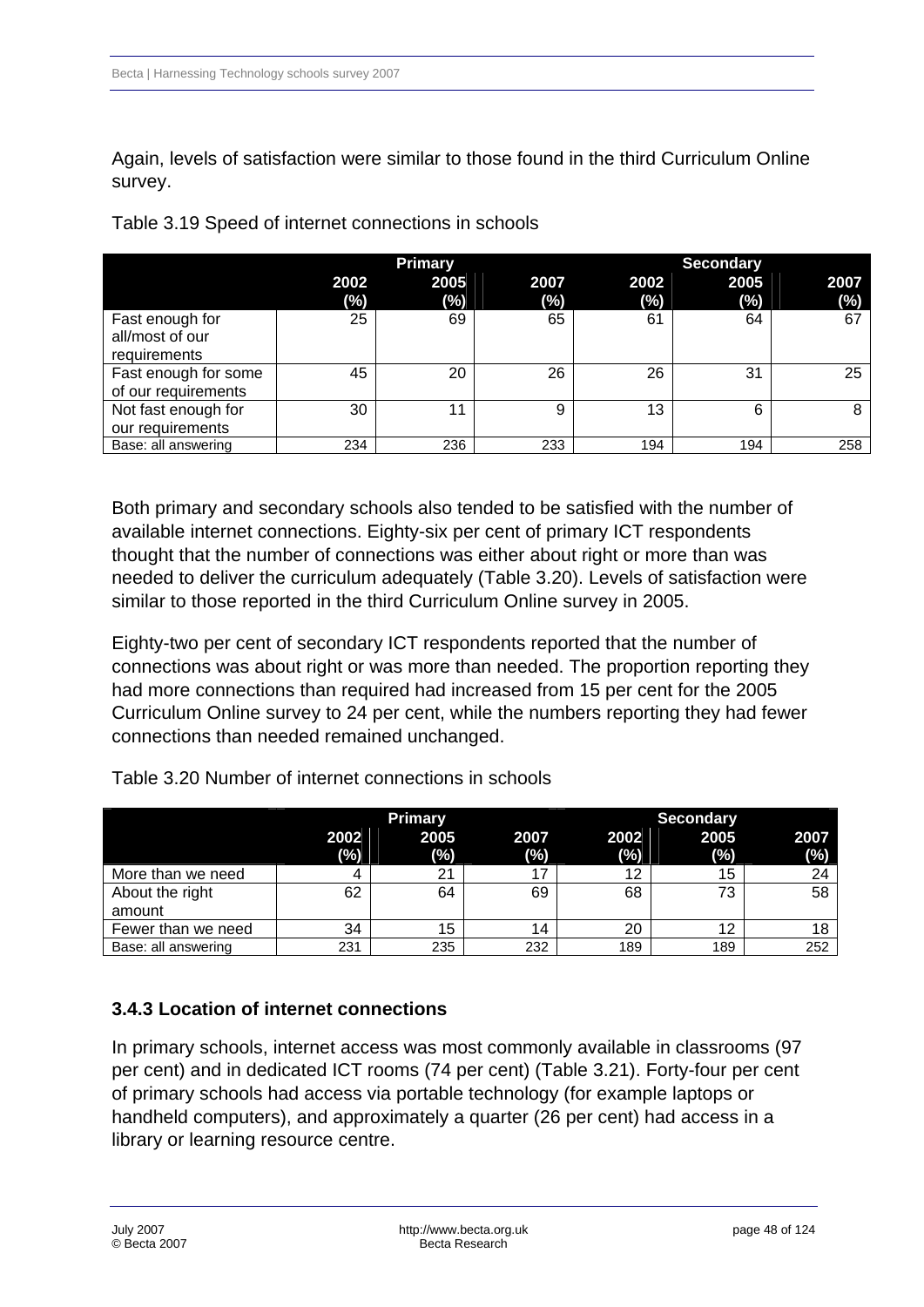In secondary schools, internet access was most frequently available in dedicated ICT rooms (96 per cent) and libraries (90 per cent). Eighty-three per cent reported internet access in classrooms and 73 per cent reported access via portable technology.

Table 3.21 Location of internet connections in schools

|                                  | <b>Primary</b> | <b>Secondary</b> |
|----------------------------------|----------------|------------------|
|                                  | (%)            | (%)              |
| Dedicated ICT room               | 74             | 96               |
| Library/learning resource centre | 26             | мι               |
| Classrooms                       | 97             | 83               |
| Portable technology, e.g.        | 44             | 73               |
| laptops                          |                |                  |
| Base: all answering              | 233            | 25               |

# **3.5 ICT security (virus protection, firewalls and content filtering)**

## **3.5.1 Virus protection**

Across both primary and secondary schools, the vast majority of ICT respondents reported that all computers received a daily antivirus update in some form.

Seven per cent of primary schools and two per cent of secondary schools reported that some computers did not receive daily updates to their antivirus products (Table 3.22).

Updating was done automatically online in approximately three-quarters (74 per cent) of primary schools and 90 per cent of secondary schools. In 14 per cent of primary schools and seven per cent of secondary schools, updating was done manually on at least a daily basis.

Five per cent of primary ICT respondents and one per cent of secondary ICT respondents could not say which description best fitted the virus protection used by their schools.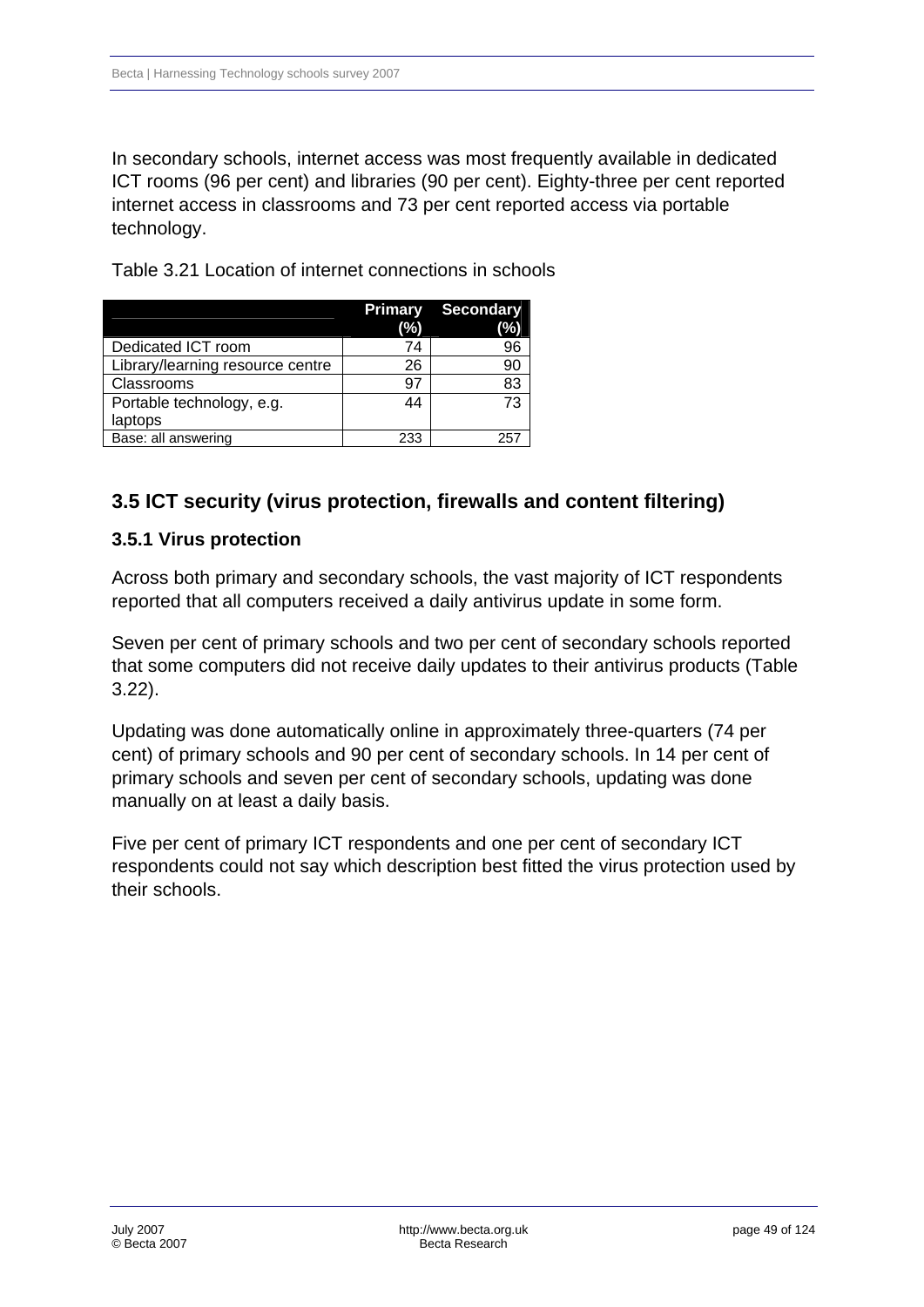#### Table 3.22 Virus protection in schools

|                                 | <b>Primary</b><br>%) | <b>Secondary</b><br>(%) |
|---------------------------------|----------------------|-------------------------|
| All workstations/servers        | 74                   | 90                      |
| protected by antivirus product  |                      |                         |
| that updates automatically      |                      |                         |
| online                          |                      |                         |
| All workstations/servers        | 14                   |                         |
| protected by antivirus product  |                      |                         |
| that is manually updated at     |                      |                         |
| least daily                     |                      |                         |
| More than half of               | 4                    |                         |
| workstations/servers protected  |                      |                         |
| by antivirus product updated at |                      |                         |
| least daily                     |                      |                         |
| Fewer than half                 | 3                    |                         |
| workstations/servers protected  |                      |                         |
| by antivirus product updated on |                      |                         |
| at least daily basis            |                      |                         |
| Don't know                      | 5                    |                         |
| Base: all answering             | 225                  | 25                      |

### **3.5.2 Firewalls**

Both primary and secondary schools most commonly used a local-authoritymanaged firewall. However, secondary schools were less likely than primary schools to report using a local-authority-managed firewall (46 per cent of secondary schools compared with 64 per cent of primary schools) and more likely to use a schoolmanaged-software firewall (16 per cent compared with nine per cent of primary schools) (Table 3.23). Around a fifth (21 per cent) of secondary schools and 16 per cent of primary schools opted for a regional broadband consortium (RBC)-managed firewall.

Table 3.23 Firewalls in schools

|                                                     | Primary<br>(%) | <b>Secondary</b><br>(%) |
|-----------------------------------------------------|----------------|-------------------------|
| School-managed software<br>firewall                 | g              | 16                      |
| School-managed firewall built<br>into switch/router | 1              | 7                       |
| Local-authority-managed<br>firewall                 | 64             | 46                      |
| RBC-managed firewall                                | 16             | 21                      |
| <b>ISP-managed firewall</b>                         | 4              | 4                       |
| ICT-supplier-managed firewall                       | 4              | $\overline{2}$          |
| None - no firewall in place                         | 1              | ÷                       |
| School- and LA-managed                              |                | 3                       |
| firewall (spontaneous)                              |                |                         |
| Base: all answering                                 | 207            | 256                     |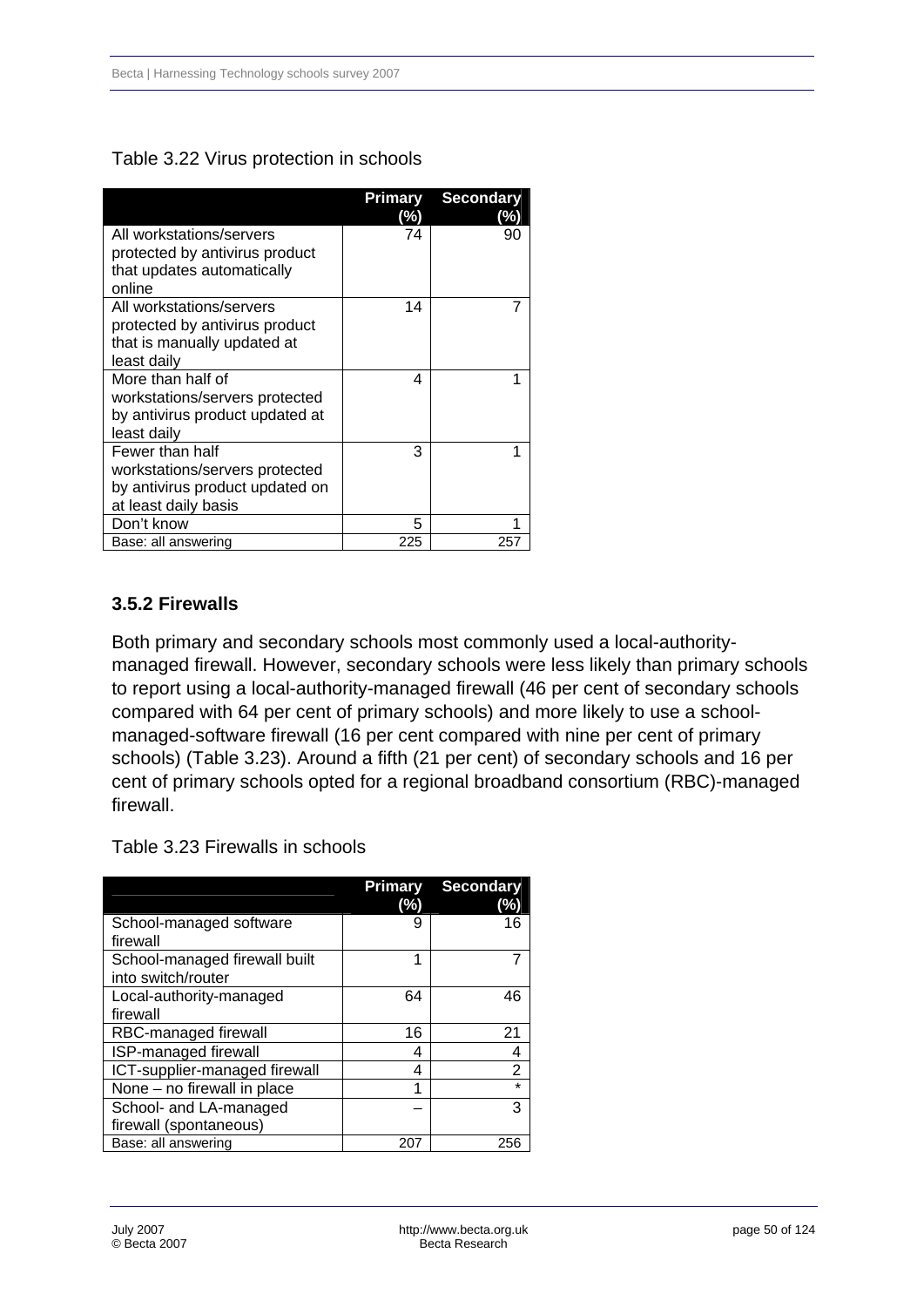# **3.6 Maintenance and technical support**

### **3.6.1Responsibility for maintenance of networks**

In primary schools, responsibility for day-to-day maintenance of the schools' networks tended to belong to one of four groups: a teacher or ICT co-ordinator (27 per cent), an ICT technician shared with another school (27 per cent), a dedicated ICT technician (19 per cent) or a local authority support service (22 per cent) (Table 3.24).

In secondary schools, responsibility for such maintenance nearly always belonged to a dedicated school-based ICT technician (94 per cent of cases).

|                                 | <b>Primary</b> | <b>Secondary</b> |
|---------------------------------|----------------|------------------|
|                                 | (%)            | (%)              |
| Teacher/ICT co-ordinator        | 27             |                  |
| Dedicated school based ICT      | 19             | 94               |
| technician                      |                |                  |
| ICT technician shared with      | 27             | 2                |
| another school                  |                |                  |
| Local authority support service | 22             |                  |
| ICT supplier                    | 5              | 2                |
| Base: all answering             | 229            | 25.              |

Table 3.24 Responsibility for network maintenance in schools

Primary schools with fewer pupils were significantly less likely to employ a dedicated school-based ICT technician. Seven per cent of primary schools with fewer than 200 pupils employed a dedicated school-based ICT technician, compared with approximately three times as many schools with 200-plus pupils (24 per cent).

Secondary schools with fewer pupils were also less likely to have a dedicated ICT technician. Eighty-nine per cent of schools with under 900 pupils employed a dedicated ICT technician, compared with 94 per cent of schools with 900 or more pupils.

Secondary schools with a greater pupil-to-computer ratio (desktops plus laptops) were also less likely to have a dedicated ICT technician. Schools with a ratio of fewer than four pupils to each computer were more likely to have a dedicated ICT technician (96 per cent) than those with four or more pupils to each computer (89 per cent). This suggests that a relationship exists between the availability of ICT hardware and the availability of ICT staffing resources in secondary schools.

## **3.6.2 Monitoring of network performance**

Both primary and secondary schools tended to monitor the schools' networks on an 'ad hoc basis according to need'.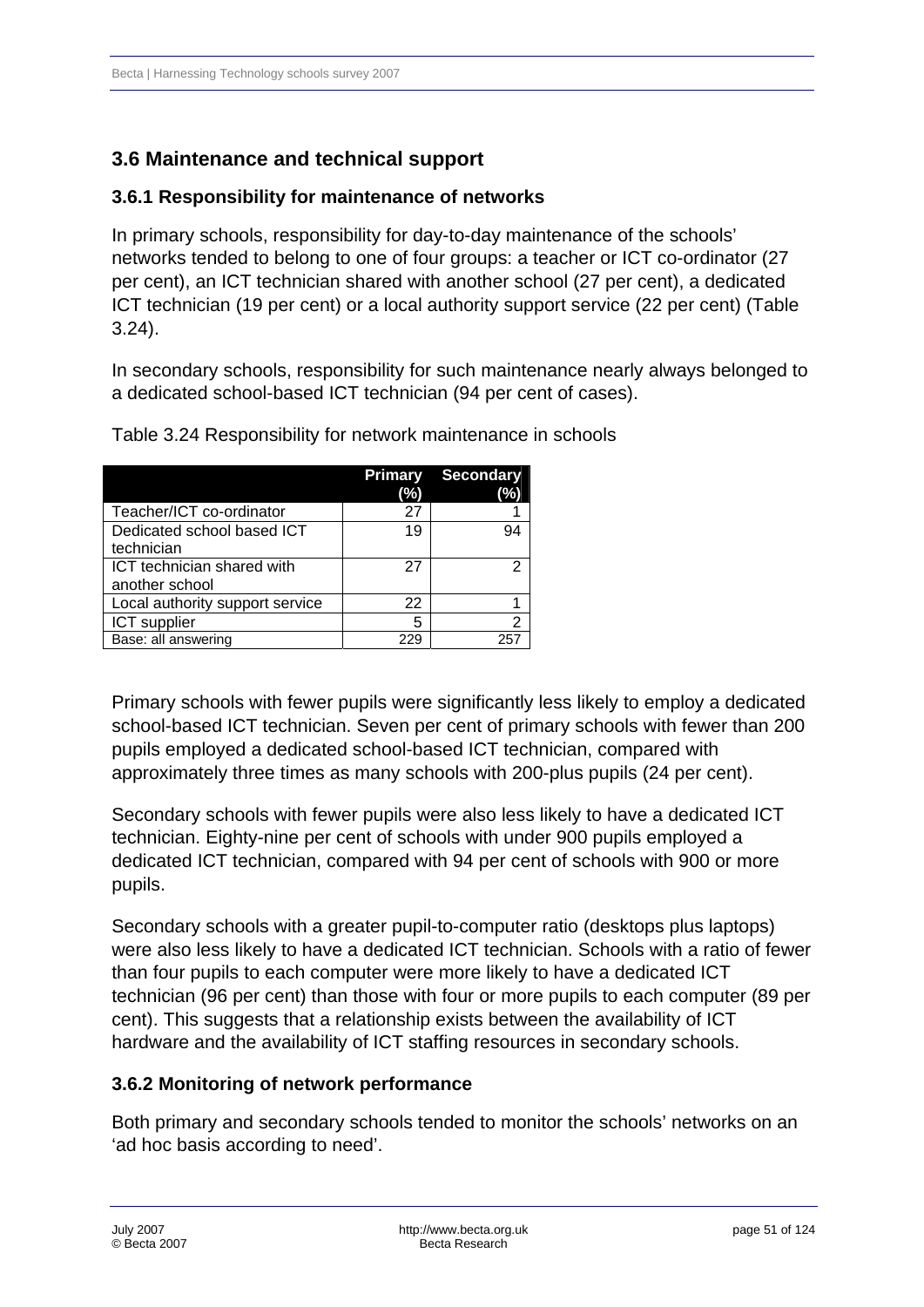In primary schools, monitoring on an ad hoc basis according to need was carried out in around four-fifths (79 per cent) of cases (Table 3.25). In the remaining fifth (21 per cent) of schools, networks were monitored according to a pre-determined schedule.

In secondary schools, performance of the schools' networks was also monitored ad hoc according to need in the majority (72 per cent) of cases. In just over a quarter (28 per cent) of cases, secondary schools monitored their networks according to a pre-determined schedule.

Table 3.25 Monitoring of networks in schools

|                                          | <b>Primary</b><br>(%) | <b>Secondary</b><br>$\frac{1}{2}$ |
|------------------------------------------|-----------------------|-----------------------------------|
| Monitoring ad hoc according to<br>need   | 79                    | 72                                |
| Monitoring to pre-determined<br>schedule | 21                    | 28                                |
| Base: all answering                      | 224                   | 252                               |

Schools that monitored the performance of their networks according to a predetermined schedule were asked how often this maintenance was carried out. Primary schools monitored at least weekly in 30 per cent of cases. A further half (50 per cent) reported monitoring at least monthly (but not weekly), while a fifth (20 per cent) of schools monitored less often than monthly.

Among secondary schools, 59 per cent said they monitored at least weekly. A further 25 per cent monitored less often than weekly (but at least monthly), and 15 per cent monitored less often than monthly.

### **3.6.3Technical support staff**

Primary schools tended to employ fewer technical support staff than secondary schools. Primary schools employed an average of 0.8 members of technical support staff, while secondary schools employed 3.0.

On average, primary schools employed one member of technical support staff for every 265 pupils. The ratio was significantly higher among secondary schools at 1:472. Thirty-two per cent of primary schools and two per cent of secondary schools did not employ any technical support staff.

Primary schools tended to outsource technical support services either wholly or partly. More than four-fifths of primary schools outsourced data management (84 per cent), network support (85 per cent) and internet support (81 per cent) to some extent (Table 3.26, Figure 3.6). A smaller number of primary schools outsourced personal computing support to some extent (54 per cent). The lower number of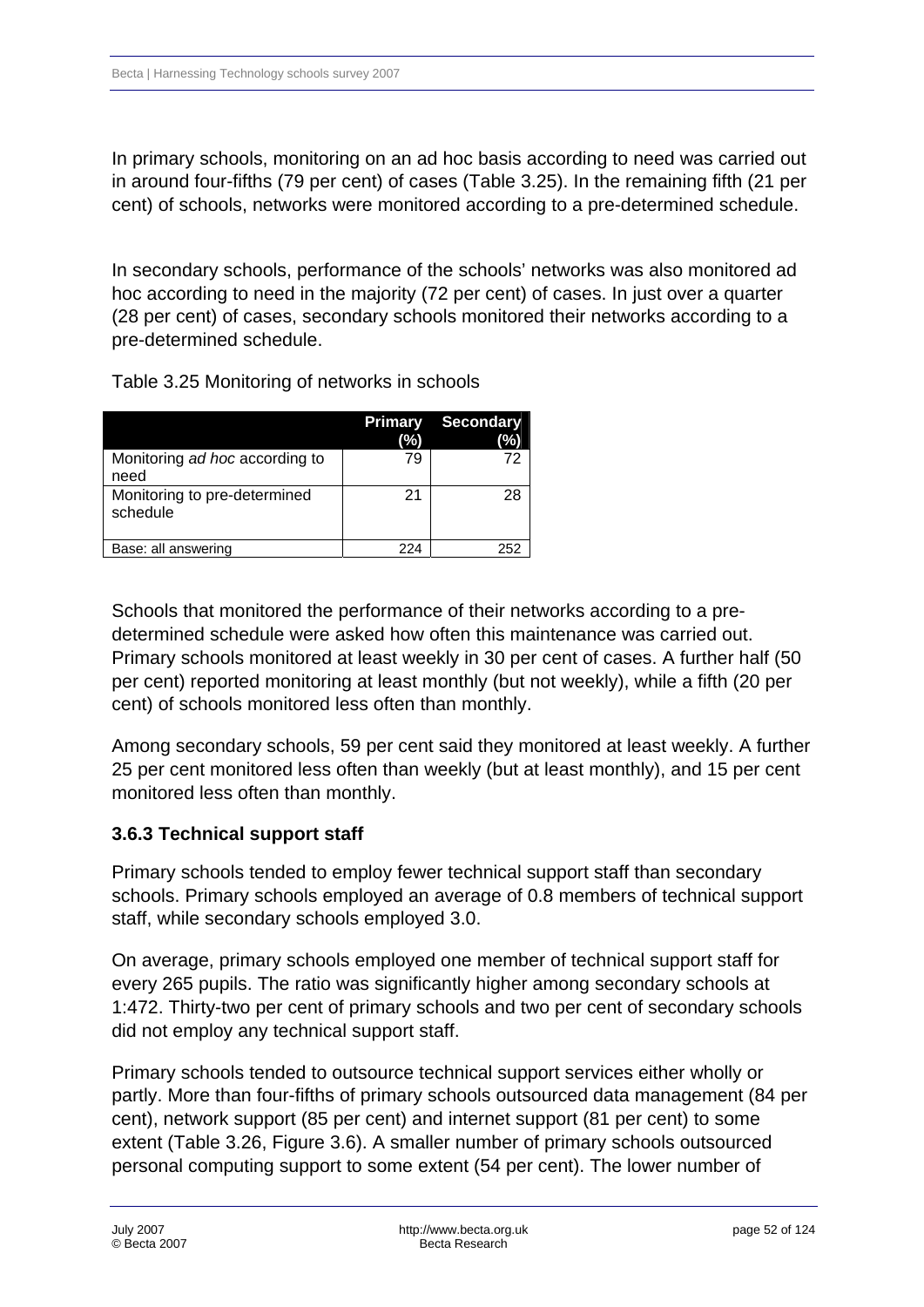technical support staff employed by primary schools is reflected in primary schools' relative reliance on help from outside sources as well as a lower incidence of providing technicians for other educational institutions.

|                              | <b>Data</b><br>management<br>and MIS<br>support (%) | <b>Network</b><br>support<br>$(\%)$ | <b>Personal</b><br>computing<br>support<br>(%) | <b>Internet</b><br>support<br>(%) |
|------------------------------|-----------------------------------------------------|-------------------------------------|------------------------------------------------|-----------------------------------|
| Wholly in house              | 11                                                  | 12                                  | 33                                             | 14                                |
| Partially outsourced         | 31                                                  | 40                                  | 43                                             | 44                                |
| Wholly outsourced            | 54                                                  | 45                                  | 10                                             | 37                                |
| We do not offer this type of | 5                                                   | 3                                   | 14                                             | 6                                 |
| support                      |                                                     |                                     |                                                |                                   |
| Base: all answering          | 204                                                 | 209                                 | 207                                            | 207                               |

Table 3.26 Sourcing of technical support services in primary schools

Secondary schools were significantly more likely than primary schools to source technical support services from inside the school, suggesting they are more selfsufficient in this respect. Despite this, the majority of secondary schools still outsourced data management (63 per cent) and internet support (66 per cent) to some extent (Table 3.27). A smaller proportion outsourced network support (40 per cent) and personal computing support (12 per cent).

Table 3.27 Sourcing of technical support services in secondary schools

|                              | Data<br>management<br>and MIS<br>support (%) | <b>Network</b><br>support (%) | <b>Personal</b><br>computing<br>support (%) | <b>Internet</b><br>support (%) |
|------------------------------|----------------------------------------------|-------------------------------|---------------------------------------------|--------------------------------|
| Wholly in house              | 37                                           | 60                            | 83                                          | 31                             |
| Partially outsourced         | 56                                           | 38                            | 11                                          | 50                             |
| Wholly outsourced            |                                              | ົ                             |                                             |                                |
| We do not offer this type of |                                              |                               | 6                                           | 3                              |
| support                      |                                              |                               |                                             |                                |
| Base: all answering          | 251                                          | 254                           | 253                                         | 253                            |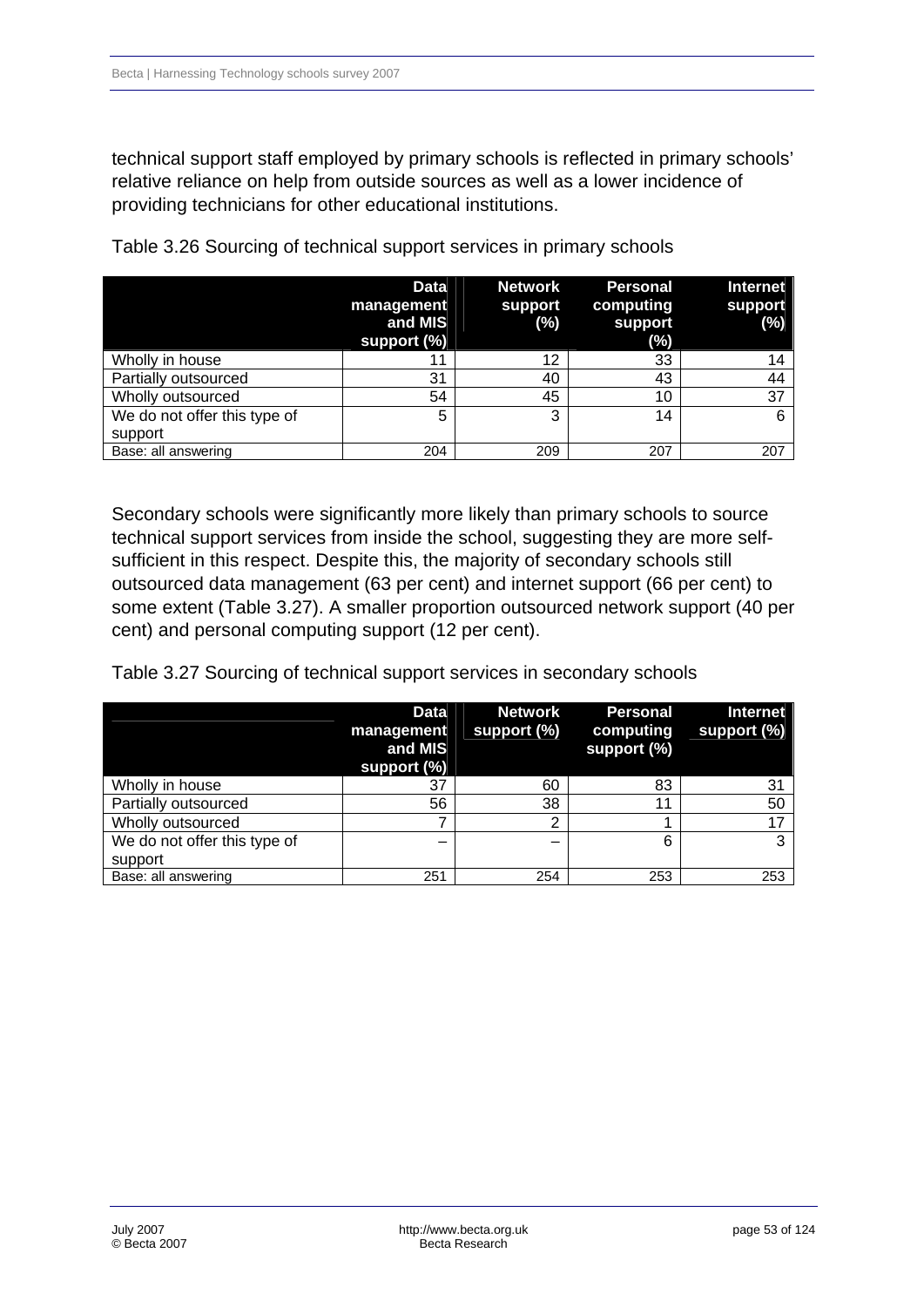

## Figure 3.6 Sourcing of technical support services in schools (percentages saying wholly or partly outsourced)

Just six per cent of primary schools provided technicians to other educational institutions, while nearly a quarter (23 per cent) of secondary schools did so.

Among secondary schools, those with a greater number of pupils were more likely to provide technicians to other educational institutions. Fourteen per cent of secondary schools with fewer than 900 pupils provided technicians for other institutions, compared with 26 per cent of schools with 900 or more pupils.

Among secondary schools, those that had spent the greatest proportion of their budgets on ICT in the past financial year were also most likely to provide technicians to other educational institutions. Twenty-two per cent of schools that had spent less than four per cent of their budgets on ICT provided technicians to other institutions, compared with 38 per cent of schools that had spent four per cent or more of their budgets on ICT.

# **3.7 Summary**

- Nearly all primary and secondary schools reported having access to desktop computers, laptops and interactive whiteboards. The average numbers of interactive whiteboards had risen since the third Curriculum Online Study in 2005 among both primary schools (8 interactive whiteboards compared with 6.1 in 2005) and secondary schools (22 compared with 18).
- Primary schools had an average pupil-to-computer ratio of 6.6:1, while the average ratio in secondary schools was 3.6:1. These ratios were similar to those seen in the third Curriculum Online study in 2005.
- Forty per cent of primary schools and around half (47 per cent) of secondary schools reported the availability of assistive technology devices to help pupils with special educational needs.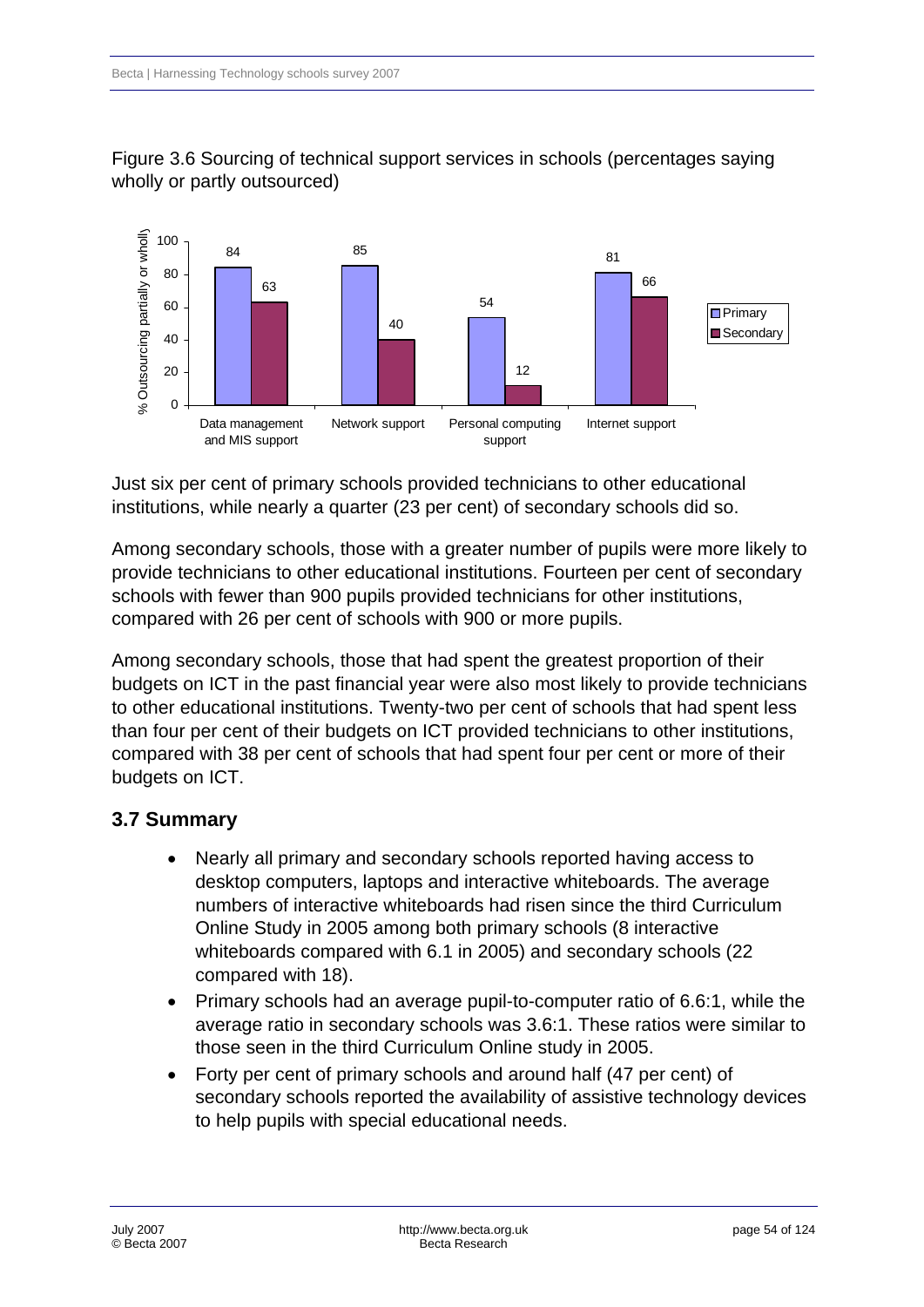- Across both primary and secondary schools, ratings for fitness for purpose of resources were high and similar to figures recorded for the 2005 Curriculum Online survey.
- Levels of satisfaction with the quantities of resources available were generally high among primary ICT respondents. Among secondary ICT respondents, levels of satisfaction were more varied, with around half saying they had fewer desktops (48 per cent), interactive whiteboards (49 per cent), data loggers (57 per cent) and tablet PCs (52 per cent) than needed.
- Across both primary and secondary schools, ICT respondents had few problems finding relevant software for school curriculum use and rated it highly for fitness for purpose. Primary and secondary teachers expressed a high level of satisfaction with curriculum-related software for fitness for purpose and technical quality.
- Approximately two-thirds (69 per cent) of primary schools and nine-tenths (90 per cent) of secondary schools reported that all school computers could access a network. The proportion of primary schools with all computers networked had increased from 51 per cent in the third Curriculum Online study in 2005.
- Forty-three per cent of primary schools and around a fifth (19 per cent) of secondary schools reported they had replaced all network cabling in the past five years. Around three-fifths (62 per cent) of primary schools and four-fifths (82 per cent) of secondary schools reported that the majority or all of their network cabling was Cat 5(e).
- Half (50 per cent) of all primary schools and more than four-fifths (82 per cent) of secondary schools made at least some use of wireless network technology. The proportions of primary and secondary schools using wireless technology had increased since the third Curriculum Online study in 2005.
- Around two-thirds of primary ICT respondents (65 per cent) and secondary ICT respondents (67 per cent) reported that the internet connections at their schools were fast enough for most or all of their requirements.
- Updating of virus protection software was done automatically online in around three-quarters (74 per cent) of primary schools and 90 per cent of secondary schools.
- Local-authority-managed firewalls were the type of firewall most commonly used in both primary and secondary schools.
- Around four-fifths (79 per cent) of primary schools and 72 per cent of secondary schools monitored the performance of their networks on an ad hoc basis according to need.
- Primary schools employed an average of 0.8 members of technical support staff, while secondary schools employed 3.0. Six per cent of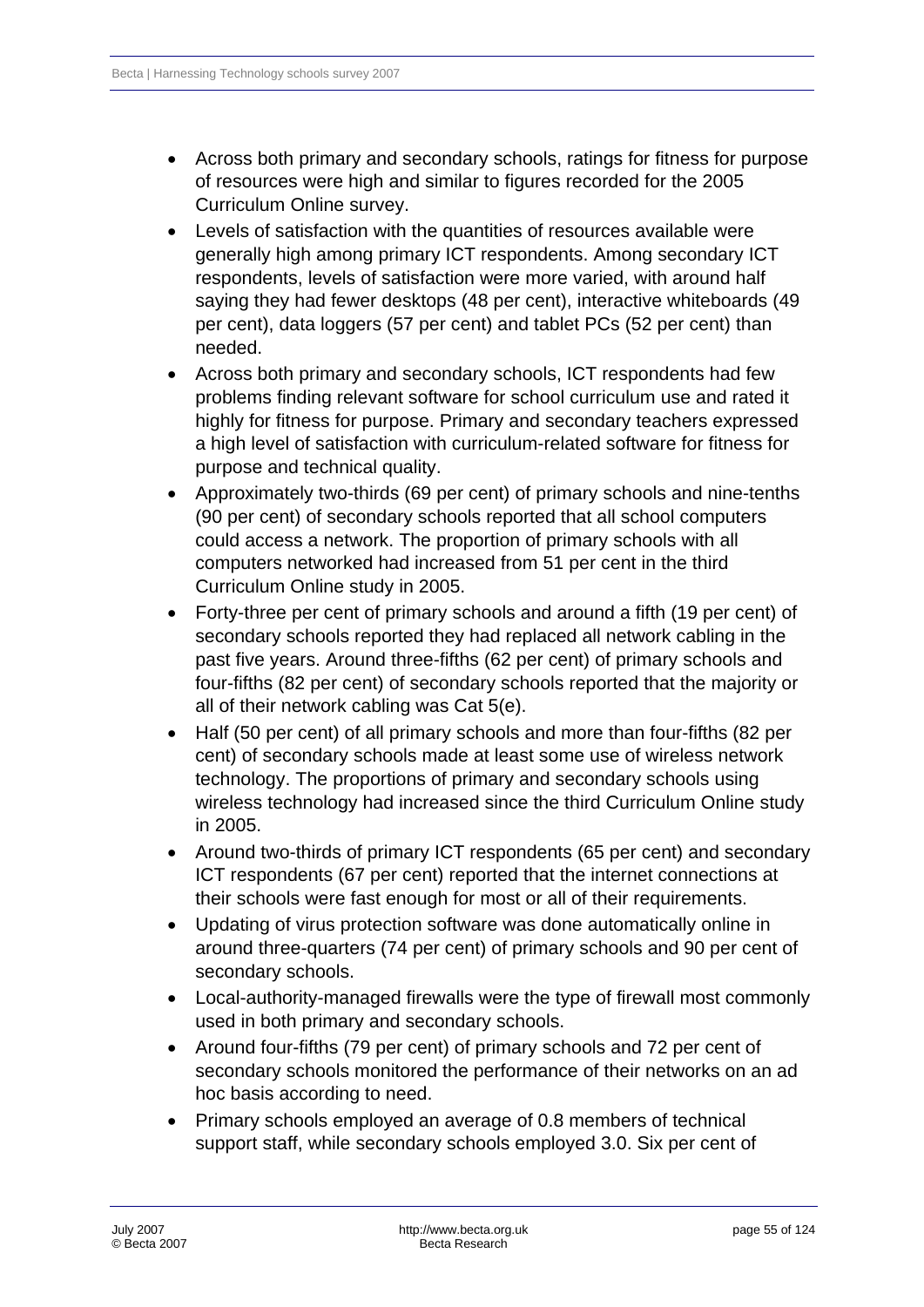primary schools and nearly a quarter (23 per cent) of secondary schools provided technicians to other educational institutions.

# **Role of ICT in improving organisational effectiveness**

This chapter draws together from the study evidence of how ICT is being used by schools to improve their organisational effectiveness. Four issues are covered:

- Use of ICT in school administration, such as financial management, recording and analysing pupil attendance, and making use of pupil data.
- Use of various ways of accessing shared ICT resources in the school. This covers use of school websites, intranets, learning platforms and extranets. It also covers access to the network from outside the school, access to secure login areas, the availability of personal secure areas for storing work, and the use of e portfolios.
- Use of ICT in communications with parents.
- Community uses of school ICT facilities.

Collectively, these measures provide further evidence of schools' progress towards being 'e-confident' institutions.

# **4.1Use of ICT in school administration**

Headteachers were asked to report on the extent to which their schools used ICT in financial management, recording and analysing pupil attendance, and making use of pupil data.

Where electronic systems were used, headteachers were asked whether these were standard systems that had been developed outside the school or whether they had been developed in the school. This information is relevant to the sixth priority of the Government's e-strategy, to build a common digital infrastructure to support transformation and reform, with common systems of electronic learning, administration and business being utilised $2$ .

## **4.1.1 Use of ICT in financial management**

Nearly all schools used some form of electronic system<sup>[3](#page-55-1)</sup> for financial management. Only three per cent of primary schools and less than one per cent of secondary schools said they hadn't used electronic systems for accounting and financial management for their most recent annual accounts. Just five per cent of primary and secondary schools used only manual methods in preparing their last year's budgets.

<span id="page-55-0"></span><sup>&</sup>lt;sup>2</sup> Harnessing Technology: Transforming learning and children's services, DfES (March 2005).

<span id="page-55-1"></span><sup>&</sup>lt;sup>3</sup> Headteacher respondents were asked to state whether their accounting and financial management was conducted 'electronically – using system developed in the school', 'electronically – using system developed elsewhere' or 'manually'. Respondents were not given a definition of what counted as an electronic system.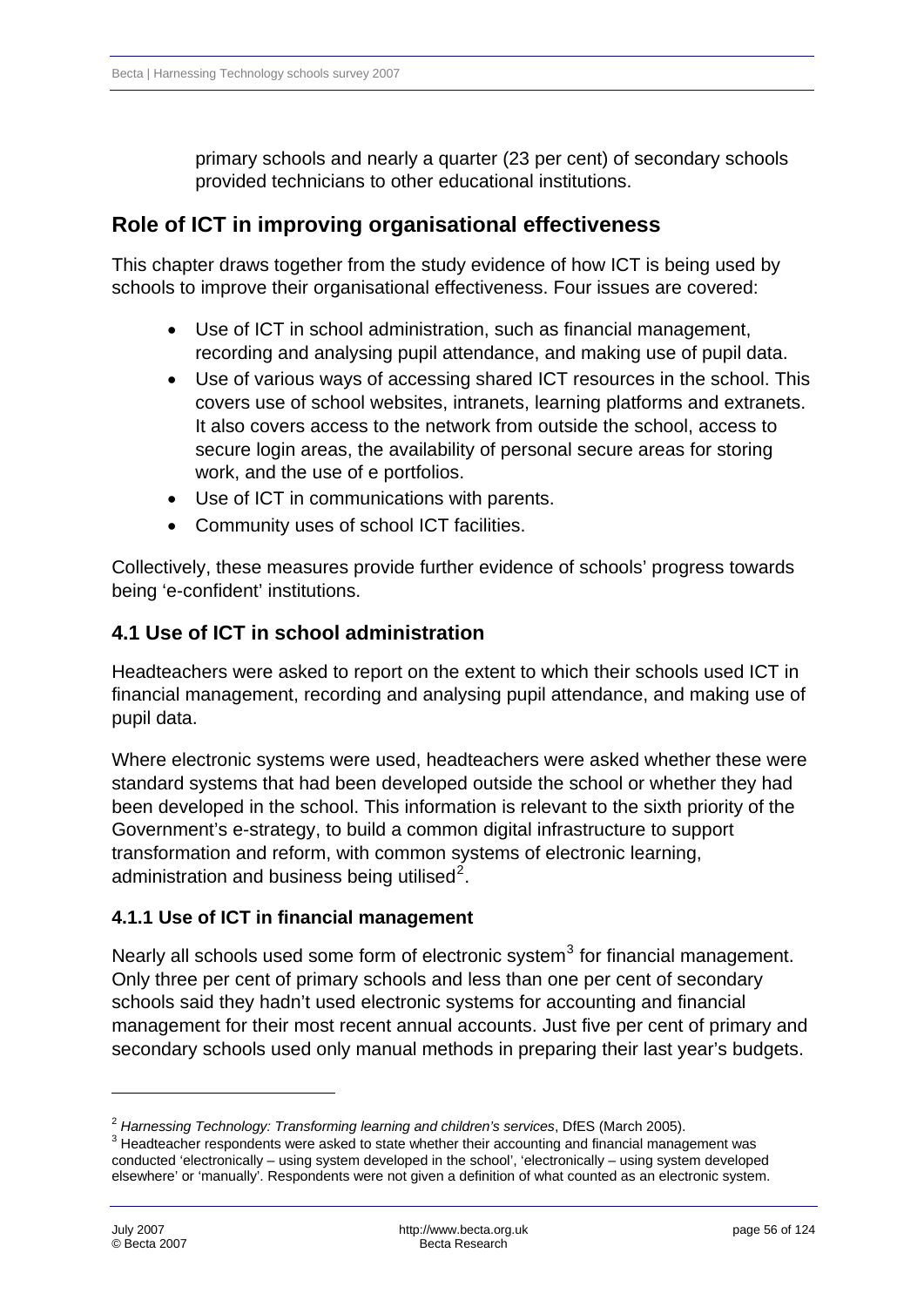The electronic financial systems that schools used were predominantly those which had been developed elsewhere. Around nine-tenths of primary and secondary schools used externally developed systems for accounting and financial management and the preparation of their last year's accounts (Figure 4.1). Slightly lower proportions of primary and secondary schools (81 per cent and 73 per cent respectively) had used electronic systems in preparing their most recent budgets<sup>[4](#page-56-0)</sup>.

Larger primary schools (200 or more pupils) were more likely than smaller primary schools to use electronic financial systems that had been developed elsewhere (for example, 90 per cent of larger schools used such systems for accounting and financial management, compared with 77 per cent of smaller schools). In secondary schools, use of these systems did not vary according to school size.





Base: primary headteachers (210), secondary headteachers (180–182)

A minority of schools had developed their own financial systems. Approximately onetenth of primary and secondary schools (10 per cent of primary schools and eight per cent of secondary schools) used such in-house systems for their accounting and financial management, and similar proportions (nine per cent and 12 per cent) used in-house systems for their most recent year-end accounts (Figure 4.2). Systems they had developed themselves were used by slightly more primary and secondary schools for preparing their most recent budgets (14 per cent and 19 per cent respectively did so).

<span id="page-56-0"></span> $4$  The questionnaire did not record the types of system used or where the externally developed systems were obtained.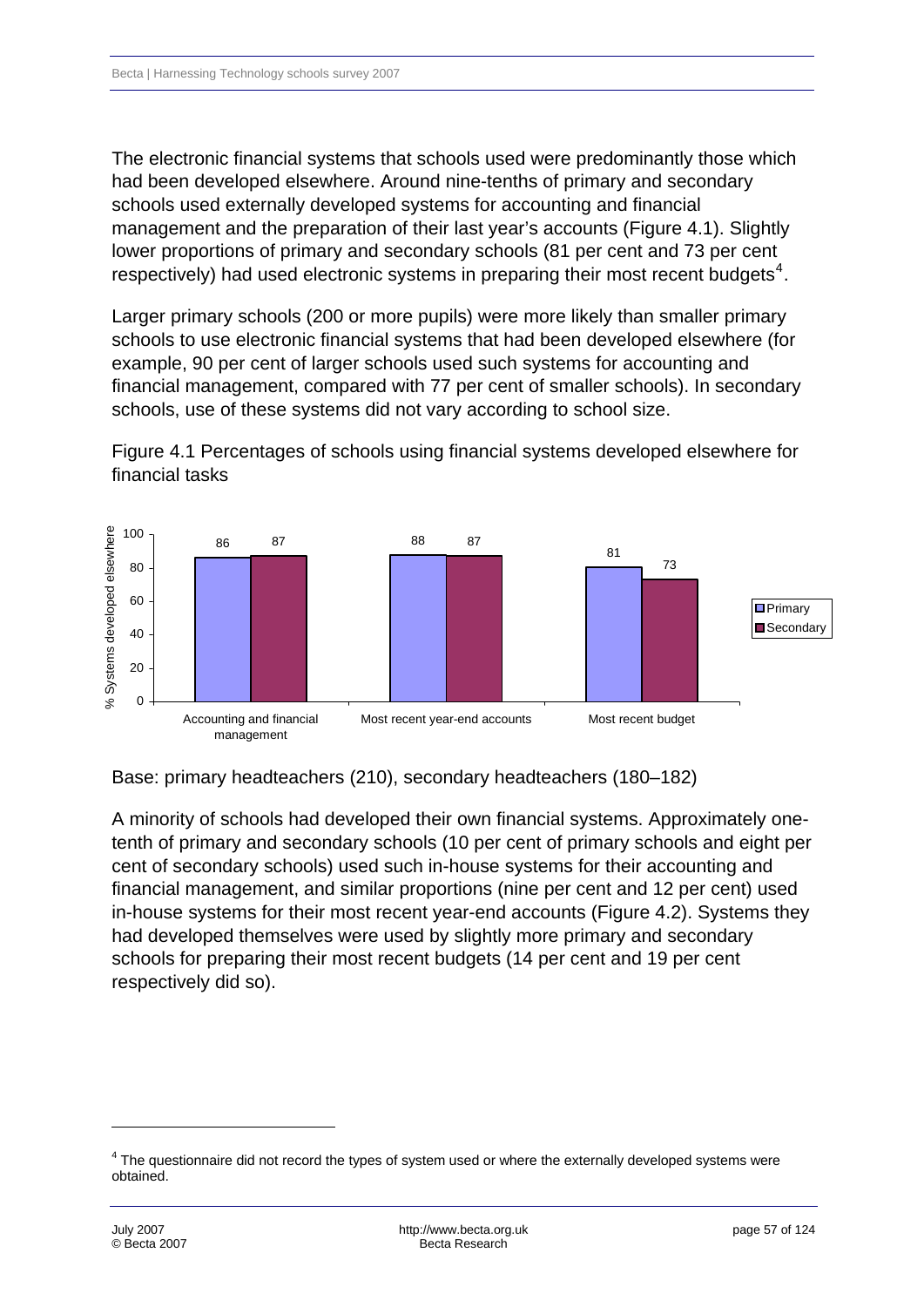

### Figure 4.2 Percentages of schools using financial systems developed in the school

#### for financial tasks

Base: primary headteachers (210), secondary headteachers (180–182)

When schools developed their own electronic financial systems, these were generally used in place of externally developed systems. Fewer than three per cent of schools used a combination of internally and externally sourced systems for the same task.

Management of finance has become more accurate and ensures money is spent in the right areas.

Primary headteacher

### **4.1.2 Use of ICT for pupil attendance data**

Integrated e-registration systems for recording pupil attendance have been found to save teachers time and deliver better quality information on pupil attendance<sup>[5](#page-57-0)</sup>. Headteachers were asked what form of attendance recording their schools used and, if this was electronic, what use they made of the data. It was found that electronic solutions had been implemented in most schools, although use of ICT for attendance recording was less prevalent than for financial management.

Overall, just over half (51 per cent) of primary schools used some form of electronic system to record pupils' attendance, while 49 per cent still used paper systems

<span id="page-57-0"></span><sup>5</sup> *Improving school attendance in England*, NAO (2005); *Impact of ICT on productive time*, PriceWaterhouse Coopers (2005).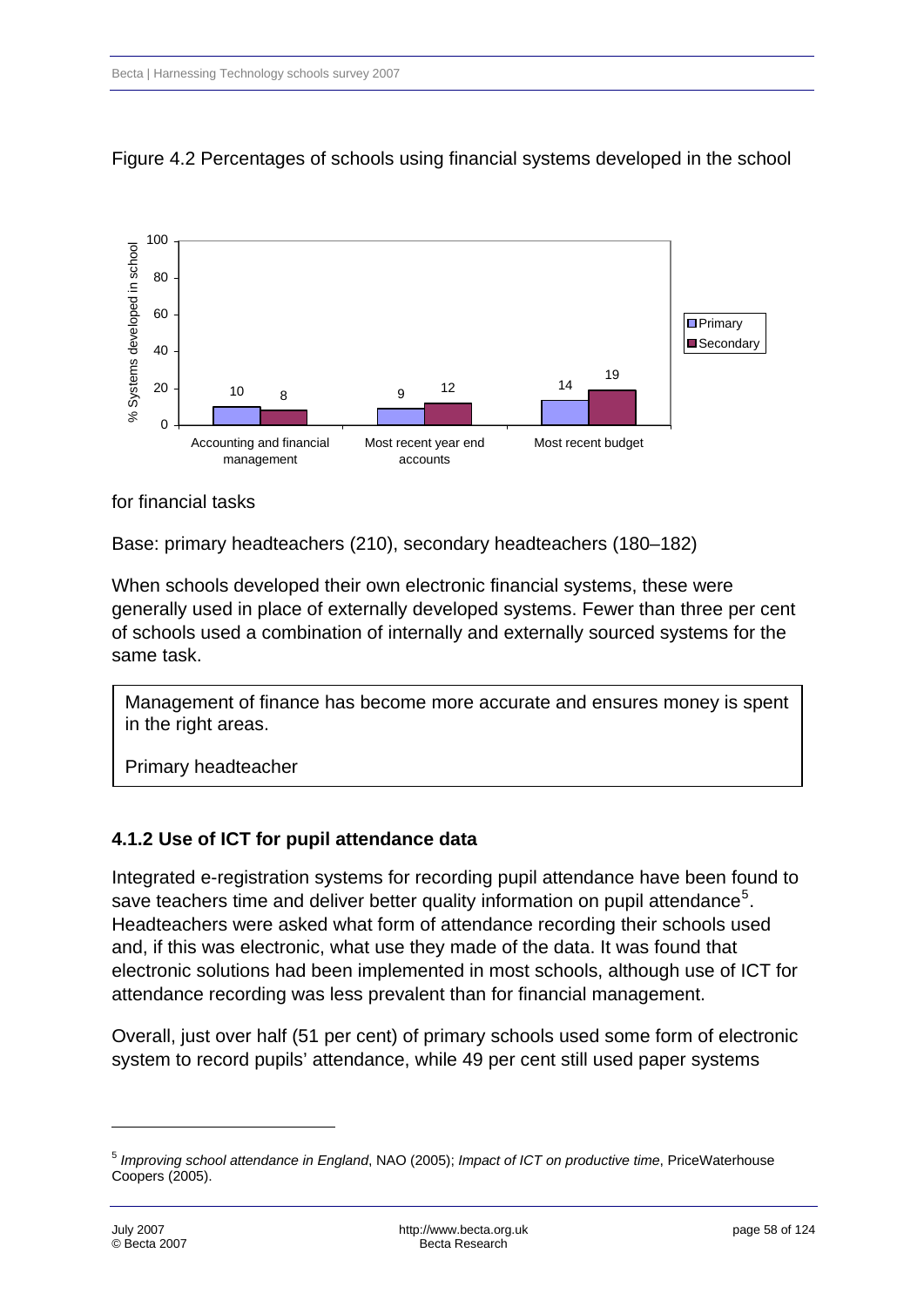(Figure 4.3). Use of optical mark readers (35 per cent) was more common than use of a more integrated electronic registration system (15 per cent).

As might be expected, larger primary schools (with 200 or more pupils) made more use of electronic methods than smaller schools (61 per cent compared with 28 per cent). These findings show that there is still a lot of room for further development in this area by primary schools.

Secondary schools had made much greater progress towards implementing electronic systems for monitoring pupil attendance. Overall, 84 per cent of secondary schools used some form of electronic system. About half (48 per cent) of secondary schools reported having a fully integrated electronic registration system allowing registration by session or lesson, linked to a management information system, while 36 per cent used optical mark readers. Only 13 per cent of secondary schools still used a paper system.

Larger secondary schools (with 900 or more pupils) were more likely than smaller schools to have an integrated electronic registration system (65 per cent compared with 35 per cent), which confirms the relationship between school size and use of electronic attendance systems that was observed for primary schools.



Figure 4.3 Percentages of schools using different methods of recording pupil attendance

Base: primary headteachers (206), secondary headteachers (183)

The main use that schools made of the electronic attendance data they collected was to analyse the attendance of individual pupils (Figure 4.4). Fifty-two per cent of primary schools overall used electronic data for this purpose (this was 92 per cent of those schools that collected such electronic data). Seventy-two per cent of secondary schools overall used electronic data for this purpose (this was 95 per cent of schools that collected such data). Thus nearly all schools of each type that had implemented electronic systems for monitoring attendance were using this data.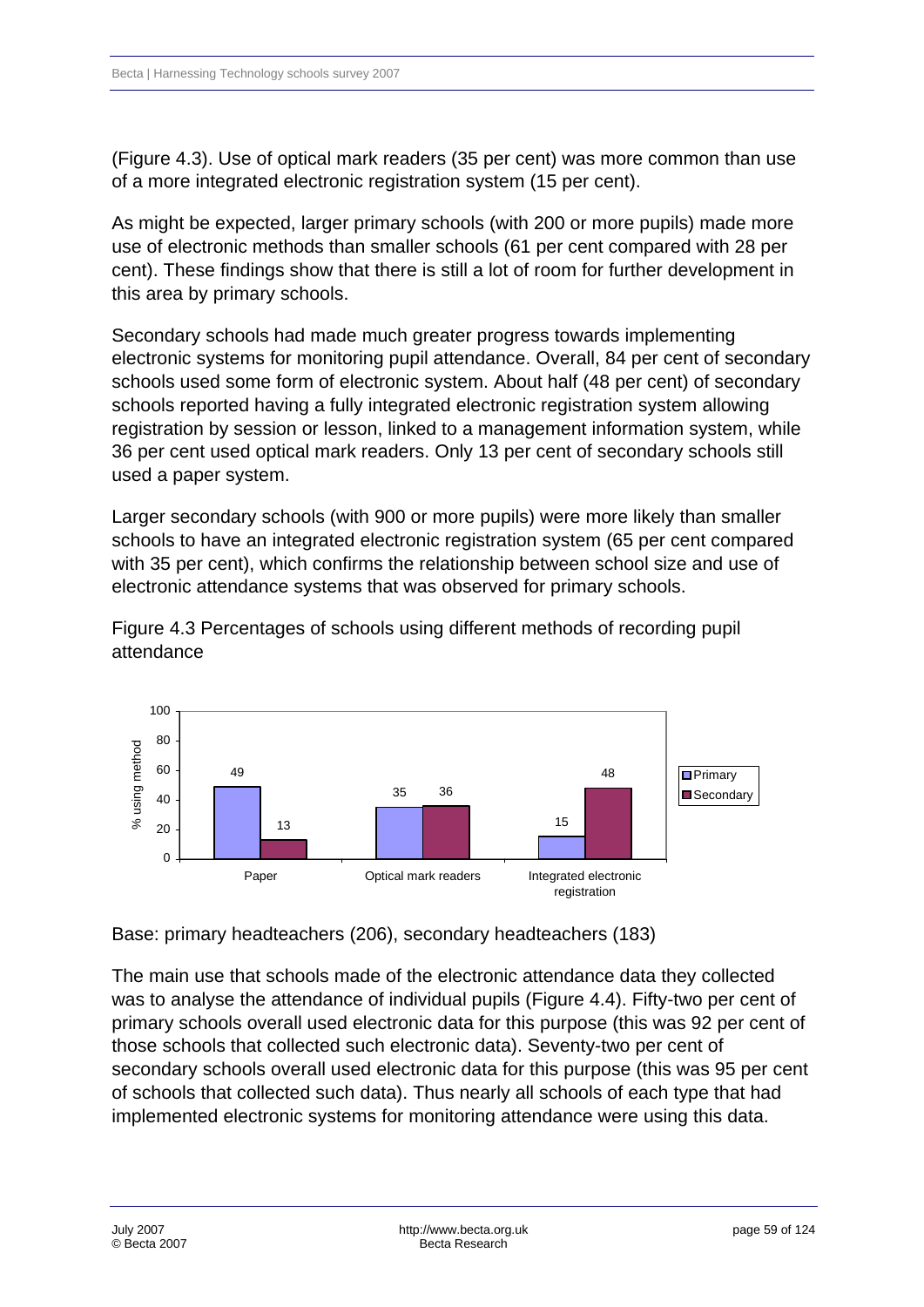

Figure 4.4 Percentages of schools using electronic pupil attendance data for analysis of attendance patterns

Base: primary headteachers (206), secondary headteachers (183)

Two other less common uses of attendance data were recorded. Analysis of attendance patterns for different groups, such as by gender, ethnic group or attainment level was carried out by 25 per cent of primary schools and 57 per cent of secondary schools overall (50 per cent and 82 per cent respectively of those schools that had electronic attendance systems). Analysis of attendance patterns for particular lessons or teachers was carried out by more than a third (35 per cent) of secondary schools (53 per cent of those with electronic attendance systems), but, as may be expected, this was not an important issue for primary schools, and only four per cent of them used their attendance data in this way.

Headteachers of schools that had implemented electronic systems for recording attendance had generally positive views of their effectiveness. Eighty per cent of headteachers in such primary schools said that the systems had been more effective in identifying repeated non-attendance than their previous systems, while 19 per cent said they had made no difference, and only two per cent said they had been less effective. The views of headteachers in secondary schools with electronic systems were similarly positive: 82 per cent said the systems had been more effective than their previous systems, while nine per cent said they had made no difference, eight per cent said they didn't know whether the systems had made any difference, and only two per cent said they had been less effective. These views provide encouraging evidence that such systems provide benefits for schools that implement them.

## **4.1.3Other uses of pupil data**

Headteachers were also asked whether they used data about their pupils (whether in electronic or paper format) for a range of management functions: setting targets, measuring progress, reviewing staff performance and managing finances. All the headteachers who answered the question reported that their schools used pupil data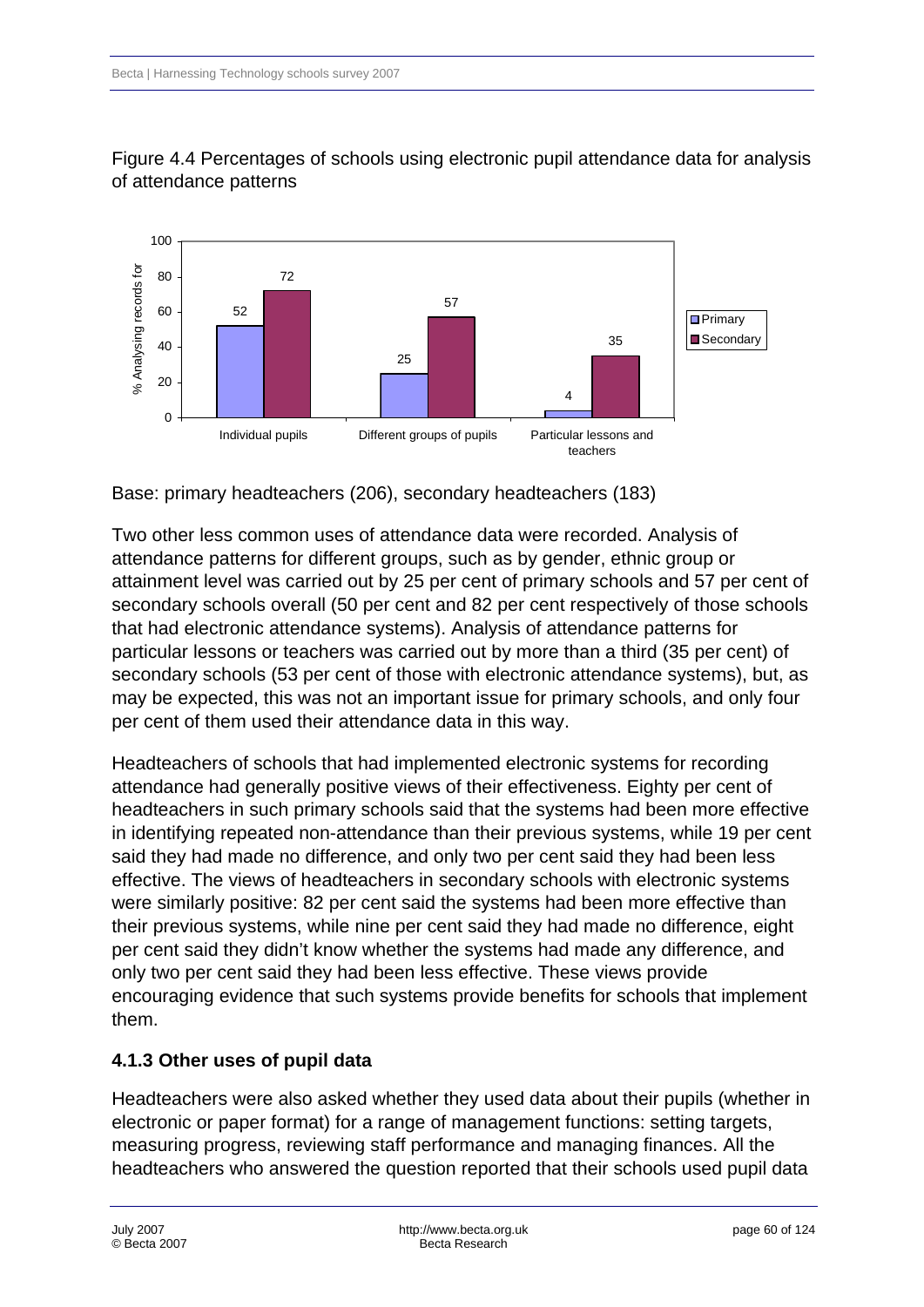in at least one of these four ways. Among primary heads, 74 per cent had used pupil data in at least three of these ways, while 41 per cent had used it in all four ways. Usage by secondary schools was similarly common with 86 per cent of headteachers reporting using pupil data in at least three of these ways, and 45 per cent reporting using it in all four ways.

The most common ways in which pupil data was used were to set performance targets (90 per cent of primary schools and 99 per cent of secondary schools) and to measure pupils' progress (97 per cent of primary schools and 96 per cent of secondary schools; Figure 4.5). Sixty-two per cent of primary schools and 68 per cent of secondary schools used pupil data for staff performance reviews. Slightly smaller proportions (56 per cent of primary schools and 64 per cent of secondary schools) used pupil data to help with managing their finances. The frequency of use of pupil data for these purposes was broadly similar between primary and secondary schools.



Figure 4.5 Percentages of schools using pupil data for different purposes

Base: primary headteachers (208), secondary headteachers (181)

## **4.2 Ways of accessing shared ICT resources**

This section covers various ways in which schools facilitate access to shared ICT resources. This includes use of school websites, intranets, learning platforms and extranets. It also covers access to the network from outside the school, access to secure login areas, availability of personal secure areas for storing work and use of e-portfolios. This information is relevant to several aspects of the Government's estrategy, including the provision of online information to parents (priority 1), provision of online facilities for pupils to provide integrated online personal support (priority 2), and the overall emphasis on improving organisational capability in ICT $6$ . The findings

-

<span id="page-60-0"></span><sup>6</sup> *Harnessing Technology: Transforming learning and children's services*, DfES (March 2005).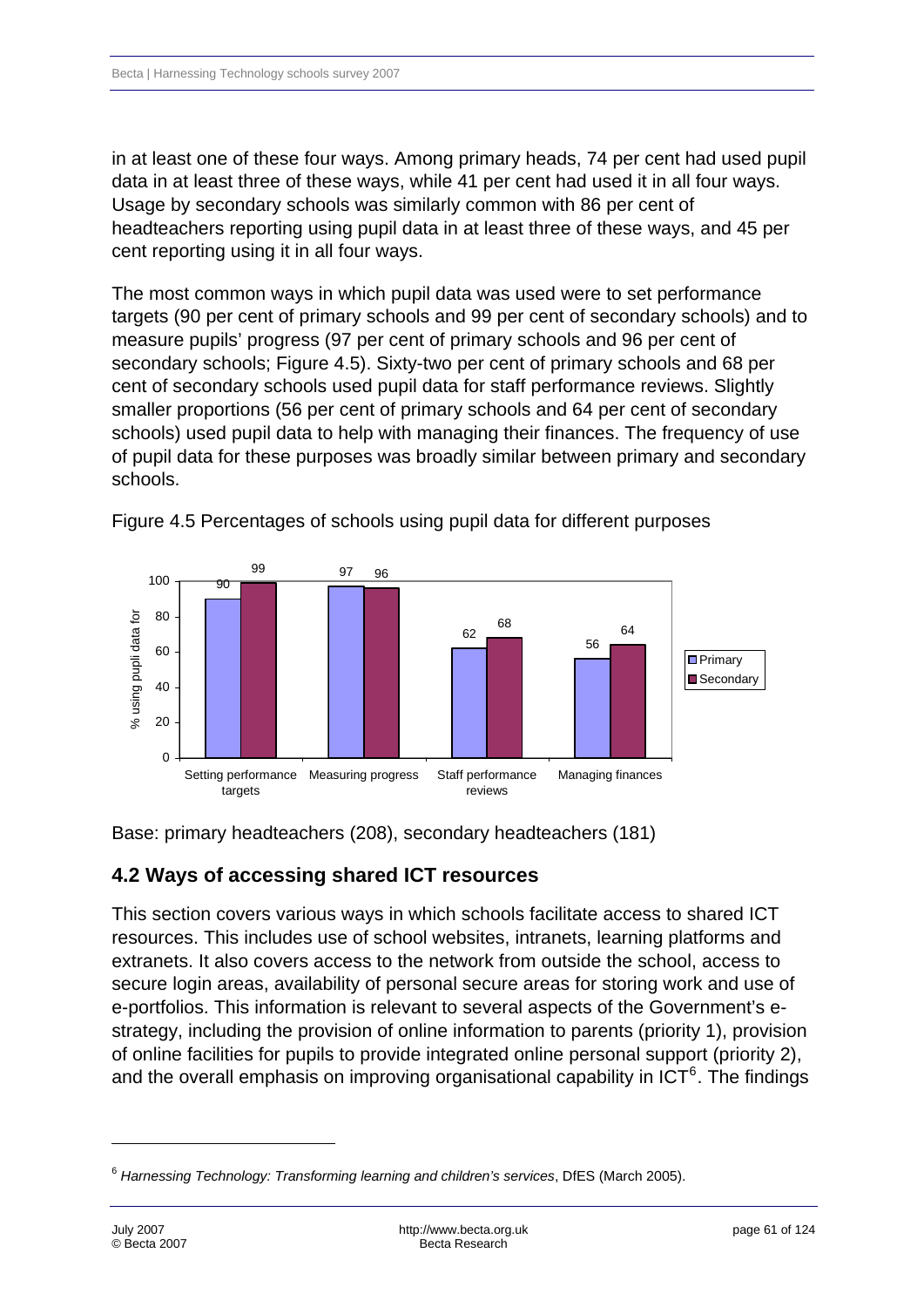show progress towards the objective of providing secure access to curriculum and administrative data from remote locations<sup>[7](#page-61-0)</sup>.

### **4.2.1Overview of shared ICT resources**

ICT respondents were asked to identify which of four forms of shared ICT resources their schools had (Figure 4.6). Each of these resources was much less commonly found in primary schools than in secondary schools.

- School websites were very common and had been established by 72 per cent of primary schools and 92 per cent of secondary schools.
- An intranet could be found in only a quarter (25 per cent) of primary schools but was much more common in secondary schools, with about two-thirds (65 per cent) having one.
- A learning platform could be found in only one-tenth (11 per cent) of primary schools but nearly half (46 per cent) of secondary schools.
- An extranet could be found in only a handful (three per cent) of primary schools but in nearly one-fifth (18 per cent) of secondary schools.

Figure 4.6 Percentages of schools with a website, intranet, learning platform or extranet



Base: primary headteachers (234), secondary headteachers (256)

Further information about the uses of these resources is presented in the following sections.

-

<span id="page-61-0"></span><sup>&</sup>lt;sup>7</sup> Becta's Functional Specification for Institutional Infrastructure (November 2005).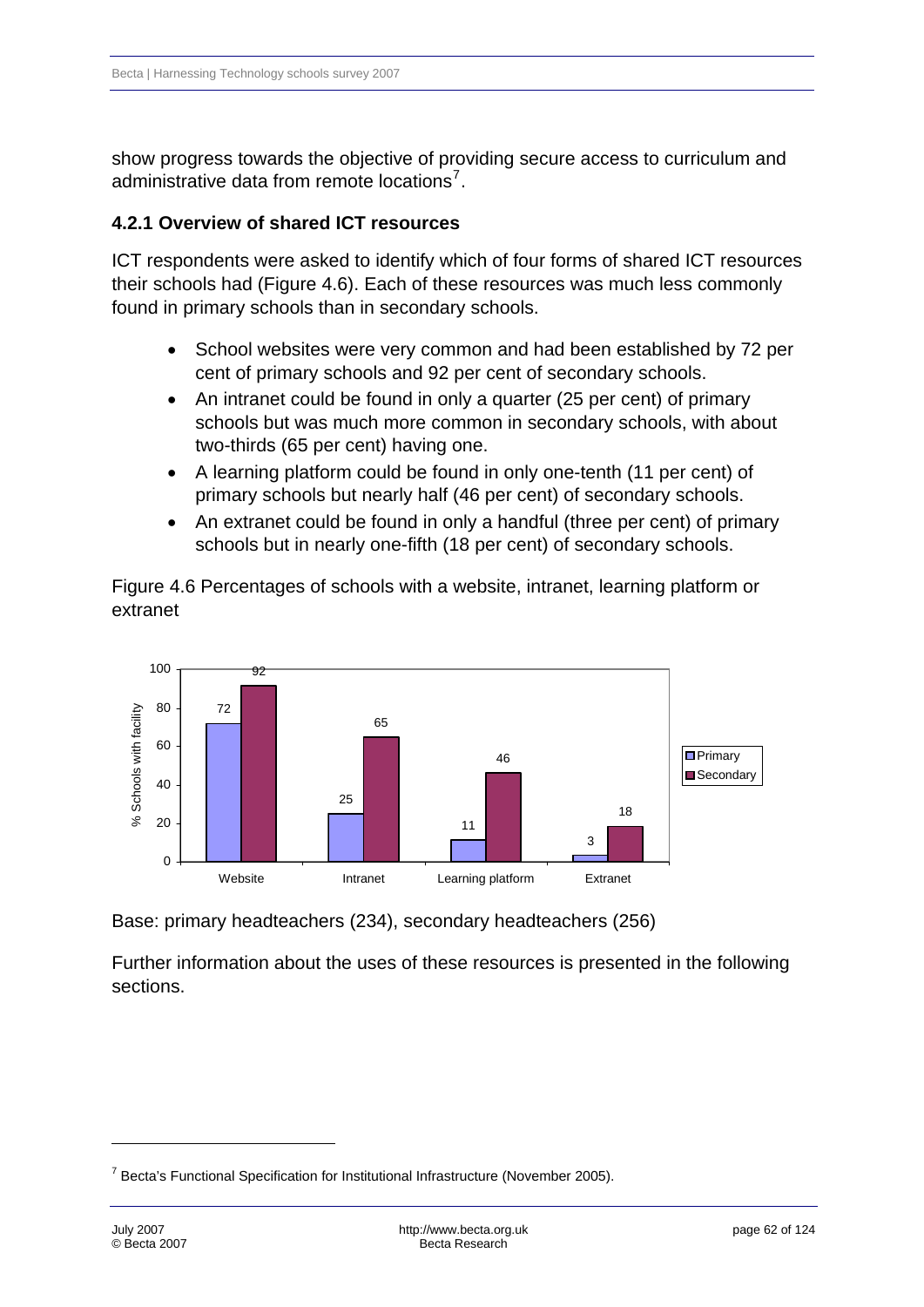### **4.2.2School website**

Seventy-two per cent of primary schools and 92 per cent of secondary schools had established a school website. Larger secondary schools (with 900 or more pupils) were more likely than smaller schools to have a website (95 per cent compared with 84 per cent).

Ten possible uses of websites were recorded in the questionnaire, ranging from presenting information of various kinds to storing homework or resources for downloading (Table 4.1). Overall, 90 per cent of primary schools and 98 per cent of secondary schools used their website in at least one of the 10 specified ways. Just under half (47 per cent) of primary schools and 62 per cent of secondary schools used their website in three or more of these 10 ways.

- By far the most common use of the website was to provide school news. Eighty-eight per cent of primary schools and 94 per cent of secondary schools that had a website used it for this purpose.
- Both primary and secondary schools also commonly used their websites to facilitate access to documents, with just under half of each type of school that had a website mentioning these uses (44 per cent of primary schools and 48 per cent of secondary schools). Similar proportions mentioned use of their website for parent resources (42 per cent and 48 per cent respectively).
- Using websites to facilitate email access was also quite common, though less so for primary schools than secondary schools (19 per cent and 41 per cent respectively).
- Nearly a quarter (23 per cent) of primary schools with websites and 30 per cent of secondary schools with websites used them to present performance information.

Other uses of websites that were much more commonly reported in secondary schools than primary schools were storing pupil lesson resources (44 per cent), storing teacher lesson resources (30 per cent) and facilitating homework upload or download (27 per cent); these uses were each reported by fewer than 10 per cent of primary schools with websites. Nine per cent of secondary schools with websites used them for access to management information systems whereas only one per cent of primary schools with websites did this.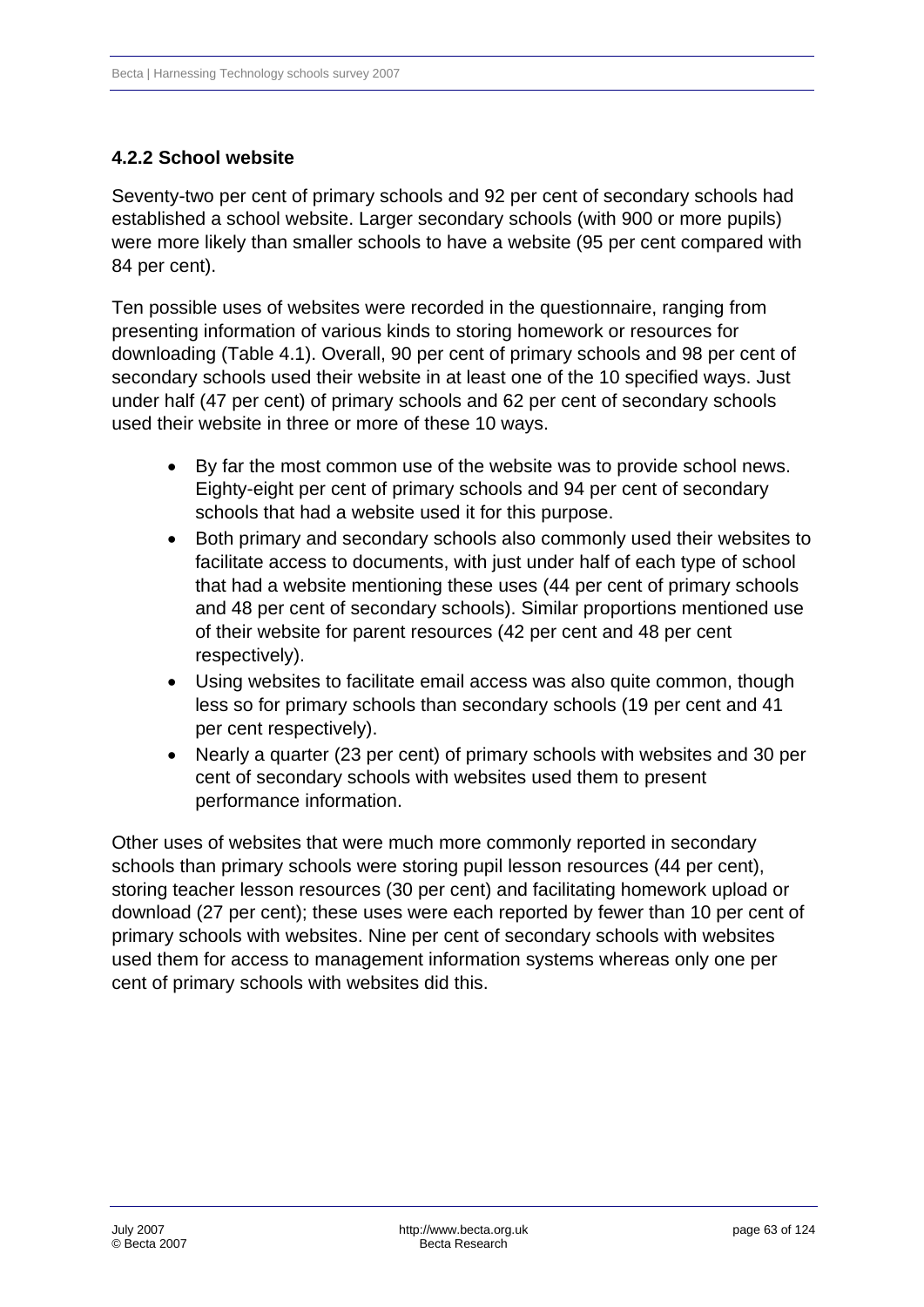|                                                 | <b>Primary</b> | <b>Secondary</b> |
|-------------------------------------------------|----------------|------------------|
|                                                 | %              | %                |
| School news                                     | 88             | 94               |
| Email access                                    | 19             | 41               |
| Pupils' lesson resources                        | 9              | 44               |
| Teachers' lesson resources                      | 9              | 30               |
| Document access                                 | 44             | 48               |
| MIS access                                      |                | 9                |
| Performance information                         | 23             | 30               |
| Homework up/download                            | 6              | 27               |
| Parent resources                                | 42             | 48               |
| Communication with individual parents           | 5              | 5                |
| None of these                                   | 10             | $\overline{2}$   |
| Base: ICT respondents in schools with a website | 168            | 239              |

### Table 4.1 Uses of school websites

### **4.2.3 Intranets**

A quarter (25 per cent) of primary schools and about two-thirds (65 per cent) of secondary schools had an intranet.

Where intranets had been installed they were generally accessible by some pupils as well as teachers, and it was generally possible for users to download material (Table 4.2). Only 20 per cent of primary schools with intranets and five per cent of secondary schools with intranets restricted their use to staff only.

School intranets generally facilitated downloading. Only about one-tenth of school intranets in each type of school did not allow this facility.

Table 4.2 Uses of school intranets

|                                          | <b>Primary</b> | <b>Secondary</b> |
|------------------------------------------|----------------|------------------|
|                                          | %              |                  |
| Used by teachers/staff only              |                |                  |
| Used by pupils as well                   | 80             | 95               |
| Users can download material              | 89             | 88               |
| Base: ICT respondents in schools with an | 62             | 176              |
| intranet                                 |                |                  |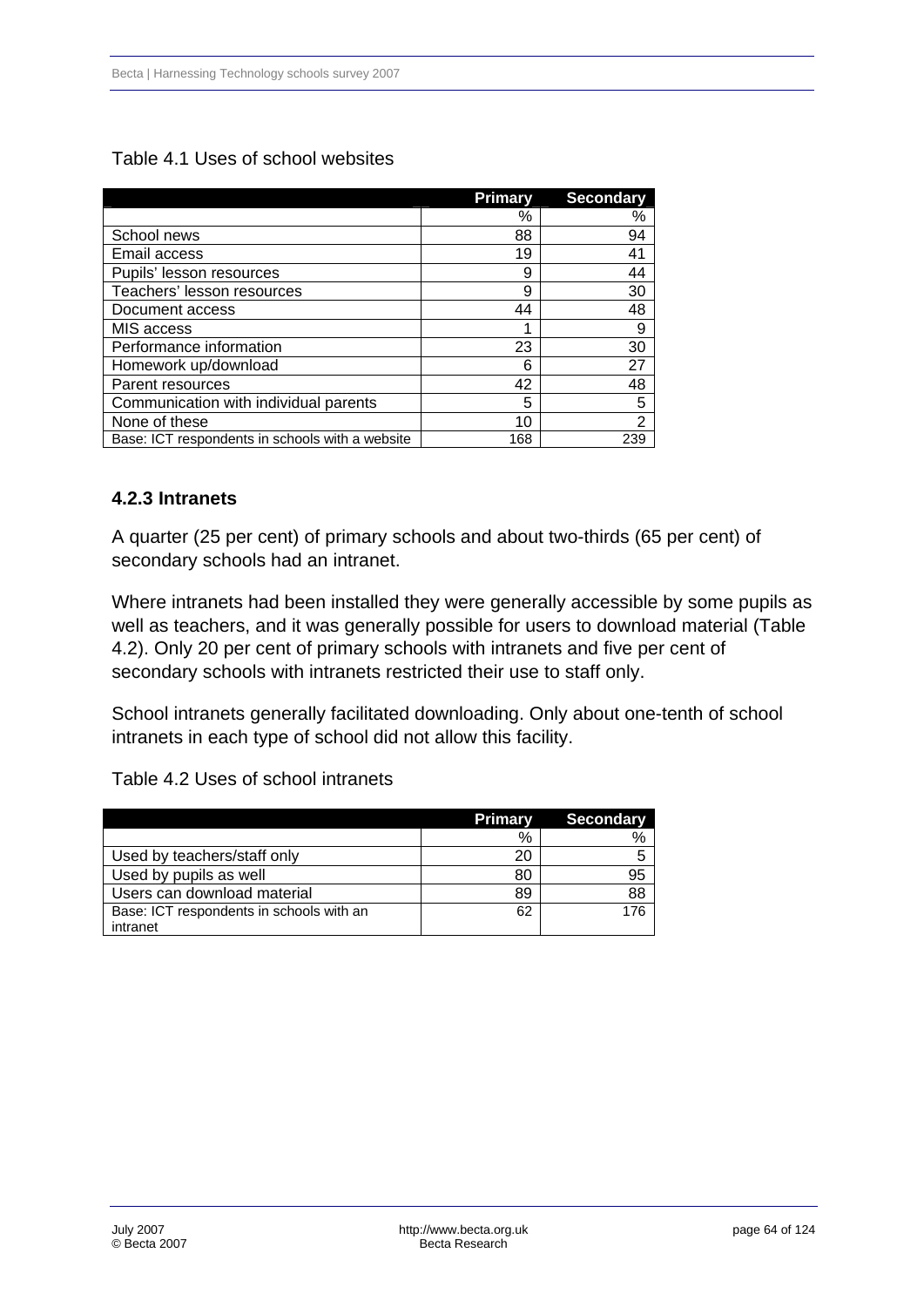## **4.2.4Learning platforms**

Eleven per cent of primary schools and 46 per cent of secondary schools had a learning platform<sup>[8](#page-64-0)</sup>.

Few of these learning platforms were linked to school management systems, such as those for pupil attendance registration. Only 14 per cent of the learning platforms in surveyed secondary schools were linked in this way (the corresponding proportion for primary schools was two of the 26 learning platforms found).

Teachers in schools with learning platforms were asked how often they used them for eight types of task. The results are shown in full in Tables 4.3 and 4.4, while Figure 4.7 shows the proportions of teachers who used learning platforms for particular tasks at least once a month.

These results show that learning platforms were being used by teachers for a wide variety of purposes in the schools that were early adopters of them. None of these uses predominated, and there was none that more than half of teachers reported occurring monthly. Four uses were particularly common in both primary schools and secondary schools:

- Locating digital resources through a search facility: 68 per cent of primary teachers and 59 per cent of secondary teachers in learning platform schools had done this (43 per cent and 41 per cent respectively had done this at least once a month).
- Uploading and storing digital learning resources: 74 per cent of primary teachers and 73 per cent of secondary teachers in learning platform schools had done this (41 per cent and 46 per cent respectively had done this at least once a month).
- Creating digital resources: 70 per cent of primary teachers and 65 per cent of secondary teachers in learning platform schools had done this (38 per cent and 42 per cent respectively had done this at least once a month).
- Creating and managing lesson plans: 68 per cent of primary teachers and 53 per cent of secondary teachers in learning platform schools had done this (37 per cent and 34 per cent respectively had done this at least once a month).

Use of learning platforms to access information on individual pupils' progress and performance was fairly common among secondary teachers in schools with learning platforms: 63 per cent had done this and 45 per cent did it at least once a month.

<span id="page-64-0"></span> $8$  Learning platforms were defined for respondents as follows: 'The term "learning platform" describes a broad range of ICT systems used to deliver and support learning, such as a virtual learning environment (VLE) or a managed learning environment (MLE). A feature of a learning platform is that it combines delivery of a curriculumrelated activity with a facility of learners and teachers to have a dialogue with each other about it, through personalised access points.'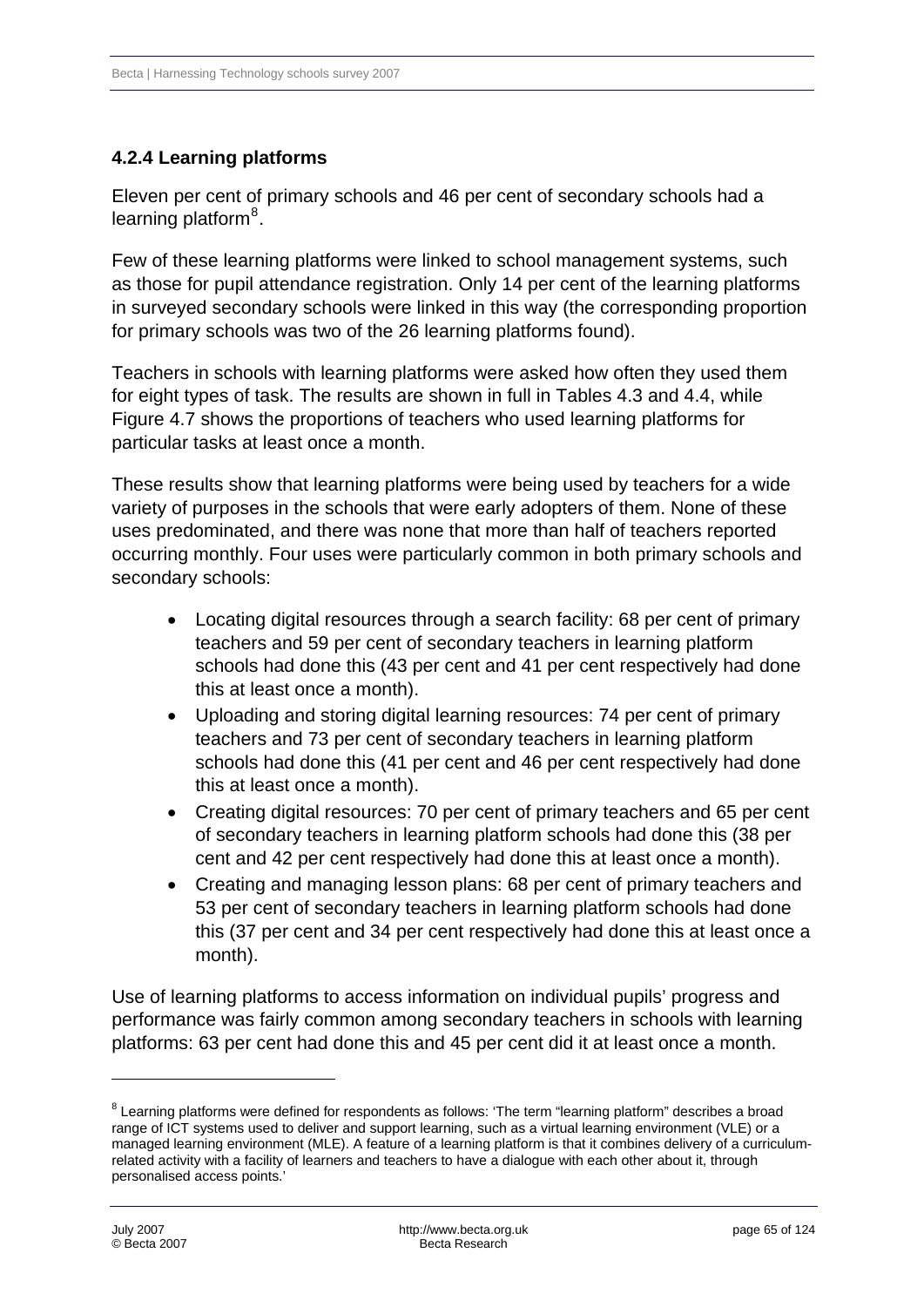Uses of learning platforms for online assessment, customising the user interface, and discussion forums were less common and less frequent.

Figure 4.7 Use of learning platforms for different tasks at least once a month by teachers in schools with learning platforms



Base: primary teachers (59–63) and secondary teachers (288–301) in schools with learning platforms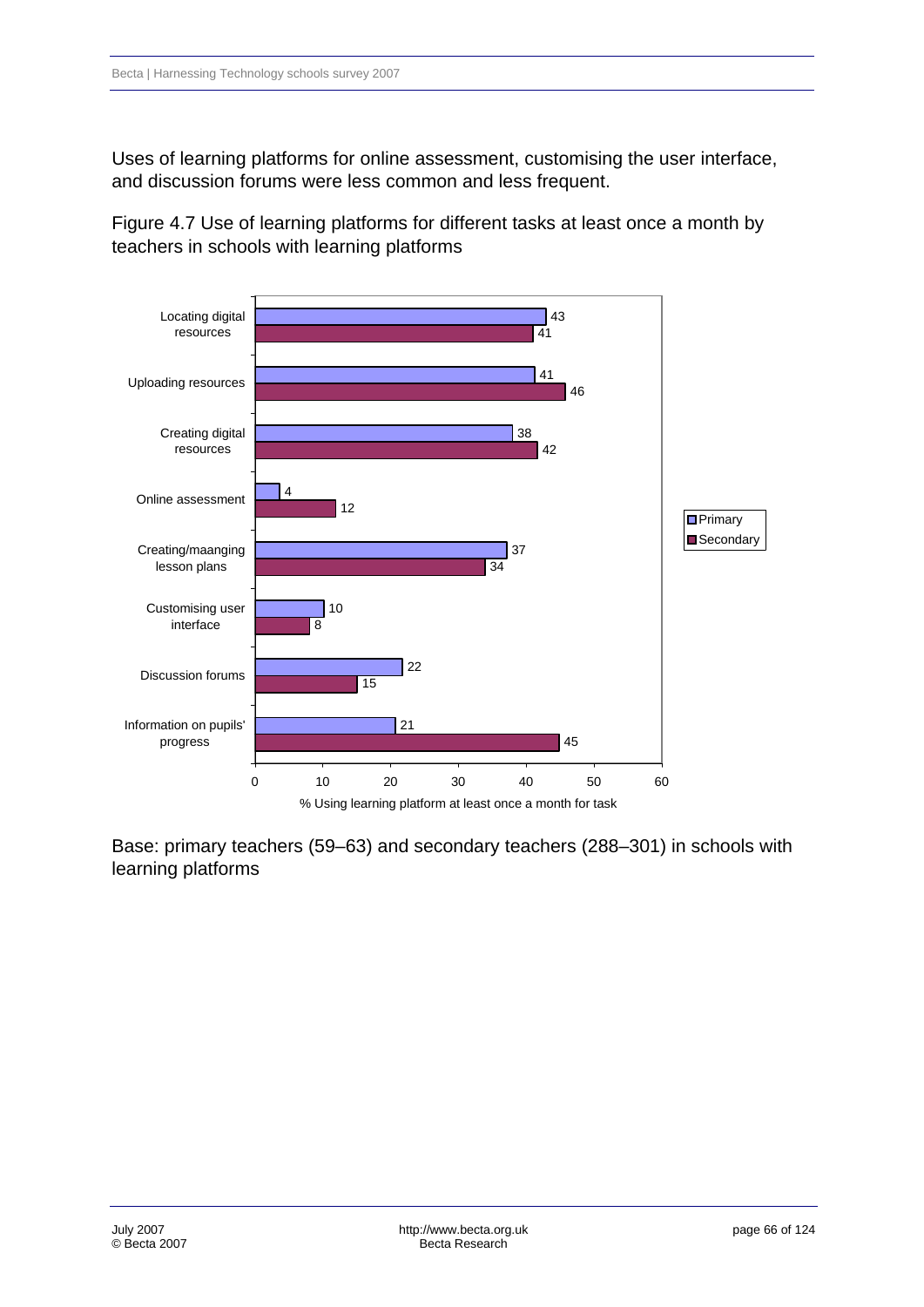|                                                                   |                        | <b>Locating digital</b><br><b>resources</b><br>through a search<br>facility |                     | <b>Uploading and</b><br>storing digital<br>learning<br>resources | <b>Creating digital</b><br>resources |                       | <b>Conducting online</b><br>assessment<br>(including self<br>and peer reviews) |                          |
|-------------------------------------------------------------------|------------------------|-----------------------------------------------------------------------------|---------------------|------------------------------------------------------------------|--------------------------------------|-----------------------|--------------------------------------------------------------------------------|--------------------------|
|                                                                   | Pri-<br>mary<br>$(\%)$ | Sec-<br>ondary<br>$(\%)$                                                    | Pri-<br>mary<br>(%) | Sec-<br>ondary<br>(%)                                            | Pri-<br>mary<br>(%)                  | Sec-<br>ondary<br>(%) | Pri-<br>mary<br>$(\%)$                                                         | Sec-<br>ondary<br>$(\%)$ |
| At least once<br>a week                                           | 26                     | 22                                                                          | 22                  | 20                                                               | 19                                   | 18                    |                                                                                | $\overline{2}$           |
| About once<br>every two to<br>three weeks                         | 5                      | 11                                                                          | 16                  | 14                                                               | 8                                    | 11                    | 3                                                                              | $\overline{3}$           |
| About once a<br>month                                             | 12                     | 8                                                                           | 4                   | 13                                                               | 11                                   | 13                    | 1                                                                              | $\overline{7}$           |
| About once a<br>term                                              | 8                      | 8                                                                           | 11                  | 14                                                               | 9                                    | 10                    | 17                                                                             | 14                       |
| Less often                                                        | 18                     | 10                                                                          | 22                  | 13                                                               | 22                                   | 13                    | 15                                                                             | 15                       |
| Never                                                             | 23                     | 32                                                                          | 21                  | 24                                                               | 25                                   | 32                    | 51                                                                             | 52                       |
| Not available                                                     | 8                      | 8                                                                           | 6                   | 3                                                                | 6                                    | 3                     | 14                                                                             | $\overline{7}$           |
| Ever used                                                         | 68                     | 59                                                                          | 74                  | 73                                                               | 70                                   | 65                    | 35                                                                             | 41                       |
| Used in last<br>month                                             | 43                     | 41                                                                          | 41                  | 46                                                               | 38                                   | 42                    | 4                                                                              | 12                       |
| Base: all<br>teachers in<br>schools with<br>learning<br>platforms | 60                     | 296                                                                         | 60                  | 300                                                              | 59                                   | 295                   | 59                                                                             | 296                      |

### Table 4.3 How often teachers used learning platforms for various tasks (1 of 2)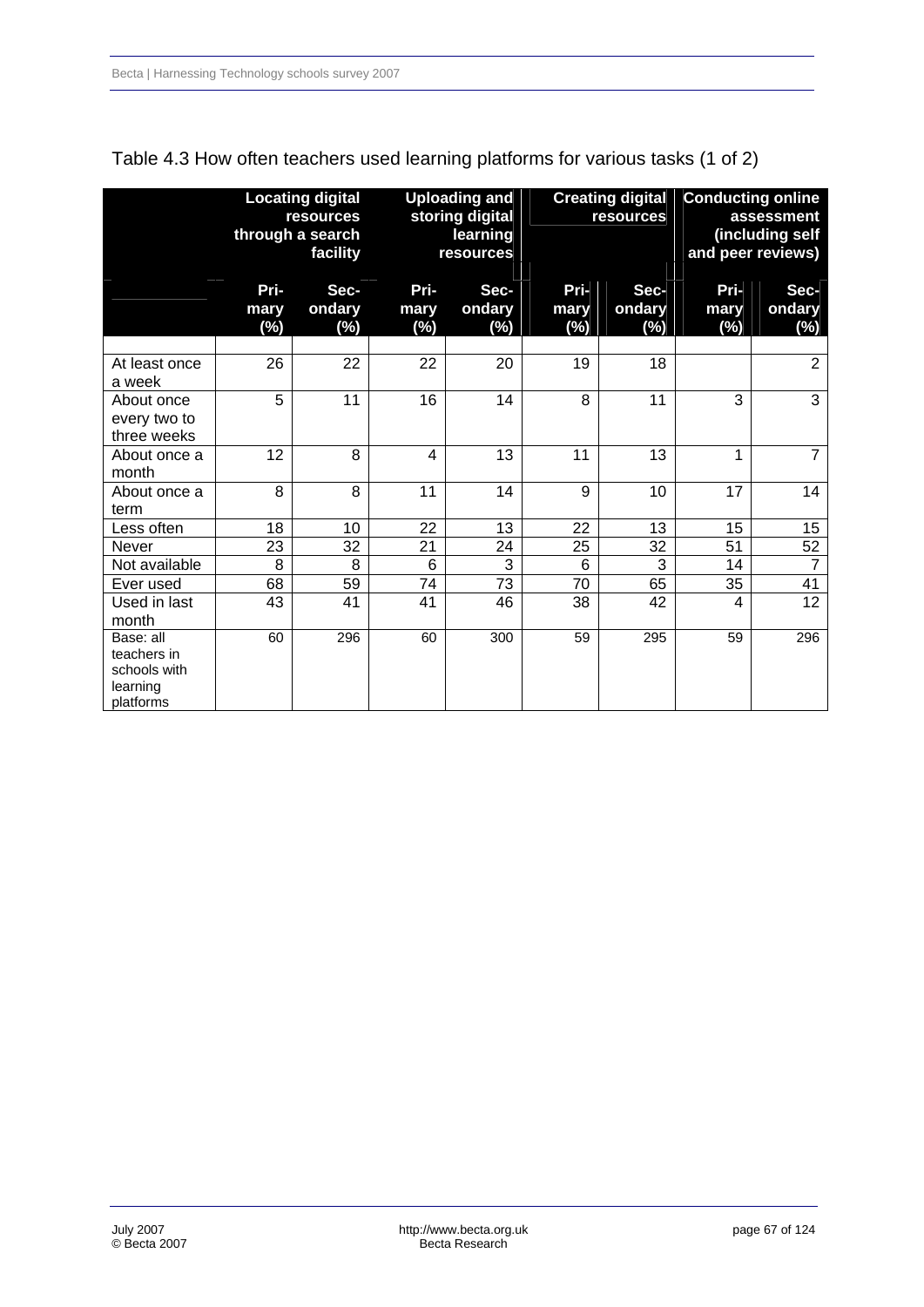|                                                             | <b>Creating and</b><br>managing<br>lesson plans |                       |                        | <b>Customising</b><br>the user<br>interface (i.e.<br>personalising<br>or changing<br>the interface) |                        | <b>Discussion</b><br>forums<br>(posting or<br>reading<br>messages) |                        | <b>Accessing</b><br>information on<br>individual pupil<br>progress and<br>performance |
|-------------------------------------------------------------|-------------------------------------------------|-----------------------|------------------------|-----------------------------------------------------------------------------------------------------|------------------------|--------------------------------------------------------------------|------------------------|---------------------------------------------------------------------------------------|
|                                                             | Pri-<br>mary<br>$(\%)$                          | Sec-<br>ondary<br>(%) | Pri-<br>mary<br>$(\%)$ | Sec-<br>ondary<br>(%)                                                                               | Pri-<br>mary<br>$(\%)$ | Sec-<br>ondary<br>(%)                                              | Pri-<br>mary<br>$(\%)$ | Sec-<br>ondary<br>$(\%)$                                                              |
|                                                             |                                                 |                       |                        |                                                                                                     |                        |                                                                    |                        |                                                                                       |
| At least once a week                                        | 31                                              | 21                    | 3                      | 4                                                                                                   | 8                      | 7                                                                  | 8                      | 17                                                                                    |
| About once every two to<br>three weeks                      | 1                                               | 8                     | 4                      | 2                                                                                                   | 8                      | 1                                                                  | 6                      | 13                                                                                    |
| About once a month                                          | 5                                               | 6                     | 3                      | 2                                                                                                   | 5                      | 7                                                                  | 7                      | 15                                                                                    |
| About once a term                                           | 9                                               | 8                     | 12                     | 4                                                                                                   | 6                      | 6                                                                  | 13                     | 12                                                                                    |
| Less often                                                  | 22                                              | 11                    | 21                     | 18                                                                                                  | 18                     | 15                                                                 | 9                      | $\overline{7}$                                                                        |
| Never                                                       | 26                                              | 42                    | 53                     | 60                                                                                                  | 45                     | 57                                                                 | 42                     | 29                                                                                    |
| Not available                                               | 7                                               | 5                     | 4                      | 10                                                                                                  | 10                     | 7                                                                  | 15                     | 8                                                                                     |
| Ever used                                                   | 68                                              | 53                    | 43                     | 31                                                                                                  | 45                     | 36                                                                 | 43                     | 63                                                                                    |
| Used in last month                                          | 37                                              | 34                    | 10                     | 8                                                                                                   | 22                     | 15                                                                 | 21                     | 45                                                                                    |
| Base: all teachers in<br>schools with learning<br>platforms | 60                                              | 301                   | 59                     | 288                                                                                                 | 60                     | 300                                                                | 63                     | 299                                                                                   |

Table 4.4 How often teachers used learning platforms for various tasks (2 of 2)

Learning platform has potential to revolutionise relationship and responsibility and accountability between school and parents.

Secondary headteacher

### **4.2.5 Extranets**

Three per cent of primary schools and 18 per cent of secondary schools had an extranet.

Eight surveyed primary schools had an extranet, and in each of these it was accessed by staff and governors. Parents had extranet access in six of these schools, pupils in five and local authority staff in five. Thus in the small number of primary schools that were early adopters of an extranet, quite wide use was made of it. There is of course no way of knowing whether this pattern would be repeated if extranets were introduced in further primary schools, as the early adopters may be untypical of primary schools as a whole.

Fifty-three surveyed secondary schools had an extranet. All of these (100 per cent) allowed access to staff and nearly all (93 per cent) allowed access to pupils (Table 4.5). Half (50 per cent) allowed access to parents, and a similar proportion (55 per cent) to governors (these were mostly the same schools). One-fifth (20 per cent)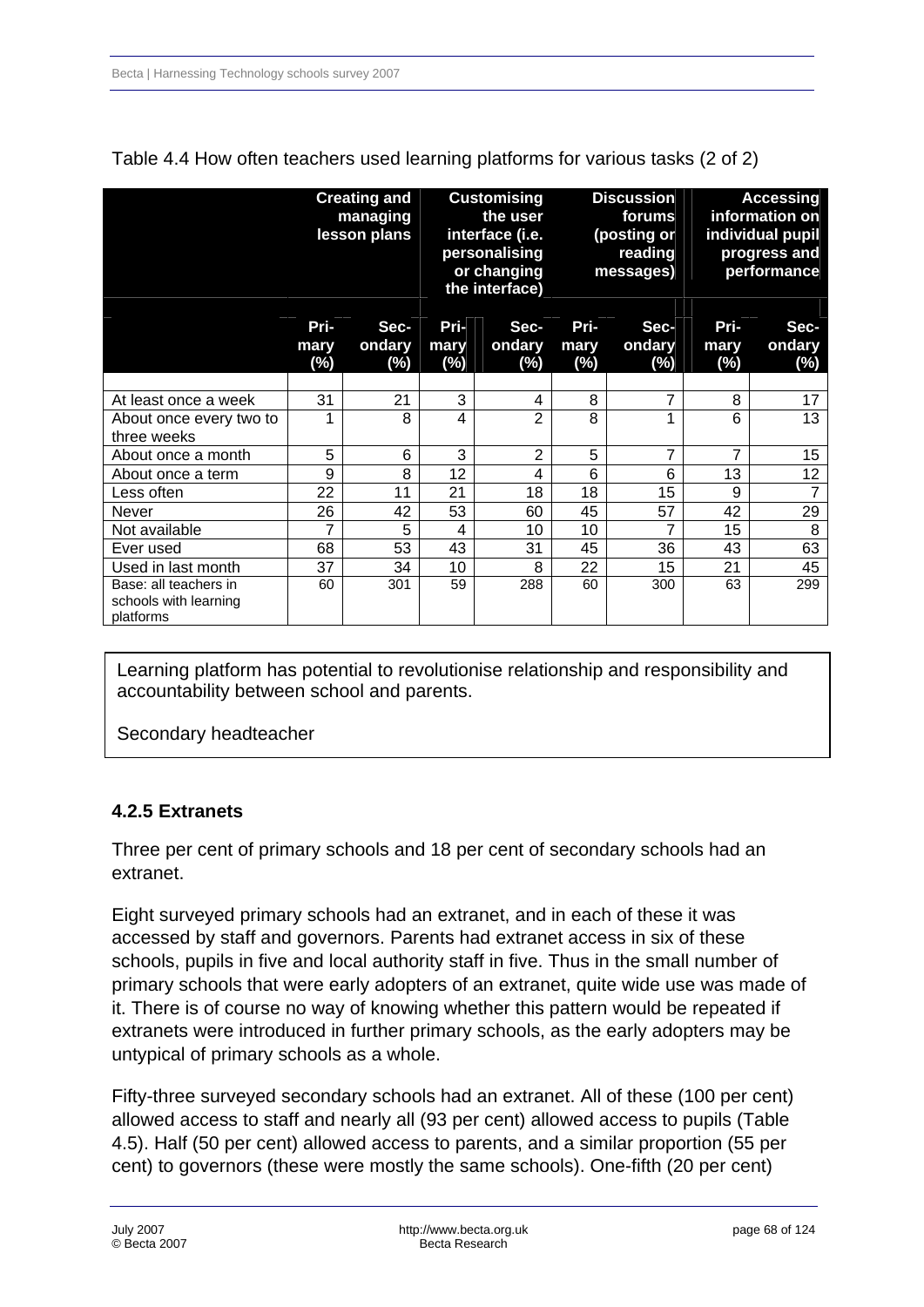allowed access to local authority staff. Thus about half of secondary schools with extranets restricted access to staff and pupils, while about half allowed wider access to people outside the school.

Nearly all (97 per cent) the extranets in these secondary schools allowed material to be downloaded from them.

Table 4.5 Users of school extranets

|                                            | <b>Secondary</b> |
|--------------------------------------------|------------------|
|                                            | ℅                |
| Teachers and school staff                  | 10C              |
| Pupils                                     | 93               |
| Parents                                    | 50               |
| Governors                                  | 55               |
| Local authority staff                      | 20               |
| Other external people                      | 15               |
| Base: ICT respondents in secondary schools | 53               |
| with an extranet who answered the question |                  |

### **4.2.6 Access to the network from outside the school**

ICT respondents in primary schools reported that only moderate progress had been made towards establishing remote access to the schools' networks. Senior teaching or administrative staff had remote access in only nine per cent of schools, while teachers had access in four per cent of schools, and pupils had access in one per cent of schools (Figure 4.8). In 87 per cent of primary schools there was no remote network access.

In contrast, remote access to the network had been established in 41 per cent of secondary schools. Access was most commonly held by senior teaching or administrative staff (38 per cent) and other teachers (31 per cent). Pupils also had remote access to the network in more than a quarter (27 per cent) of schools. However, parental access was much less common, occurring in just five per cent of schools.

Overall, 10 per cent of primary schools and 41 per cent of secondary schools had established some remote access to their networks. These figures compare to proportions of 12 per cent of primary schools and 29 per cent of secondary schools that were recorded in the ICT in Schools survey in 2004<sup>[9](#page-68-0)</sup>.

-

<span id="page-68-0"></span><sup>9</sup> *ICT in schools survey 2004*, Prior, G and Hall, L, Becta (2004).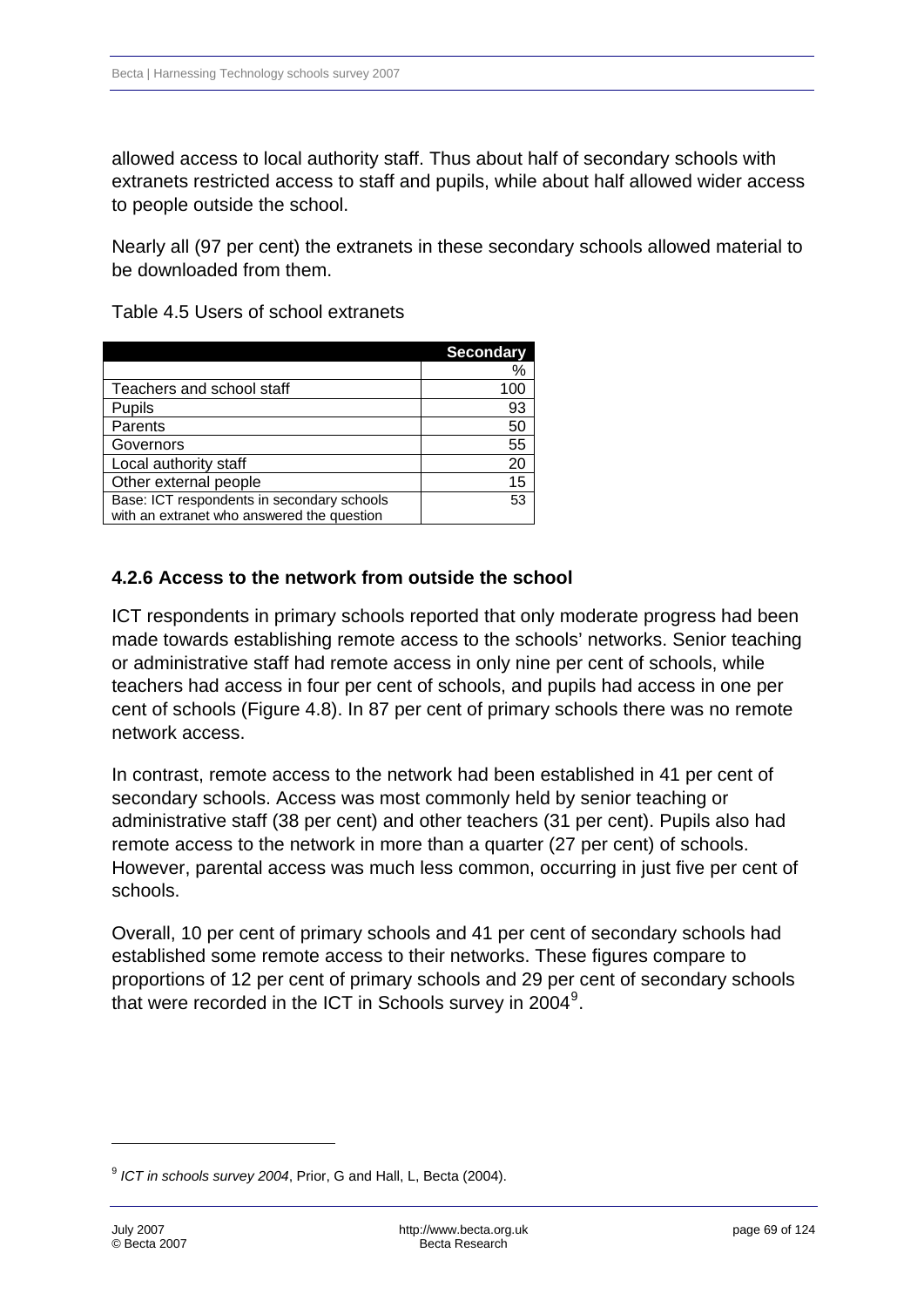

Figure 4.8 Percentages of different groups having access to the school's network from outside the school

Base: primary ICT respondents (234), secondary ICT respondents (258)

Information from the survey of teachers supported this picture. Six per cent of primary teachers and 27 per cent of secondary teachers said they could access the network from home  $10^{-1}$  $10^{-1}$ .

### **4.2.7Access to secure login areas**

Schools were asked whether they offered secure login areas through any of their resources, such as their websites, intranets or extranets, and, if so, to which users (Figure 4.9).

Secure login areas were available to staff in about half (52 per cent) of primary schools and about two-thirds (66 per cent) of secondary schools. Most schools that had staff logins also provided logins for pupils (38 per cent of primary schools and 53 per cent of secondary schools overall). Logins were provided to governors in about 14 per cent of primary schools and 15 per cent of secondary schools. Logins for parents were rarely provided, being offered in just four per cent of primary schools and seven per cent of secondary schools.

<span id="page-69-0"></span> $10$  It would be expected that the proportions reported by these individual senior teachers would be lower than the proportions of schools where *any* senior teacher access was reported, as is indeed the case with these results.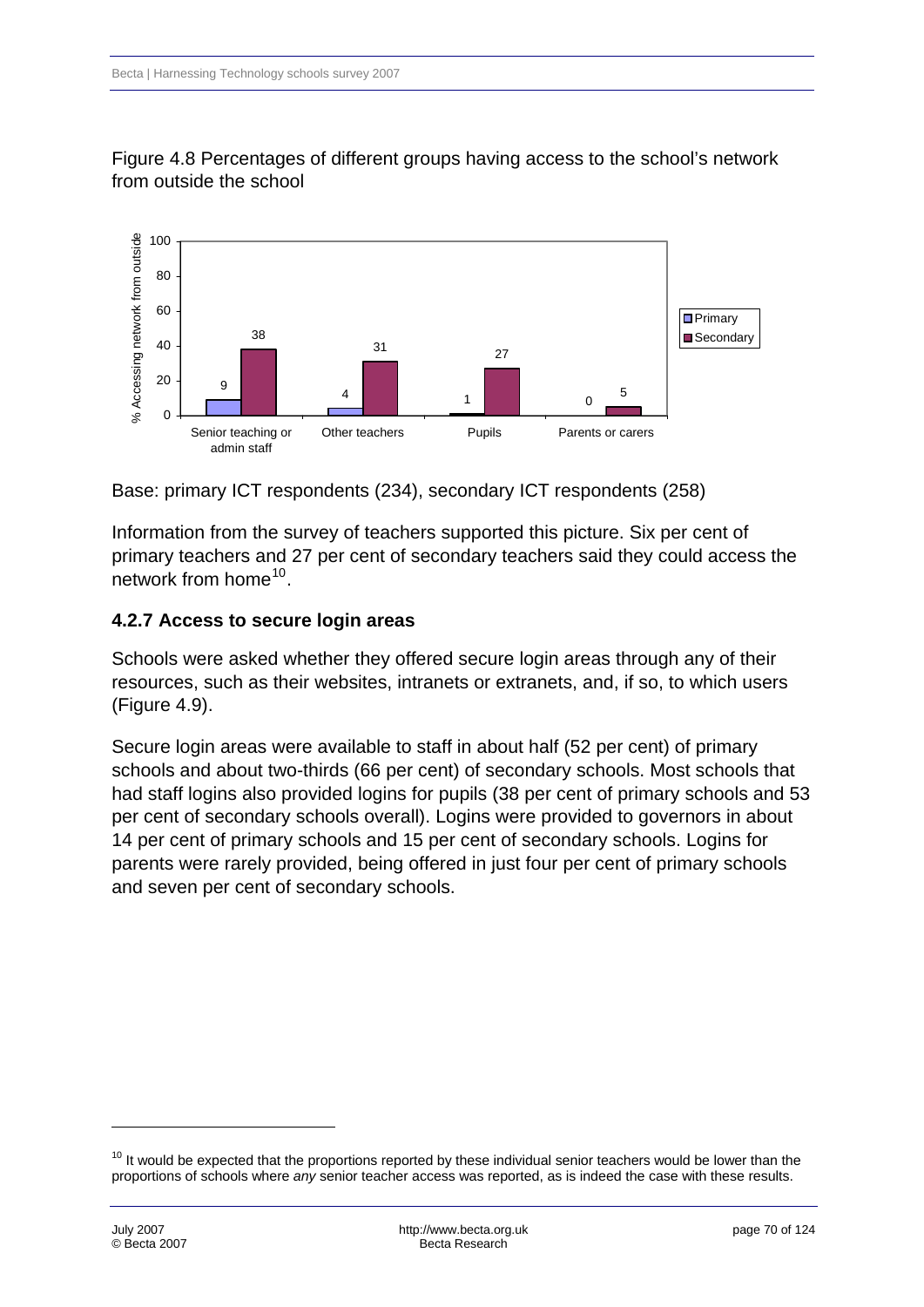

#### Figure 4.9 Percentages of schools providing secure login areas for different users

Base: primary ICT respondents (234), secondary ICT respondents (257)

### **4.2.8 Personal secure areas in which pupils can store their work**

Sixty per cent of primary schools provided personal secure areas in which their pupils could electronically store their work, and most of these (49 per cent of primary schools overall) provided this facility for all pupils (Table 4.6). The secure areas were usually hosted within the school, although in four per cent of schools this service was provided by the local authority.

All secondary schools (100 per cent) provided personal secure areas in which pupils could store work, and in nearly all of these schools (97 per cent of secondary schools overall) this facility was available to all pupils. The hosting of this facility was nearly always done by the school itself rather than external providers.

Table 4.6 Percentages of schools providing personal secure areas in which pupils could store their work

|                                                    | <b>Primary</b><br>(%) | <b>Secondary</b><br>(%) |
|----------------------------------------------------|-----------------------|-------------------------|
|                                                    |                       |                         |
| <b>Whether available</b>                           |                       |                         |
| Available                                          | 60                    | 100                     |
| - for all pupils                                   | 49                    | 97                      |
| - for some pupils                                  | 11                    | 3                       |
| Not available                                      | 40                    | ი                       |
| <b>How hosted</b>                                  |                       |                         |
| By school                                          | 51                    | 96                      |
| Local authority                                    | 4                     |                         |
| <b>RBC</b>                                         | ٠                     |                         |
| Other                                              | $\star$               | 2                       |
| Not stated                                         | 2                     |                         |
| Not available                                      | 40                    |                         |
| Base: ICT respondents who answered the<br>question | 233                   | 255                     |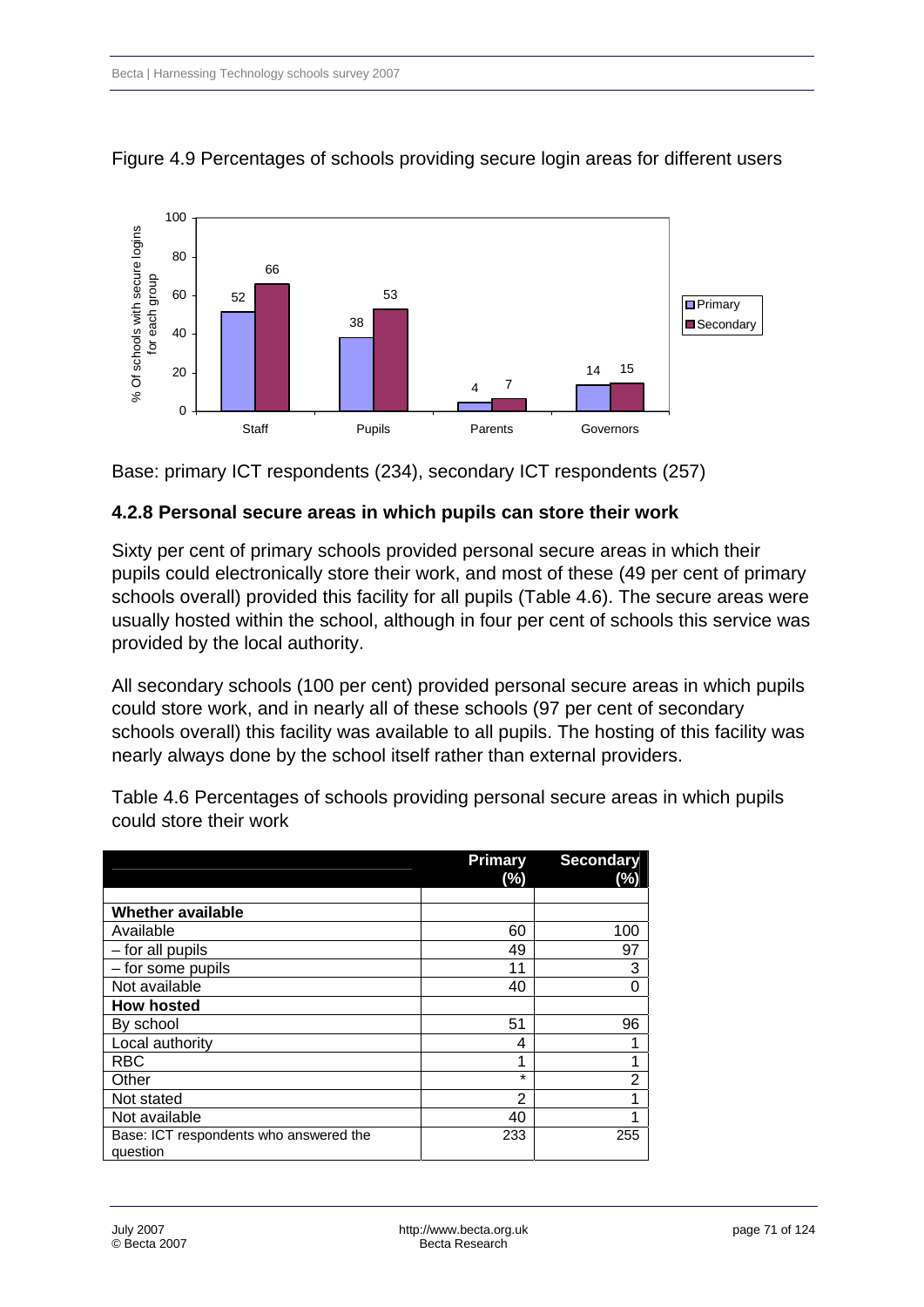### **4.2.9 E-portfolios**

The second priority of the e-strategy, to provide integrated online personal support for children and learners, calls for schools to 'provide a personal online learning space for every learner that can encompass a personal portfolio'. The study therefore included a question for ICT respondents in secondary schools to establish the level of use of e-portfolios there.

About four-fifths (79 per cent) of secondary schools were reported by the ICT respondent to encourage use of e-portfolios. In most cases their use was said to be encouraged for some pupils (55 per cent overall) rather than all pupils (23 per cent).

### **4.3 Communications with parents**

The study included questions to headteachers about the ways in which their schools used technology in communications with parents. This issue is relevant to the first priority of the Government's e-strategy, to improve people's access to online information<sup>[11](#page-71-0)</sup>. The strategy calls for schools to use their online networks to provide parents with more information.

Paper communications remained prevalent in both types of school. Nearly all schools used paper messages at some time and 99 per cent of primary schools and 97 per cent of secondary schools used this method of communication always or often.

Despite this predominance of paper communications, most headteachers reported that electronic messages were also used. Seventy per cent of primary schools and 86 per cent of secondary schools used emails to communicate with parents (Figure 4.10). Email communications with parents were used always or often by 13 per cent of primary schools and 13 per cent of secondary schools. Thus regular use of email communications had been established in one-tenth of primary schools and one-fifth of secondary schools. However, email was used as a complementary method of communication and had only supplanted paper in a very few cases. It may be expected that the use of email was related to the level of internet penetration among parents, although no data was available to verify this.

-

<span id="page-71-0"></span><sup>&</sup>lt;sup>11</sup> Harnessing Technology: Transforming learning and children's services, DfES (March 2005).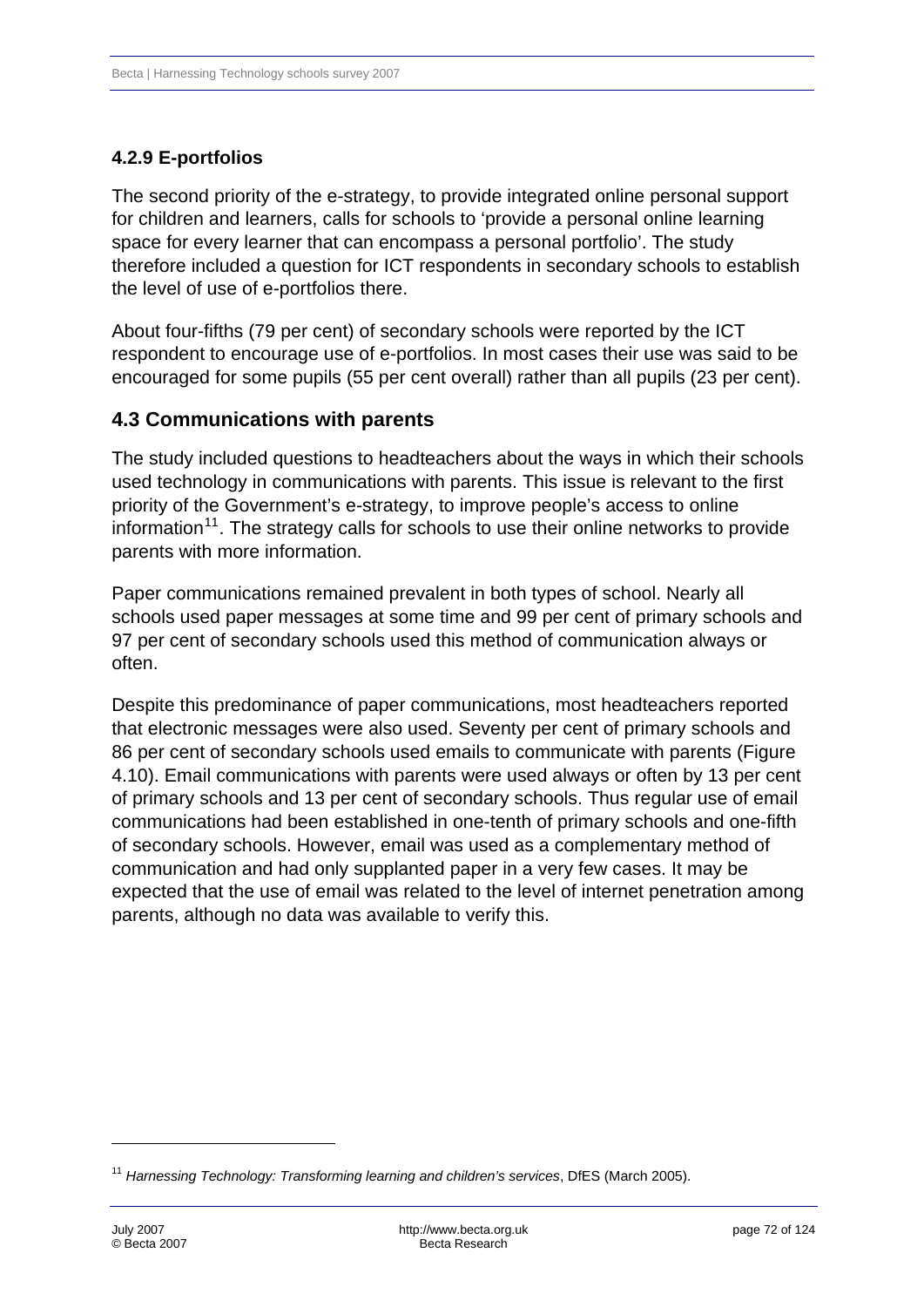



Base: primary headteachers (181), secondary headteachers (210)

### **4.4 Pupils' access to ICT facilities outside lessons**

The Government's e-strategy states that schools should 'ensure every learner has appropriate access to technology in school and beyond the normal school day'. The majority of primary schools and nearly all secondary schools provided pupils with some form of access to ICT facilities outside lessons.

In primary schools, access to ICT facilities for pupils outside lessons was most commonly available through after-school clubs, with 55 per cent of primary schools offering access in this way (Figure 4.11). Twenty-eight per cent of primary schools provided access to ICT facilities through lunchtime clubs and 16 per cent provided breakfast clubs with access to ICT facilities. The majority of primary schools did not offer pupils informal access to ICT facilities outside lessons, although almost a third (32 per cent) provided informal access at lunch and break times, and 14 per cent provided informal access after school. Just 10 per cent of primary schools provided informal access to ICT facilities before school, and six per cent provided remote access to facilities from outside the school. Almost a quarter (24 per cent) of primary schools said they did not offer pupils any access to ICT facilities outside lessons.

The proportion of primary schools offering access to ICT facilities through afterschool clubs (55 per cent) was significantly higher than in the 2005 Curriculum Online survey when 40 per cent offered this facility.

The majority of secondary schools offered access to ICT facilities through lunchtime clubs (82 per cent) and after-school clubs (82 per cent). A quarter (25 per cent) of secondary schools provided breakfast clubs with access to ICT facilities. Informal access to ICT facilities was permitted in the majority of secondary schools at lunchtime and breaks (75 per cent) and after school (69 per cent), while two-fifths (41 per cent) allowed informal access before school. Remote access to ICT facilities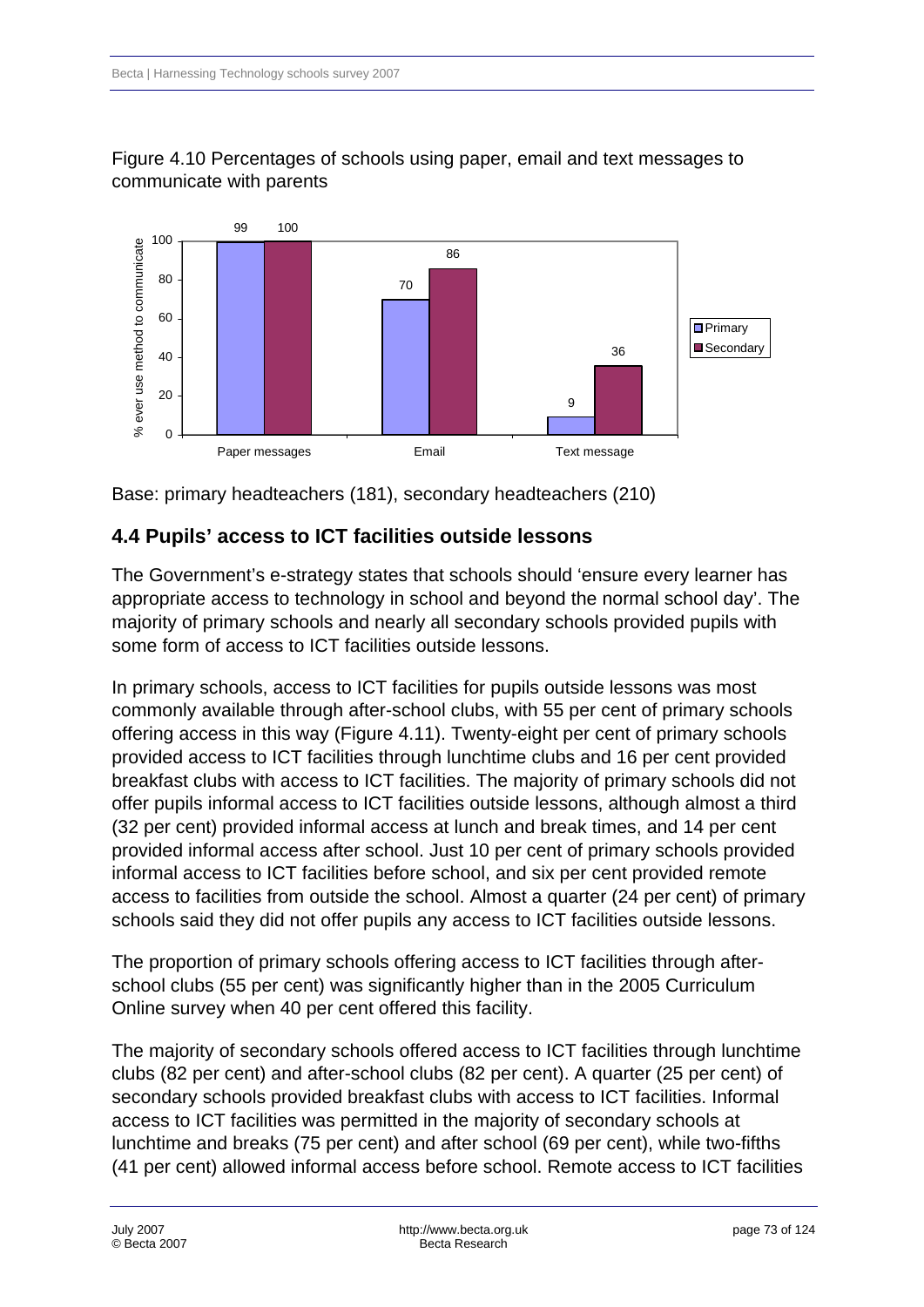from outside the school was available to pupils in 40 per cent of secondary schools. Just 3 per cent of secondary schools did not provide pupils with any access to ICT facilities outside lessons.

Figure 4.11 Forms of access to ICT resources provided outside lessons



Base: all school leaders answering (primary: 209, secondary: 183)

### **4.5 Community uses of ICT facilities**

 $\Box$ 3

The Government's policies on extended schools<sup>[12](#page-73-0)</sup> outline a role for schools in providing parents and other adults in the local community with access facilities that will support adult learning and family learning. The role of ICT in providing such learning opportunities has increasingly been highlighted. The study therefore included some questions for headteachers about the extent to which the schools' ICT facilities were available for community use. These questions covered use of the internet or ICT facilities inside or outside school hours, adult learning or evening classes, and remote access to school ICT resources.

0 20 40 60 80 100

% Offering access

Twenty-eight per cent of primary schools reported providing some form of community access to their ICT facilities (Figure 4.12). The most common form of access was through adult learning or evening classes, which 22 per cent of primary schools hosted on their premises. Only a very small proportion of primary schools provided access to the internet either on a drop-in basis during the day (three per cent) or outside school hours (one per cent). Slightly higher proportions provided access to other ICT facilities (seven per cent on a drop-in basis during the school day and five per cent outside the school day).

-

<span id="page-73-0"></span><sup>12</sup> *Extended schools: Access to opportunities and services for all – a prospectus*, DfES (June 2005).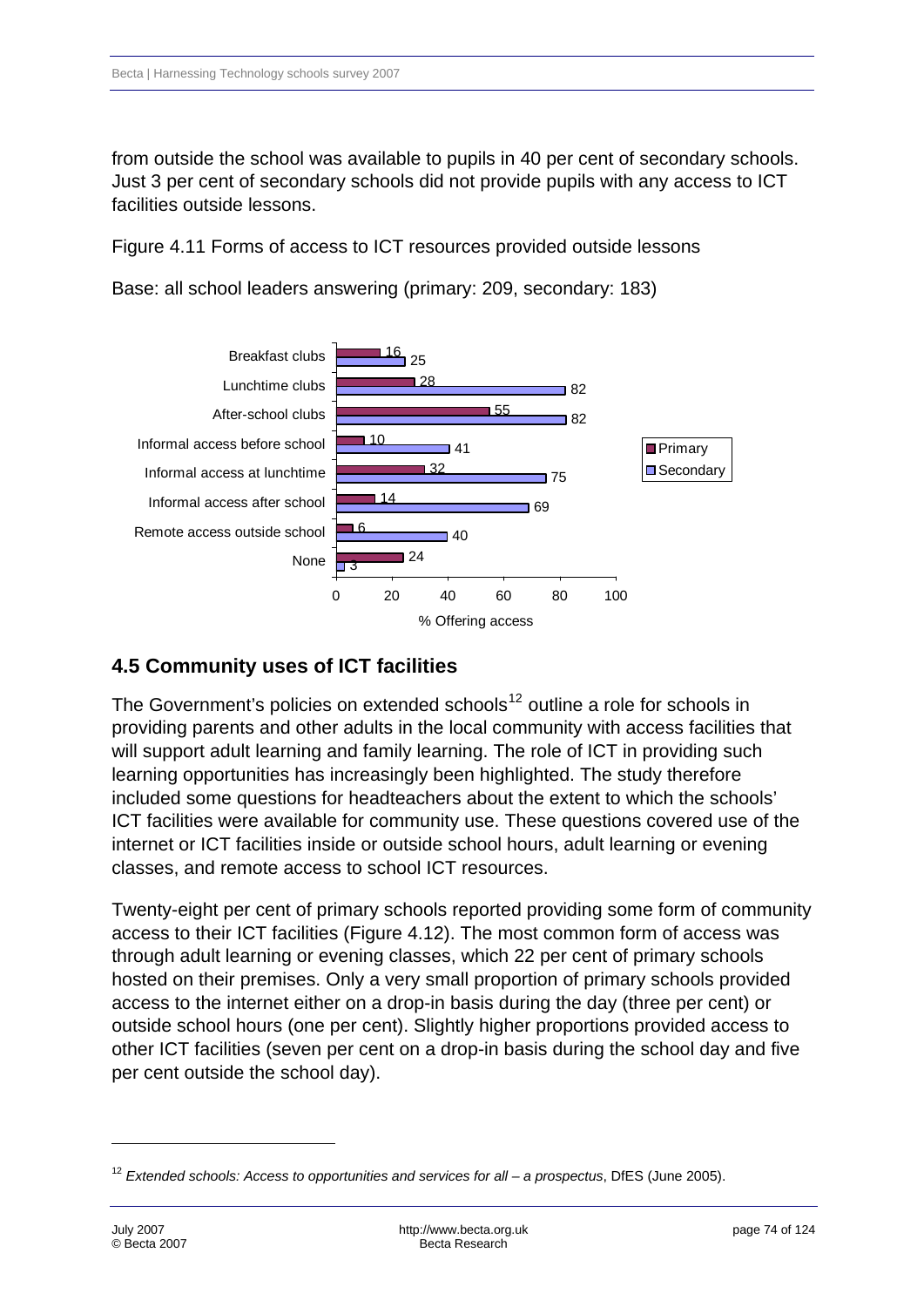Secondary schools were more than twice as likely as primary schools to offer community use of their ICT facilities (60 per cent compared with 28 per cent). Nearly half (47 per cent) of secondary schools provided access to ICT through hosting adult learning or evening classes on their premises. Access to the internet was provided on a drop-in basis during the school day in 13 per cent of secondary schools, while 18 per cent provided such access outside school hours. Access to other ICT facilities was provided on a drop-in basis during the school day by 20 per cent of secondary schools and outside school hours by 24 per cent of secondary schools. Drop-in access to the internet during the day was more common in larger secondary schools (17 per cent of secondary schools with 900 or more pupils provided such access, compared with four per cent of smaller schools).

Figure 4.12 Percentages of schools allowing different forms of community use of their ICT facilities



Base: primary headteachers (204), secondary headteachers (178)

## **4.6 Summary**

- Nearly all primary and secondary schools used electronic systems for their financial management. Systems developed outside the school were used much more commonly than those developed within the school.
- Electronic systems of recording pupil attendance had been implemented in 51 per cent of primary schools and 84 per cent of secondary schools (including 15 per cent and 48 per cent respectively which were integrated electronic registration systems). Most headteachers reported that electronic systems improved the effectiveness of attendance monitoring.
- Nearly all primary and secondary schools used pupil data (whether electronic or paper) in setting performance targets and measuring progress.
- Seventy-two per cent of primary schools and 92 per cent of secondary schools had a website. Websites were used for a variety of purposes of which the most common were communicating school news, enabling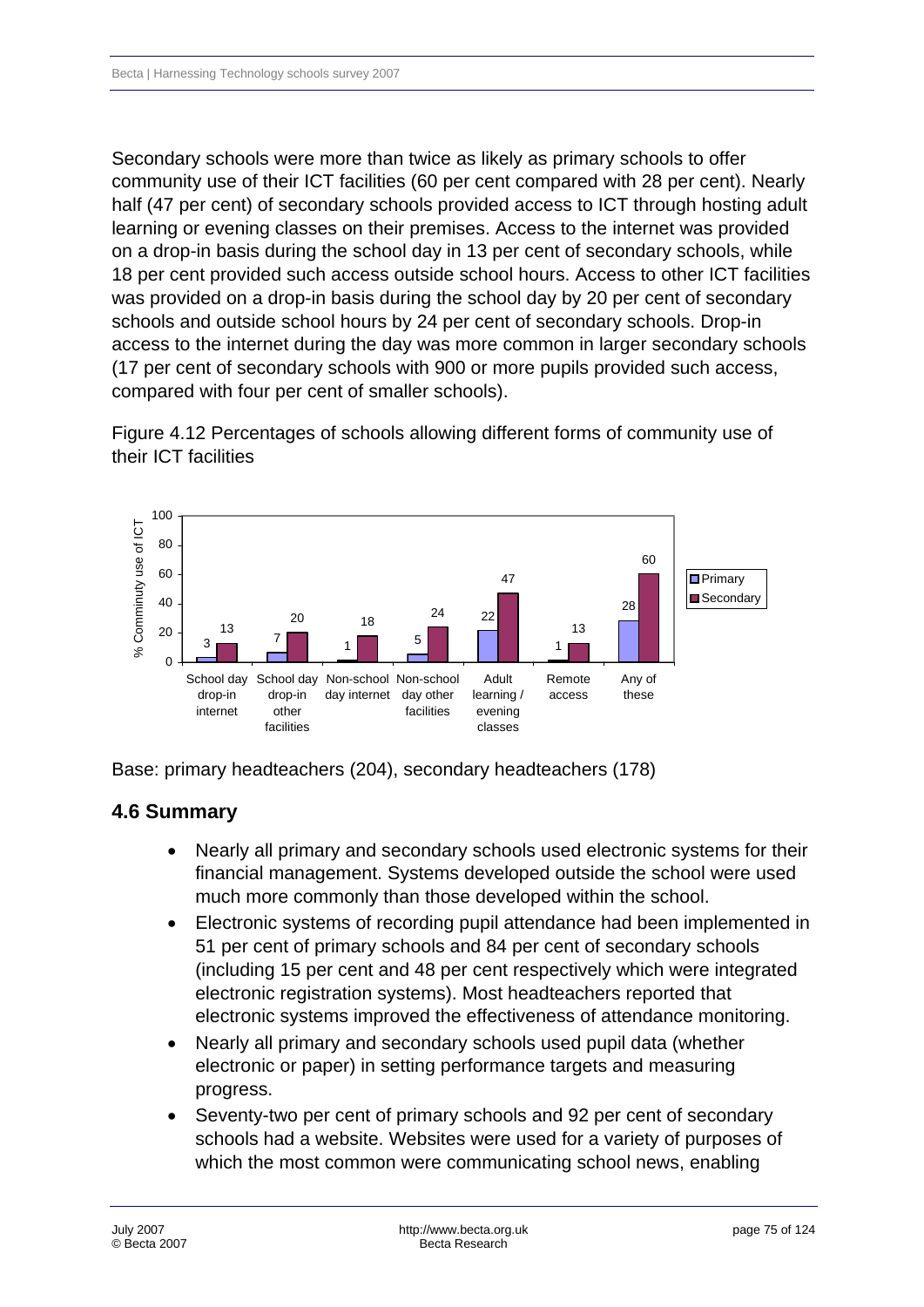document access and providing resources for parents. In secondary schools, websites were also commonly used for providing lesson resources, communication of performance information and uploading or downloading homework.

- A quarter (25 per cent) of primary schools and about two-thirds (65 per cent) of secondary schools had an intranet. Intranets were generally used by both teachers and pupils.
- Eleven per cent of primary schools and 46 per cent of secondary schools had a learning platform. These were used by teachers for a wide variety of purposes. However, few learning platforms were linked with school management systems.
- Three per cent of primary schools and 18 per cent of secondary schools had an extranet. Among secondary schools which had an extranet, about half restricted access to staff and pupils, while about half extended use to groups such as governors and parents.
- Ten per cent of primary schools and 41 per cent of secondary schools allowed remote access to their networks. More than a quarter (27 per cent) of secondary schools allowed pupils remote access.
- Staff were allowed remote access to any of the school's ICT resources through secure login areas in 52 per cent of primary schools and 66 per cent of secondary schools. Pupils were allowed this access in 38 per cent of primary schools and 53 per cent of secondary schools.
- Sixty per cent of primary schools and 100 per cent of secondary schools allowed pupils personal secure areas where they could electronically store their work. This facility was generally hosted by the school.
- About four-fifths (79 per cent) of ICT respondents in secondary schools said that their schools encouraged the use of e-portfolios.
- Although paper messages remained the predominant mode of communication with parents, electronic methods were also commonly used. Seventy per cent of primary schools and 86 per cent of secondary schools made some use of email, and nine per cent of primary schools and 36 per cent of secondary schools made some use of text messages.
- Nearly all secondary schools and three quarters of primary schools provided access to ICT facilities for pupils outside lessons, most commonly through after-school and lunchtime clubs.
- Twenty-eight per cent of primary schools and 60 per cent of secondary schools allowed some use of their ICT facilities by the local community. Adult learning and evening classes were the most common forms of community use. Around one-fifth of secondary schools provided daytime drop-in access to their internet or other ICT facilities, while this was much less common in primary schools.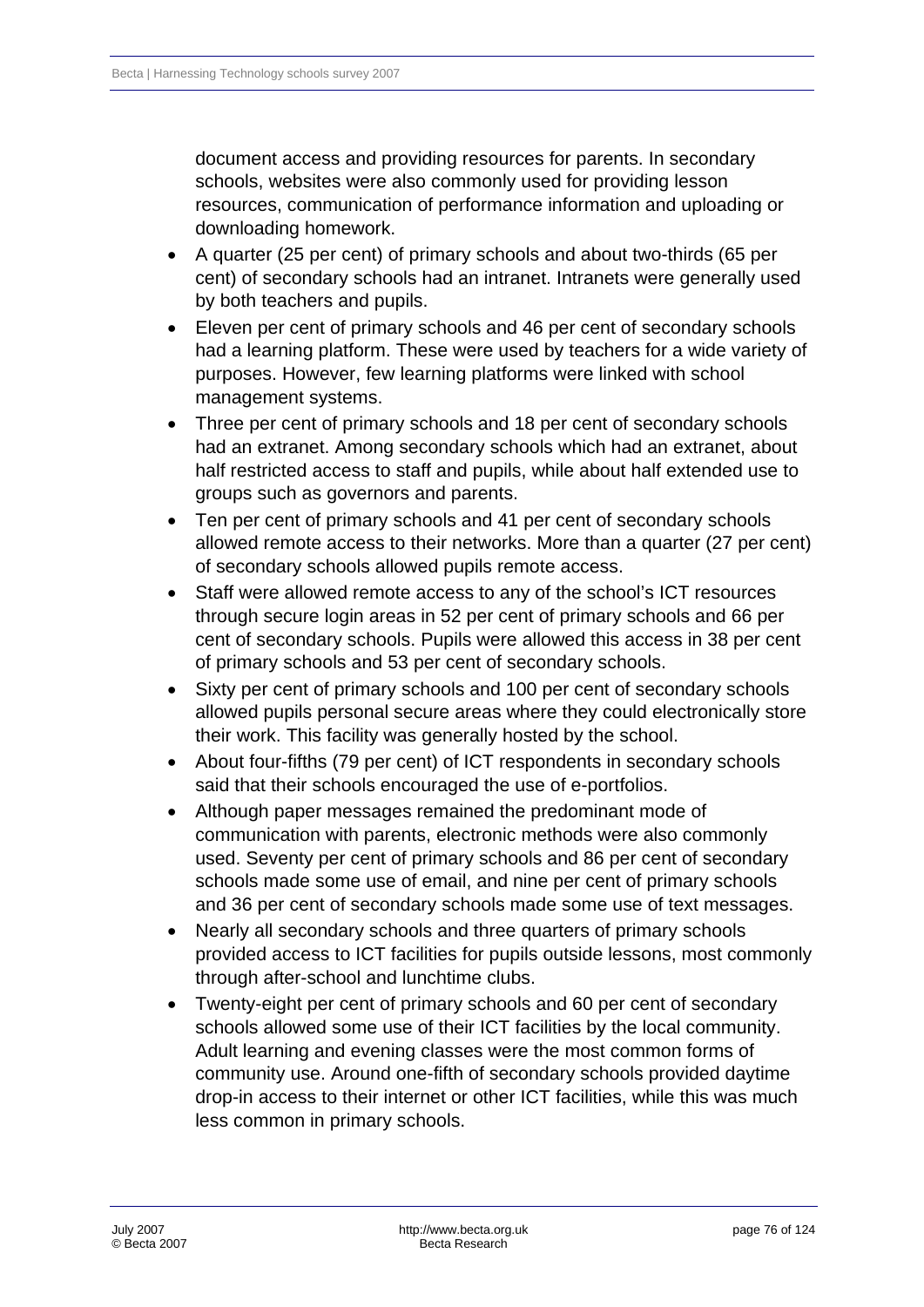# **Uses of ICT in teaching and learning**

This chapter examines teachers' experiences of using ICT for teaching and learning. It begins by looking at the uses teachers make of digital resources when planning lessons and then goes on to examine the uses of ICT for delivering lessons. The chapter also examines how teachers use ICT for assessment and homework, and pupils' access to ICT facilities outside lesson time. The final section of this chapter looks at teachers' perceptions of the impacts of using ICT in teaching and learning.

The findings in this chapter provide evidence to support priority three of the Government's e-strategy, to 'develop a collaborative approach to personalised learning activities'. This priority includes the aims to ensure wider use of existing resources and for educators to 'engage more directly in improving learning, teaching and assessment through electronic solutions'.

### **5.1 Uses of ICT in lesson planning**

#### **5.1.1 Use of digital resources in lesson planning**

Most teachers made some use of digital resources to plan their lessons.

When planning lessons, primary teachers were most likely to use websites for teachers, with 56 per cent saying they used such websites for planning at least half of lessons (Table 5.1). More than a third (35 per cent) of primary teachers used other websites (i.e. sites not specifically aimed at teachers) to plan at least half of their lessons. Software on CD-ROM or DVD was used by 40 per cent of primary teachers to plan at least half of their lessons. Digital resources created by other teachers and online subscription services were used less extensively than other resources in primary teachers' lesson planning, with 26 per cent and 14 per cent respectively saying they used these resources to plan at least half of lessons.

Secondary teachers were less likely than primary teachers to make frequent use of websites for teachers when planning lessons. Just over a third (34 per cent) of secondary teachers used websites for teachers to plan at least half of their lessons (Table 5.2). Secondary teachers were as likely to use other websites as they were to use those aimed at teachers for lesson planning, with 30 per cent reporting that they used other websites to plan at least half of lessons. Software on CD-ROM or DVD was used by 36 per cent of secondary teachers to plan at least half of lessons, while 28 per cent planned at least half of lessons using digital resources created by other teachers. Only a small proportion (14 per cent) of secondary teachers used online subscription services to plan at least half of lessons, and more than three-fifths (63 per cent) of secondary teachers said they rarely or never used these services to plan lessons.

There were some differences by subject in secondary teachers' use of ICT to plan lessons: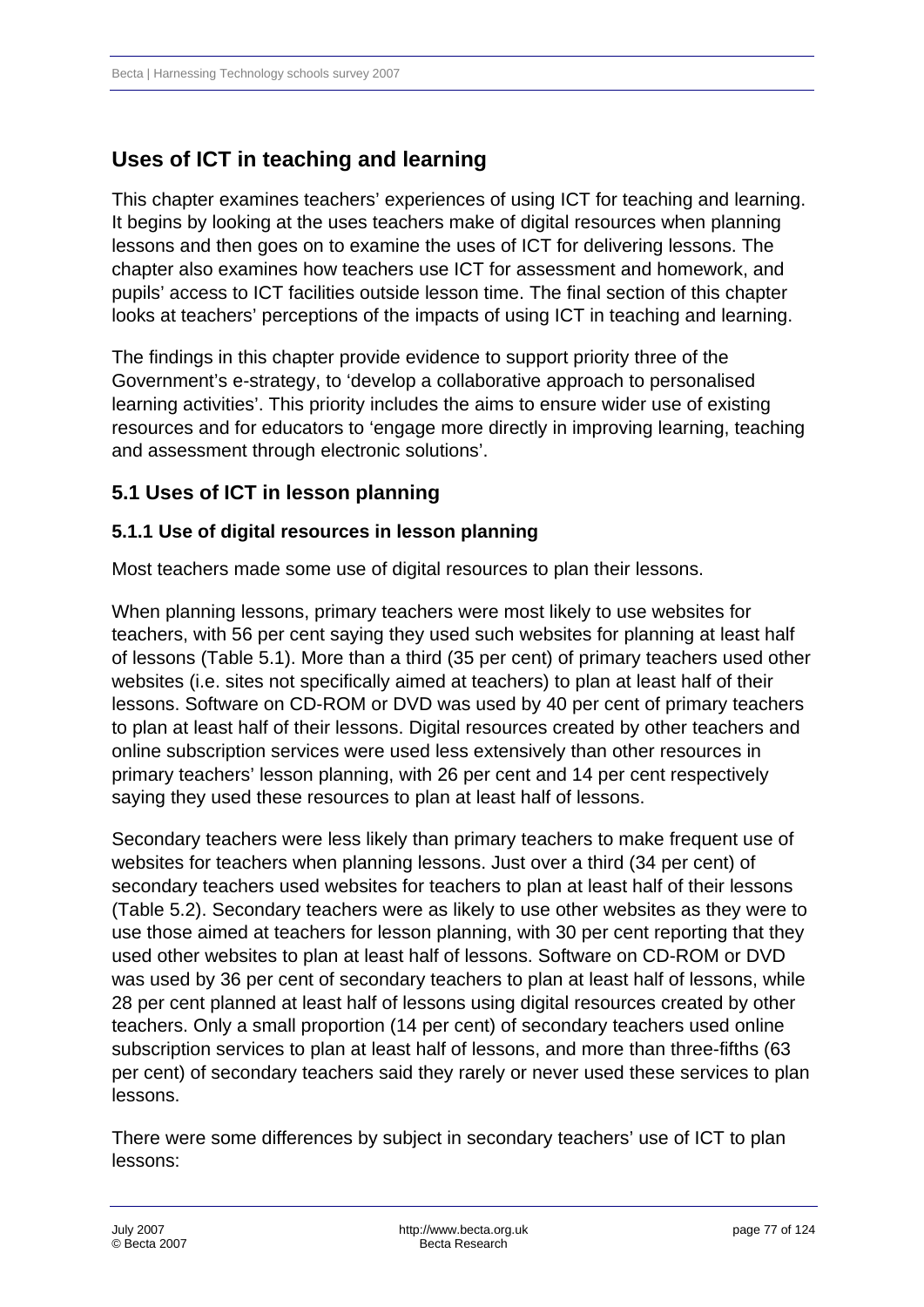- Science teachers were more likely than teachers in other subjects to use software on CD-ROM or DVD, with three-fifths (59 per cent) using such software to plan at least half of lessons.
- Websites not aimed specifically at teachers were more likely to be used by geography teachers than teachers of other subjects, with just over half (51 per cent) of geography teachers using other websites to plan at least half of lessons.
- Online subscription services were most likely to be used by teachers of modern languages (26 per cent) and maths (24 per cent).

|                                         | <b>Software</b><br>on CD-<br><b>ROM</b><br>$(\%)$ | <b>Websites</b><br>for<br>teachers<br>(%) | <b>Other</b><br>websites<br>(%) | <b>Digital</b><br><b>resources</b><br>made by<br>other<br>teachers<br>(%) | Online<br>subscription<br>services<br>(%) |
|-----------------------------------------|---------------------------------------------------|-------------------------------------------|---------------------------------|---------------------------------------------------------------------------|-------------------------------------------|
| All or most lessons                     | 4                                                 | 11                                        | 4                               | 2                                                                         | 3                                         |
| More than half of lessons               | 17                                                | 21                                        | 13                              | 6                                                                         | $\overline{2}$                            |
| Around half of lessons                  | 19                                                | 24                                        | 18                              | 17                                                                        | 9                                         |
| Fewer than half of                      | 42                                                | 33                                        | 47                              | 39                                                                        | 20                                        |
| lessons                                 |                                                   |                                           |                                 |                                                                           |                                           |
| Rarely/never                            | 18                                                | 11                                        | 19                              | 36                                                                        | 65                                        |
| Base: all primary teachers<br>answering | 606                                               | 616                                       | 608                             | 610                                                                       | 603                                       |

Table 5.1 Primary teachers' use of digital resources in lesson planning

Table 5.2 Secondary teachers' use of digital resources in lesson planning

|                                         | <b>Software</b><br>on CD-<br><b>ROM</b><br>(%) | <b>Websites</b><br>for<br>teachers<br>(%) | <b>Other</b><br>websites<br>(%) | <b>Digital</b><br><b>resources</b><br>made by<br>other<br>teachers<br>$(\%)$ | Online<br>subscription<br>services<br>(%) |
|-----------------------------------------|------------------------------------------------|-------------------------------------------|---------------------------------|------------------------------------------------------------------------------|-------------------------------------------|
| All or most lessons                     | 4                                              | 11                                        | 4                               | っ                                                                            | 3                                         |
| More than half of lessons               | 17                                             | 21                                        | 13                              | 6                                                                            | っ                                         |
| Around half of lessons                  | 19                                             | 24                                        | 18                              | 17                                                                           | 9                                         |
| Fewer than half of<br>lessons           | 42                                             | 33                                        | 47                              | 39                                                                           | 20                                        |
| Rarely/never                            | 18                                             | 11                                        | 19                              | 36                                                                           | 65                                        |
| Base: all primary teachers<br>answering | 606                                            | 616                                       | 608                             | 610                                                                          | 603                                       |

Primary teachers on average made proportionately greater use than secondary teachers of digital resources in lesson planning. Digital resources accounted on average for 43 per cent of primary teachers' lesson planning and 34 per cent of secondary teachers' lesson planning (Figure 5.1). There have been significant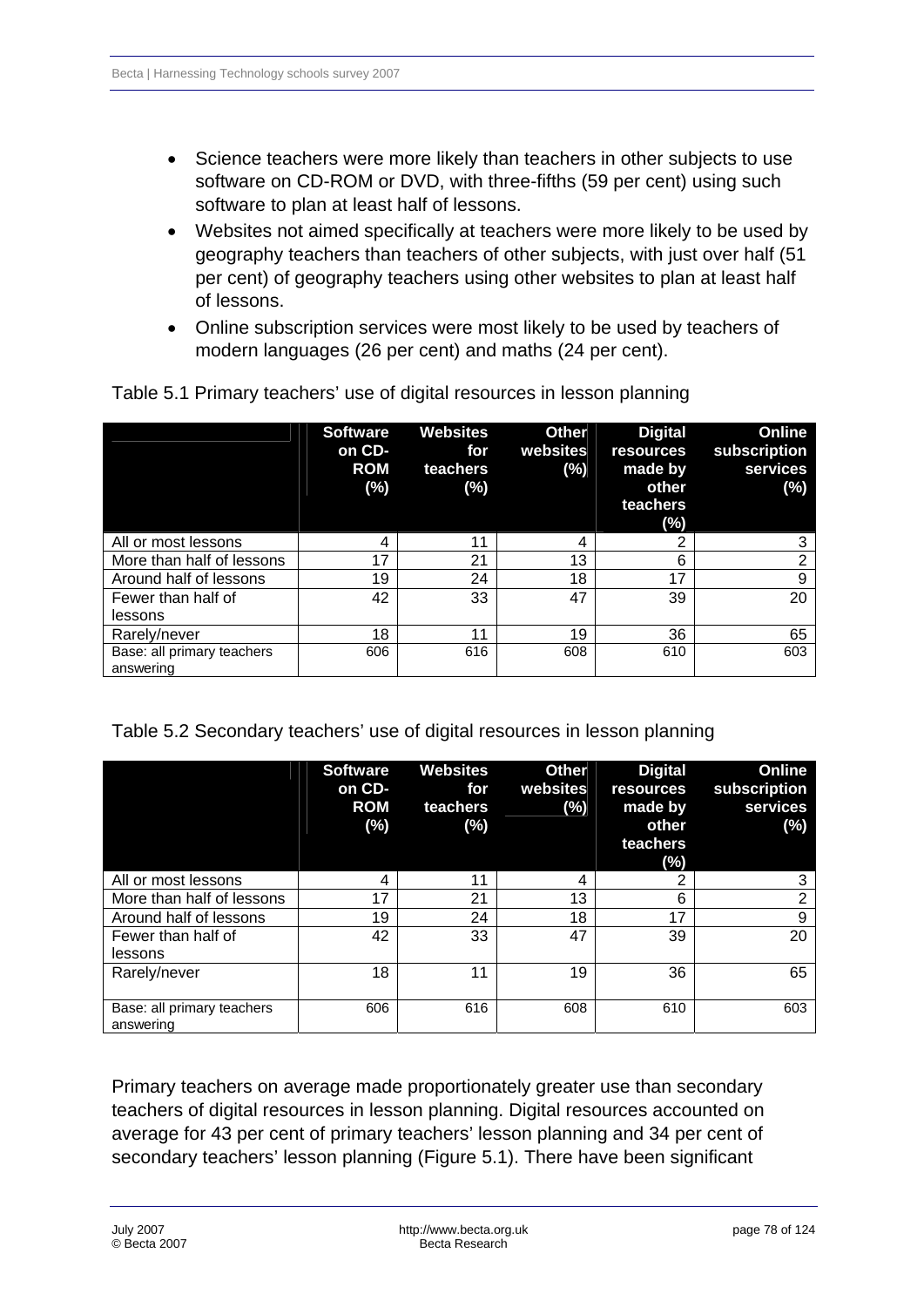increases in the proportions of lesson planning using digital resources since 2005 when the third Curriculum Online survey found that digital resources accounted on average for 32 per cent of primary teachers' planning and 25 per cent of secondary teachers' planning. There has been an upward trend in the use of digital resources in lesson planning among both primary and secondary teachers since the first Curriculum Online survey in 2002.

The average proportion of lesson planning using digital resources was slightly higher among secondary teachers in schools that had a learning platform than in those that did not.



Figure 5.1 Average proportion of lesson planning using digital resources 2002–06

Base: all teachers answering (primary: 599, secondary: 1,181)

#### **5.1.2 Use of digital resources created by self and others**

Subject teachers were asked about their experiences of creating digital resources and using digital resources created by other teachers. The Government's e-strategy sets out the aim to 'enable teachers and lecturers to create, adapt, re-use and share resources by giving them common access to rich, subject-related, interactive digital resources for e-learning' as part of the priority to develop a collaborative approach to personalised learning.

The majority of teachers had experience of creating digital resources, with secondary teachers more likely to have done so than primary teachers. Nearly three-fifths (58 per cent) of primary teachers said they created their own digital learning resources, while 65 per cent of secondary teachers did so. There were not large differences between subjects, although in secondary schools geography teachers were more likely than teachers of English, modern languages and music to have created their own digital resources.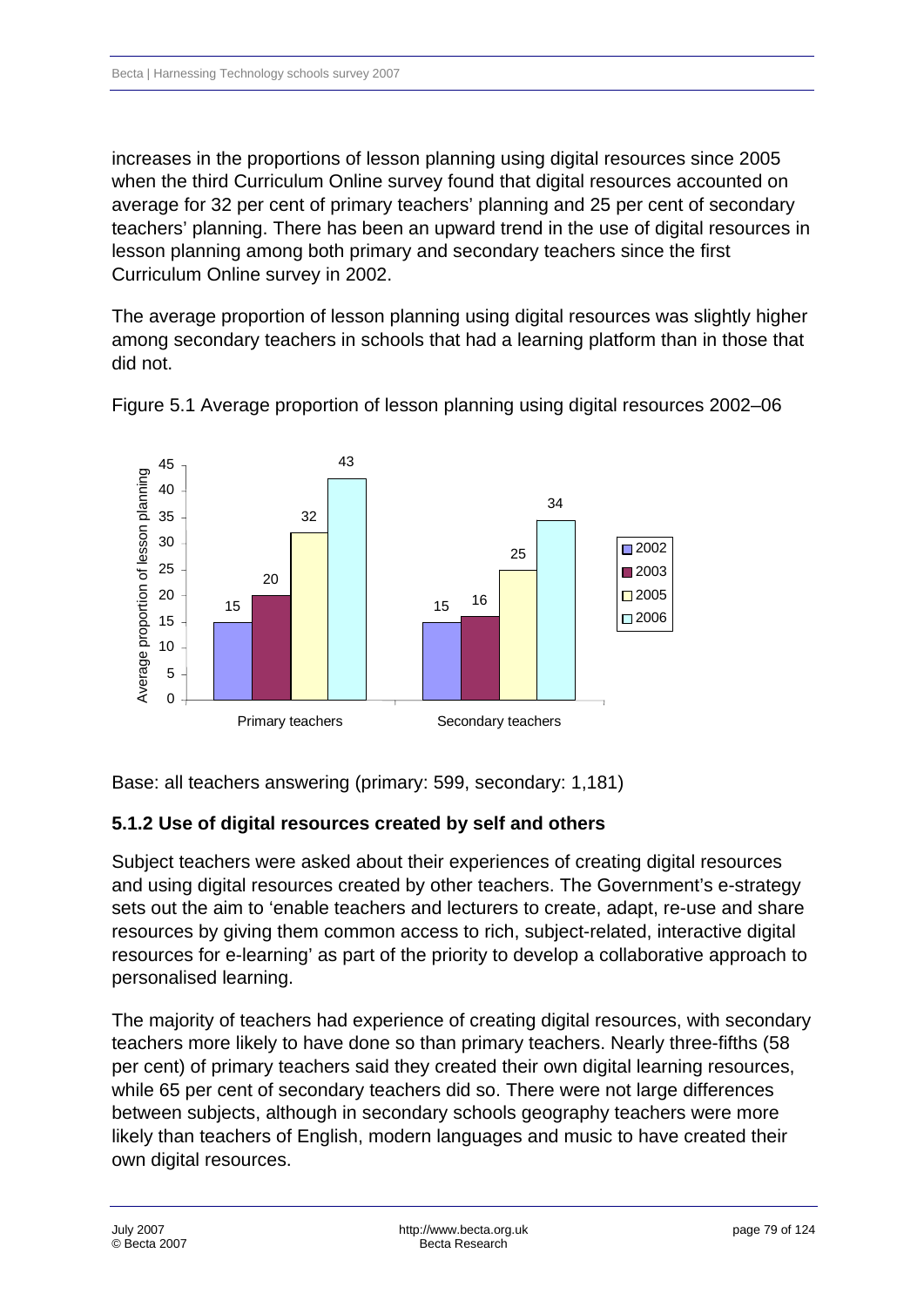Teachers who created their own digital learning resources did so frequently, with 43 per cent of primary teachers and 46 per cent of secondary teachers saying they created resources at least once a week (Table 5.3). Thirty per cent of primary teachers and 22 per cent of secondary teachers who created their own digital learning resources did so every two to three weeks, while 16 per cent of primary teachers and secondary teachers created resources about once a month.

|                                             | <b>Primary</b><br>(%) | <b>Secondary</b><br>teachers teachers<br>(%) |
|---------------------------------------------|-----------------------|----------------------------------------------|
| At least once a week                        | 43                    | 46                                           |
| About once every two to                     | 30                    | 22                                           |
| three weeks                                 |                       |                                              |
| About once a month                          | 16                    | 16                                           |
| About once a term                           | 8                     | 10                                           |
| Less often                                  | 2                     | 5                                            |
| Base: all teachers who<br>created resources | 374                   | 80 <sup>-</sup>                              |

Table 5.3 How often teachers create digital resources

Most teachers who created their own digital resources shared them with other teachers in the school, with secondary teachers more likely than primary teachers to do this (86 per cent compared with 75 per cent). It was less common for teachers to share resources they created with other teachers outside their schools, with six per cent of primary teachers and 17 per cent of secondary teachers saying they did this. Primary teachers were more likely than secondary teachers to say they did not share resources they created with any other teachers (24 per cent compared with 11 per cent).

The frequency with which teachers re-used digital resources they had created varied, although secondary teachers were more likely than primary teachers to reuse resources frequently. Fourteen per cent of primary teachers re-used digital resources they had created at least once a week compared with 27 per cent of secondary teachers (Table 5.4). Almost a quarter of teachers (24 per cent of both primary and secondary) re-used their own digital resources about once a term. Thirty-six per cent of primary teachers and more than a fifth (22 per cent) of secondary teachers re-used digital resources they created less often than once a term.

The majority of teachers used digital learning resources created by other people (for example, other teachers or commercial suppliers) fairly frequently. Forty-four per cent of primary teachers used resources created by other people at least once a week, and a further 22 per cent used them every two to three weeks. More than a third (34 per cent) of secondary teachers used digital learning resources created by others at least once a week, and a fifth (20 per cent) used them every two to three weeks.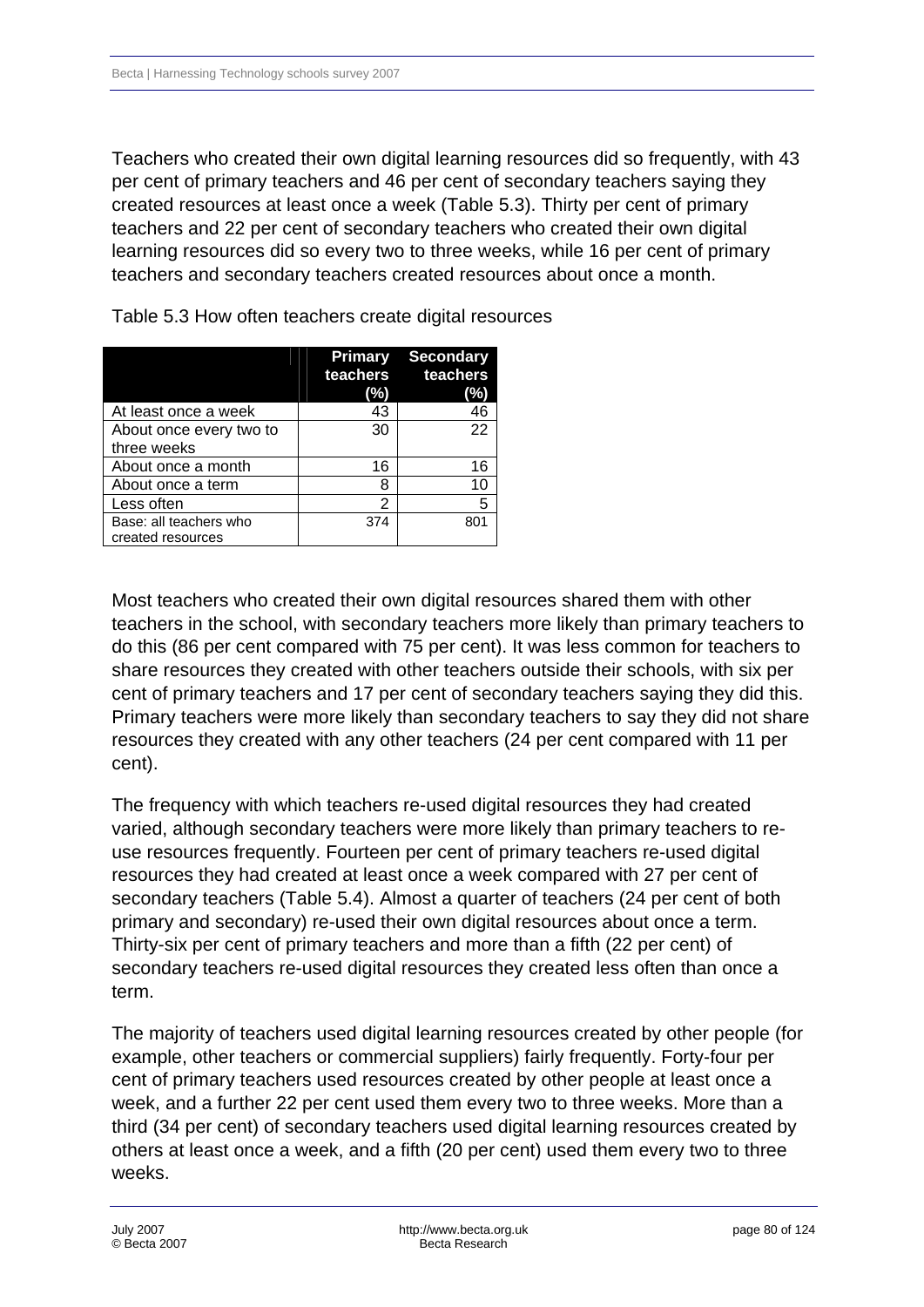|                                           |                       | <b>Re-use self-created</b><br><b>resources</b> |                   | <b>Use resources</b><br>created by others | <b>Adapt resources</b><br>created by others |                         |  |
|-------------------------------------------|-----------------------|------------------------------------------------|-------------------|-------------------------------------------|---------------------------------------------|-------------------------|--|
|                                           | <b>Primary</b><br>(%) | <b>Secondary</b><br>$(\%)$                     | Primary<br>$(\%)$ | <b>Secondary</b><br>(%)                   | <b>Primary</b><br>$(\%)$                    | <b>Secondary</b><br>(%) |  |
| At least once<br>a week                   | 14                    | 27                                             | 44                | 34                                        | 20                                          | 15                      |  |
| About once<br>every two to<br>three weeks | 14                    | 14                                             | 22                | 20                                        | 20                                          | 19                      |  |
| About once<br>a month                     | 11                    | 12                                             | 13                | 18                                        | 14                                          | 16                      |  |
| About once<br>a term                      | 24                    | 24                                             | 10                | 10                                        | 12                                          | 12                      |  |
| Less often                                | 36                    | 22                                             | 7                 | 14                                        | 20                                          | 24                      |  |
| Never                                     | $\star$               | 1                                              | 4                 | 4                                         | 14                                          | 13                      |  |
| Base: all<br>teachers<br>answering        | 376                   | 802                                            | 612               | 1,190                                     | 611                                         | 1,188                   |  |

Table 5.4 Teachers' use of digital resources created by themselves and others

There were some differences among secondary teachers of different subjects in the use of digital learning resources created by others. Around half of teachers in maths (50 per cent) and science (51 per cent) used digital learning resources created by others at least once a week, while only 12 per cent of English teachers and 17 per cent of music teachers used resources created by others so frequently.

Most teachers adapted digital learning resources created by others to suit their needs. A fifth (20 per cent) of primary teachers adapted resources at least once a week, and the same proportion did so about every two to three weeks. Fourteen per cent of primary teachers said they never adapted digital learning resources created by other people.

Secondary teachers did not differ significantly from primary teachers in the frequency with which they adapted digital learning resources. Fifteen per cent of secondary teachers adapted digital resources at least once a week, and 19 per cent did so every two to three weeks. Thirteen per cent of secondary teachers said they never adapted digital learning resources.

I have designed a scheme of work to be carried out in Excel for the benefit of poetry annotation. It includes dealing with definitions of alliteration, assonance etc.

Secondary teacher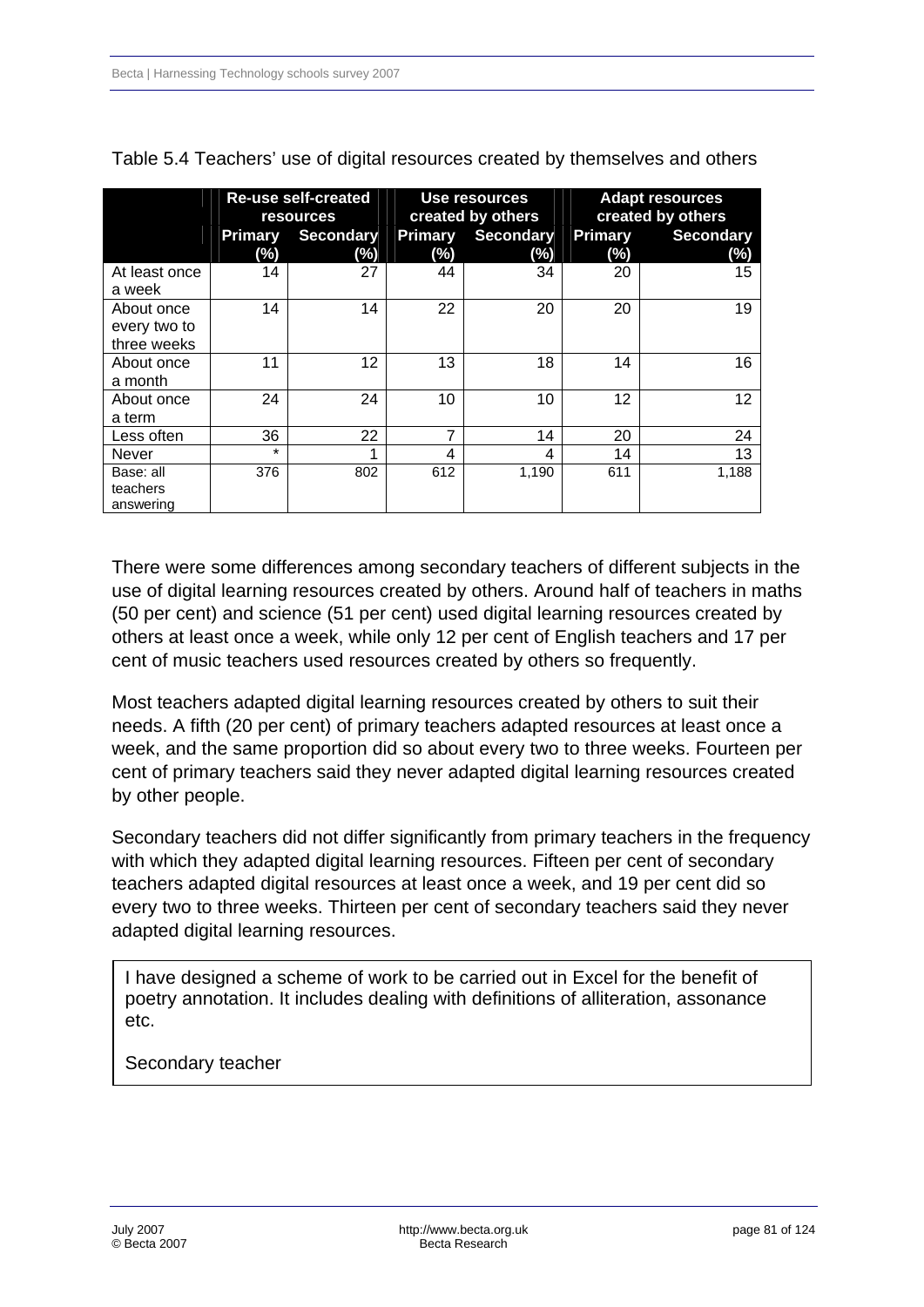## **5.2 Uses of ICT in the classroom**

#### **5.2.1 Frequency of use of ICT resources in lessons**

Primary teachers tended to make frequent use of ICT resources in lessons.

Most primary teachers (86 per cent) reported that they used display technologies in at least half of lessons, with half (50 per cent) saying they used them in all or most lessons (Figure 5.2). This indicates an increase in use of display technologies since 2005, when 69 per cent of primary teachers in the third Curriculum Online survey reported using interactive whiteboards in at least half of lessons.

Fifty-six per cent of primary teachers used computer packages (such as wordprocessing or spreadsheet applications) in at least half of lessons, while a similar proportion (54 per cent) used internet-based resources in at least half of lessons. Again this indicates an increase in use of these resources since the third Curriculum Online survey in 2005, when 36 per cent of primary teachers used computer packages in at least half of lessons, and 38 per cent used internet-based resources this frequently.

Subject-specific software applications were used in at least half of lessons by nearly half (49 per cent) of primary teachers, again an increase from 38 per cent in 2005.

Only a small proportion of primary teachers used digital cameras or video equipment frequently in lessons, with just nine per cent saying they did so in half or more lessons. More than a third (35 per cent) of primary teachers said they rarely or never used digital cameras or video equipment in lessons.

In secondary schools, nearly two-thirds (64 per cent) of teachers used display technologies in at least half of lessons. This indicates a substantial increase in use since 2005, when 42 per cent of secondary teachers in the third Curriculum Online survey used interactive whiteboards in at least half of lessons.

Computer packages (such as word-processing or spreadsheet packages) were used in at least half of lessons by 36 per cent of secondary teachers, while a similar proportion (33 per cent) used internet-based resources in at least half of lessons. The proportions of teachers using these resources in at least half of lessons had increased since the third Curriculum Online survey in 2005, from 19 per cent for computer packages and 21 per cent for internet-based resources.

More than two-fifths (41 per cent) of secondary teachers used subject-specific software applications in at least half of lessons, an increase from 30 per cent in 2005. Most secondary teachers (78 per cent) rarely or never used digital camera or video equipment, with just three per cent saying this equipment was used in half or more lessons.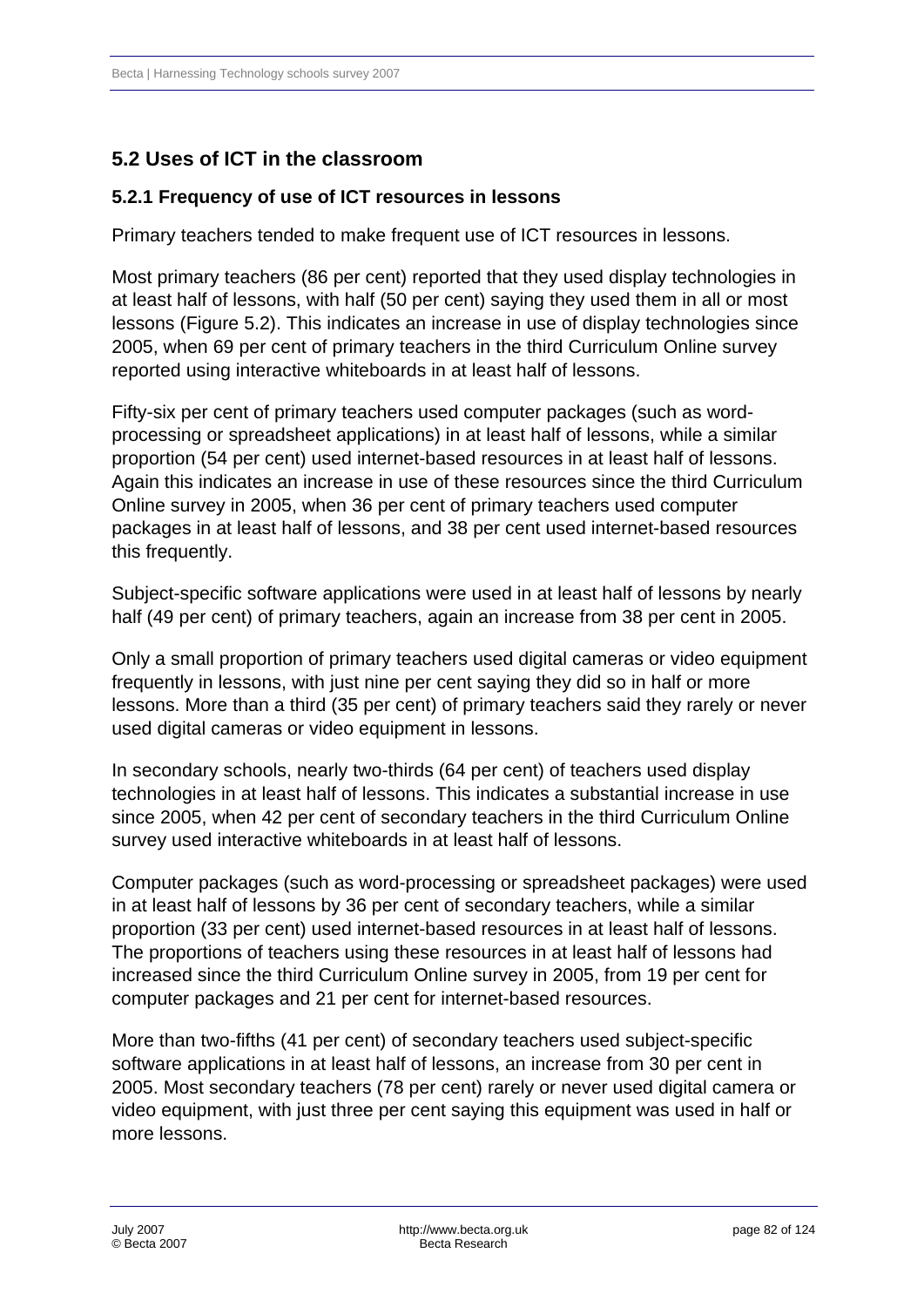There were some differences between subjects in secondary schools in the extent to which ICT resources were used in lessons:

- Geography teachers were more likely to use internet-based resources frequently, with 51 per cent doing so in half or more lessons (reflecting the greater use that geography teachers made of websites in their lesson planning).
- Music and English teachers were less likely to use display technologies frequently, with 49 per cent and 51 per cent doing so in half or more lessons.
- Music, science and maths teachers were more likely to use subjectspecific software in half or more lessons (62 per cent, 57 per cent and 53 per cent respectively).

As might be expected, frequent use of digital learning resources to plan lessons was positively associated with more frequent use of ICT resources in lessons for both primary and secondary teachers.

There were positive associations between levels of resources available and use in lessons. Secondary teachers in schools in the lowest tertile of pupil-to-computer ratios were more likely to use display technologies, computer packages and internetbased resources than those in schools in which computers were shared between higher numbers of pupils.

Secondary teachers in schools that had learning platforms were more likely to use computer packages frequently in lessons, although similar relationships were not seen for other uses of digital learning resources.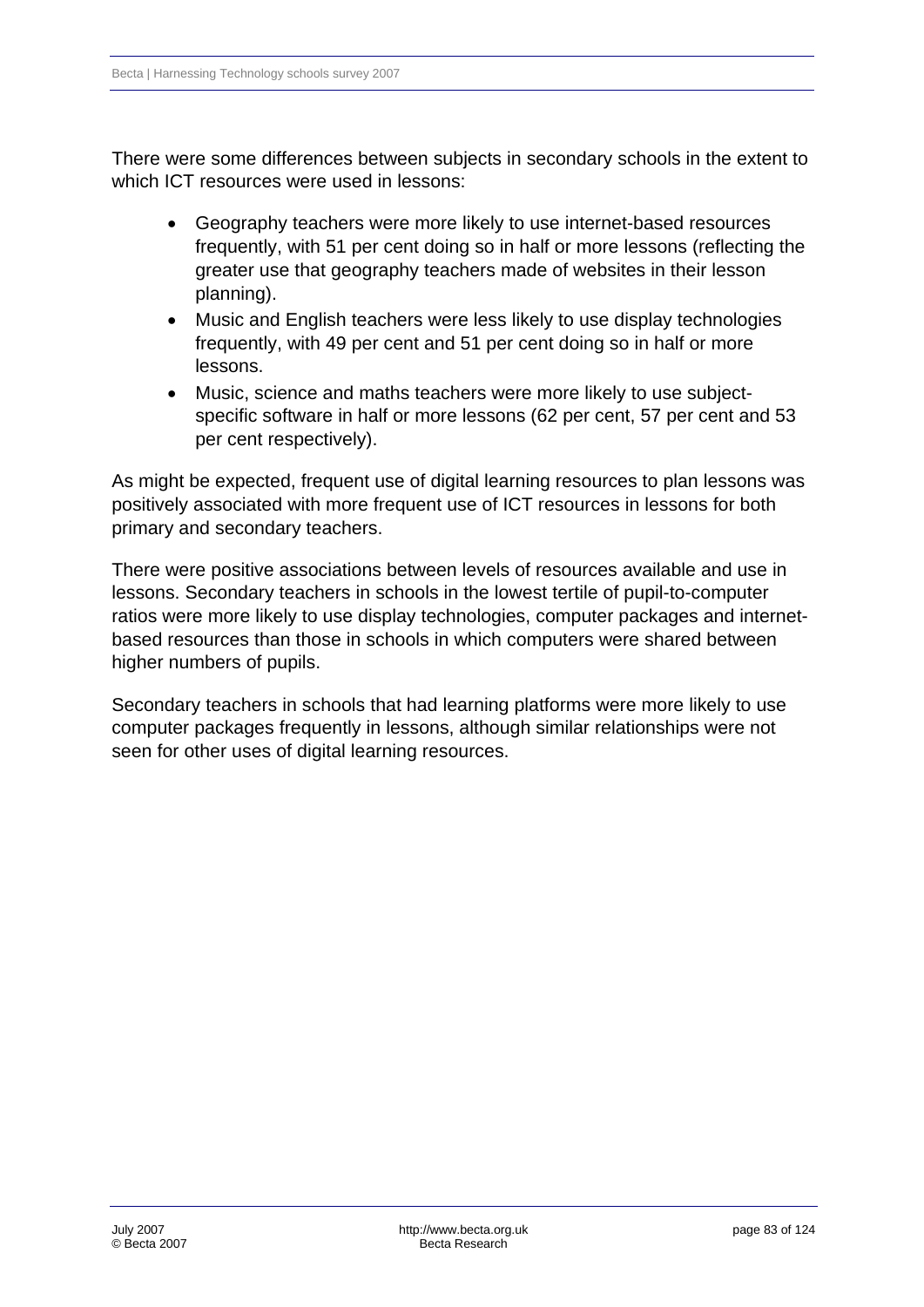

Figure 5.2 Teachers' use of ICT resources in lessons (proportions using in half or more lessons)

Base: all teachers answering (primary: 601–613, secondary: 1,180–1,185)

Whole department is equipped with whiteboards. These have transformed our teaching (both in style and effectiveness).

Secondary teacher

Year 6 children made their own films/animations. They had to photograph own characters, upload on to school system, join them together etc. A fantastic opportunity for the children.

Primary teacher

#### **5.2.2 Frequency of ICT use for different activities**

ICT tended to be used more frequently for whole-class activities rather than by pupils working on their own or in small groups.

Most primary teachers used ICT in lessons for activities involving the whole class, with 80 per cent saying they did so in half or more lessons (Figure 5.3). Using ICT for pupils working in small groups tended to be less frequent, with 43 per cent of primary teachers saying they did so in half or more lessons, although just 10 per cent did so rarely or never. Nearly a third (31 per cent) of primary teachers used ICT for pupils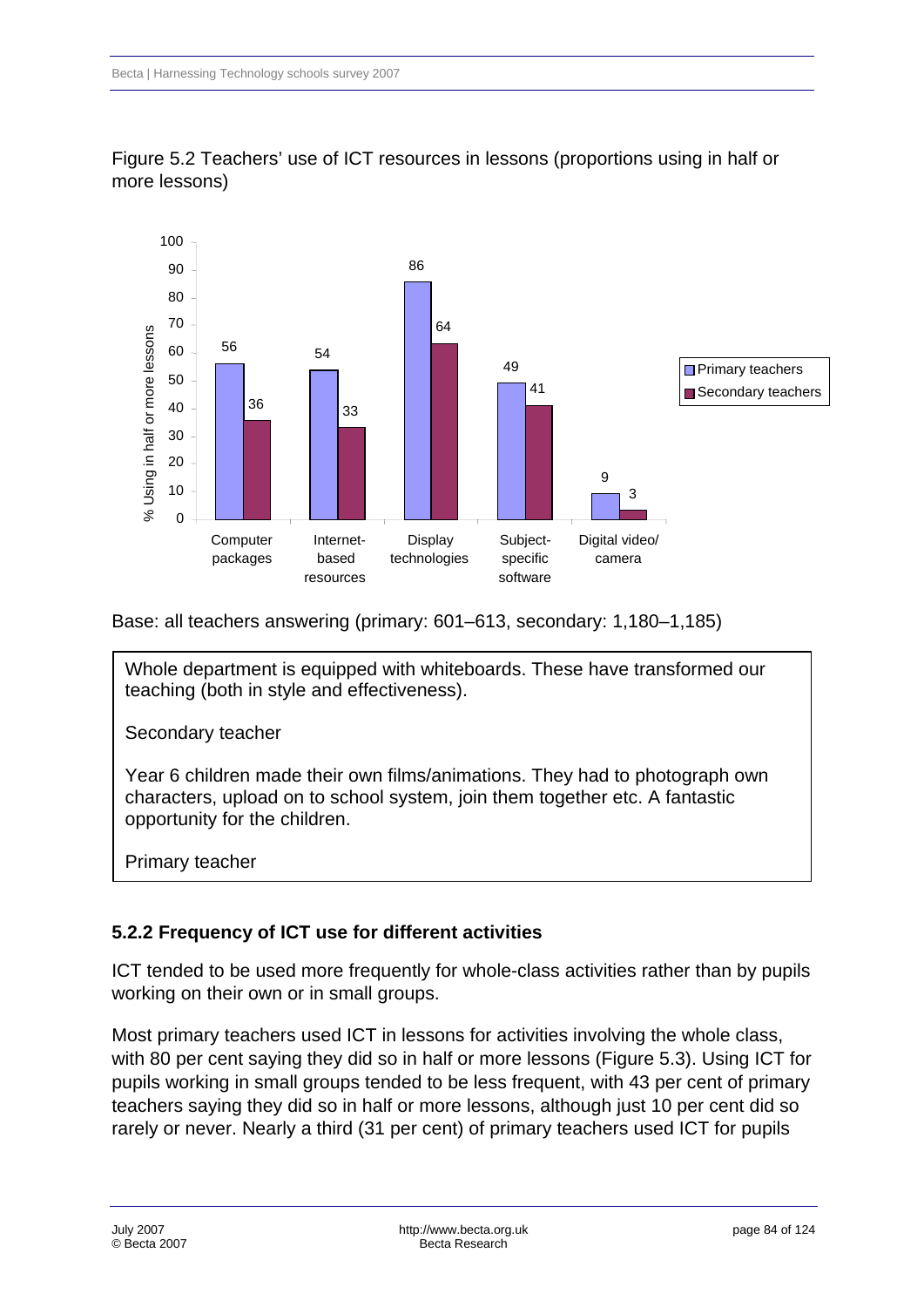working on their own in half or more lessons, while 17 per cent rarely or never did this.

Secondary teachers were less likely than primary teachers to use ICT frequently for activities involving the whole class, but still used it for whole-class activities more often than for small-group or individual work. More than half (53 per cent) of secondary teachers used ICT for whole-class activities in half or more lessons, while just 13 per cent rarely or never did so. Just over a fifth (21 per cent) of secondary teachers used ICT for pupils working in small groups in at least half of lessons, while 22 per cent used ICT for pupils working on their own in at least half of lessons. Thirty-one per cent of secondary teachers rarely or never used ICT for small-group activities, while 27 per cent rarely or never used it for individual activities.

Music teachers were more likely than other secondary subject teachers to use ICT for small-group activities and individual activities, with 51 per cent and 47 per cent respectively using ICT in these ways in half or more lessons.

Figure 5.3 Teachers' use of ICT in lessons for different activities (proportions using in half or more lessons)



Base: all teachers answering (primary: 609–613, secondary: 1,188–1,192)

### **5.2.3 Frequency of using ICT for different ways of learning**

The majority of teachers used ICT at least occasionally to help pupils learn in particular ways.

The most common way in which primary teachers used ICT with pupils was for gathering information, with over a quarter (27 per cent) saying they did this in half or more lessons, and 56 per cent in less than half of lessons (Table 5.5). Nearly a fifth (17 per cent) of primary teachers used ICT to help pupils learn to solve problems in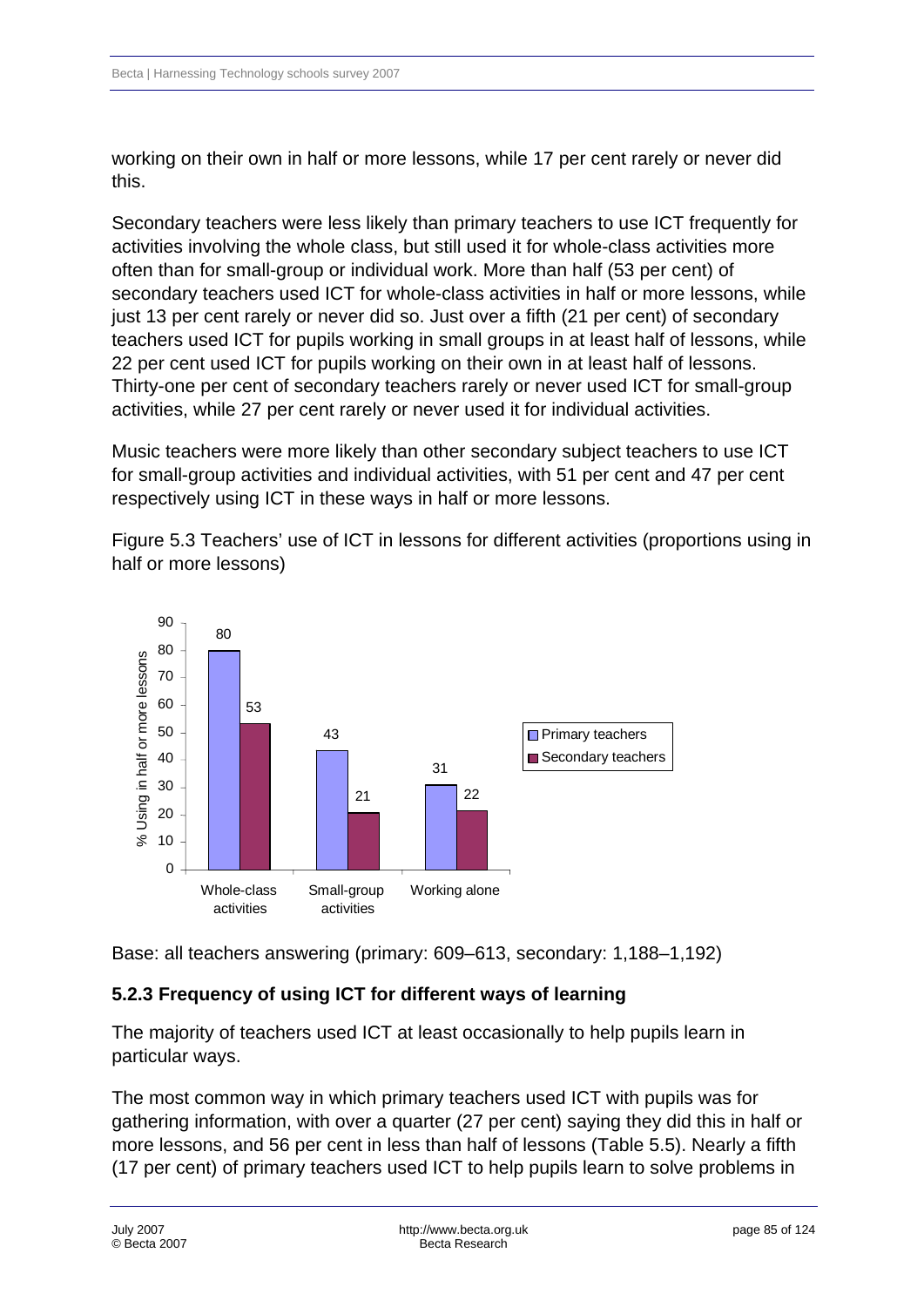at least half of lessons, while more than half (54 per cent) did so in less than half of lessons. Overall, 71 per cent of primary teachers used ICT in at least some lessons to help pupils analyse information with 11 per cent using ICT in this way in half or more lessons. Nearly three-fifths (56 per cent) of primary teachers used ICT in at least some lessons to help pupils be creative. A quarter (25 per cent) of primary teachers used ICT to help pupils learn to work with others in at least some lessons.

Secondary teachers were less likely than primary teachers to use ICT to help pupils develop particular skills. With the exception of gathering information, fewer than half of secondary teachers reported that they used ICT in at least some lessons to help pupils learn in the ways listed .

More than two-thirds (69 per cent) of secondary teachers used ICT in at least some lessons to help pupils gather information (Table 5.6). ICT was used by nearly half (45 per cent) of secondary teachers to help pupils analyse information in at least some lessons, while almost a third (32 per cent) used ICT to help pupils be creative and to solve problems (31 per cent). Fewer than a fifth (16 per cent) of secondary teachers used ICT in at least some lessons to help pupils learn to work with others.

Music teachers were more likely than other subject teachers to use ICT to help pupils be creative, with two-fifths (40 per cent) saying they used ICT in this way in half or more lessons, while geography teachers were more likely to use ICT in half or more lessons to help pupils gather information (22 per cent).

Secondary teachers in schools in the lowest tertile for pupil-to-computer ratios were slightly more likely than those in schools in which computers were shared between higher numbers of pupils to use ICT to help pupils gather information.

|                     | <b>Gathering</b><br>information<br>(%) | <b>Analysing</b><br>information<br>(%) | <b>Being</b><br>creative<br>$(\%)$ | Problem<br>solving<br>(%) | <b>Working with</b><br>others<br>(%) |
|---------------------|----------------------------------------|----------------------------------------|------------------------------------|---------------------------|--------------------------------------|
| All or most lessons |                                        |                                        |                                    |                           |                                      |
|                     | 6                                      | 2                                      | ⌒                                  |                           | ົ                                    |
| More than half of   |                                        |                                        |                                    | 4                         |                                      |
| lessons             |                                        |                                        |                                    |                           |                                      |
| Around half of      | 19                                     | 8                                      | 8                                  | 12                        | 3                                    |
| lessons             |                                        |                                        |                                    |                           |                                      |
| Fewer than half of  | 56                                     | 60                                     | 46                                 | 54                        | 19                                   |
| lessons             |                                        |                                        |                                    |                           |                                      |
| Rarely/never        | 17                                     | 29                                     | 44                                 | 30                        | 75                                   |
| Base: all primary   | 612                                    | 612                                    | 610                                | 607                       | 605                                  |
| teachers answering  |                                        |                                        |                                    |                           |                                      |

Table 5.5 Primary teachers' use of ICT in lessons for helping pupils learn in different ways

Table 5.6 Secondary teachers' use of ICT in lessons for helping pupils learn in different ways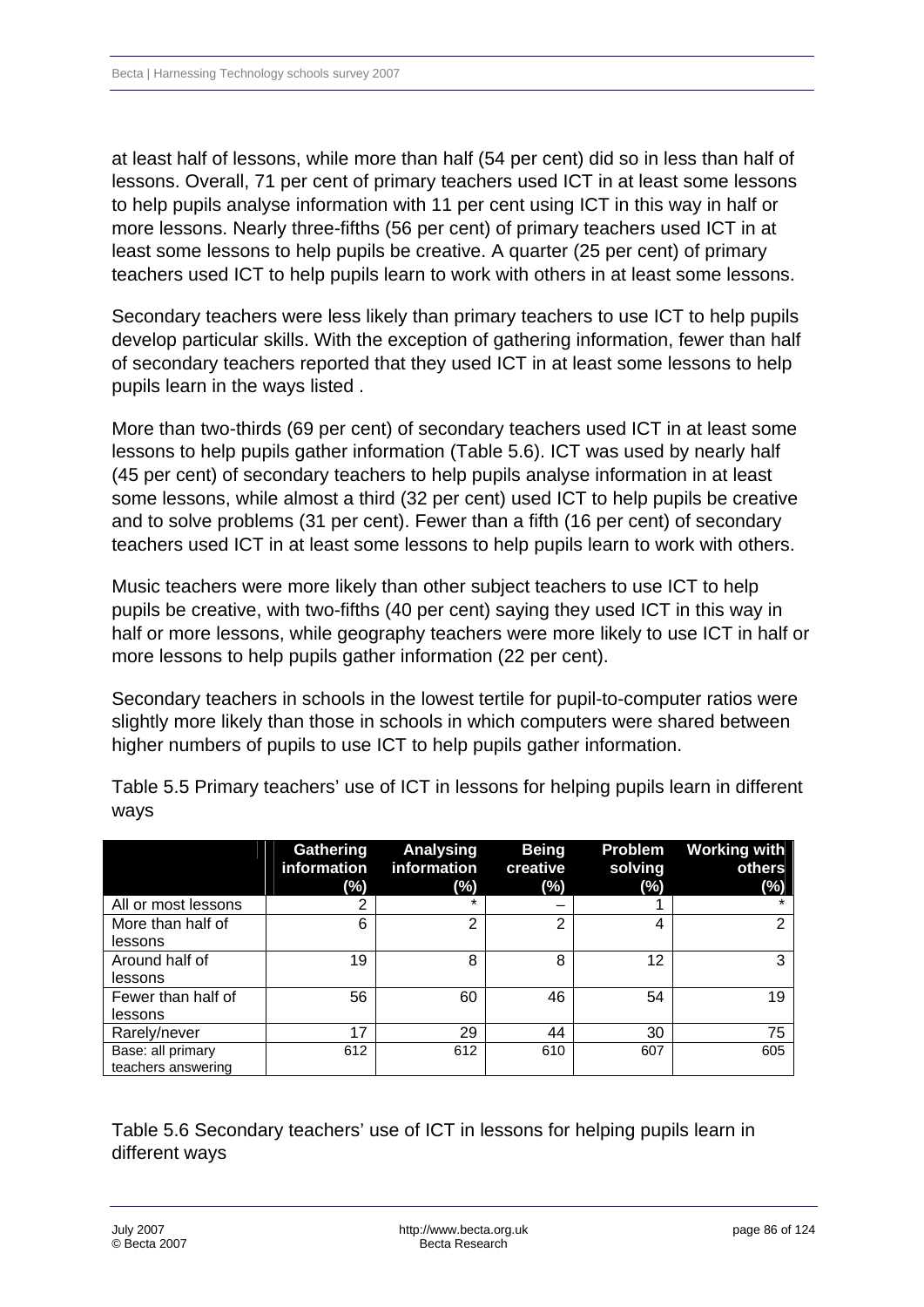|                     | <b>Gathering</b><br>information<br>(%) | Analysing<br>information<br>$(\%)$ | <b>Being</b><br>creative<br>(%) | Problem<br>solving<br>(%) | <b>Working with</b><br>others<br>(%) |
|---------------------|----------------------------------------|------------------------------------|---------------------------------|---------------------------|--------------------------------------|
| All or most lessons |                                        | ÷                                  |                                 | ÷                         |                                      |
| More than half of   | 3                                      | $\overline{2}$                     | 3                               |                           |                                      |
| lessons             |                                        |                                    |                                 |                           |                                      |
| Around half of      | 8                                      | 4                                  | 4                               | 5                         | າ                                    |
| lessons             |                                        |                                    |                                 |                           |                                      |
| Fewer than half of  | 58                                     | 39                                 | 24                              | 25                        | 13                                   |
| lessons             |                                        |                                    |                                 |                           |                                      |
| Rarely/never        | 31                                     | 55                                 | 68                              | 69                        | 84                                   |
| Base: all secondary | 1,192                                  | 1,190                              | 1,190                           | 1,185                     | 1,186                                |
| teachers answering  |                                        |                                    |                                 |                           |                                      |

### **5.3 School use of software to assist learning**

School leaders were asked how often their schools used particular forms of software to assist learning. These were: email communications between teachers and pupils; online discussion groups/forums; and personal websites, blogs, wikis etc.

More than half (53 per cent) of primary schools and most secondary schools (92 per cent) made at least occasional use of email communication between teachers and pupils. Ten per cent of primary schools and nearly a quarter (23 per cent) of secondary schools used email communication always or often.

Online discussions or forums were used by 44 per cent of primary schools and 80 per cent of secondary schools. While primary schools were less likely than secondary schools to ever use online discussions or forums, the proportions that used them always or often were identical (five per cent of primary and secondary schools).

Personal websites and such like were used by more than a third (35 per cent) of primary schools and more than two-thirds (71 per cent) of secondary schools. A small proportion of schools (six per cent primary and secondary) used these websites always or often.

While a substantial proportion of schools said they made at least some use of online discussions, personal websites or blogs to assist learning, the majority of teachers did not actively encourage the use of such software by pupils. Just seven per cent of primary teachers and 11 per cent of secondary teachers said they encouraged pupils to use social software (online discussions, personal websites, blogs and wikis) to support their learning. Secondary teachers who created their own digital resources were more likely than those who did not to say that they encouraged the use of social software.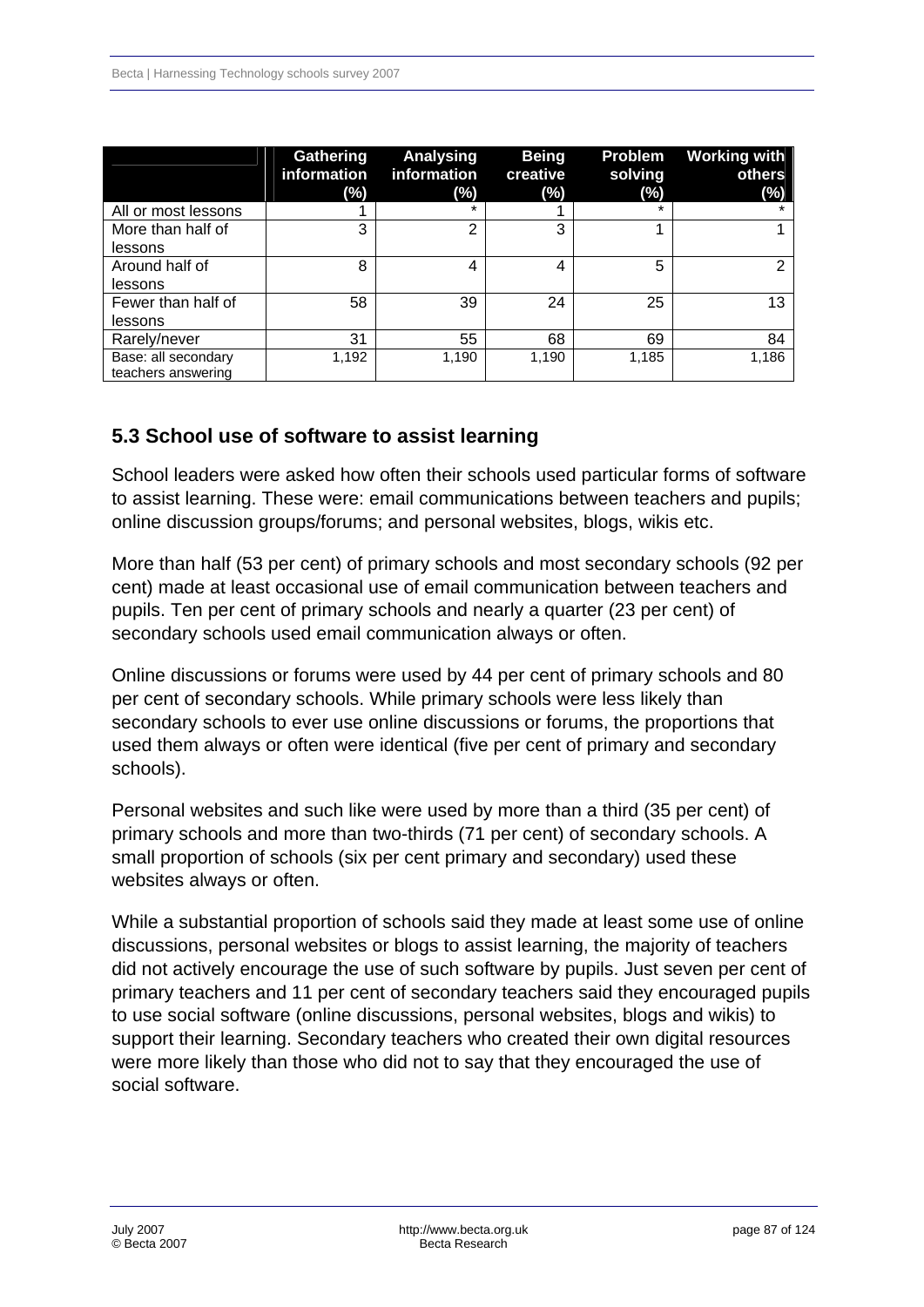## **5.4 Uses of ICT in assessment**

#### **5.4.1Using technology in assessment**

Greater use of technology for assessment activities is explicitly stated as a priority in the Government's e-strategy as part of the priority to deliver integrated online personal support for children and learners. The majority of teachers used ICT to enable pupils to demonstrate their learning, but technology was not otherwise widely used for assessment activities.

Primary teachers most commonly used ICT in assessment with pupils to enable pupils to demonstrate their learning as part of the assessment process. Technology was used to enable pupils to demonstrate their learning about once a term by

Twenty two per cent of primary teachers and more often by nearly a quarter (24 per cent), although a third (32 per cent) never used ICT in this way (Table 5.7). The majority (61 per cent) of primary teachers never used technology to assess work and offer feedback, although 18 per cent did so at least once a term. Most primary teachers did not use technology for marking and returning work, with 86 per cent saying they never used online submission or return of work and 82 per cent never using computer marking of assignments.

Secondary teachers, like primary teachers, were most likely to use technology in assessment to enable pupils to demonstrate their learning. More than a fifth (22 per cent) of secondary teachers used ICT in this way more often than once a term, and a similar proportion (24 per cent) did so about once a term (Table 5.8). Technology was used to assess work and offer feedback more frequently than once a term by 15 per cent of secondary teachers and about once a term by 11 per cent, while just over half (52 per cent) never used technology in this way. The majority (70 per cent) of secondary teachers did not use technology for assessment activities leading to formal certification, although 13 per cent did this once a term or more often. Online submission and return of work was not common, with three-quarters (75 per cent) of secondary teachers saying they never used technology in this way, and 11 per cent doing so once a term or more often. Similarly, just nine per cent of secondary teachers used computer marking of assignments once a term or more often, while 81 per cent never did this.

There were some differences between subjects in the use of technology in assessment in secondary schools:

- Music teachers were more likely than other teachers to use technology at least once a term to assess work and offer feedback (41 per cent did so) and for assessment activities leading to certification (34 per cent).
- Science and maths teachers were more likely than other teachers to use computer-marked assignments at least once a term (21 per cent and 15 per cent).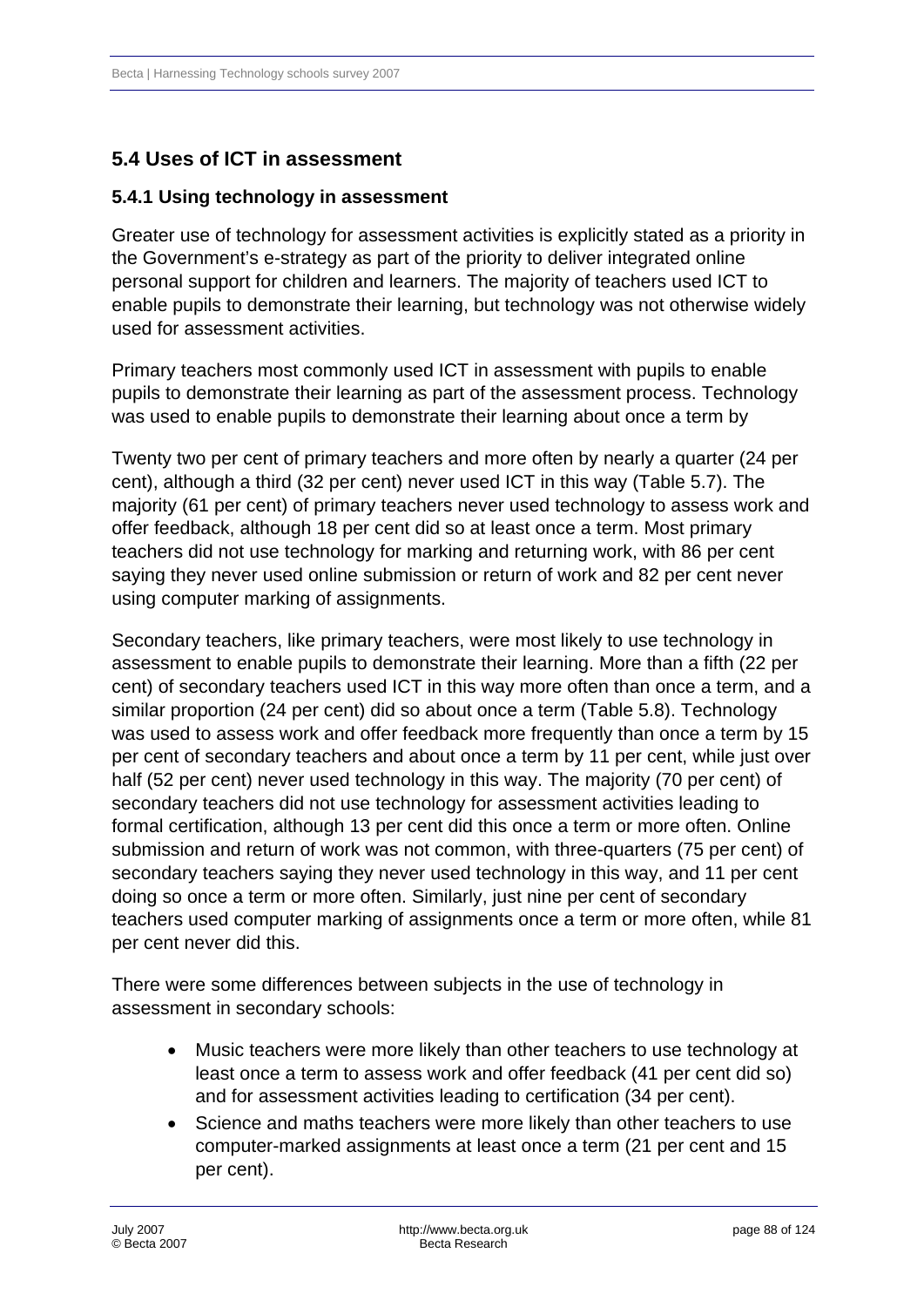Secondary teachers who made frequent use of ICT in lessons were more likely to use technology for assessment activities.

|                      | <b>Pupils</b><br>demonstrat<br>e learning | <b>Assess</b><br>work and<br>offer | Formal<br>certification<br>(%) | Online<br>submission<br>and return | Computer-<br>marked<br>assignments |
|----------------------|-------------------------------------------|------------------------------------|--------------------------------|------------------------------------|------------------------------------|
|                      | (%)                                       | feedback<br>(%)                    |                                | (%)                                | $(\%)$                             |
| At least once a week | 3                                         |                                    |                                | $\star$                            | $\star$                            |
| About once every     |                                           | 3                                  |                                | $\star$                            | $\star$                            |
| two to three weeks   |                                           |                                    |                                |                                    |                                    |
| About once a month   | 14                                        | 3                                  | 4                              |                                    | $\overline{2}$                     |
| About once a term    | 22                                        | 10                                 | 4                              |                                    | 3                                  |
| Less often           | 22                                        | 21                                 | 13                             | 11                                 | 13                                 |
| <b>Never</b>         | 32                                        | 61                                 | 78                             | 86                                 | 82                                 |
| Base: all primary    | 609                                       | 611                                | 605                            | 609                                | 609                                |
| teachers answering   |                                           |                                    |                                |                                    |                                    |

Table 5.7 Primary teachers' use of technology for assessment

#### Table 5.8 Secondary teachers' use of technology for assessment

|                                           | <b>Pupils</b><br>demonstrat<br>e learning<br>$(\%)$ | <b>Assess</b><br>work and<br>offer<br>feedback<br>(%) | <b>Formal</b><br>certification<br>(%) | Online<br>submission<br>and return<br>(%) | Computer-<br>marked<br>assignments<br>$(\%)$ |
|-------------------------------------------|-----------------------------------------------------|-------------------------------------------------------|---------------------------------------|-------------------------------------------|----------------------------------------------|
| At least once a week                      | 4                                                   | 3                                                     |                                       |                                           |                                              |
| About once every                          | 6                                                   | 4                                                     | っ                                     | っ                                         |                                              |
| two to three weeks                        |                                                     |                                                       |                                       |                                           |                                              |
| About once a month                        | 12                                                  | 9                                                     | 3                                     | 3                                         | $\overline{2}$                               |
| About once a term                         | 24                                                  | 11                                                    | 8                                     | 5                                         | 5                                            |
| Less often                                | 25                                                  | 22                                                    | 17                                    | 14                                        | 10                                           |
| <b>Never</b>                              | 28                                                  | 52                                                    | 70                                    | 75                                        | 81                                           |
| Base: all secondary<br>teachers answering | 1,193                                               | 1,193                                                 | 1,188                                 | 1,187                                     | 1,189                                        |

Students send work through the school website directly to myself. This works incredibly well.

Secondary teacher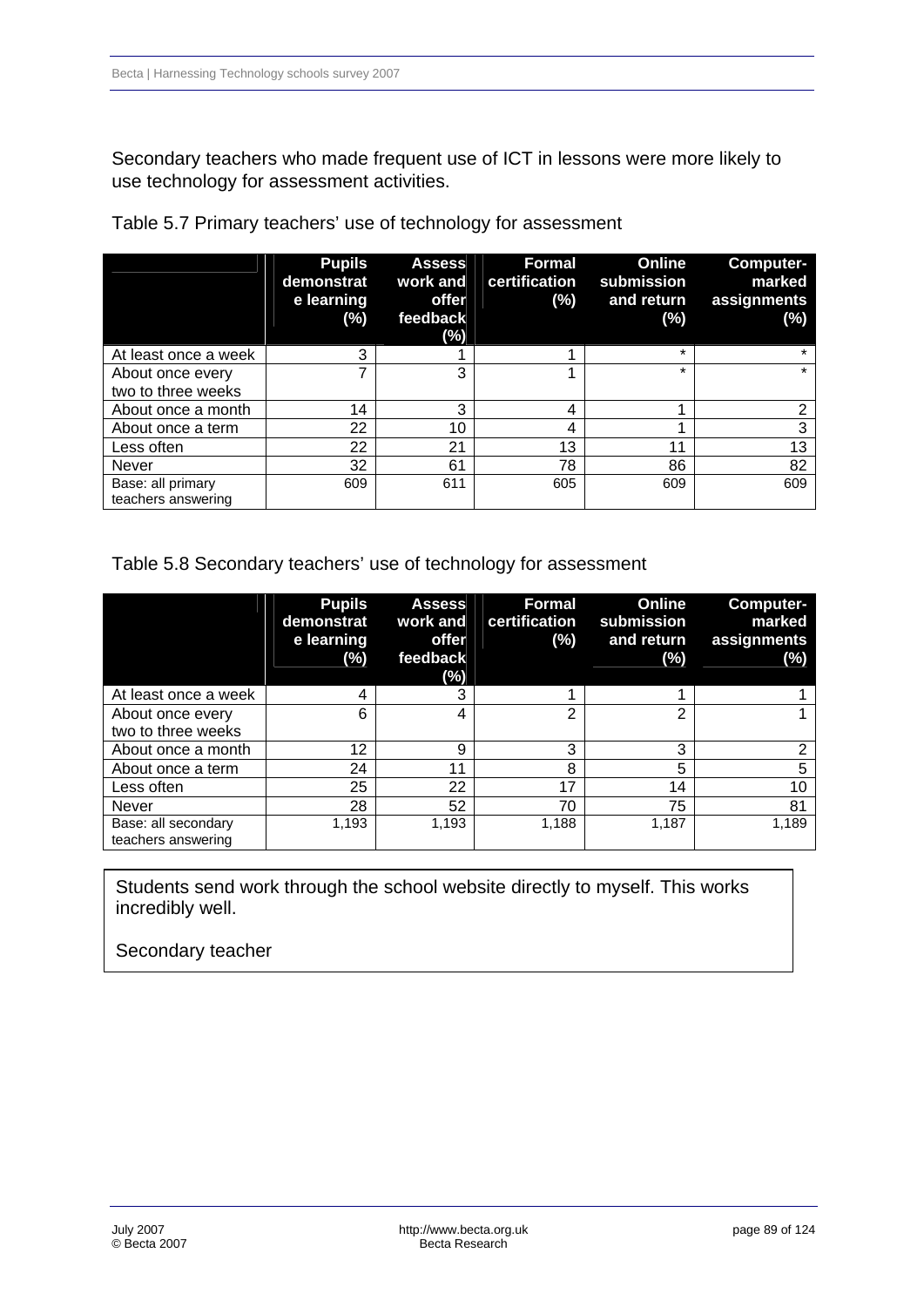#### **5.4.2Using electronic pupil assessment information**

Primary teachers used electronic pupil assessment information most commonly to share with other staff and parents. More than a third (36 per cent) of primary teachers shared pupil information in an electronic format with other staff about once a term, while 23 per cent did so more often (Table 5.9). Pupil assessment information in an electronic format was made available to parents about once a term by 15 per cent of primary teachers and less often by 28 per cent.

Assessment information held electronically was used to enable diagnostic testing once a term or more by 28 per cent of primary teachers, while 43 per cent never used electronic assessment information in this way. While the majority (63 per cent) of primary school teachers did not make electronic assessment information available to enable pupil self-assessment, 15 per cent did so at least once a term. Similarly, 71 per cent of primary teachers never made electronic assessment information available to enable pupil peer assessment, while seven per cent did so once a term or more often.

Most secondary teachers shared electronic pupil assessment information with other staff. Nearly half (46 per cent) used pupil assessment information in this way once a month or more, while 32 per cent did so about once a term (Table 5.10). More than a third (35 per cent) of secondary teachers made electronic pupil assessment information available to parents once a term and nine per cent did so more often, although almost a third (32 per cent) never made electronic assessment information available to parents.

Nearly a third (31 per cent) of secondary teachers used assessment information in electronic format to enable diagnostic testing once a term or more, while 46 per cent never did this. Electronic assessment information was used to enable pupil selfassessment once a term or more often by 28 per cent of secondary teachers, while nearly half (49 per cent) never used assessment information for this purpose. Just under a fifth (19 per cent) of secondary teachers used electronic assessment information at least once a term to enable pupil peer assessment, while nearly threefifths (58 per cent) never did this.

Again, there were some differences by subject in the ways that secondary teachers used electronic assessment information:

- Maths and science teachers were more likely than other teachers to share electronic assessment information with other staff once a week (22 per cent and 24 per cent respectively).
- Science and music teachers were more likely than other teachers to use assessment information to enable pupil self-assessment (44 per cent and 53 per cent respectively did so at least once a term).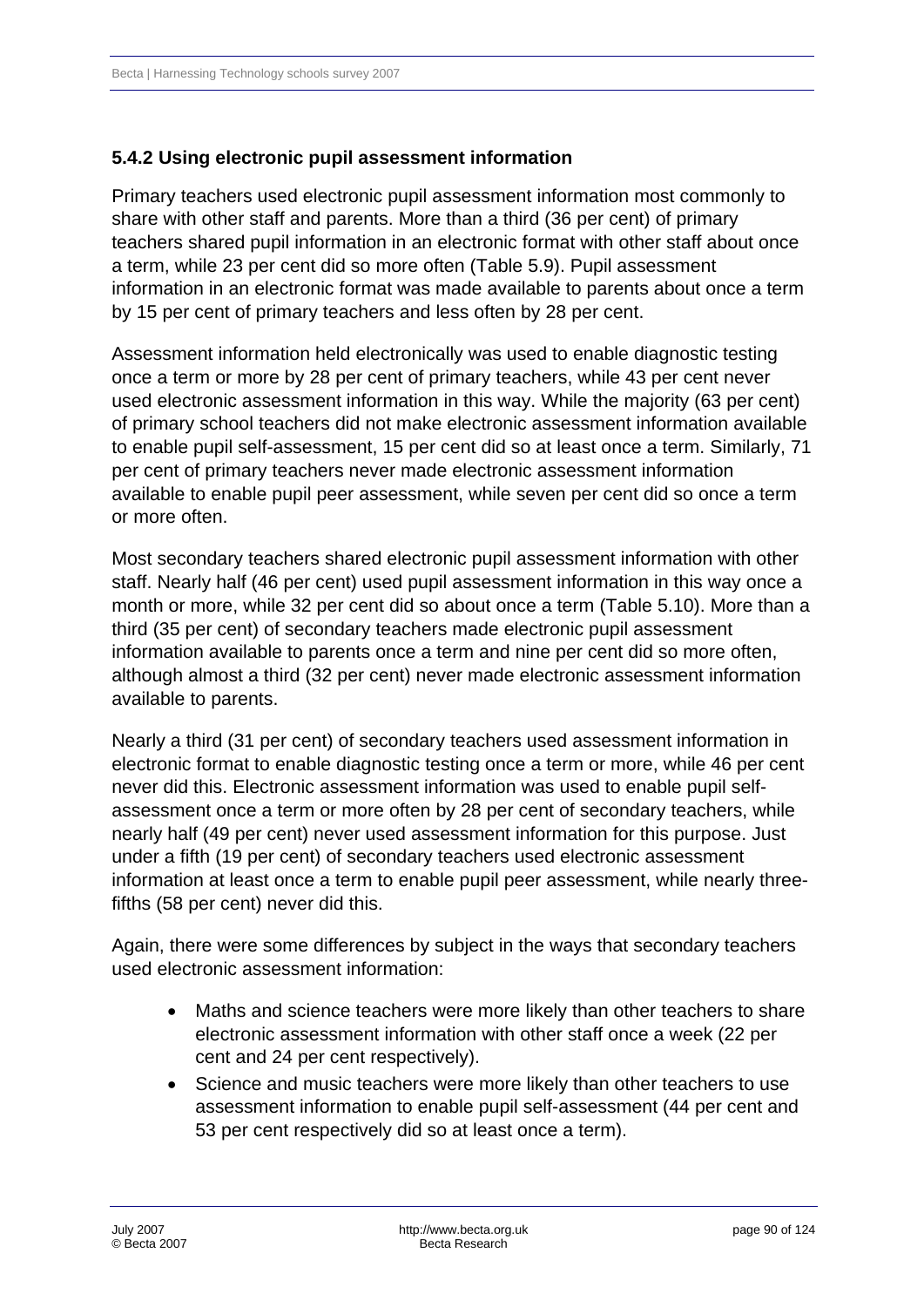• Music teachers were more likely than other teachers to use electronic assessment information to enable pupil peer assessment (37 per cent did so at least once a term).

|                                         | <b>Share with</b><br>other staff<br>(%) | <b>Make</b><br>available<br>to parents<br>(%) | <b>Enable</b><br>diagnostic<br>testing<br>(%) | Enable pupil<br>self-<br>assessment<br>(%) | <b>Enable pupil</b><br>peer<br>assessment<br>(%) |
|-----------------------------------------|-----------------------------------------|-----------------------------------------------|-----------------------------------------------|--------------------------------------------|--------------------------------------------------|
| At least once a week                    | 5                                       |                                               |                                               |                                            |                                                  |
| About once every<br>two to three weeks  | 5                                       | $\star$                                       |                                               | っ                                          |                                                  |
| About once a month                      | 13                                      | ⌒                                             |                                               | 6                                          |                                                  |
| About once a term                       | 36                                      | 15                                            | 19                                            | ⇁                                          | 5                                                |
| Less often                              | 20                                      | 28                                            | 29                                            | 22                                         | 22                                               |
| <b>Never</b>                            | 21                                      | 55                                            | 43                                            | 63                                         | 71                                               |
| Base: all primary<br>teachers answering | 609                                     | 606                                           | 596                                           | 604                                        | 604                                              |

Table 5.9 Primary teachers' use of electronic assessment information

Table 5.10 Secondary teachers' use of electronic assessment information

|                                           | <b>Share with</b><br>other staff<br>$(\%)$ | <b>Make</b><br>available<br>to parents<br>(%) | <b>Enable</b><br>diagnostic<br>testing<br>(%) | <b>Enable pupil</b><br>self-<br>assessment<br>$(\%)$ | Enable pupil<br>peer<br>assessment<br>$(\%)$ |
|-------------------------------------------|--------------------------------------------|-----------------------------------------------|-----------------------------------------------|------------------------------------------------------|----------------------------------------------|
| At least once a week                      | 13                                         |                                               |                                               |                                                      |                                              |
| About once every                          | 14                                         | $\overline{2}$                                |                                               | 3                                                    |                                              |
| two to three weeks                        |                                            |                                               |                                               |                                                      |                                              |
| About once a month                        | 20                                         | 6                                             | ⇁                                             | 8                                                    |                                              |
| About once a term                         | 32                                         | 35                                            | 18                                            | 16                                                   | 10                                           |
| Less often                                | 11                                         | 24                                            | 24                                            | 23                                                   | 23                                           |
| <b>Never</b>                              | 10                                         | 32                                            | 46                                            | 49                                                   | 58                                           |
| Base: all secondary<br>teachers answering | 1,185                                      | 1.184                                         | 1,169                                         | 1.178                                                | 1,178                                        |

Assessment during dance and gym – for children to assess their own ability, using a digital camera/video.

Primary teacher

#### **5.4.3 Production of pupils' reports**

Most teachers produced pupils' reports electronically. Just five per cent of primary teachers and six per cent of secondary teachers said they produced only handwritten reports. Almost half (49 per cent) of primary teachers and 58 per cent of secondary teachers modified or re-used electronic templates that had been pre-prepared, while more than a quarter (27 per cent) of primary teachers and 16 per cent of secondary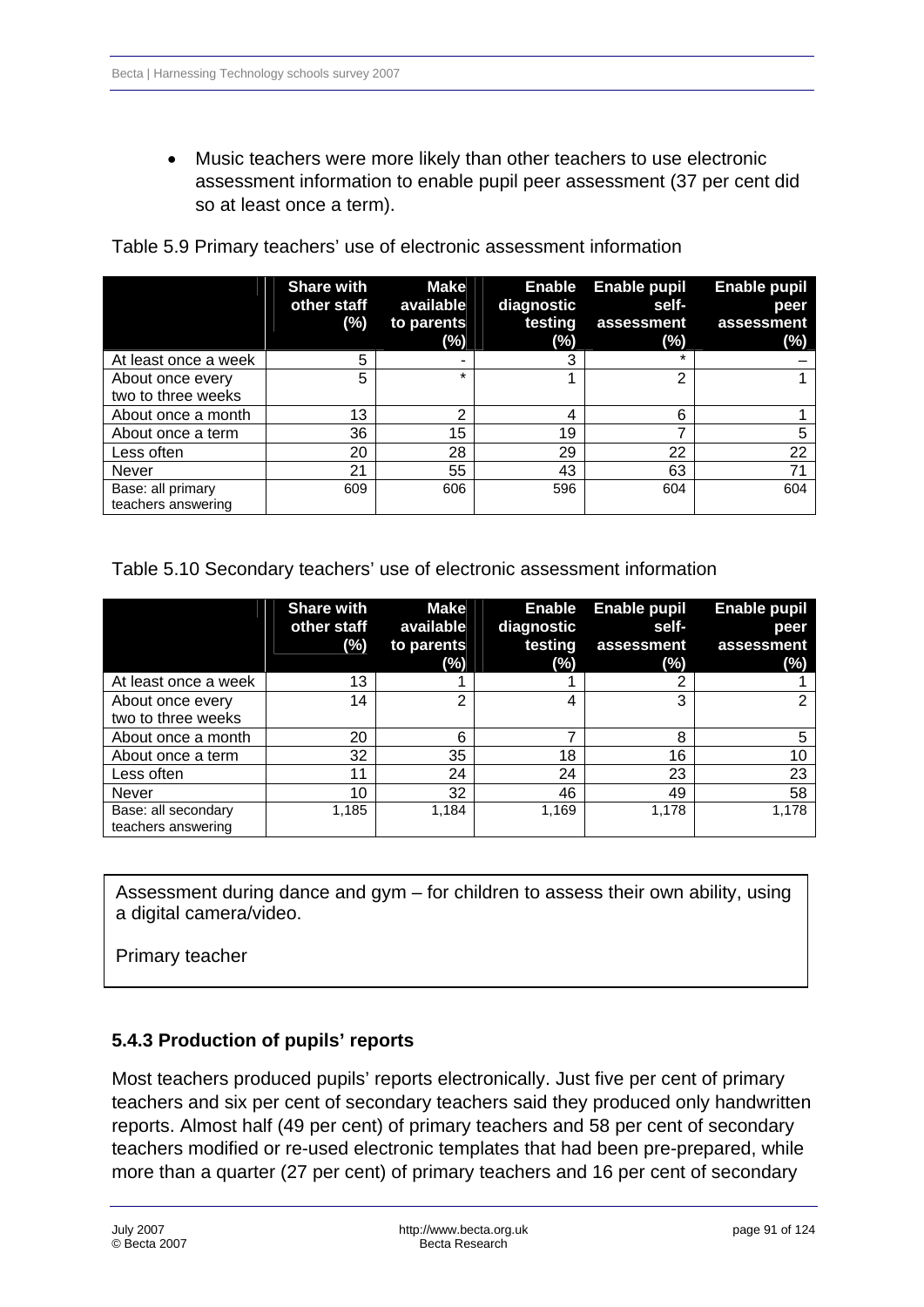teachers created their own electronic templates. The remaining teachers (19 per cent of primary and 21 per cent of secondary teachers) used a combination of these approaches to produce pupils' reports.

### **5.5Use of ICT for setting pupils' homework**

Primary teachers did not frequently set homework that required the use of a computer or the internet. Thirteen per cent of primary teachers set homework requiring use of a computer very often or quite often, while almost half (49 per cent) of primary teachers never did so (Figure 5.4). Similarly, 45 per cent of primary teachers never set homework requiring use of the internet, and just 11 per cent did so very often or quite often.

Secondary teachers were more likely than primary teachers to set homework requiring a computer or internet access (although this may be because primary teachers are less likely to set homework at all). Almost a third (32 per cent) of secondary teachers set homework requiring a computer very often or quite often, and half (50 per cent) did so occasionally. Similarly, homework requiring access to the internet was set very often or quite often by 30 per cent of secondary teachers and occasionally by more than half (55 per cent). These figures were very similar to those in the third Curriculum Online survey in 2005, when 30 per cent of secondary teachers set homework requiring a computer very often or quite often, and 28 per cent set homework requiring internet access very often or quite often.

Geography teachers were particularly likely to set homework requiring computer or internet use, with 55 per cent setting homework requiring a computer very often or quite often, and a similar proportion (56 per cent) setting homework requiring access to the internet very often or quite often.

Secondary teachers who often set homework requiring a computer or internet access made on average greater use of digital resources in their lesson planning and were in schools that on average had lower ratios of pupils to computers.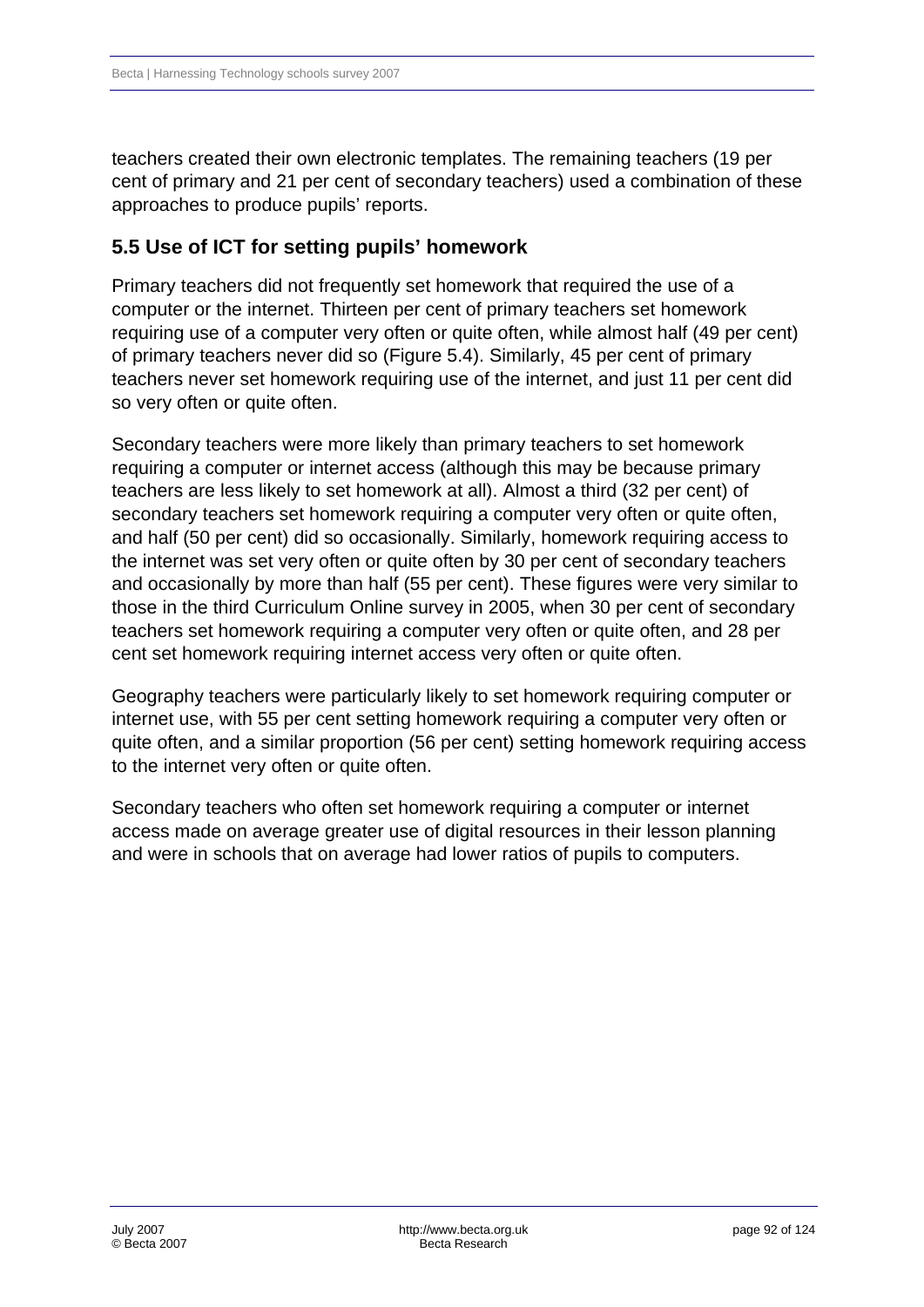



Base: all teachers answering (primary: 614, secondary: 1,192)

### **5.6Teachers' use of ICT to improve productive time**

### **5.6.1 Current time lost or saved using ICT**

Teachers were asked how much time they thought they lost or saved each week by using different kinds of ICT resource and by using ICT for different tasks. Teachers' perceptions of time savings from the ICT resources they used and for the tasks they used it for were generally positive.

More than half of primary teachers who used online resources and interactive whiteboards thought they saved time using these resources. Overall, 58 per cent of primary teachers who used online resources thought this saved them time, with 15 per cent reporting that they saved more than two hours per week, and 16 per cent between one and two hours (Table 5.11, Figure 5.5). Just 12 per cent of primary teachers thought they lost time by using online resources, with most of these (10 per cent) reporting that they lost up to one hour per week. Interactive whiteboards were thought to save time by 55 per cent of primary teachers, with 16 per cent reporting saving more than two hours, while 12 per cent thought they lost time.

Management information systems were not used by the majority of primary teachers. Half (50 per cent) of primary teachers who used management information systems thought they saved time using these systems, with seven per cent reporting saving more than two hours. Just seven per cent of those who used management information systems thought they lost time by doing this. Overall, 13 per cent of all primary teachers thought they saved time by using management information systems and two per cent thought they lost time.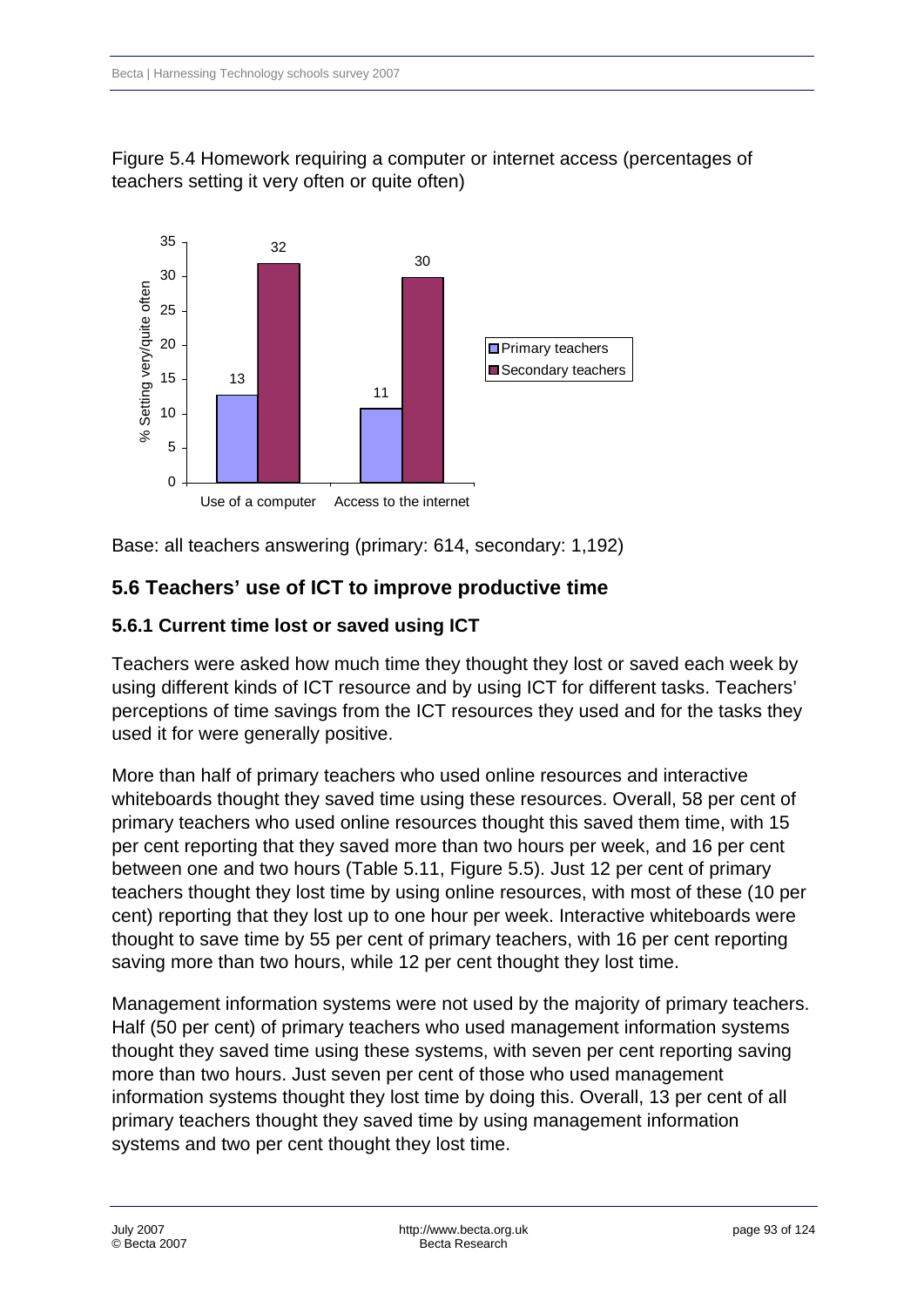Just 13 per cent of primary teachers indicated that they used a learning platform. Of these, nearly two-fifths (37 per cent) reported that this saved them time, while nine per cent thought they lost time. Overall, five per cent of all primary teachers reported time savings from using a learning platform and one per cent reported losses.

Secondary teachers were less likely than primary teachers to report time savings from using ICT resources.

Almost half (49 per cent) of secondary teachers who used online resources reported that using these resources saved them time, with 11 per cent reporting that they saved more than two hours per week (Table 5.11, Figure 5.6). Fifteen per cent of secondary teachers thought they lost time by using online resources. A similar proportion (44 per cent) of secondary teachers thought they saved time by using interactive whiteboards, with 16 per cent saying they saved more than two hours, while 17 per cent thought they lost time by using interactive whiteboards.

Only around half of secondary teachers used management information systems, and of these, 37 per cent reported that they saved time using these systems, while a fifth (20 per cent) thought they lost time. Overall, 18 per cent of all secondary teachers reported time savings from using management information systems and 10 per cent reported losses.

Almost a quarter (24 per cent) of secondary teachers indicated that they currently used a learning platform. Of these, 27 per cent thought it saved them time and 18 per cent that it lost time. Overall, seven per cent of all secondary teachers reported time savings from using a learning platform and five per cent reported losses.

The reporting of time saved by using ICT resources was associated with more frequent use of resources in lessons for both primary and secondary teachers. For example, 77 per cent of primary teachers who used internet-based resources in half or more lessons reported that using online resources saved them time, compared with 35 per cent who used these resources in less than half of lessons.

In secondary schools, science teachers were less likely than other subject teachers to report that using online resources saved them time.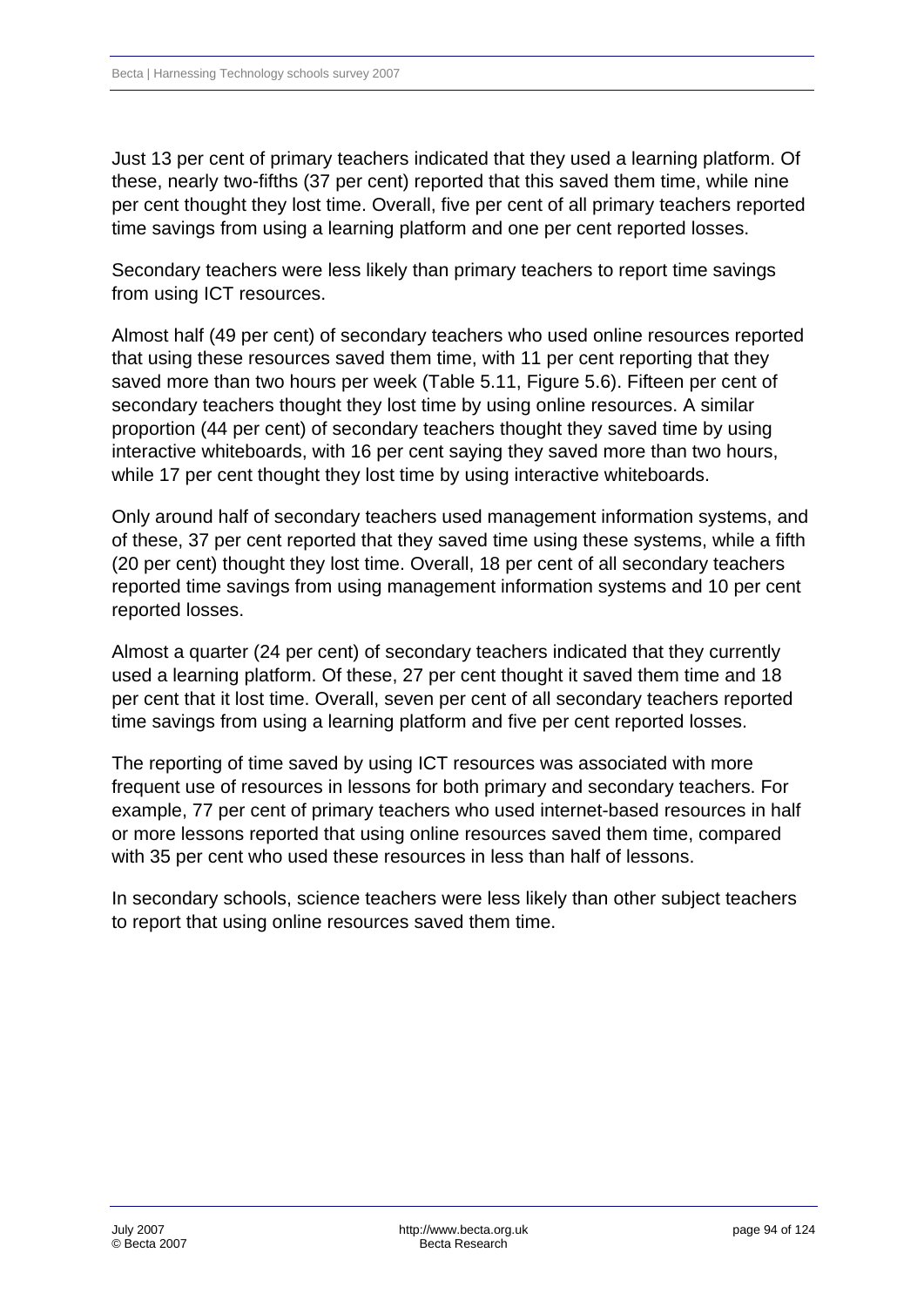|                                                       |                          | <b>Interactive</b><br>whiteboard |                          | <b>Online resources</b> |                   | <b>Management</b><br>information system |                          | <b>Learning platform</b> |
|-------------------------------------------------------|--------------------------|----------------------------------|--------------------------|-------------------------|-------------------|-----------------------------------------|--------------------------|--------------------------|
|                                                       | <b>Primary</b><br>$(\%)$ | Second-<br>ary (%)               | <b>Primary</b><br>$(\%)$ | Second-<br>ary (%)      | Primary<br>$(\%)$ | Second-<br>ary (%)                      | <b>Primary</b><br>$(\%)$ | Second-<br>ary (%)       |
| Save<br>more<br>than 2<br>hours                       | 16                       | 16                               | 15                       | 11                      | 7                 | 4                                       | 7                        | 6                        |
| Save $1-2$<br>hours                                   | 17                       | 12                               | 16                       | 13                      | 16                | 9                                       | 8                        | 8                        |
| Save up<br>to 1 hour                                  | 23                       | 16                               | 27                       | 25                      | 27                | 24                                      | 22                       | 13                       |
| Does not<br>make a<br>difference                      | $\overline{33}$          | $\overline{39}$                  | $\overline{30}$          | 35                      | 44                | 43                                      | 54                       | 54                       |
| Lose up<br>to 1 hour                                  | 8                        | $\overline{7}$                   | 10                       | $\overline{7}$          | 4                 | 11                                      | 6                        | 13                       |
| Lose $1-2$<br>hours                                   | 3                        | $\overline{7}$                   | 1                        | 5                       | $\mathbf{1}$      | 5                                       | $\star$                  | 3                        |
| Lose<br>more<br>than 2<br>hours                       | $\overline{2}$           | $\overline{4}$                   | 1                        | $\overline{3}$          | $\overline{2}$    | $\overline{4}$                          | $\overline{3}$           | $\overline{2}$           |
| Total:<br>save<br>time                                | 55                       | 44                               | 58                       | 49                      | 50                | 37                                      | 37                       | 27                       |
| Total:<br>lose time                                   | 12                       | 17                               | 12                       | 15                      | $\overline{7}$    | 20                                      | 9                        | 18                       |
| Base: all<br>teachers<br>who used<br>each<br>resource | 561                      | 842                              | 564                      | 1,054                   | 168               | 621                                     | 94                       | 305                      |

## Table 5.11 Time currently saved or lost by using ICT resources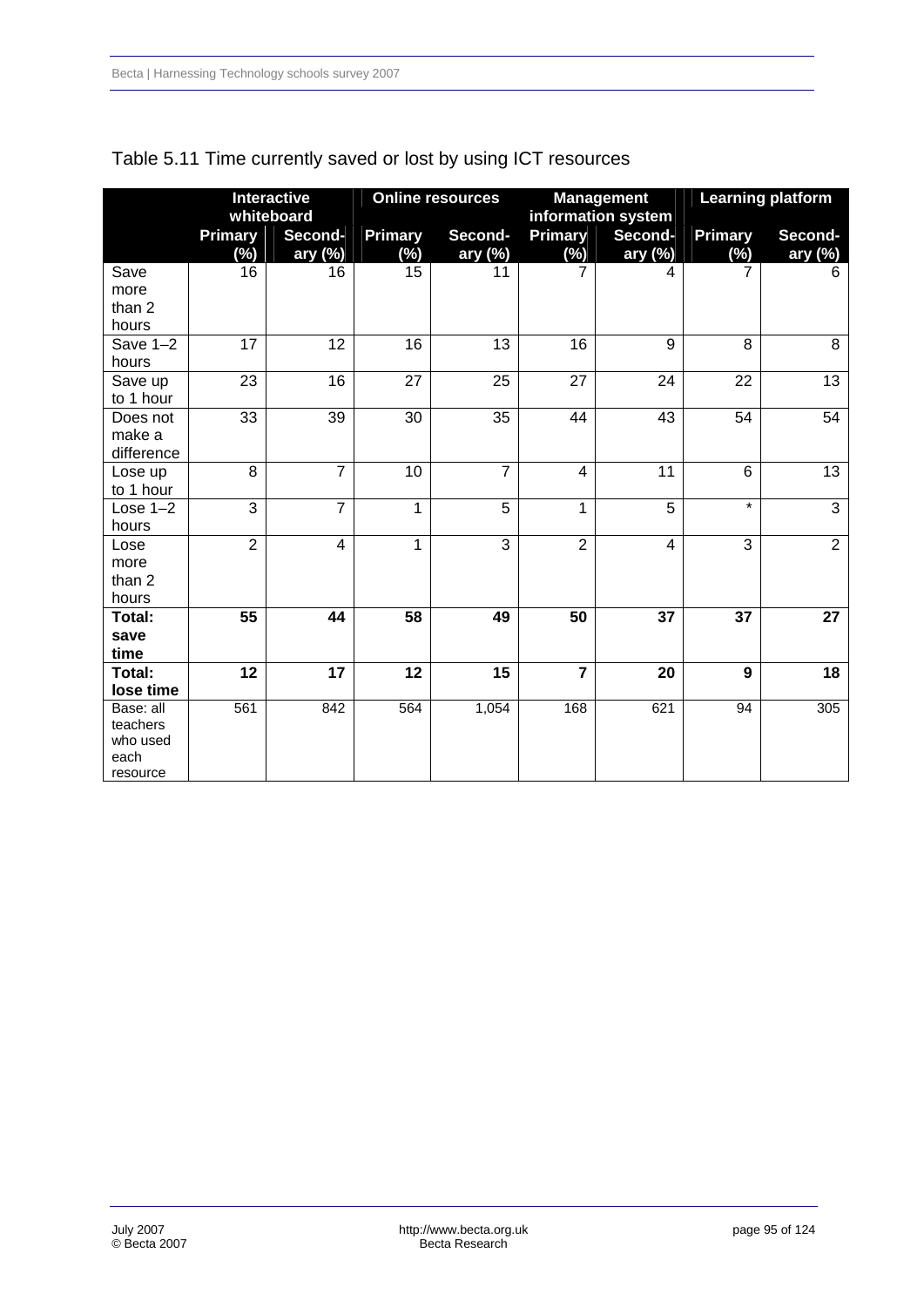

Figure 5.5 Primary teachers' perceived time savings/losses from ICT resources

Base: all primary teachers using each resource (whiteboards: 561, online resources: 564, management information systems (MIS): 168, learning platforms: 94)

Figure 5.6 Secondary teachers' perceived time savings/losses from ICT resources

Base: all secondary teachers using each resource (whiteboards: 842, online resources: 1,054, management information systems (MIS): 621, learning platforms: 305)

In terms of using ICT for different tasks, primary teachers were more likely to report that they saved time using ICT for lesson planning and preparation than for other tasks. Almost three-quarters (74 per cent) of primary teachers said they saved time using ICT for lesson planning, with 22 per cent saying they saved more than two hours per week (Table 5.12, Figure 5.7). More than half (54 per cent) of primary teachers reported that they saved time in lesson delivery by using ICT, while just six per cent said they lost time by using ICT for lesson delivery. Forty-five per cent of primary teachers said they saved time by using ICT for assessment, and the same proportion said that using ICT for record keeping saved them time. Just seven per cent said they lost time by using ICT for assessment and record keeping.

Secondary teachers were less likely than primary teachers to report that they saved time by using ICT for lesson planning and preparation. Nearly half (47 per cent) of secondary teachers said that using ICT for lesson planning saved them time, while 19 per cent said they lost time by using ICT for lesson planning (Table 5.12, Figure 5.8). Half (50 per cent) of secondary teachers reported that they saved time by using ICT for lesson delivery, with just six per cent reporting that they lost time by using ICT in this way. More than two-fifths of secondary teachers reported that they saved time by using ICT for assessment (44 per cent) and record keeping (42 per cent), with 14 per cent and 18 per cent respectively reporting that they lost time by using ICT for these tasks.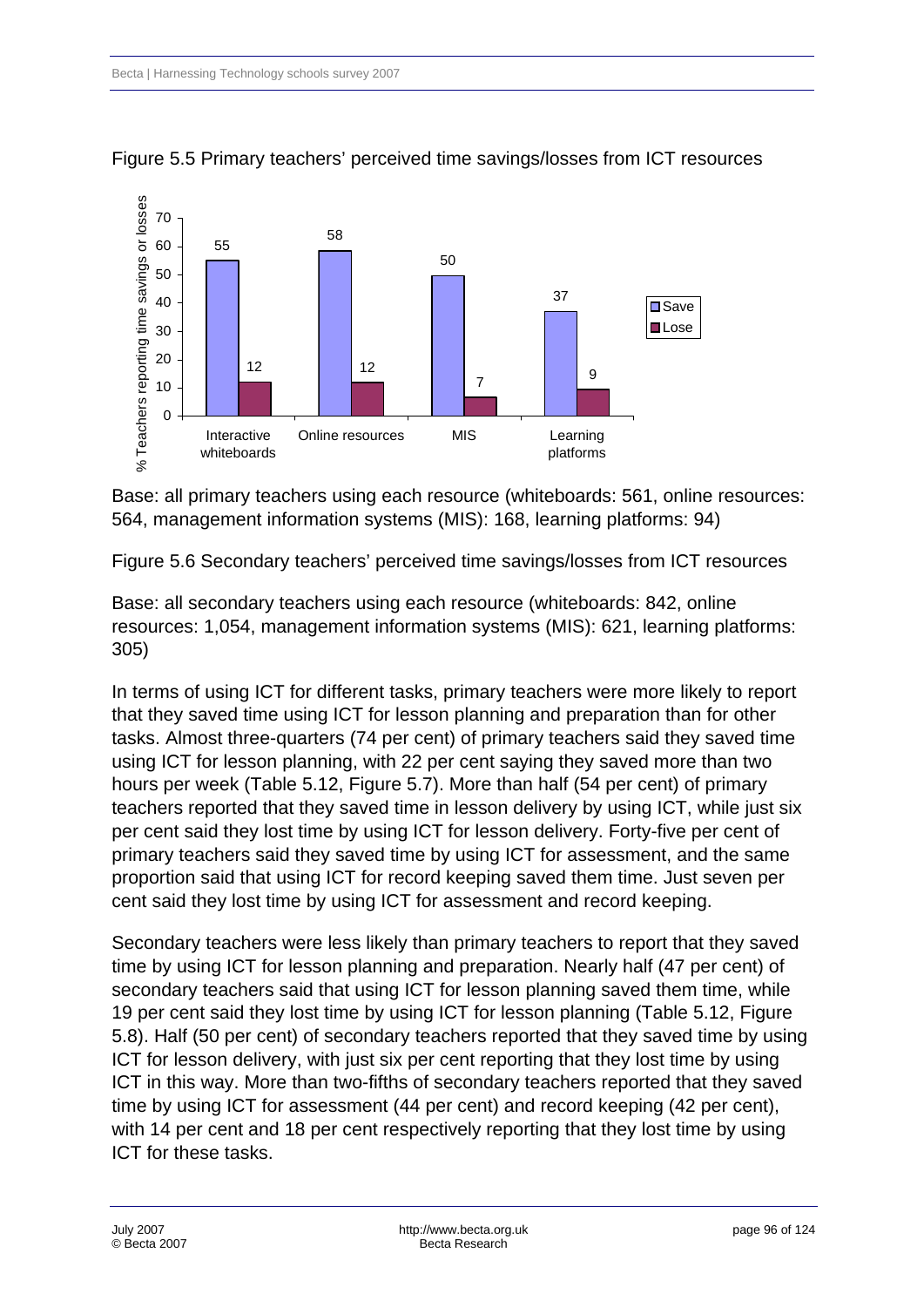Music teachers were more likely than other subject teachers to report that using ICT for lesson planning saved them time (60 per cent).

The reporting of time saved by using ICT for different tasks was positively associated with greater use of ICT in lessons. Primary and secondary teachers who used internet-based resources or subject-specific software in half or more lessons were more likely than other teachers to report that they saved time using ICT for lesson planning and delivery.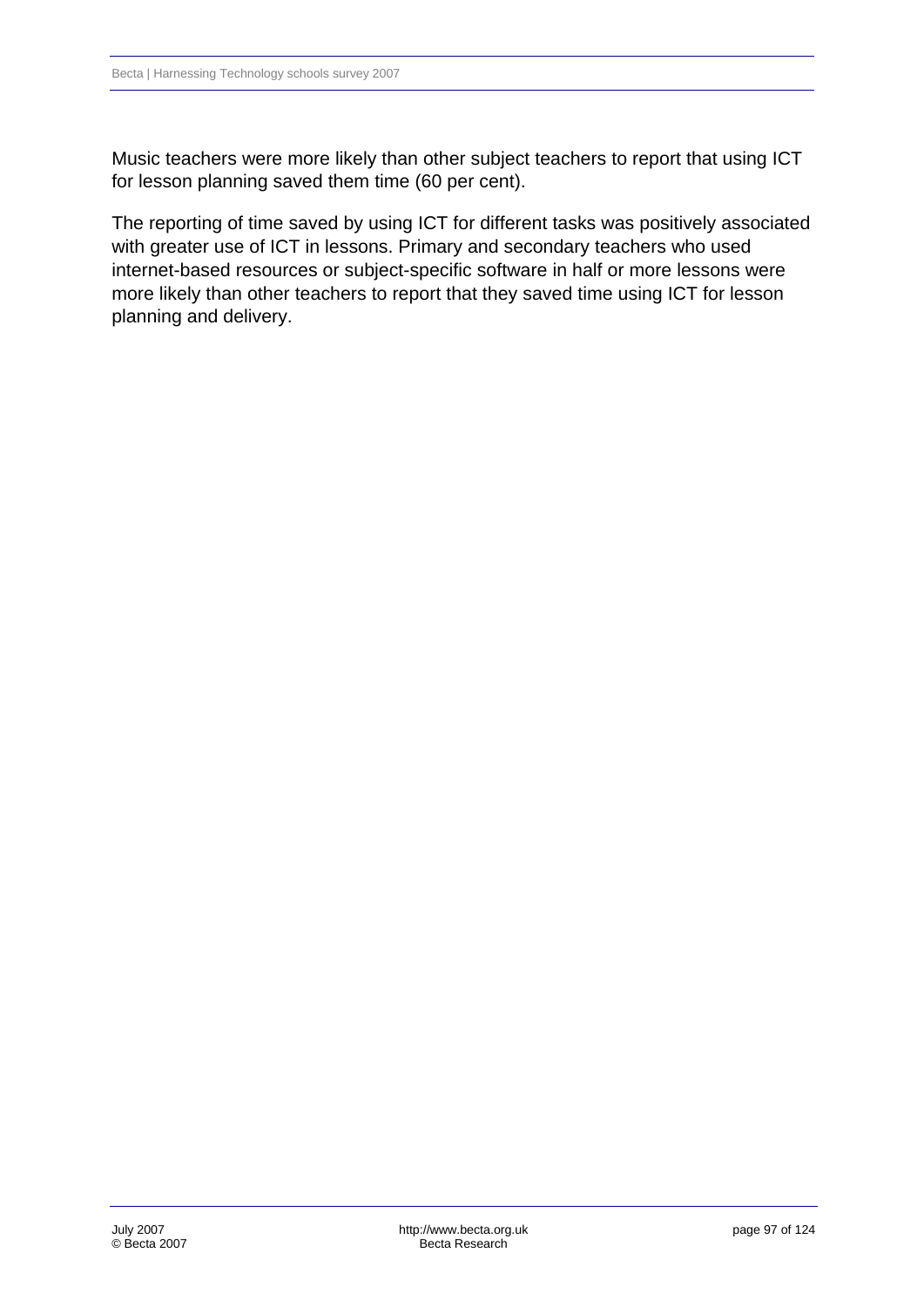|                    |                | <b>Lesson planning</b> |                | <b>Lesson delivery</b> |                | <b>Assessment</b> | <b>Record keeping</b> |                |
|--------------------|----------------|------------------------|----------------|------------------------|----------------|-------------------|-----------------------|----------------|
|                    | Primary        | Second-                | <b>Primary</b> | Second-                | <b>Primary</b> | Second-           | <b>Primary</b>        | Second-        |
|                    | (%)            | ary (%)                | (%)            | ary $(\%)$             | (%)            | ary $(\%)$        | (%)                   | ary $(\%)$     |
| Save more          | 22             | 16                     | 10             | 11                     | 8              | 8                 | 5                     |                |
| than 2 hours       |                |                        |                |                        |                |                   |                       |                |
| Save 1-2           | 26             | 13                     | 18             | 15                     | 12             | 12                | 12                    | 11             |
| hours              |                |                        |                |                        |                |                   |                       |                |
| Save up to 1       | 27             | 19                     | 26             | 24                     | 26             | 24                | 28                    | 22             |
| hour               |                |                        |                |                        |                |                   |                       |                |
| Does not           | 17             | 33                     | 40             | 44                     | 48             | 42                | 49                    | 40             |
| make a             |                |                        |                |                        |                |                   |                       |                |
| difference         |                |                        |                |                        |                |                   |                       |                |
| Lose up to 1       | 5              | $\overline{7}$         | $\overline{5}$ | 4                      | 5              | 9                 | 5                     | 12             |
| hour               |                |                        |                |                        |                |                   |                       |                |
| Lose 1-2           | $\overline{2}$ | $\overline{7}$         | $\star$        | $\overline{2}$         | 1              | 3                 | 1                     | 4              |
| hours              |                |                        |                |                        |                |                   |                       |                |
| Lose more          | $\overline{2}$ | 6                      | 1              | 1                      | 1              | $\overline{2}$    | 1                     | $\overline{2}$ |
| than 2 hours       |                |                        |                |                        |                |                   |                       |                |
| <b>Total: save</b> | 74             | 47                     | 54             | 50                     | 45             | 44                | 45                    | 42             |
| time               |                |                        |                |                        |                |                   |                       |                |
| <b>Total: lose</b> | 9              | 19                     | 6              | 6                      | 7              | 14                | 7                     | 18             |
| time               |                |                        |                |                        |                |                   |                       |                |
| Base: all          | 598            | 1,111                  | 596            | 1,119                  | 541            | 997               | 546                   | 1,062          |
| teachers who       |                |                        |                |                        |                |                   |                       |                |
| used ICT for       |                |                        |                |                        |                |                   |                       |                |
| each task          |                |                        |                |                        |                |                   |                       |                |

#### Table 5.12 Time currently saved or lost by using ICT for different tasks

Figure 5.7 Primary teachers' perceived current time savings/losses from using ICT for particular tasks



Base: all primary teachers currently using technology for each task (lesson planning: 598, lesson delivery: 596, assessment: 541, record keeping: 546)

Figure 5.8 Secondary teachers' perceived current time savings/losses from using ICT for particular tasks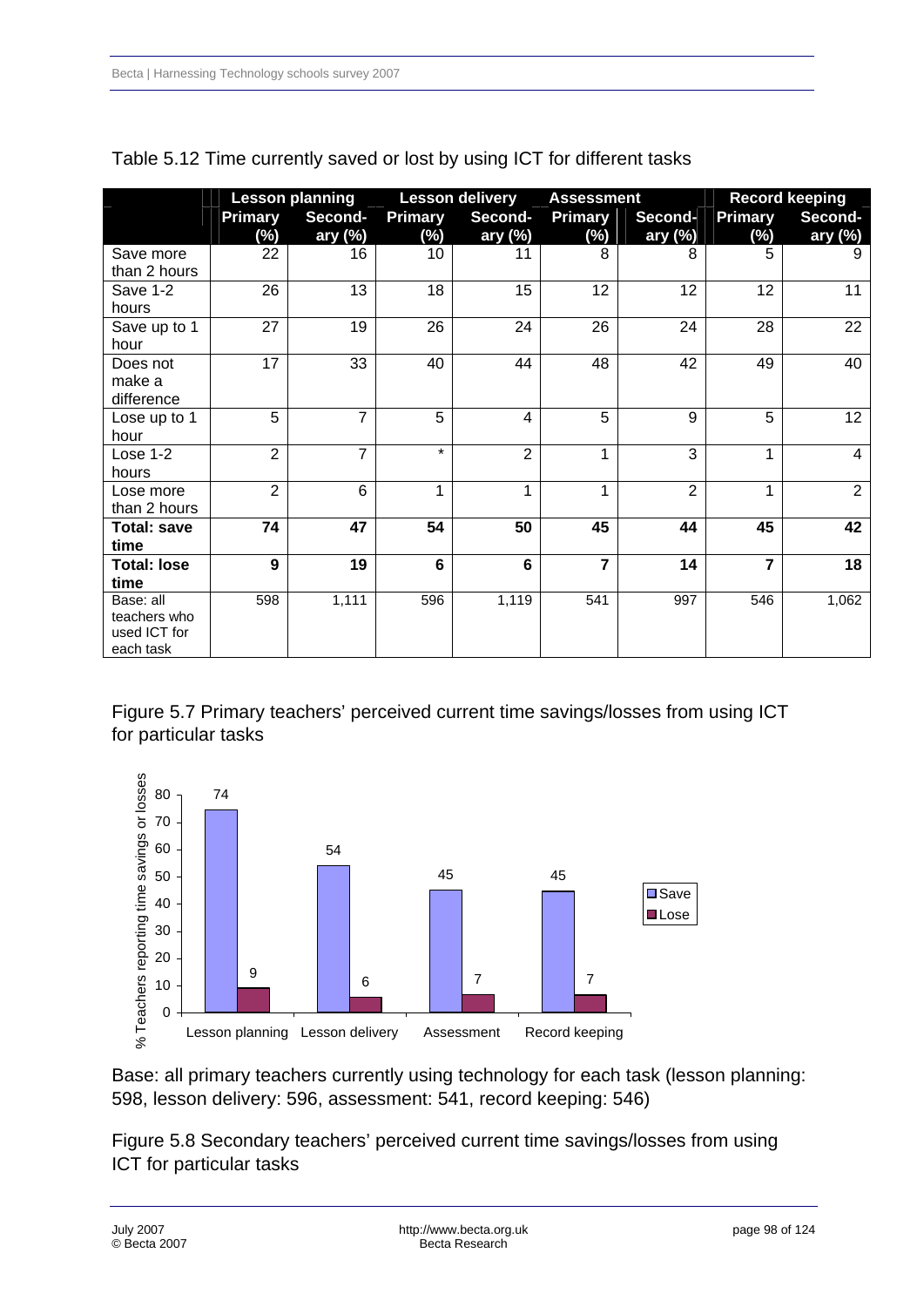

Base: all secondary teachers currently using technology for each task (lesson planning: 1,111, lesson delivery: 1,119, assessment: 997, record keeping: 1,062)

### **5.6.2 Expected time savings in the next year**

Teachers were asked to estimate how much time they anticipated saving or losing each week over the next 12 months by using different ICT resources or using ICT for different tasks. As with current time savings, teachers generally had positive expectations of time savings from using ICT in the next 12 months.

The majority of primary teachers expected to save time by using online resources and interactive whiteboards in the next 12 months. Almost two-thirds (64 per cent) of primary teachers expected online resources to save them time, and a similar proportion (62 per cent) expected to save time by using interactive whiteboards (Table 5.13, Figure 5.9). Around one-tenth of primary teachers thought they would lose time by using these resources in the next 12 months (nine per cent for online resources and 11 per cent for interactive whiteboards).

Two-thirds (67 per cent) of primary teachers did not expect to use management information systems in the next 12 months. Fewer than a fifth (17 per cent) of primary teachers thought they would save time by using management information systems. Similarly, most primary teachers (79 per cent) were not planning to use a learning platform in the next 12 months, while one-tenth (10 per cent) expected that they would save time by using a learning platform.

Secondary teachers were less likely than primary teachers to expect to save time by using online resources or interactive whiteboards in the next 12 months. More than half (53 per cent) of secondary teachers expected to save time by using online resources, while 12 per cent thought they would lose time by doing this (Table 5.13, Figure 5.10). Two-fifths (41 per cent) of secondary teachers thought they would save time by using interactive whiteboards, while 10 per cent expected to lose time by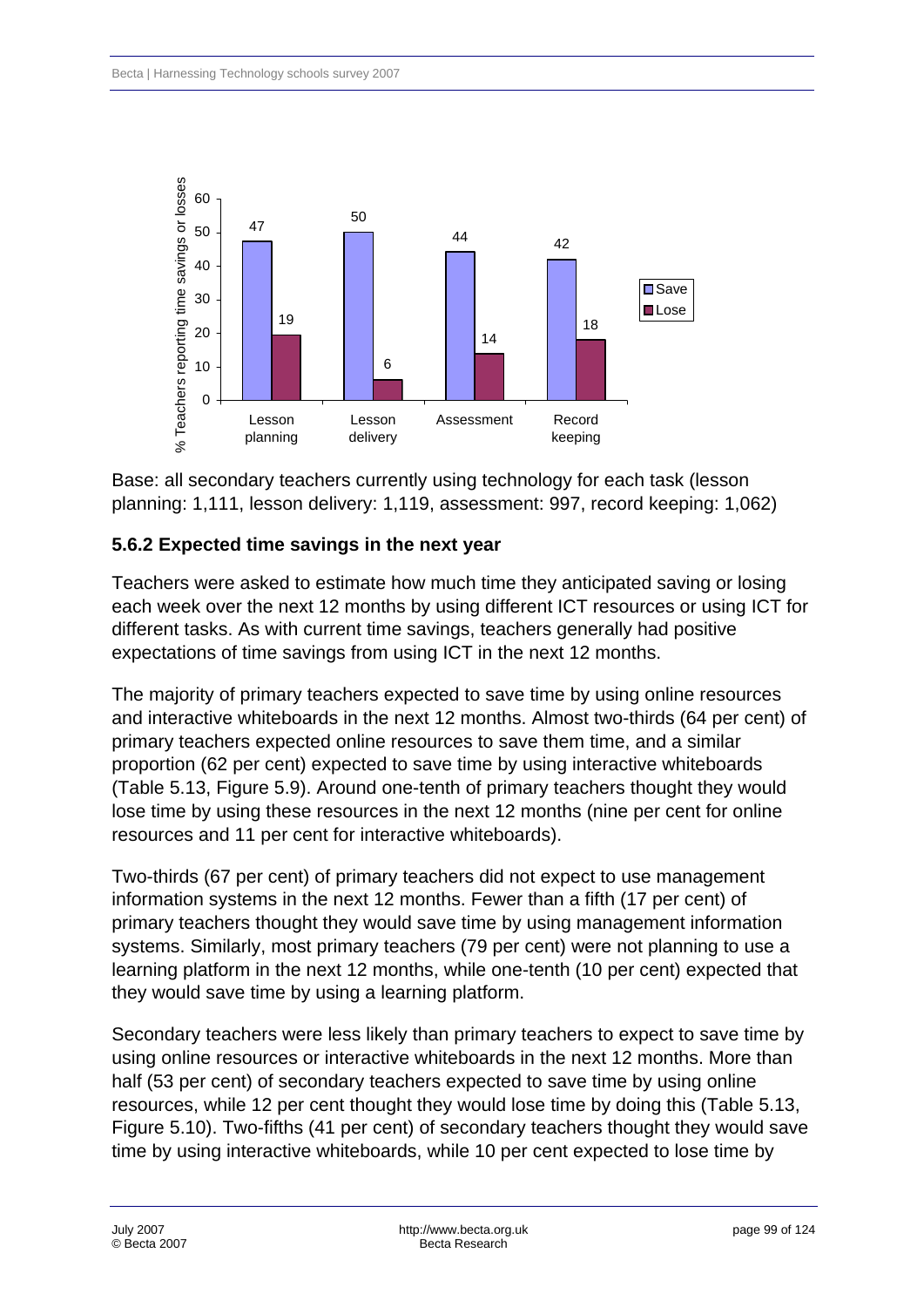doing this. A quarter (25 per cent) of secondary teachers did not plan to use interactive whiteboards in the next 12 months.

Just over a quarter (26 per cent) of secondary teachers expected to save time by using management information systems in the next 12 months. One-tenth (10 per cent) thought they would lose time by using these systems. Two-fifths (41 per cent) did not intend to use them. Similarly, more than three-fifths (64 per cent) of secondary teachers did not plan to use a learning platform in the next 12 months. Fourteen per cent thought they would save time by using a learning platform, and six per cent expected to lose time by doing this.

Table 5.13 Time that teachers expect to save or lose by using ICT resources in next 12 months

|                                    | <b>Interactive</b><br>whiteboards |                    | <b>Online resources</b>  |                    | <b>MIS</b>               |                       | <b>Learning platform</b> |                     |
|------------------------------------|-----------------------------------|--------------------|--------------------------|--------------------|--------------------------|-----------------------|--------------------------|---------------------|
|                                    | <b>Primary</b><br>$(\%)$          | Second-<br>ary (%) | <b>Primary</b><br>$(\%)$ | Second-<br>ary (%) | <b>Primary</b><br>$(\%)$ | Second-<br>ary $(\%)$ | <b>Primary</b><br>$(\%)$ | Second-<br>ary (%)  |
| Save more<br>than 2<br>hours       | 26                                | 17                 | 24                       | 17                 | 5                        | 7                     | $\overline{2}$           | 4                   |
| Save $1-2$<br>hours                | $\overline{17}$                   | 12                 | 19                       | 14                 | $\overline{5}$           | 6                     | $\overline{2}$           | 3                   |
| Save up to<br>1 hour               | 19                                | 12                 | 22                       | 22                 | $\overline{7}$           | 13                    | 6                        | 6                   |
| Will not<br>make a<br>difference   | 23                                | 24                 | 23                       | 27                 | 13                       | 23                    | 9                        | 17                  |
| Lose up to<br>1 hour               | $\overline{7}$                    | 3                  | 6                        | 6                  | 1                        | 4                     | 1                        | $\overline{\omega}$ |
| Lose $1-2$<br>hours                | 3                                 | 4                  | $\mathbf{1}$             | 3                  | 1                        | 3                     | 1                        | $\mathbf{1}$        |
| Lose more<br>than 2<br>hours       | $\overline{2}$                    | 3                  | $\mathbf{1}$             | 3                  | 1                        | 3                     | 1                        | $\overline{2}$      |
| Do not plan<br>to use              | $\overline{4}$                    | 25                 | $\overline{\mathbf{4}}$  | 8                  | 67                       | 41                    | 79                       | 64                  |
| Total:<br>save time                | 62                                | 41                 | 64                       | 53                 | 17                       | 26                    | 10                       | 14                  |
| <b>Total: lose</b><br>time         | 11                                | 10                 | 9                        | 12                 | $\overline{2}$           | 10                    | $\overline{2}$           | 6                   |
| Base: all<br>teachers<br>answering | 596                               | 1,160              | 587                      | 1,146              | 540                      | 1,100                 | 534                      | 1,085               |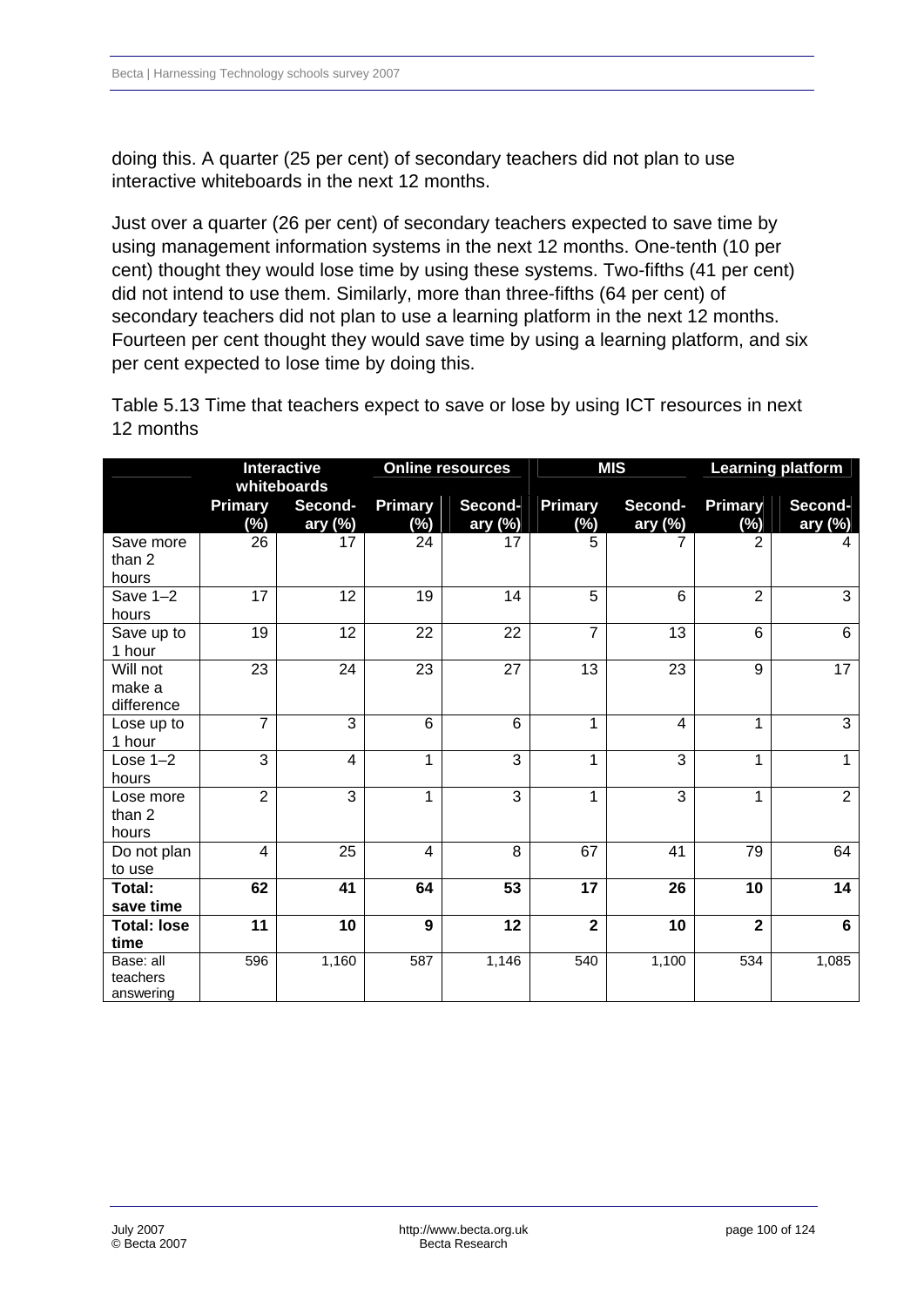

Figure 5.9 Primary teachers' perceived future time savings/losses from using ICT resources

Base: all primary teachers answering (whiteboards: 596, online resources: 587, management information systems (MIS): 540, learning platforms: 534)

Figure 5.10 Secondary teachers' perceived future time savings/losses from using ICT resources



Base: all secondary teachers answering (whiteboards: 1,160, online resources: 1,146, management information systems (MIS): 1,100, learning platforms: 1,085)

More than three-quarters (76 per cent) of primary teachers expected to save time by using ICT for lesson planning and preparation in the next 12 months, while seven per cent expected to lose time by doing this (Table 5.14, Figure 5.11). Three-fifths (61 per cent) of primary teachers expected that using ICT would save them time in lesson delivery, and just five per cent thought they would lose time when delivering lessons by using ICT. Around half of primary teachers thought they would save time by using ICT for assessment (50 per cent) and record keeping (51 per cent) in the next 12 months.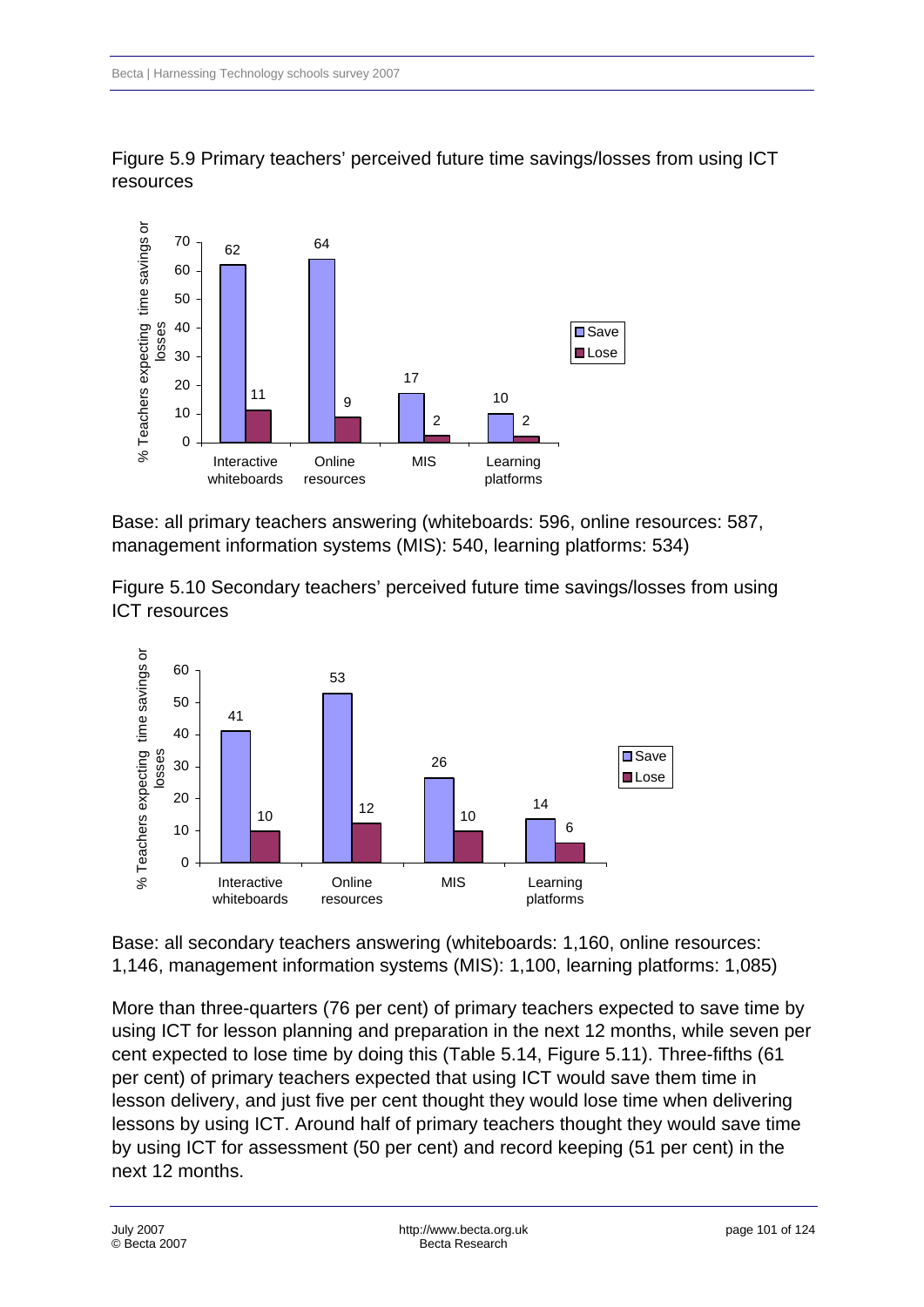Secondary teachers were less likely than primary teachers to expect to save time by using ICT for lesson planning in the next 12 months, with just over half (51 per cent) expecting to save time and 16 per cent expecting to lose time by using ICT for lesson planning (Table 5.14, Figure 5.12). More than half (53 per cent) of secondary teachers expected to save time by using ICT for lesson delivery, while just seven per cent expected to lose time. Fewer than half of secondary teachers expected to save time by using ICT for assessment (44 per cent) or record keeping (46 per cent), while 13 per cent and 14 per cent respectively thought they would lose time using ICT for these tasks.

Table 5.14 Time that teachers expect to save or lose by using ICT for different tasks in next 12 months

|                       | <b>Lesson planning</b>    |                | <b>Lesson delivery</b> |                | <b>Assessment</b> |                           | <b>Record keeping</b> |                     |
|-----------------------|---------------------------|----------------|------------------------|----------------|-------------------|---------------------------|-----------------------|---------------------|
|                       | <b>Primary</b><br>Second- |                | <b>Primary</b>         | Second-        |                   | <b>Primary</b><br>Second- |                       | Primary<br>Second-  |
|                       | $(\%)$                    | ary $(\%)$     | (%)                    | ary $(\%)$     | $(\%)$            | ary $(\%)$                | (%)                   | ary $(\%)$          |
| Save more             | 33                        | 23             | 17                     | 18             | 14                | 12                        | 14                    | 13                  |
| than 2                |                           |                |                        |                |                   |                           |                       |                     |
| hours                 |                           |                |                        |                |                   |                           |                       |                     |
| Save $1-2$            | 21                        | 13             | 24                     | 16             | 16                | 12                        | 16                    | 13                  |
| hours                 |                           |                |                        |                |                   |                           |                       |                     |
| Save up to            | 22                        | 15             | 20                     | 19             | 20                | 20                        | 22                    | 21                  |
| 1 hour                |                           |                |                        |                |                   |                           |                       |                     |
| Will not              | 15                        | 27             | 33                     | 36             | 36                | 32                        | 35                    | 31                  |
| make a                |                           |                |                        |                |                   |                           |                       |                     |
| difference            |                           |                |                        |                |                   |                           |                       |                     |
| Lose up to            | $\overline{2}$            | $\overline{4}$ | 3                      | 3              | $\overline{3}$    | $\overline{7}$            | $\overline{2}$        | 8                   |
| 1 hour                |                           |                |                        |                |                   |                           |                       |                     |
| Lose $1-2$            | 3                         | 5              | $\star$                | $\overline{2}$ | 1                 | 3                         | 1                     | $\overline{4}$      |
| hours                 |                           |                |                        |                |                   |                           |                       |                     |
| Lose more             | $\overline{2}$            | $6\phantom{1}$ | $\overline{2}$         | $\overline{2}$ | 1                 | 3                         | 1                     | $\overline{\omega}$ |
| than 2                |                           |                |                        |                |                   |                           |                       |                     |
| hours                 |                           |                |                        |                |                   |                           |                       |                     |
| Do not plan           | 1                         | 6              | $\overline{2}$         | $\overline{4}$ | 9                 | 11                        | 10                    | 8                   |
| to use                |                           |                |                        |                |                   |                           |                       |                     |
| Total:                | 76                        | 51             | 61                     | 53             | 50                | 44                        | 51                    | 46                  |
| save time             |                           |                |                        |                |                   |                           |                       |                     |
| <b>Total: lose</b>    | $\overline{7}$            | 16             | $5\phantom{1}$         | $\overline{7}$ | 5                 | 13                        | 4                     | 14                  |
| time                  |                           |                |                        |                |                   |                           |                       |                     |
| Base: all<br>teachers | 601                       | 1,163          | 597                    | 1,155          | 595               | 1,157                     | 597                   | 1,158               |
| answering             |                           |                |                        |                |                   |                           |                       |                     |
|                       |                           |                |                        |                |                   |                           |                       |                     |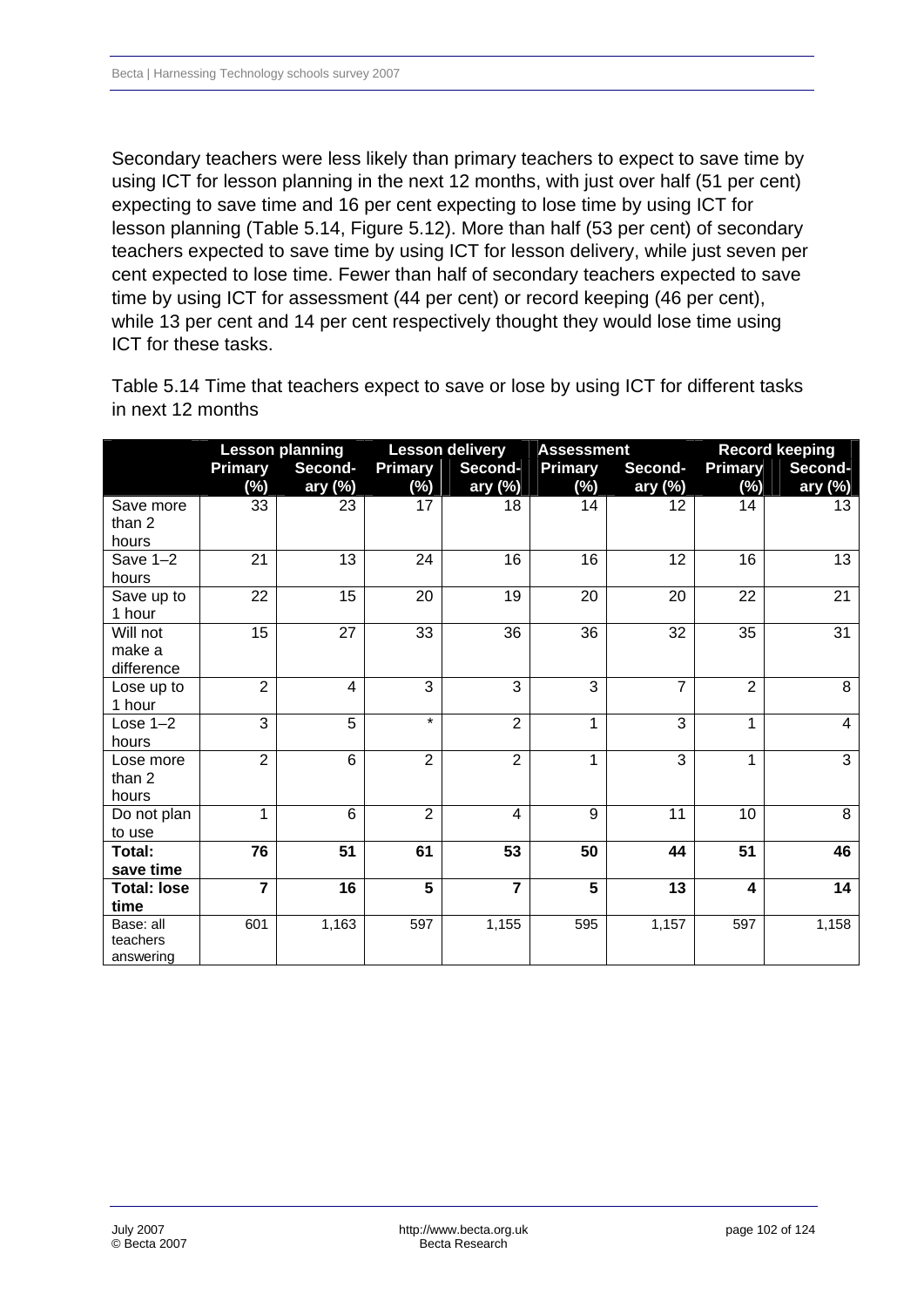

Figure 5.11 Primary teachers' perceived future time savings/losses from using ICT for particular tasks

Base: all primary teachers answering (lesson planning: 601, lesson delivery: 597, assessment: 595, record keeping: 597)

Figure 5.12 Secondary teachers' perceived future time savings/losses from using ICT for particular tasks



Base: all secondary teachers answering (lesson planning: 1,163, lesson delivery: 1,155, assessment: 1,157, record keeping: 1,158)

## **5.6.3 Perceptions of impact of ICT on time saving**

Primary teachers were more likely than secondary teachers to think that using technology to plan lessons could save time. More than three-fifths (62 per cent) of primary teachers and 43 per cent of secondary teachers agreed with the statement 'Using technology to plan lessons saves me time', reflecting the higher proportion of primary teachers who reported time savings from using ICT for lesson planning. Among primary and secondary teachers, those who agreed with this statement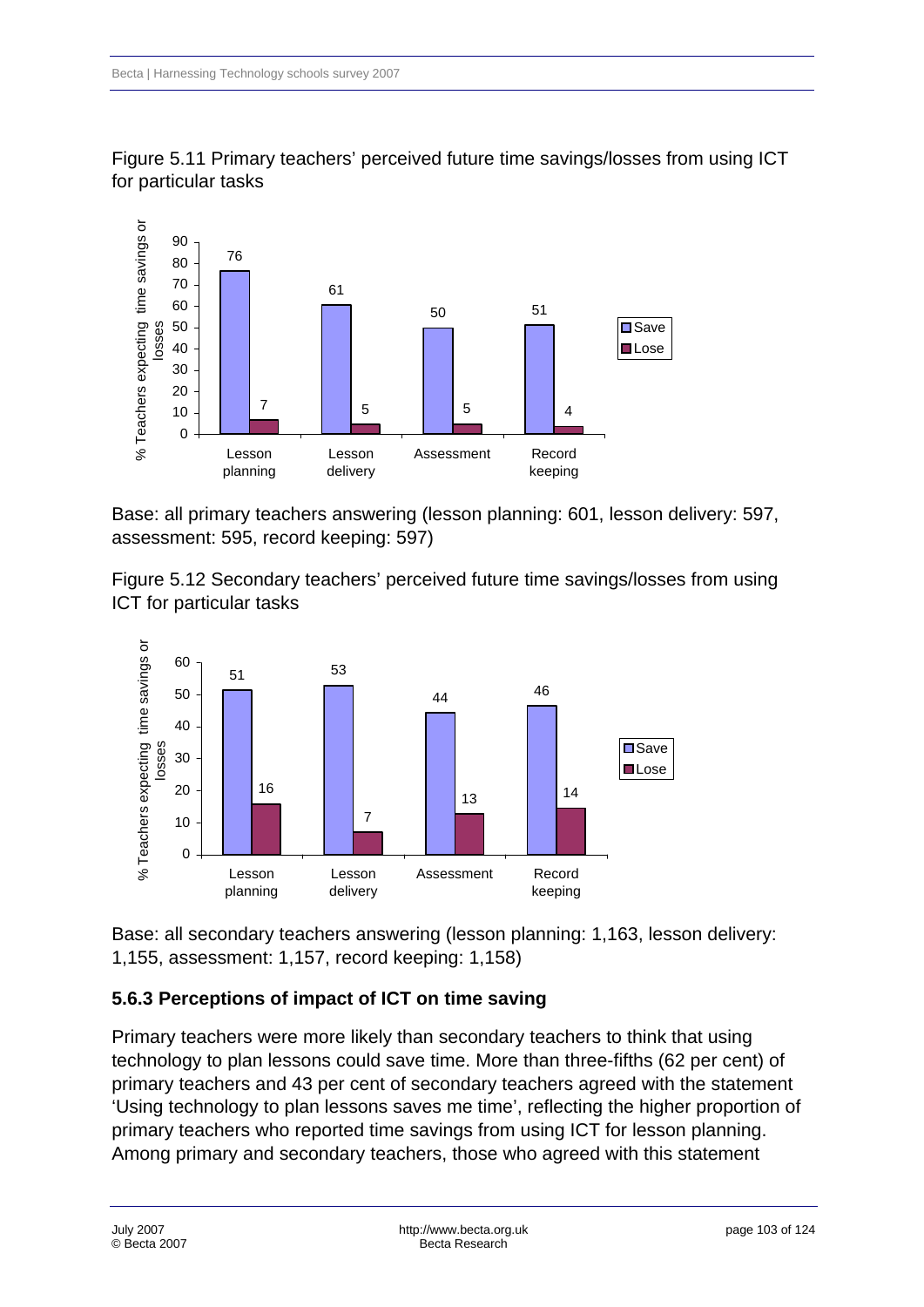reported a higher percentage of lesson planning using digital resources than those who did not agree.

I have recently got an interactive whiteboard in my classroom and feel this is a good resource which will engage children and eventually save me time once I have got to grips with it.

Primary teacher

### **5.7 Incidence of technical problems**

Most teachers reported that they experienced technical problems which prevented delivery of their lessons at least occasionally, although the majority did not experience such problems frequently.

More than half (54 per cent) of primary teachers reported that they experienced problems with printers which prevented delivery of their lessons at least once a month (Figure 5.13), with nearly a fifth (17 per cent) experiencing such problems at least once a week. More than half (53 per cent) of primary teachers reported that technical problems with computers used by pupils occurred at least once a month, and a similar proportion (45 per cent) reported that problems occurred at least once a month with school internet connections. Almost two-fifths (39 per cent) of primary teachers reported that technical problems with the schools' networks prevented delivery of lessons at least once a month, while 37 per cent said that problems with interactive whiteboards occurred at least once a month.

Secondary teachers were less likely than primary teachers to report that problems with printers prevented delivery of their lessons, with two-fifths (40 per cent) reporting that such problems occurred at least once a month. Secondary teachers were most likely to experience problems with computers used by pupils, with 46 per cent reporting that problems with computers prevented the delivery of lessons at least once a month, and 15 per cent saying that such problems occurred at least once a week. Problems with the schools' networks and internet connections that prevented the delivery of lessons were said to occur at least once a month by 37 per cent and 36 per cent of secondary teachers respectively. Most secondary teachers did not frequently experience problems with interactive whiteboards that prevented the delivery of lessons. Fewer than a fifth (18 per cent) of secondary teachers experienced such problems once a month or more, and a third (33 per cent) said that problems with interactive whiteboards never occurred.

As might be expected, more frequent use of resources was associated with more frequent experience of technical problems. For example, secondary teachers who used display technology in half of more lessons were more likely to have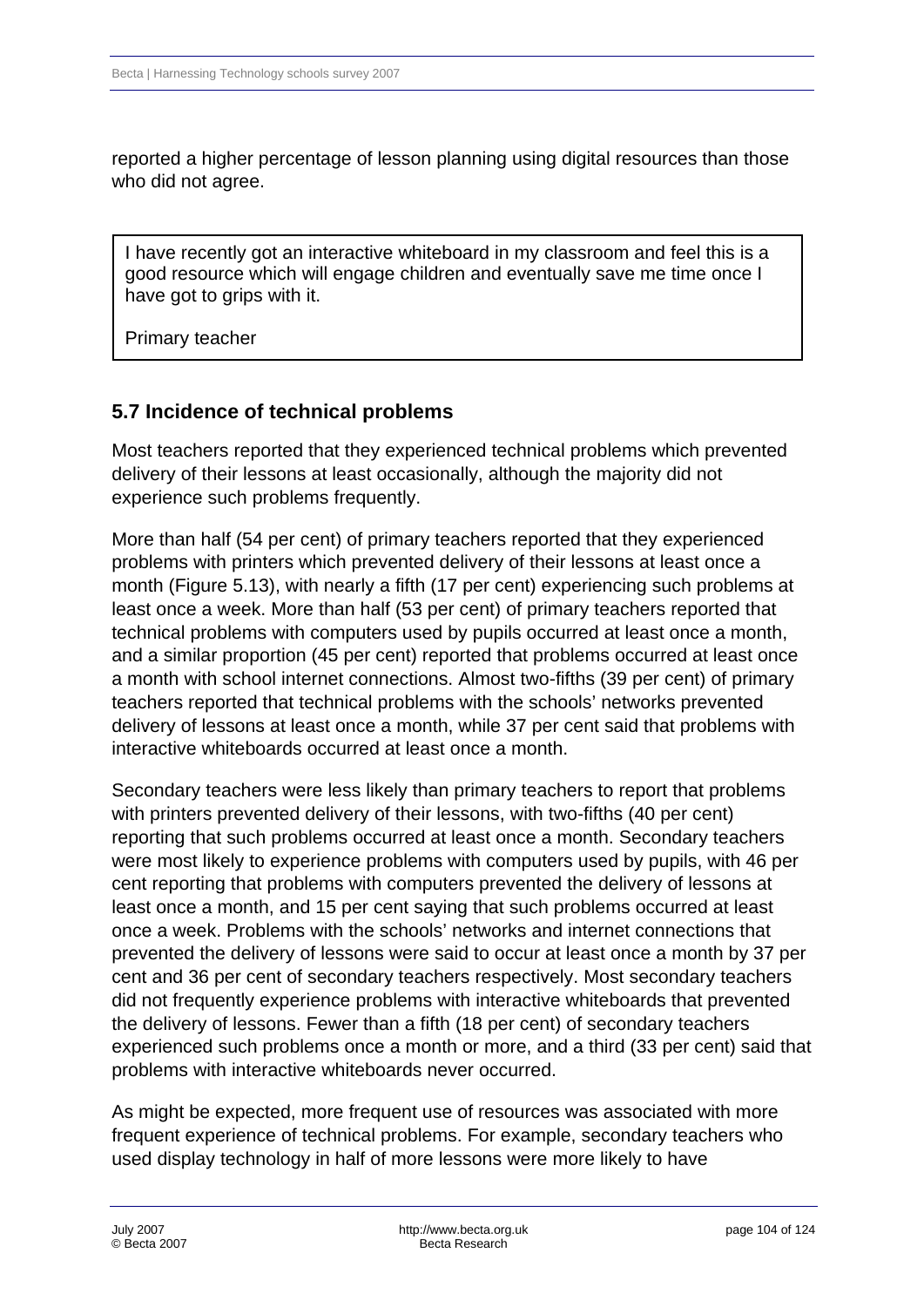experienced technical problems with interactive whiteboards. The levels of ICT resources in schools were not related to teachers' experience of technical problems.

Figure 5.13 Percentages of teachers experiencing technical problems which prevent delivery of lessons at least once a month



Base: all teachers answering (primary: 592–606, secondary: 1,128–1,178)

## **5.8 Perceived impacts of ICT**

#### **5.8.1 Impacts on motivation**

Teachers were asked to what extent they agreed that using ICT can have a positive impact on motivation among particular groups (Key Stages 1–4; girls; boys; able or gifted and talented pupils; pupils with special educational needs). Teachers were generally highly positive about the impacts that ICT could have on motivation.

Most primary teachers agreed that ICT could have a positive impact on motivation at Key Stages 1 and 2, although agreement was slightly higher for Key Stage 2 (for Key Stage 1, 94 per cent agreed strongly or agreed, compared with 98 per cent for Key Stage 2) (Table 5.15). Fifty-six per cent of primary teachers agreed strongly that ICT could have a positive impact on motivation at Key Stage 2, compared with 49 per cent for Key Stage 1.

While most primary teachers agreed that ICT could have a positive impact on the motivation of both girls and boys (97 per cent for girls and 98 per cent for boys), they were more likely to agree strongly for boys (59 per cent) than for girls (43 per cent) (Figure 5.14).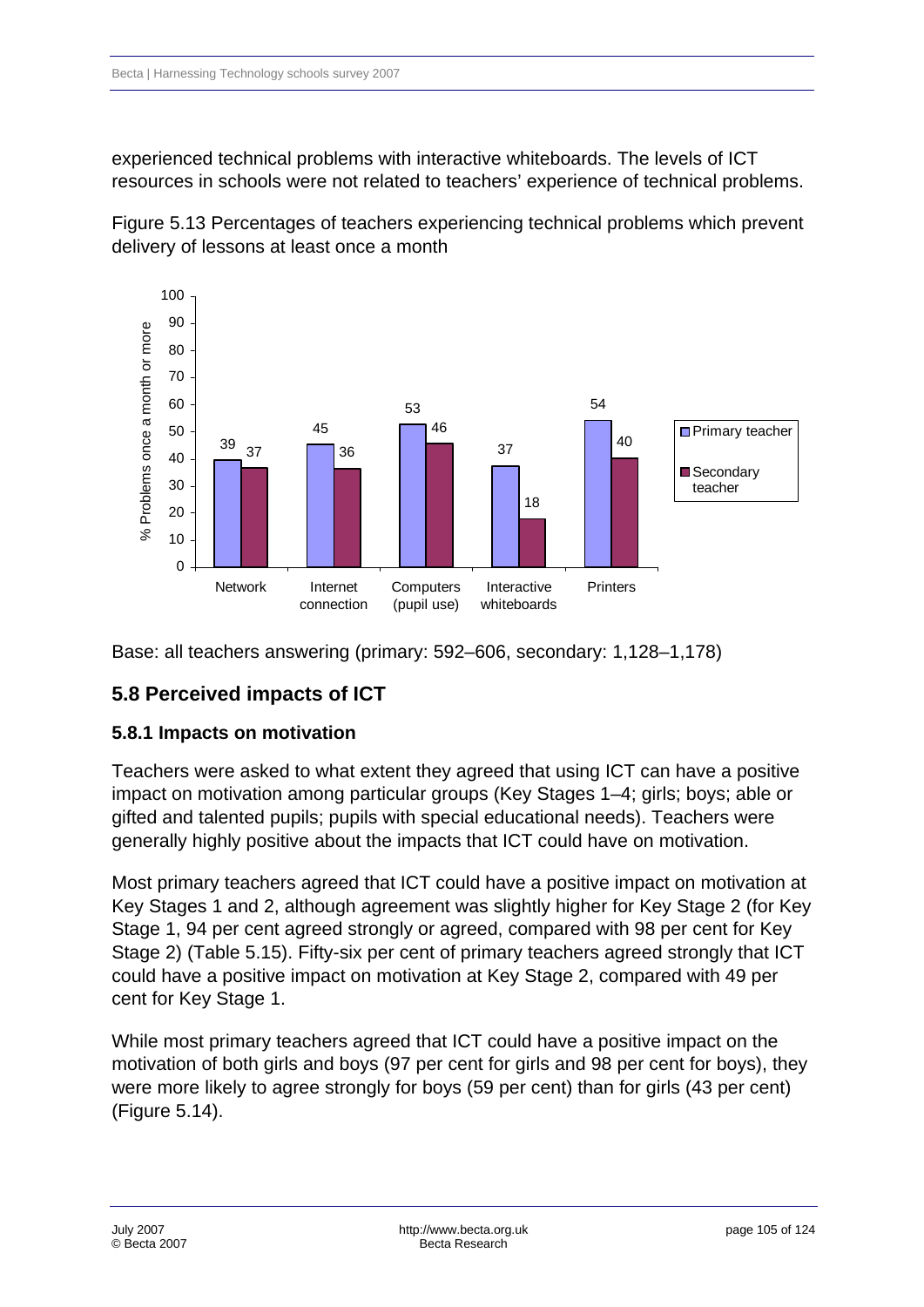Most primary teachers (95 per cent) agreed that ICT could have a positive impact on motivation for able or gifted and talented pupils, while 53 per cent strongly agreed that this was true (Table 5.15). Similarly, most primary teachers (97 per cent) agreed that ICT had a positive impact on the motivation of pupils with special educational needs, and 58 per cent strongly agreed with this.

Figure 5.14 Teachers' views of impacts of ICT on girls and boys (% agree strongly ICT can have a positive impact)



Base: all teachers answering (primary: 580–595, secondary: 1,143–1,167)

Secondary teachers had similarly positive views on the impacts of ICT on motivation. Most secondary teachers agreed that ICT could have a positive impact on motivation of Key Stage 3 pupils (91 per cent) and Key Stage 4 pupils (88 per cent) (Table 5.16).

Secondary teachers were more likely to agree that ICT had a positive impact on motivation among boys than girls (92 per cent compared with 81 per cent), with a larger difference in the proportion of secondary teachers agreeing strongly that ICT had a positive impact on boys' motivation (47 per cent) compared with girls' (30 per cent).

Almost two-fifths (39 per cent) of secondary teachers agreed strongly that ICT had a positive impact on motivation among able or gifted and talented pupils, with 85 per cent overall agreeing.

More than nine-tenths (91 per cent) of secondary teachers agreed that ICT could have a positive impact on motivation among pupils with special educational needs, and 45 per cent strongly agreed with this statement.

Primary and secondary teachers who made frequent use of ICT resources in lessons were more likely than those who used resources less frequently to strongly agree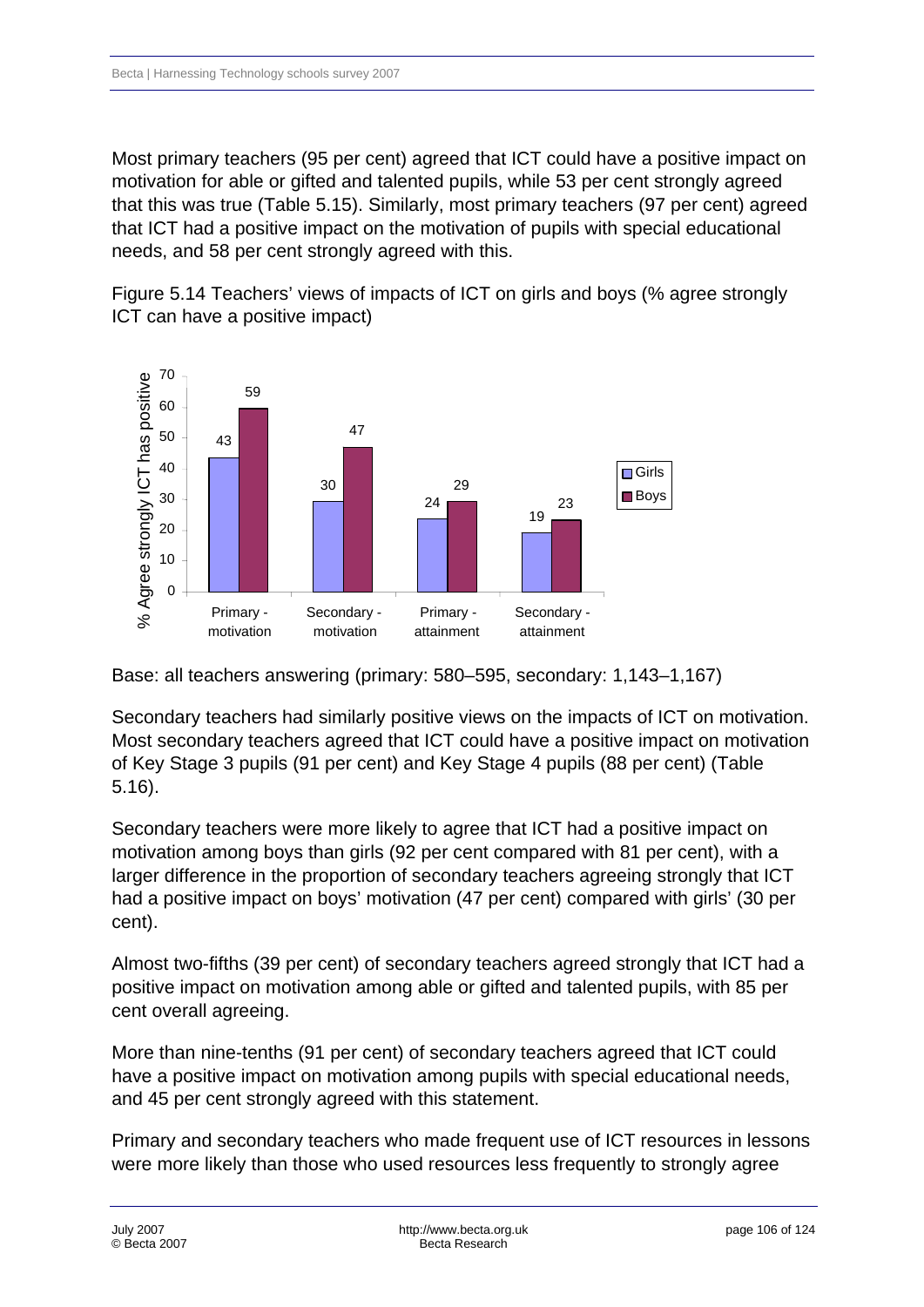that ICT could have positive impacts on motivation. These associations were seen for frequent use of different kinds of resource and for different types of activity (e.g. whole-class, working in groups) suggesting that it is the extent of use that is related to very positive perceptions of motivation, rather than particular ways of using technology.

Table 5.15 Primary teachers' views of impact of ICT (percentages agreeing ICT can have a positive impact on the groups listed)

|                                                | <b>Motivation</b>           |              | <b>Attainment</b>           |              |                                                       |
|------------------------------------------------|-----------------------------|--------------|-----------------------------|--------------|-------------------------------------------------------|
|                                                | Agree<br>strongly<br>$(\%)$ | Agree<br>(%) | Agree<br>strongly<br>$(\%)$ | Agree<br>(%) | <b>Base (all</b><br>primary<br>teachers<br>answering) |
| Key Stage 1<br>pupils                          | 49                          | 45           | 26                          | 48           | 539/535                                               |
| Key Stage 2<br>pupils                          | 56                          | 42           | 27                          | 52           | 559/552                                               |
| Girls                                          | 43                          | 53           | 24                          | 53           | 594/580                                               |
| <b>Boys</b>                                    | 59                          | 39           | 29                          | 50           | 595/580                                               |
| Able or gifted<br>and talented<br>pupils       | 53                          | 42           | 29                          | 49           | 598/586                                               |
| Pupils with<br>special<br>educational<br>needs | 58                          | 39           | 32                          | 51           | 600/586                                               |

Table 5.16 Secondary teachers' views of impact of ICT (percentages agreeing ICT can have a positive impact on the groups listed)

|                                                |      | <b>Motivation</b> |       |                   | <b>Attainment</b> |                                                         |
|------------------------------------------------|------|-------------------|-------|-------------------|-------------------|---------------------------------------------------------|
|                                                |      | Agree<br>strongly | Agree | Agree<br>strongly | Agree             | <b>Base (all</b><br>secondary<br>teachers<br>answering) |
| Key Stage 3<br>pupils                          | %    | 42                | 49    | 20                | 47                | 1,184/1,174                                             |
| Key Stage 4<br>pupils                          | %    | 38                | 51    | 23                | 47                | 1,162/1,150                                             |
| Girls                                          | $\%$ | 30                | 52    | 19                | 47                | 1,167/1,156                                             |
| <b>Boys</b>                                    | %    | 47                | 45    | 23                | 48                | 1,153/1,143                                             |
| Able or gifted<br>and talented<br>pupils       | %    | 39                | 47    | 23                | 45                | 1,179/1,173                                             |
| Pupils with<br>special<br>educational<br>needs | %    | 45                | 46    | 26                | 47                | 1,173/1,163                                             |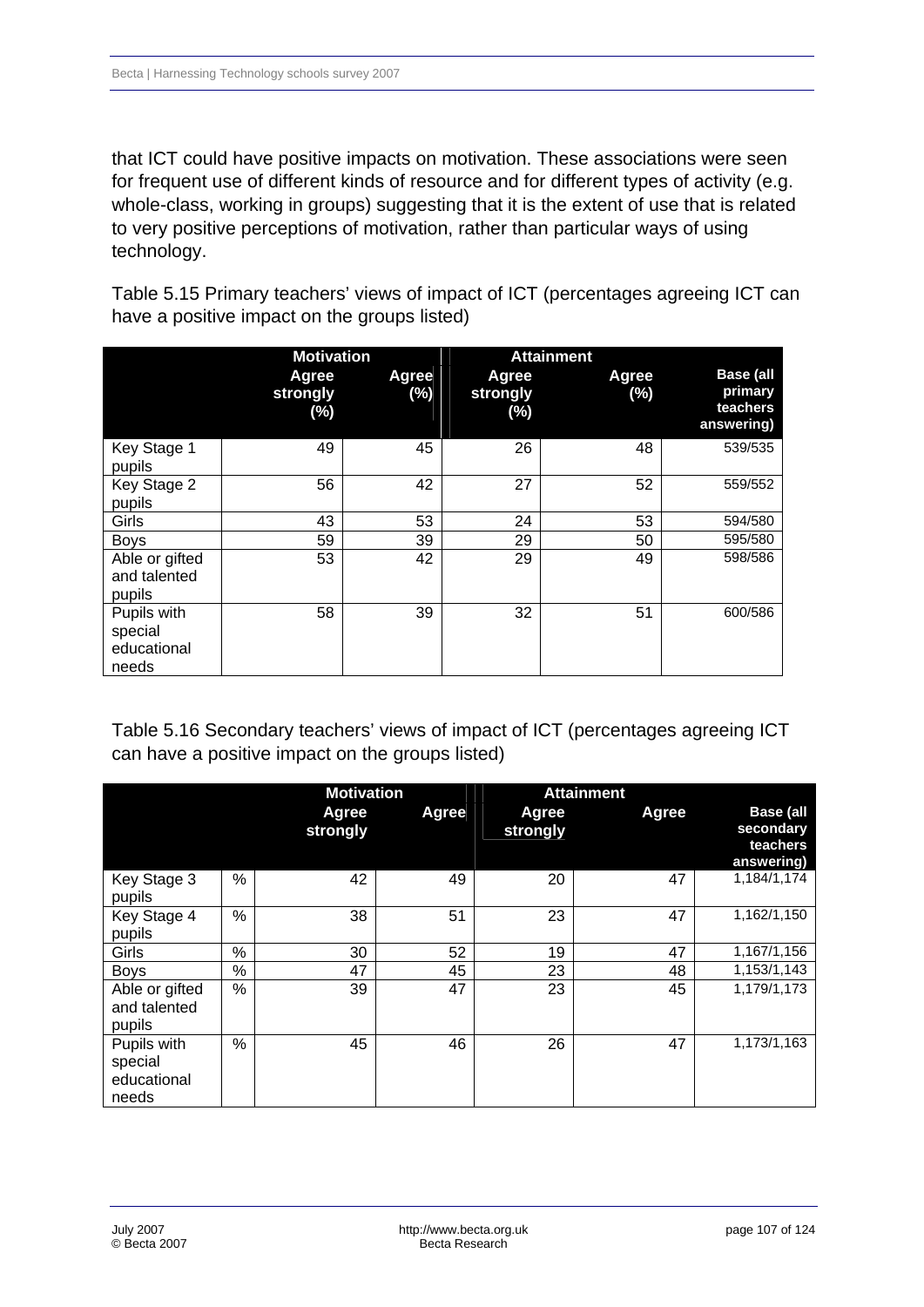#### **5.8.2 Impacts on attainment**

Although the majority of teachers agreed that ICT could have positive impacts on formal attainment, levels of agreement were not as high as for the effect on motivation.

Primary teachers had similar perceptions of the impact of ICT on attainment among Key Stage 1 pupils and Key Stage 2 pupils, with 74 per cent and 79 per cent respectively agreeing that it had a positive impact (Table 5.15).

There were no significant differences in the proportions of primary teachers who thought that ICT could have a positive impact on the attainment of girls (77 per cent) and boys (79 per cent).

Almost four-fifths (79 per cent) of primary teachers agreed that ICT could have a positive impact on the attainment of able or gifted and talented pupils. Similarly, 83 per cent agreed that ICT could have a positive impact on attainment among pupils with special educational needs.

Overall, secondary teachers were slightly less likely than primary teachers to think that ICT could have positive impacts on attainment.

More than two-thirds (67 per cent) of secondary teachers agreed that ICT could have a positive impact on attainment at Key Stage 3, and a similar proportion agreed it could have a positive impact on attainment at Key Stage 4 (69 per cent) (Table 5.16).

Secondary teachers were slightly more likely to agree that ICT could have a positive impact on attainment for boys than for girls (71 per cent compared with 66 per cent), and the proportion strongly agreeing was slightly higher for boys (23 per cent) than for girls (19 per cent).

More than two-thirds (68 per cent) of secondary teachers thought that ICT could have a positive impact on attainment among able or gifted and talented pupils, and a similar proportion (73 per cent) thought it could have a positive impact on the attainment of pupils with special educational needs.

Positive views of the impact of ICT on attainment were associated with more frequent use of ICT. Among both primary and secondary teachers, those who made more frequent use of ICT in lessons were more likely to strongly agree that ICT had positive impacts on attainment. Again these associations could be seen for different ways of using technology, suggesting that there is a relationship between frequent use of technology and positive views of the impacts it has.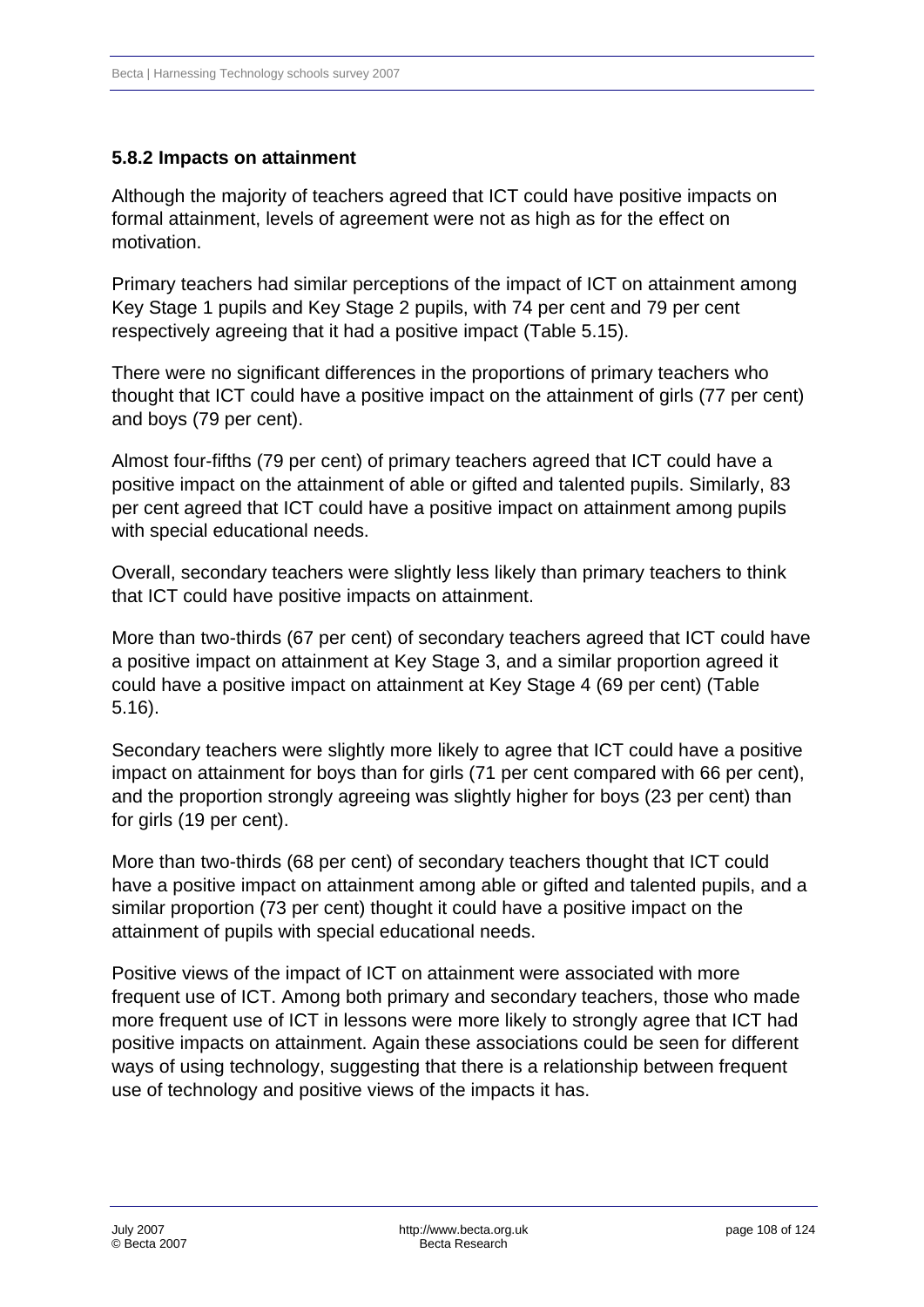ICT has had a very positive impact on the learning of some of my special needs pupils.

Primary teacher

Music sequencing and sampling software have had a dramatic impact on raising engagement and enthusiasm for learning in music.

Secondary teacher

#### **5.8.3Attitudes to ICT**

Most teachers thought that ICT was useful for responding to different pupil abilities, with 94 per cent of primary teachers and 90 per cent of secondary teachers agreeing with the statement 'Using ICT resources can help in responding to different pupil abilities' (Figure 5.15). Agreement with this statement was higher than in the third Curriculum Online survey in 2005, when 84 per cent of primary teachers and 83 per cent of secondary teachers agreed with this statement.

Teachers were less positive about the role of ICT in giving individualised feedback. Nearly two-fifths (38 per cent) of primary teachers and 56 per cent of secondary teachers agreed with the statement 'ICT resources can help in giving individualised feedback to pupils'. Among secondary teachers, maths and science teachers were more likely than other subject teachers to agree with this statement (71 per cent and 65 per cent respectively agreeing). Agreement with this statement was slightly lower among primary teachers than in the third Curriculum Online survey in 2005, when 45 per cent agreed with the same statement.

 ICT was widely seen by teachers to be relevant to all subjects (Figure 5.16). Only a minority of teachers (31 per cent primary and 15 per cent secondary) agreed with the statement that ICT is not relevant for every subject. Agreement with this statement was higher among primary teachers than in the third Curriculum Online survey in 2005, when just 22 per cent agreed with this statement.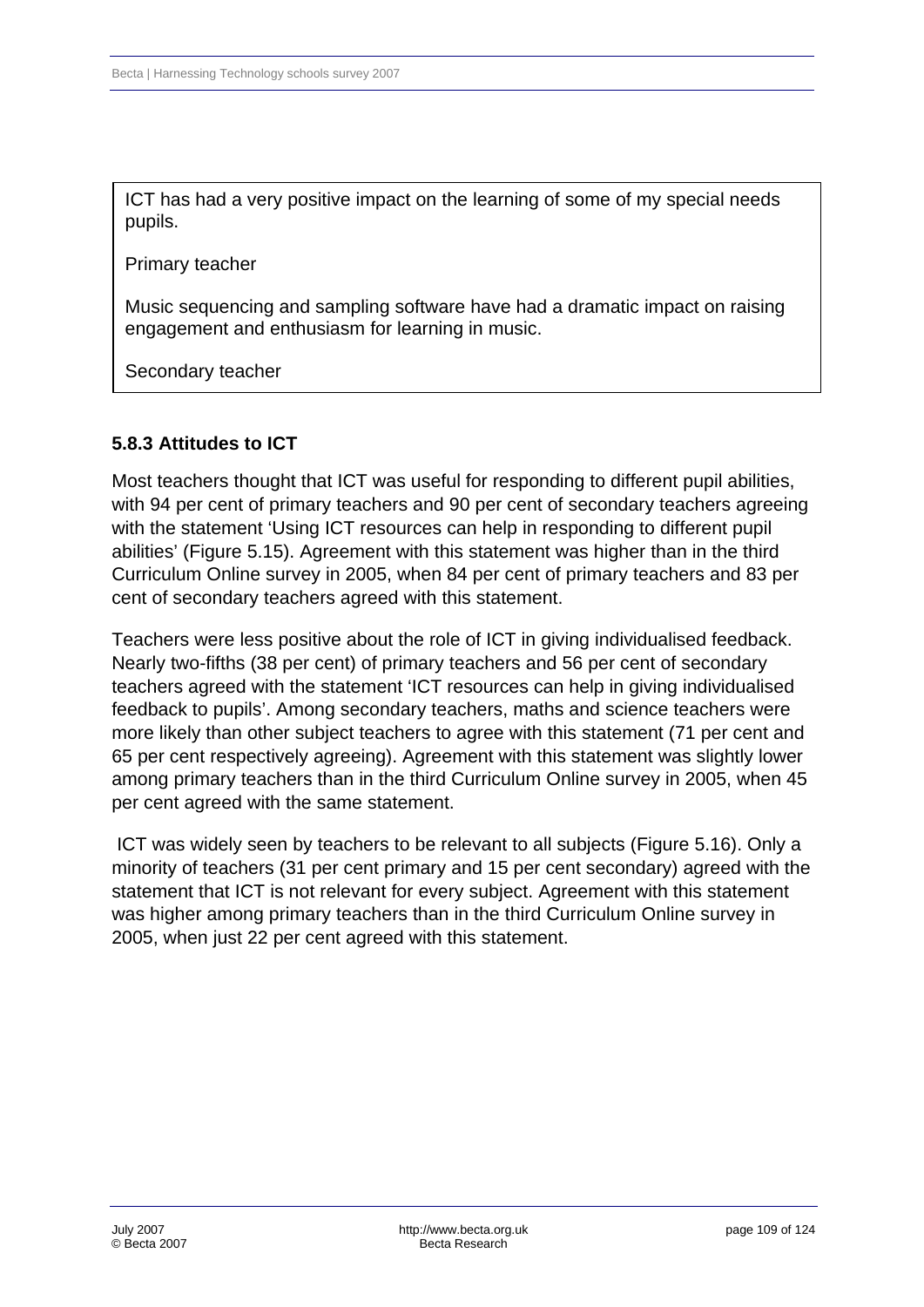



Base: all teachers answering (primary: 601–602, secondary: 1,183–1,185)





Base: all teachers answering (primary: 597, secondary: 1,185)

# **5.9 Summary**

• Digital resources were widely used in teachers' lesson planning. Fifty-six per cent of primary teachers used websites for teachers to plan at least half of lessons, while 35 per cent used other websites, and 40 per cent used software on CD-ROM or DVD. Among secondary teachers, the resources most commonly used to plan at least half of lessons were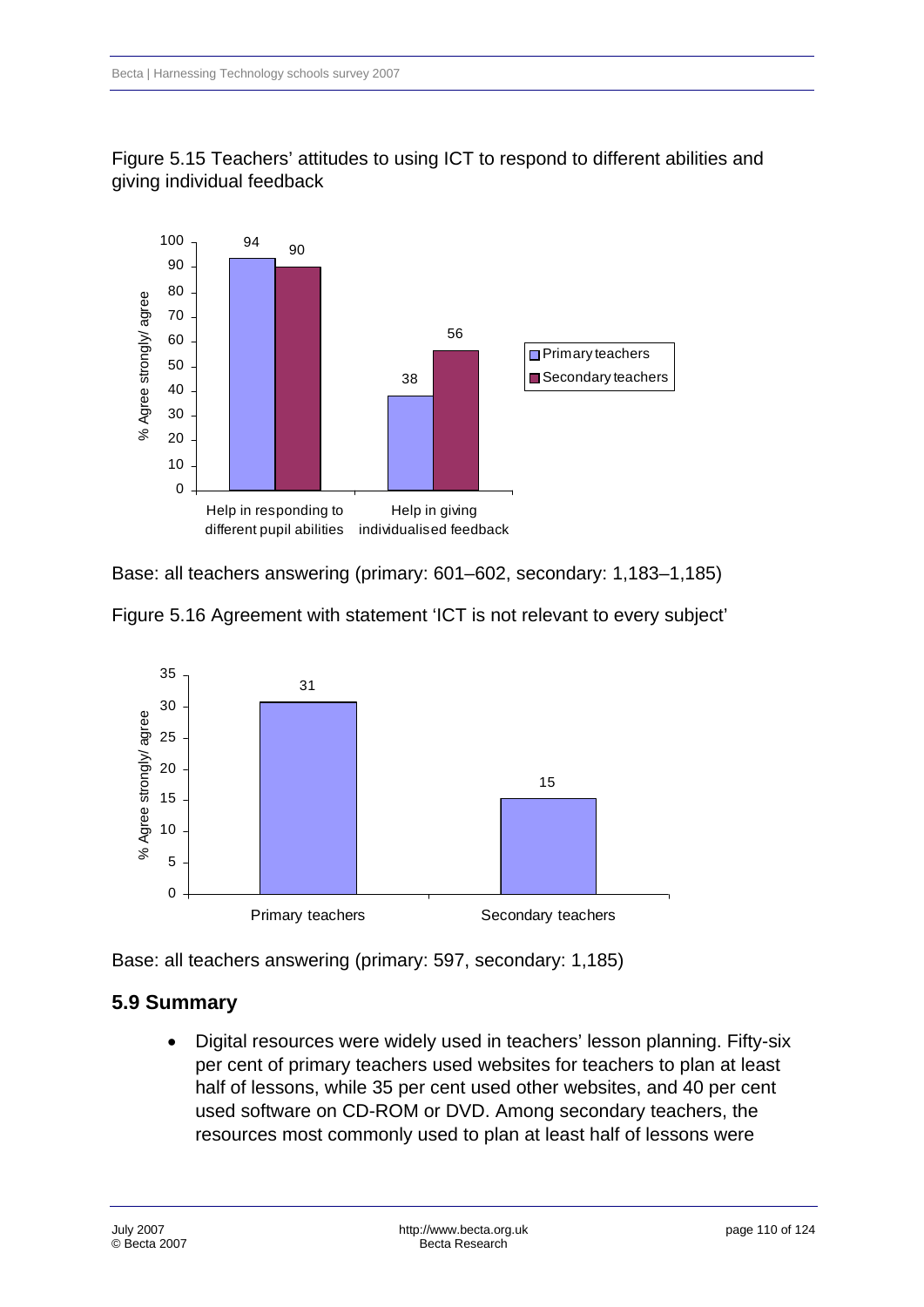software on CD-ROM/DVD (36 per cent) websites for teachers (34 per cent) and other websites (30 per cent).

- Digital resources were used on average for 43 per cent of primary teachers' lesson planning and 34 per cent of secondary teachers' lesson planning. The average proportion of lesson planning using digital resources had increased since 2005, continuing an upward trend seen since 2002.
- The majority of teachers (58 per cent primary and 65 per cent secondary) created their own digital learning resources. Most teachers who created resources did so at least every two to three weeks.
- Digital learning resources created by other teachers were used at least once a week by 44 per cent of primary teachers and 34 per cent of secondary teachers. Most teachers adapted digital learning resources created by other teachers to suit their needs.
- Primary teachers tended to make frequent use of ICT resources in lessons, with most (86 per cent) using display technologies in at least half of lessons, and a majority using computer packages (56 per cent) and internet-based resources (54 per cent) in at least half of lessons.
- Display technologies were used in at least half of lessons by nearly twothirds (64 per cent) of secondary teachers, while about one-third used computer packages (36 per cent) and internet-based resources (33 per cent). Two-fifths (41 per cent) of secondary teachers made use of subjectspecific software applications in at least half of lessons.
- In lessons, teachers were more likely to use ICT for whole-class activities than for small-group or independent activities. Most primary teachers (80 per cent) and more than half (53 per cent) of secondary teachers used ICT for whole-class activities in at least half of lessons. About two-fifths (43 per cent) of primary teachers and a fifth (21 per cent) of secondary teachers used ICT for small-group activities in at least half of lessons.
- The most common way in which teachers used ICT to help pupils learn was for gathering information. More than half of primary teachers used ICT with pupils in at least some lessons for analysing information, being creative and problem solving, while fewer than half of secondary teachers used ICT in lessons in these ways.
- For assessment, teachers most commonly used ICT to enable pupils to demonstrate their learning, with nearly half of primary and secondary teachers doing this at least once a term. Electronically held pupil assessment information was most commonly used by teachers to share information with other staff, with around three-fifths (59 per cent) of primary teachers and four-fifths (79 per cent) of secondary teachers using electronic information in this way at least once a term.
- Teachers were generally positive about the impact of ICT on productive time. More than half of primary teachers and just under half of secondary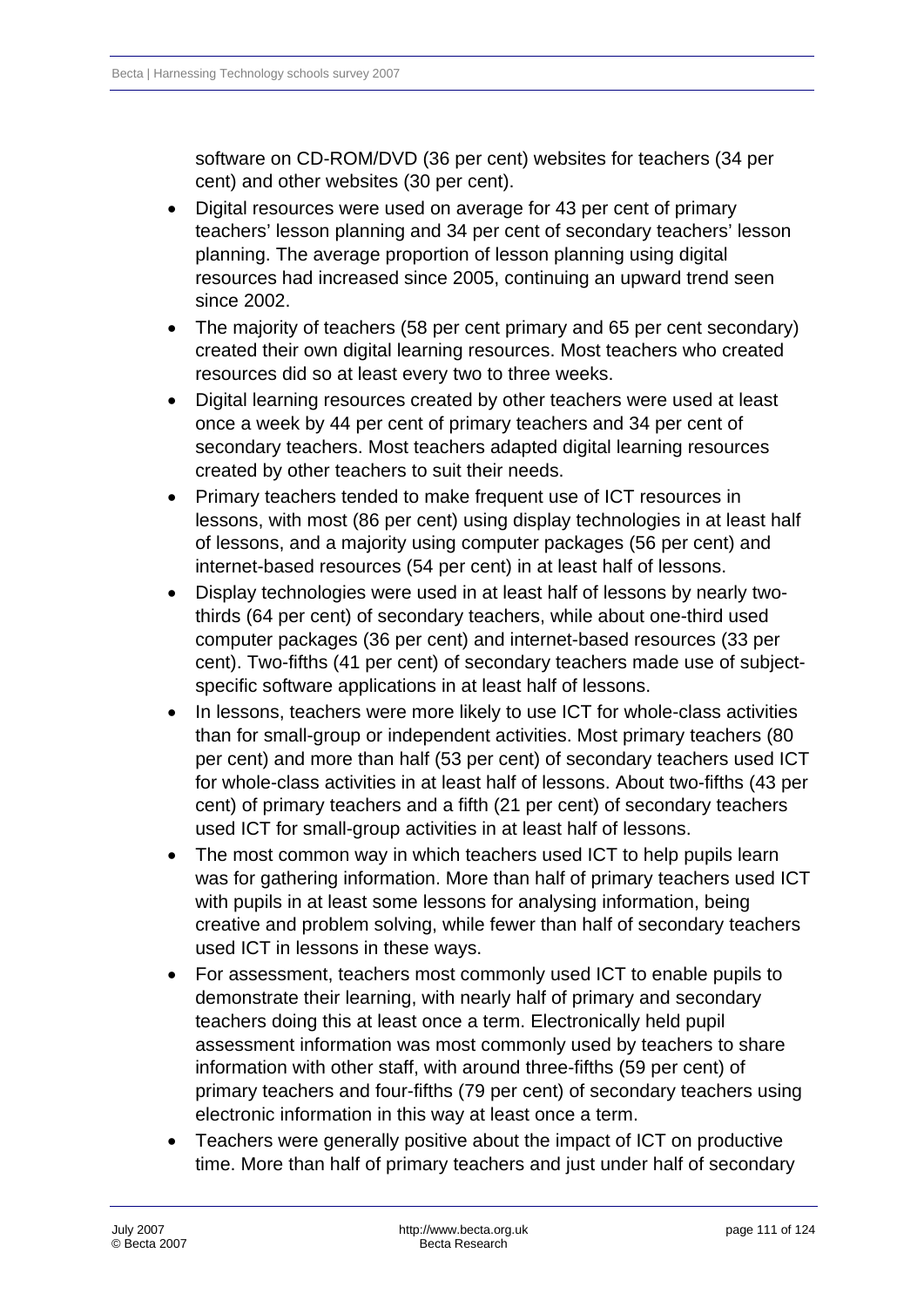teachers reported that they currently saved time by using interactive whiteboards and online resources. Three-quarters (74 per cent) of primary teachers thought that using ICT in lesson planning saved them time, while 54 per cent reported time savings in lesson delivery. Around half of secondary teachers reported time savings from using ICT for lesson planning and lesson delivery (47 per cent and 50 per cent respectively).

- Expectations of future impacts on productive time were also positive. Three-fifths (62 per cent) of primary teachers and two-fifths (41 per cent) of secondary teachers expected to save time over the next year by using interactive whiteboards, while 64 per cent of primary teachers and 53 per cent of secondary teachers expected to save time using online resources.
- Most teachers occasionally experienced technical problems which prevented the delivery of their lessons, but the majority did not experience such problems frequently. The problems experienced by primary teachers were most likely to be with printers and computers used by pupils, with just over half (53 per cent) of primary teachers encountering such problems at least once a month. The technical problems experienced by secondary teachers were most likely to be with computers used by pupils, with nearly half (46 per cent) of secondary teachers experiencing problems at least once a month.
- Teachers generally thought that ICT had positive impacts on pupils' motivation. Primary and secondary teachers were more likely to agree strongly that ICT had a positive impact on the motivation of boys than girls. Most teachers also thought that ICT could have positive impacts on attainment, although they were less likely to agree strongly with this than agree strongly that ICT had a positive impact on motivation.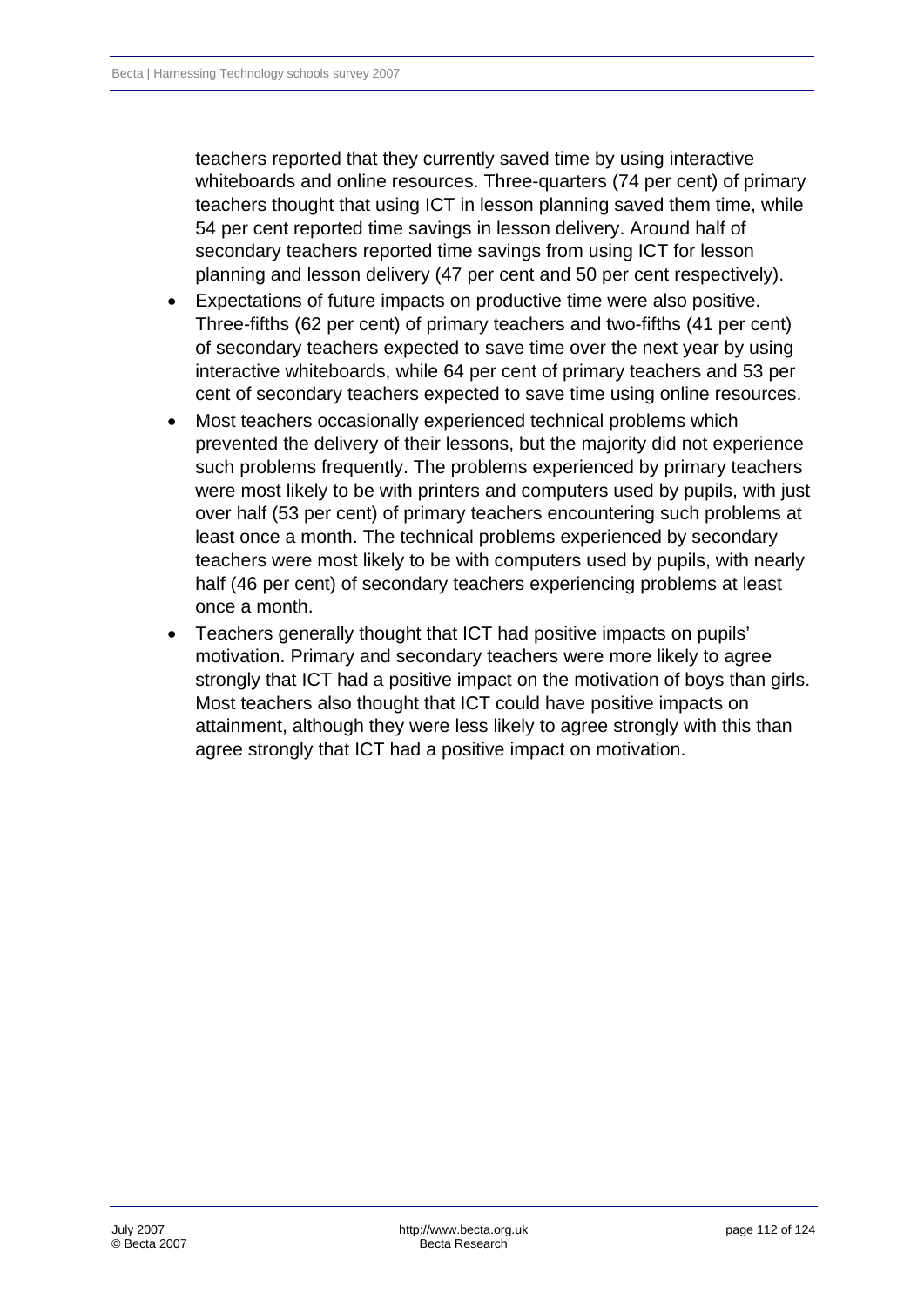# **Role of ICT in professional development**

This chapter examines professional development issues for teachers in using ICT. The availability and effectiveness of advice and training in ICT is examined, and the perceptions of teachers' confidence in using ICT explored. The findings in this chapter relate to priority 4 of the Government's e-strategy, to provide 'a good quality ICT training and support package for practitioners'.

### **6.1Training and advice**

### **6.1.1 Training provision**

Training and one-to-one coaching in the use of technology were available to teachers in most primary and secondary schools.

Teachers at 85 per cent of primary schools were able to attend training courses held at the school, and 87 per cent of schools made courses held in other venues available (Table 6.1). One-to-one coaching was less common, with teachers at around two-thirds (64 per cent) of primary schools able to access coaching delivered by other school staff, and a quarter (25 per cent) able to access coaching delivered by external trainers and consultants.

Eighty-six per cent of secondary schools made training courses held at the school available to teachers, while more than three-quarters (77 per cent) provided access to training courses held away from the school. At the same proportion of schools (77 per cent), teachers were able to access one-to-one coaching delivered by other school staff and teachers, and around a third (32 per cent) of secondary schools provided access to coaching delivered by external trainers and consultants.

|                                              | <b>Primary</b><br>(%) | <b>Secondary</b><br>(%) |
|----------------------------------------------|-----------------------|-------------------------|
| Courses away from school                     | 87                    | 77                      |
| Courses at school                            | 85                    | 86                      |
| One-to-one coaching by<br>external trainers  | 25                    | 32                      |
| One-to-one coaching by other<br>school staff | 64                    | 77                      |
| None of these                                |                       |                         |
| Base: all answering                          | 232                   | 254                     |

Table 6.1 Availability of technology training for teachers in schools

### **6.1.2Training received**

The Government's e-strategy states that schools should 'provide ongoing continuous professional development through guidance and exemplar practice and subjectbased e-communities'.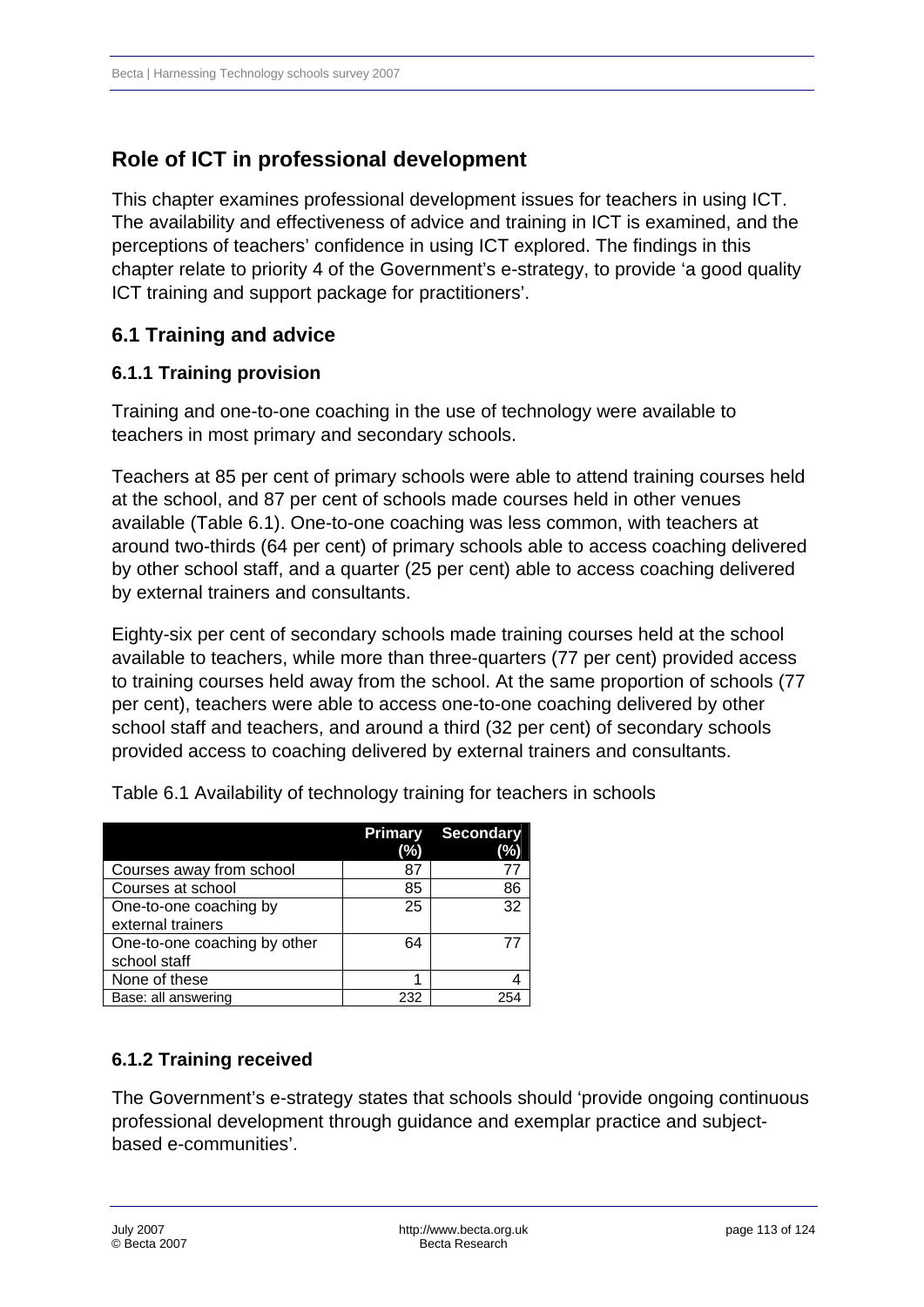Teachers were asked which ways they had accessed training in ICT, including both formal and informal training. Most primary teachers (98 per cent) indicated that they had attended some form of ICT training but only 55 per cent of secondary teachers did so (Table 6.2).

Teachers were most likely to have accessed ICT training in person, either formally or informally. Most primary teachers (83 per cent) and more than a third (35 per cent) of secondary teachers had attended formal ICT training courses delivered in person. Informal training in person was also common, with 76 per cent of primary teachers and 39 per cent of secondary teachers having accessed ICT training in this way.

Nearly two-fifths (38 per cent) of primary teachers and more than a fifth (23 per cent) of secondary teachers had accessed ICT training by reading books or manuals.

Although only a minority of teachers (14 per cent primary and five per cent secondary) had accessed formal ICT training courses online, more than half (52 per cent) of primary teachers and more than a quarter (27 per cent) of secondary teachers had found information online.

More than half (53 per cent) of primary teachers and a fifth (20 per cent) of secondary teachers had accessed training through DVDs or CD-ROMs – for example, demonstrations of how to use a software package.

Four per cent of secondary teachers spontaneously mentioned that they had taught themselves or learnt by trial and error.

|                            | <b>Primary</b><br>(%) | <b>Secondary</b><br>(%) |
|----------------------------|-----------------------|-------------------------|
| Formal training courses    | 83                    | 35                      |
| in person                  |                       |                         |
| Informal training in       | 76                    | 39                      |
| person                     |                       |                         |
| Reading books or           | 38                    | 23                      |
| manuals                    |                       |                         |
| Formal training courses    | 14                    | 5                       |
| online                     |                       |                         |
| Finding information online | 52                    | 27                      |
| DVDs or CD-ROMs            | 53                    | 20                      |
| Self-taught                | 1                     | Δ                       |
| (spontaneous)              |                       |                         |
| Other                      | 4                     |                         |
| Base: all teachers         | 621                   | 1.200                   |

Table 6.2 Ways in which teachers accessed ICT training

Primary teachers were more likely than secondary teachers to have positive views about the ICT training they had received. Two-thirds (66 per cent) of primary teachers rated the amount of ICT training available overall as very good or quite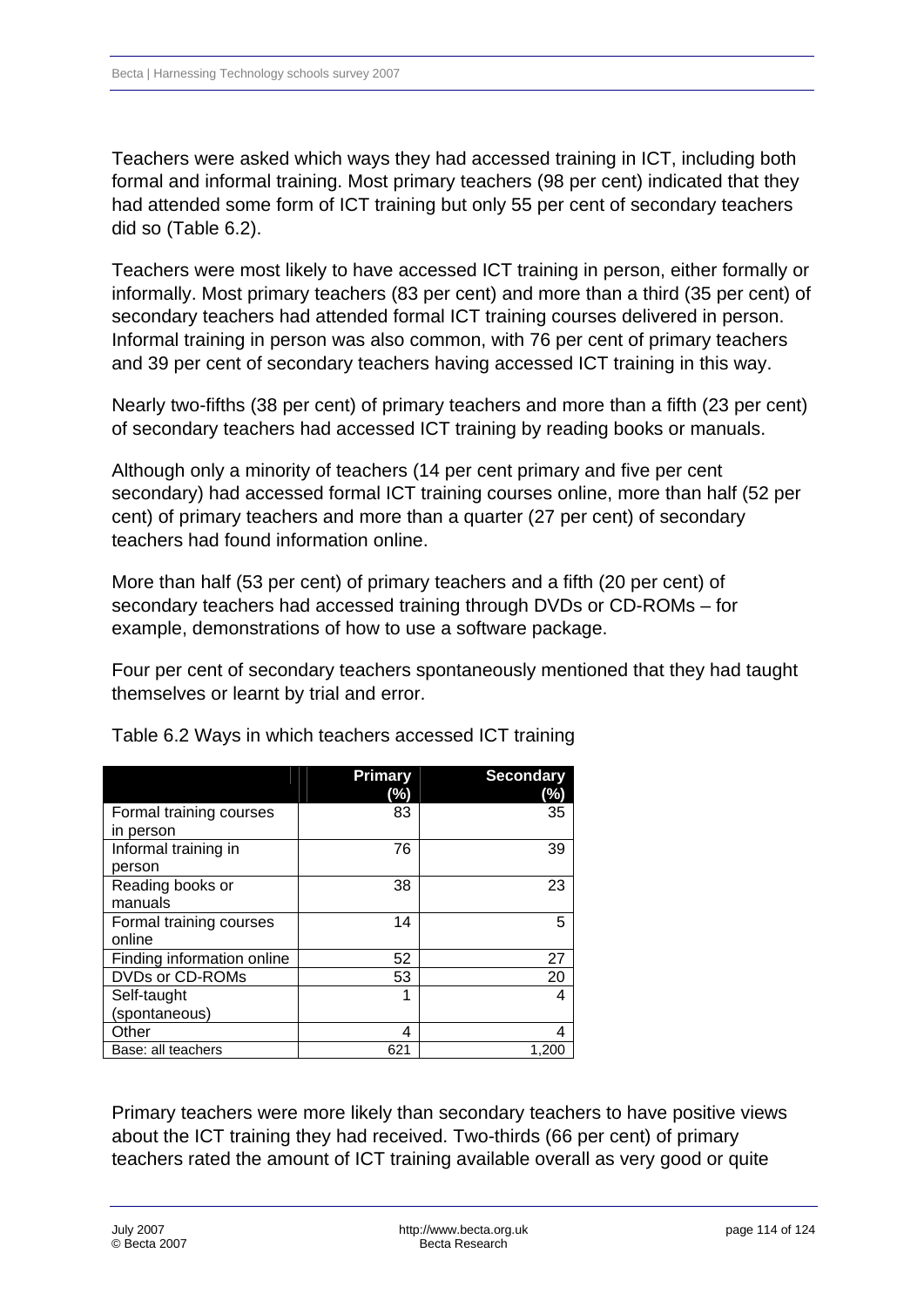good, while fewer than half (47 per cent) of secondary teachers rated the amount of training available this highly (Table 6.3). Most primary teachers were satisfied with the quality of internal ICT training, with three-quarters (75 per cent) rating it as very good or quite good, with secondary teachers again less likely to give these ratings (56 per cent). Primary teachers were also more likely than secondary teachers to rate the quality of external ICT training as very good or quite good (67 per cent compared with 39 per cent). While secondary teachers were more likely than primary teachers to feel unable to give a rating (29 per cent compared with 13 per cent), they were also more likely to rate the quality of external training as not very good or not at all good (32 per cent compared with 20 per cent).

|                                    | <b>Amount of training</b><br>overall |                         | <b>Quality of internal</b><br>training |                         | <b>Quality of external</b><br>training |                         |
|------------------------------------|--------------------------------------|-------------------------|----------------------------------------|-------------------------|----------------------------------------|-------------------------|
|                                    | Primary<br>(%)                       | <b>Secondary</b><br>(%) | <b>Primary</b><br>$(\%)$               | <b>Secondary</b><br>(%) | <b>Primary</b><br>$(\%)$               | <b>Secondary</b><br>(%) |
| Very good                          | 9                                    | 5                       | 16                                     | 9                       | 11                                     | 5                       |
| Quite good                         | 57                                   | 42                      | 58                                     | 48                      | 56                                     | 34                      |
| Not very<br>good                   | 20                                   | 26                      | 11                                     | 19                      | 16                                     | 21                      |
| Not at all<br>good                 | 6                                    | 15                      | $\overline{2}$                         | 8                       | 5                                      | 11                      |
| Can't say                          | 8                                    | 11                      | 13                                     | 17                      | 13                                     | 29                      |
| Base: all<br>teachers<br>answering | 597                                  | 1144                    | 596                                    | 1147                    | 592                                    | 1141                    |

Table 6.3 Teachers' ratings of available ICT training

ICT development has overtaken the technical ability of a lot of teaching staff. Staff are not provided with equipment or sufficient training to use a lot of the material that is there.

Secondary teacher

### **6.1.3Areas for development**

Most teachers thought they needed some development in using ICT, with primary and secondary teachers giving similar assessments of their development needs.

Most teachers thought they needed some development in using ICT with pupils. Eighty per cent of primary teachers and 82 per cent of secondary teachers said they needed development in using classroom technology with pupils, while similar proportions (85 per cent primary and 81 per cent secondary) said they needed development in supporting pupils' use of technology (Figure 6.1, Figure 6.2).

Around three-quarters of teachers (75 per cent primary and 77 per cent secondary) thought they needed a little or a lot of development in using particular software packages. Creating electronic materials and activities was another area in which most teachers thought they needed development, with 81 per cent of primary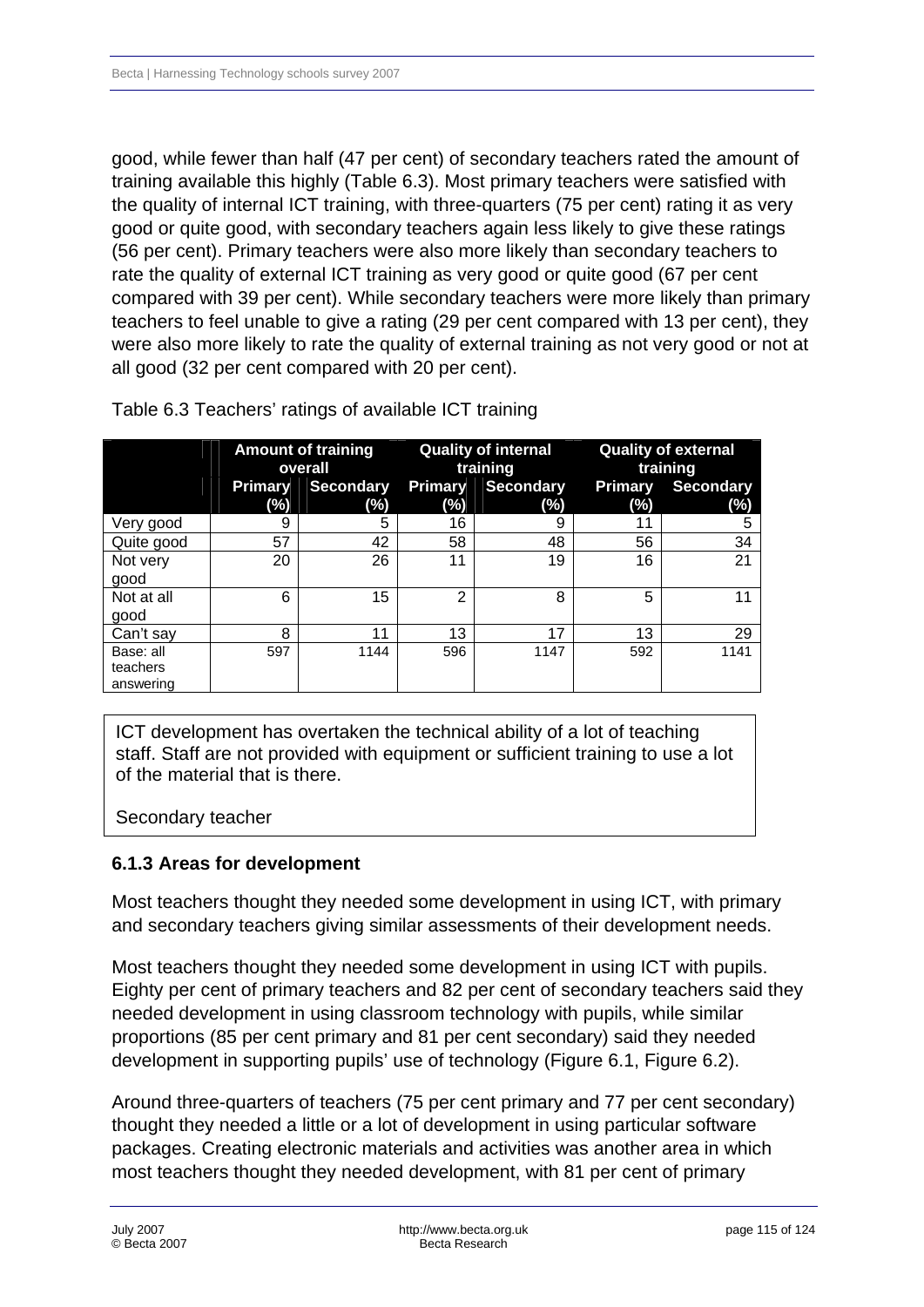teachers and 78 per cent of secondary teachers saying they needed a little or a lot of development.

The majority of teachers did not think they needed development in using the internet, with 36 per cent of primary teachers and 35 per cent of secondary teachers saying they needed development.

Just over a third (35 per cent) of primary teachers and more than half (55 per cent) of secondary teachers reported that they needed development in using the school's learning platform. The majority (62 per cent) of primary teachers and 39 per cent of secondary teachers did not think that use of the learning platform was applicable to them.

Primary teachers were more likely than secondary teachers to report that they needed development in using digital video or camera equipment (83 per cent compared with 70 per cent).



Base: all primary teachers answering (566–609)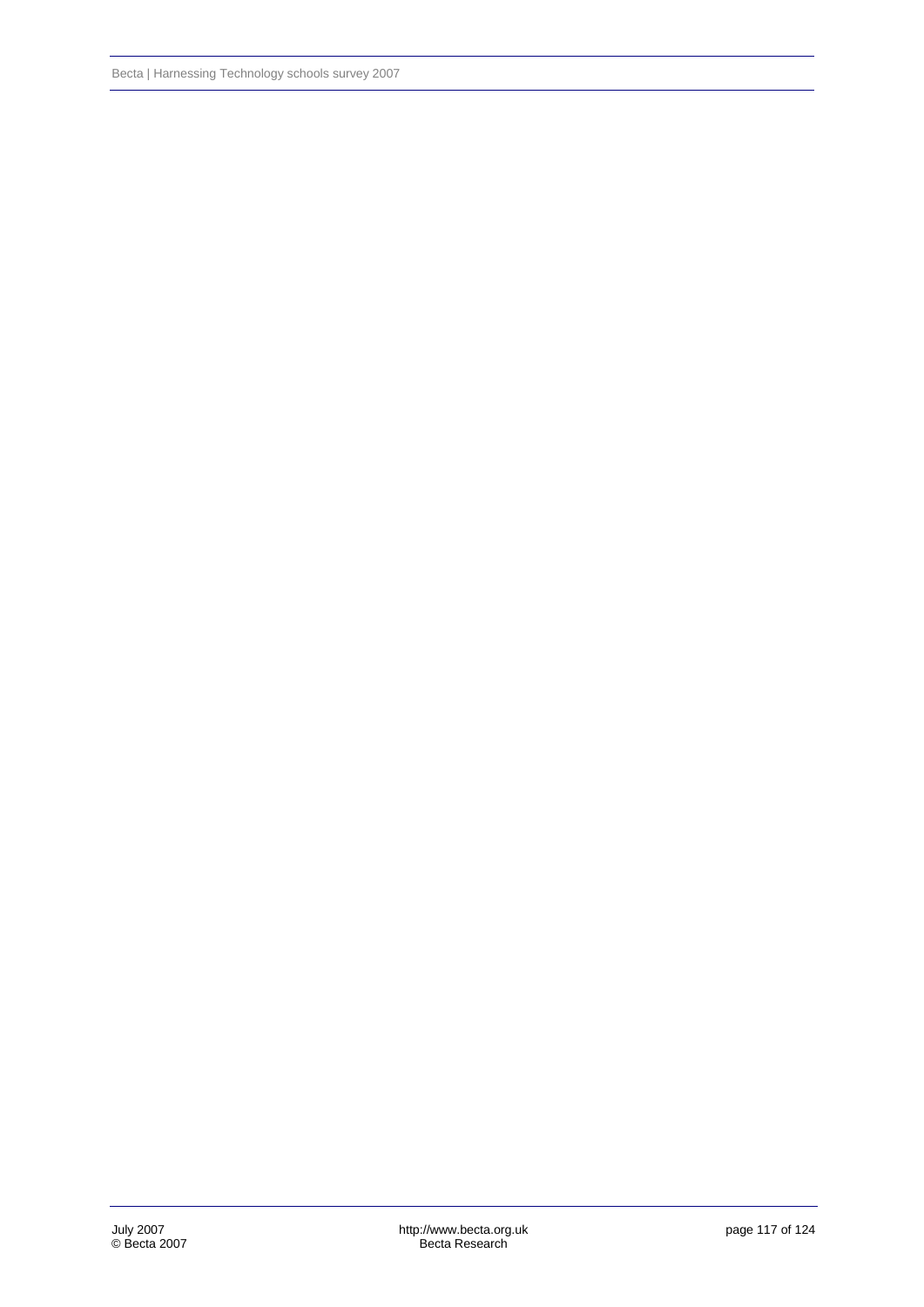

Figure 6.2 Secondary teachers' areas for development

Base: all secondary teachers answering (1,135–1,172)

ICT is an area which I need to become more proficient in. Training and time to explore relevant resources would benefit my teaching.

Primary teacher

### **6.1.4Sources of advice**

Teachers were asked where they usually sought advice about using ICT in teaching and which source of advice they used most often.

Both primary and secondary teachers were most likely to seek advice about using ICT in teaching from sources within the school. Eighty-four per cent of primary teachers and 65 per cent of secondary teachers sought advice from the ICT coordinator in the school (Table 6.4). Teachers were as likely to use other teachers within the school for advice as they were the ICT co-ordinator, with 82 per cent of primary teachers and 64 per cent of secondary teachers citing other teachers within the school as a source of advice, while more than two-thirds (69 per cent) of secondary teachers sought advice from staff within their department.

However, when asked to choose the single source of advice they used most often, primary teachers were more likely to say this was the ICT co-ordinator (55 per cent) than other teachers in the school (22 per cent) (Figure 6.3). In contrast, secondary teachers were more likely to say that they most often went to other staff in their departments (38 per cent) than the ICT co-ordinator (27 per cent).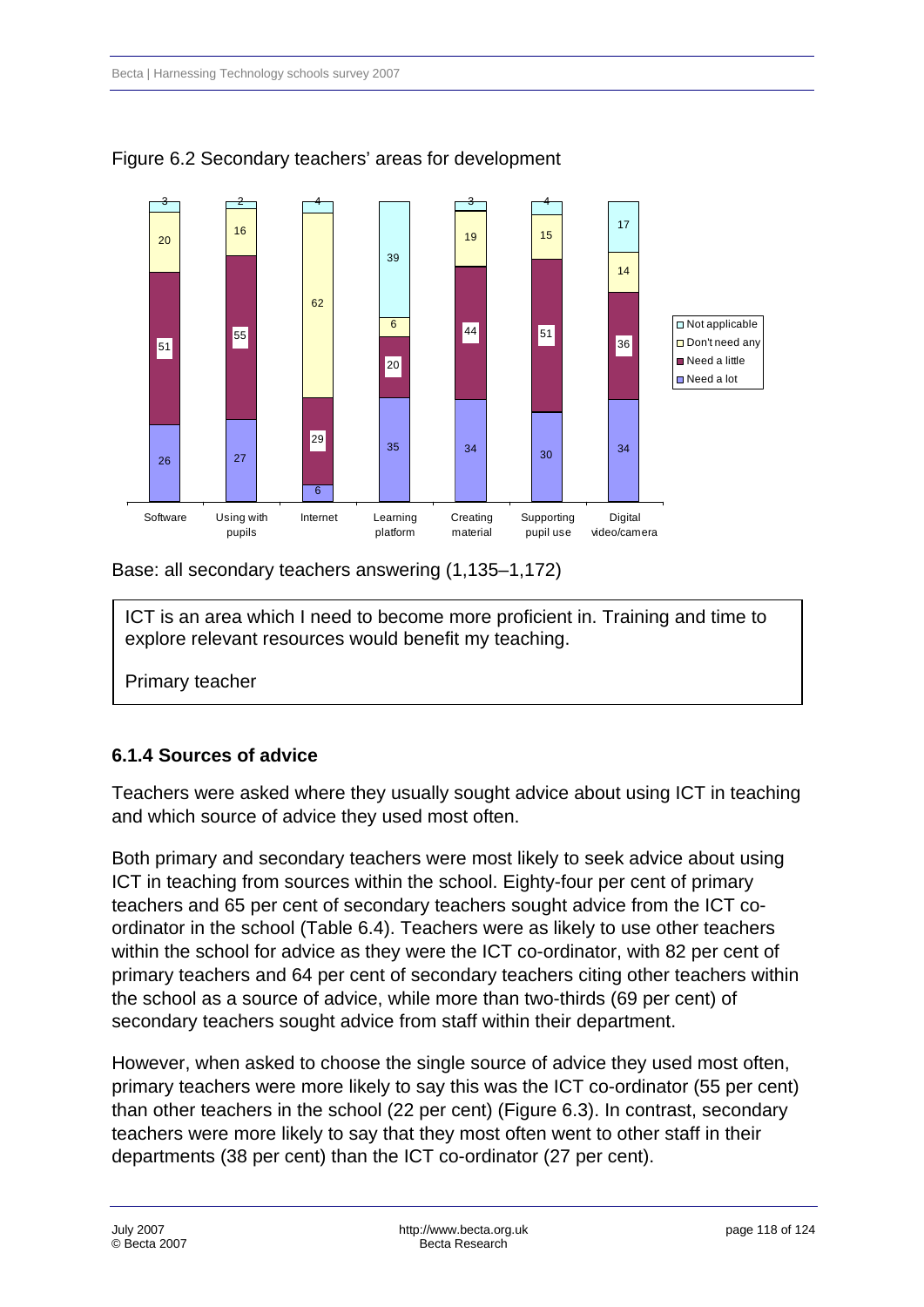Almost a fifth (19 per cent) of primary teachers and nearly two-fifths (38 per cent) of secondary teachers said they went to pupils for advice about ICT, but very few teachers (no primary teachers and two per cent of secondary teachers) said they went to pupils most often for advice.

Outside the school, the most common source of advice about using ICT in teaching was the internet, with 45 per cent of primary teachers and 39 per cent of secondary teachers saying they used websites for advice. Only a small proportion of teachers (five per cent primary and six per cent secondary) said that websites were the source of advice they used most often.

Around a fifth of teachers (20 per cent primary and 21 per cent secondary) said they went to teachers in other schools for advice on using ICT in teaching. The LEA was used as a source of advice by more than a fifth (22 per cent) of primary teachers and 11 per cent of secondary teachers. Five per cent of primary teachers said that the LEA was the source of advice they used most often.

Primary teachers in schools that used technology for collaborations with other schools for joint learning and teaching activities or joint curriculum and resource development were more likely to have sought advice on using ICT from teachers in other schools. Similar relationships were not, however, seen in secondary schools.

|                              | (%)<br>Primary | Secondary (%) |
|------------------------------|----------------|---------------|
| ICT co-ordinator             | 84             | 65            |
| Staff within department      | 45             | 69            |
| Other teachers in school     | 82             | 64            |
| Teachers in other schools    | 20             | 21            |
| The LEA                      | 22             | 11            |
| Becta                        | 7              | 2             |
| Independent trainers/        | 13             | 12            |
| consultants                  |                |               |
| <b>Suppliers</b>             | 10             | 10            |
| Websites                     | 45             | 39            |
| Parents                      |                | $\star$       |
| Unions                       | 3              | 1             |
| Professional associations    | 5              | 6             |
| Pupils                       | 19             | 38            |
| ICT technician/manager       | 4              | 5             |
| (spontaneous)                |                |               |
| Friends/family               | 4              | 4             |
| (spontaneous)                |                |               |
| Other                        | 2              | 3             |
| None                         | $\star$        | 1             |
| Base: all teachers answering | 608            | 1,161         |

Table 6.4 Teachers' sources of advice for using ICT in teaching (all used)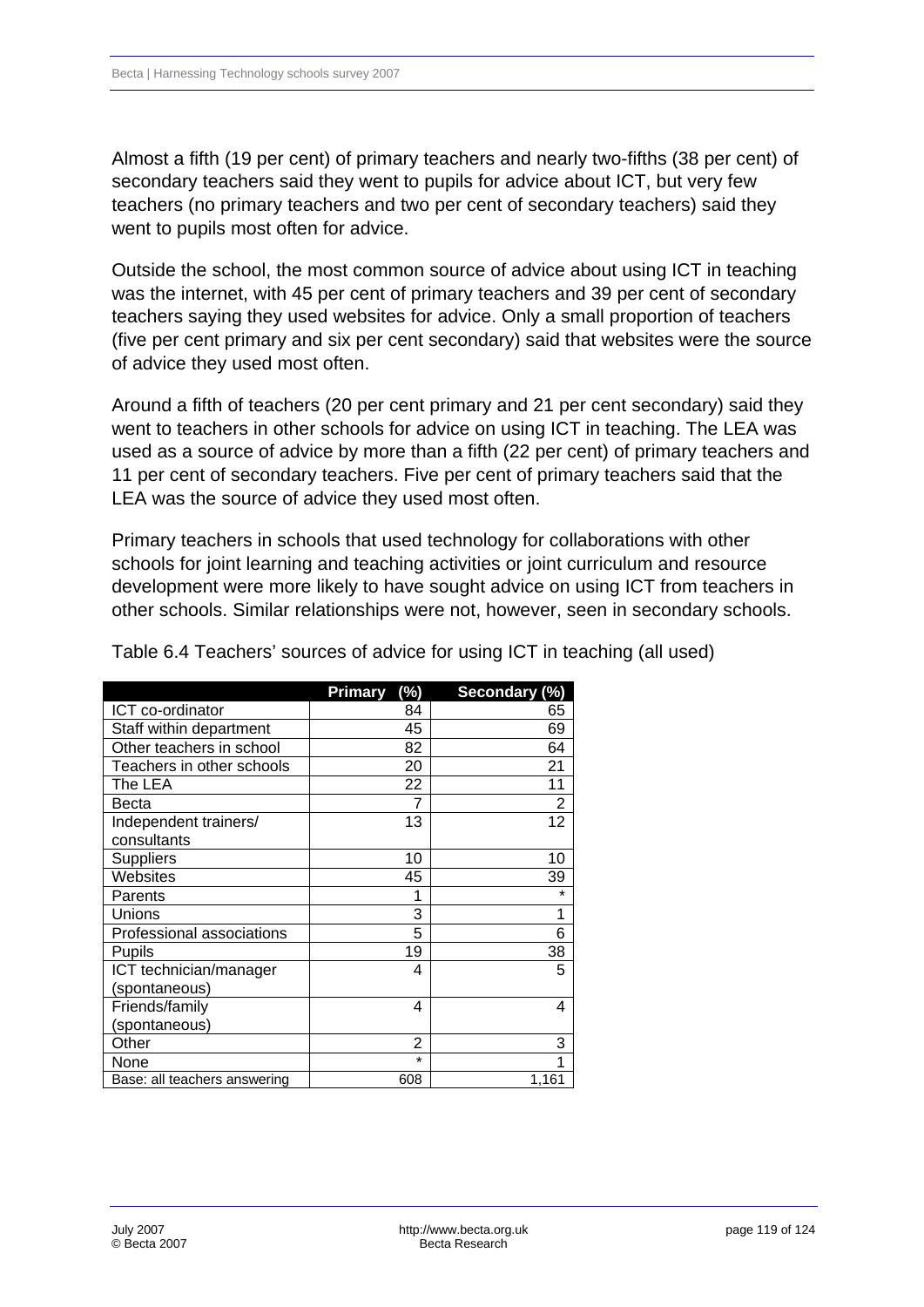

Figure 6.3 Source of advice used most often by teachers

Base: all teachers answering (primary: 526, secondary: 982)

### **6.2 Teachers' confidence and enthusiasm**

School leaders and ICT respondents were asked how confident they thought teachers at the school were overall in the use of ICT to deliver the curriculum. Most school leaders and ICT respondents thought that teachers were confident in using ICT.

Three-quarters (76 per cent) of primary school leaders and 83 per cent of secondary school leaders said that teachers were quite confident, while 19 per cent and 12 per cent respectively said that teachers were very confident (Figure 6.4). Similarly, 80 per cent of primary ICT respondents and 79 per cent of secondary ICT respondents rated teachers as quite confident. Primary ICT respondents were more likely than those in secondary schools to rate teachers as very confident (12 per cent compared with five per cent). No school leaders or ICT respondents thought that teachers at the school were not at all confident at using ICT.

The majority of ICT respondents (65 per cent primary and 71 per cent secondary) gave the same ratings of teachers' confidence as their school leaders did.

ICT respondents' ratings of teachers' confidence were similar to those given in the third Curriculum Online survey in 2005, where 77 per cent of primary ICT respondents and 74 per cent of secondary ICT respondents thought that teachers were quite confident, and nine per cent and five per cent respectively thought that teachers were very confident in using ICT.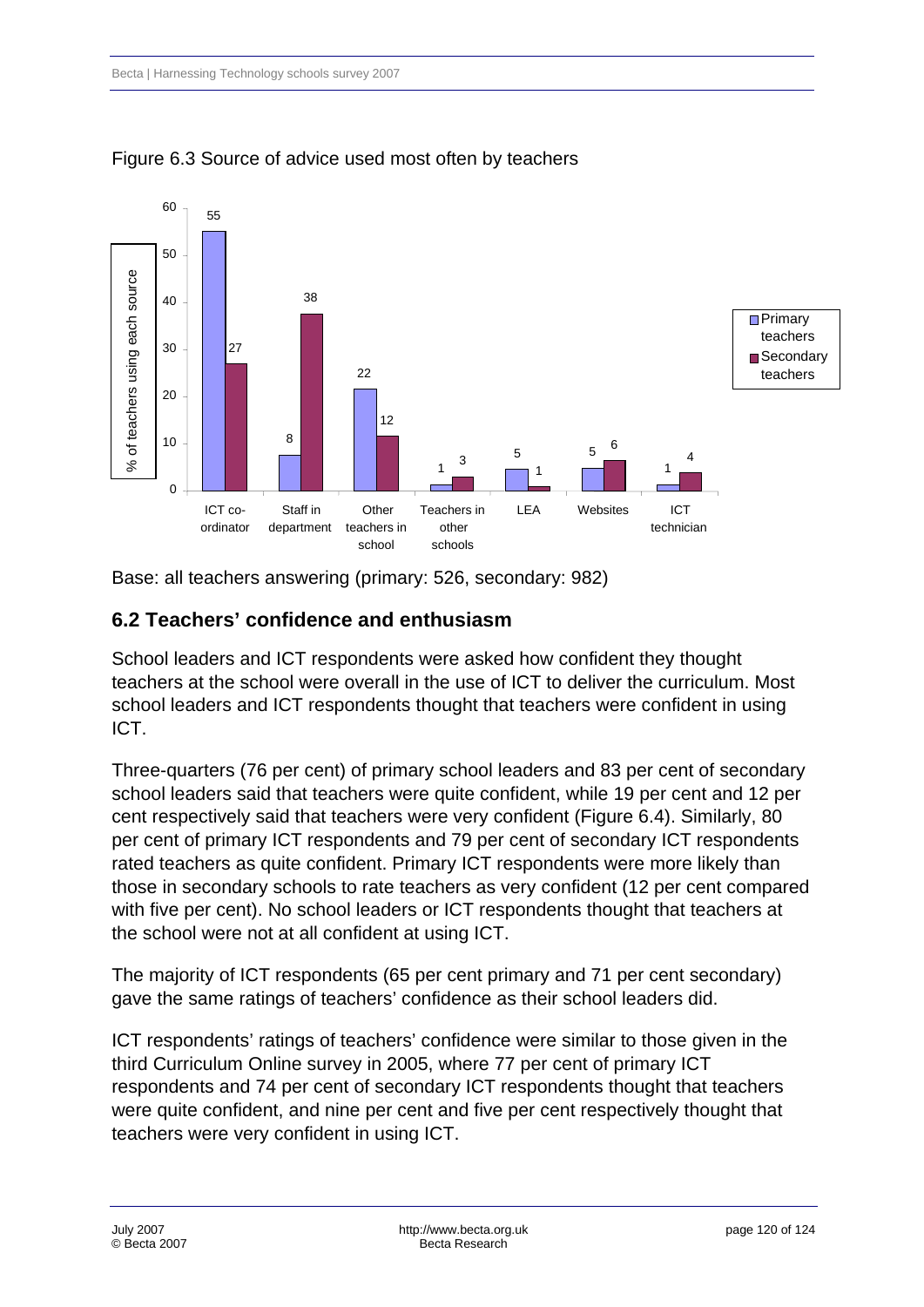

Figure 6.4 Perceptions of teachers' confidence in using ICT

Base: all answering (primary leader: 209, primary ICT: 229, secondary leader: 182, secondary ICT: 256)

ICT respondents were also asked what proportion of teachers in their schools were enthusiastic about using ICT to deliver the curriculum.

More than a fifth (22 per cent) of primary ICT respondents thought that all or nearly all teachers were enthusiastic about ICT, while more than half (54 per cent) thought that most were (Figure 6.5). A fifth (20 per cent) of primary teachers said that some teachers were enthusiastic, while just 3 per cent said that few teachers were.

Secondary ICT respondents were less likely than primary ICT respondents to think that all or nearly all teachers were enthusiastic (10 per cent), but more than half (54 per cent) thought that most were. More than a third (36 per cent) of secondary ICT respondents thought that some teachers were enthusiastic about ICT. ICT respondents' perceptions of teacher enthusiasm were similar to those in the third Curriculum Online survey in 2005.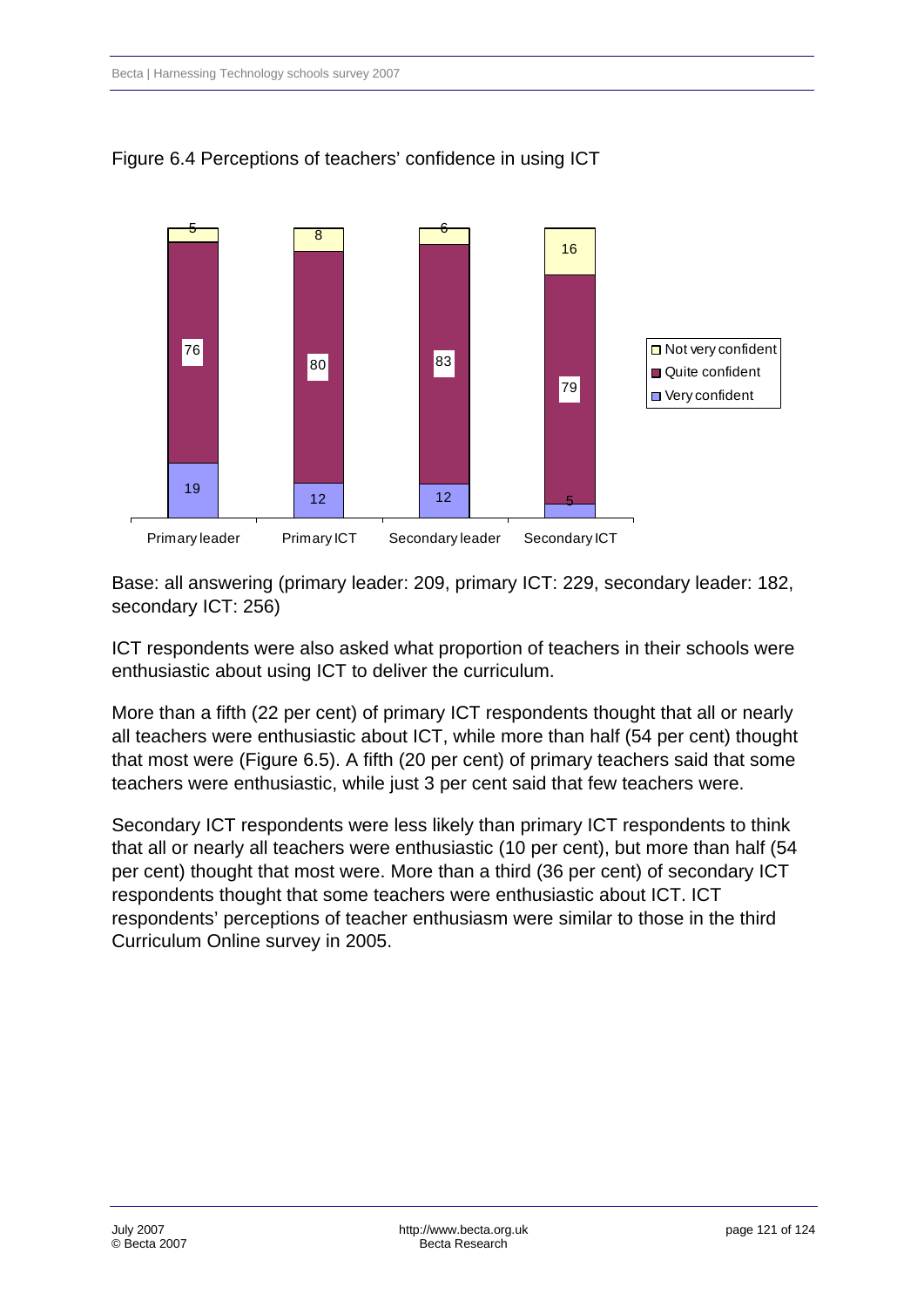Figure 6.5 Perceptions of teachers' enthusiasm (proportion of teachers enthusiastic about using ICT)



Base: all answering (primary ICT: 228, secondary ICT: 256)

Teachers were asked to rate their own effectiveness in using ICT to support learning and teaching in the classroom. The majority of teachers thought they were effective in using ICT, although only a relatively small proportion (11 per cent primary and 12 per cent secondary) thought they were very effective (Figure 6.6). While similar proportions of primary and secondary teachers rated themselves as very effective, primary teachers were more likely than secondary teachers to rate themselves as quite effective (69 per cent compared with 55 per cent). This difference reflects the slightly higher ratings of teachers' confidence among primary compared with secondary ICT respondents. Very few teachers (two per cent primary and four per cent secondary) thought they were not at all effective in using ICT.

Among secondary teachers, English teachers were less likely to see themselves as effective in using ICT compared with other subject respondents, with fewer than half (48 per cent) rating themselves as very effective or quite effective.

Perceived effectiveness in using ICT was associated with higher levels of use, with teachers who used ICT resources in half or more lessons being more likely to rate themselves as very effective or quite effective than those who used resources less frequently. Teachers who thought themselves effective in using ICT made proportionately greater use of ICT in lesson planning on average than those who did not see themselves as effective. Teachers who thought they were effective in using ICT were more likely to use ICT for different activities (e.g. whole-class or smallgroup activities), to help pupils learn in different ways and for assessment activities.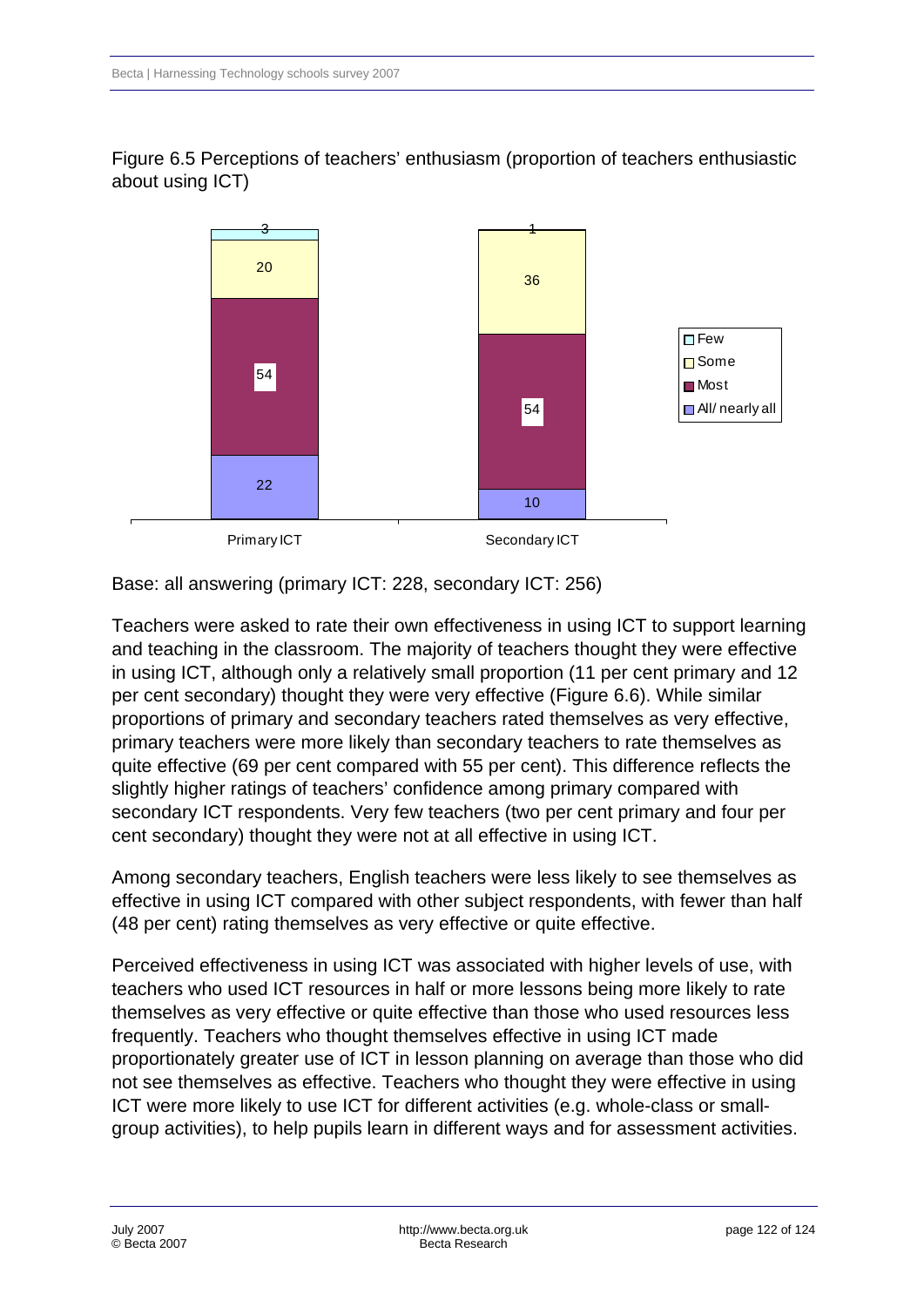There were some relationships between teachers' ratings of effectiveness and ICT respondents' perceptions of teachers' confidence in secondary schools. Forty-five per cent of secondary teachers at schools where the ICT respondent thought teachers were not very confident rated themselves as not very effective or not at all effective in using ICT, compared with 31 per cent in schools where the ICT respondent thought teachers were quite confident. In primary schools, there was also an association with the headteacher's views, with teachers whose headteacher thought teachers at the school were very confident more likely to rate themselves as very effective.

There were some associations between ratings of effectiveness and training received. Primary teachers who rated themselves very effective or quite effective were more likely than those who did not think they were effective to have accessed informal training in person, training through books or manuals, information online, and information on DVD/CD-ROM. Secondary teachers who thought they were very effective or quite effective were more likely to have accessed training through books or manuals and information found online.



Figure 6.6 Teachers' rating of own effectiveness in using ICT

Base: all teachers answering (primary: 615, secondary: 1,191)

A further measure of teachers' confidence in using ICT was the level of agreement among teachers with the statement 'It is easier to find relevant teaching material in textbooks than on the internet'. Just over a fifth (22 per cent) of primary teachers and more than a third (34 per cent) of secondary teachers agreed with this statement. The proportion of teachers agreeing with this statement was lower than in the 2005 Curriculum Online survey (when 31 per cent of primary teachers and 41 per cent of secondary teachers agreed), continuing the downward trend in agreement with this